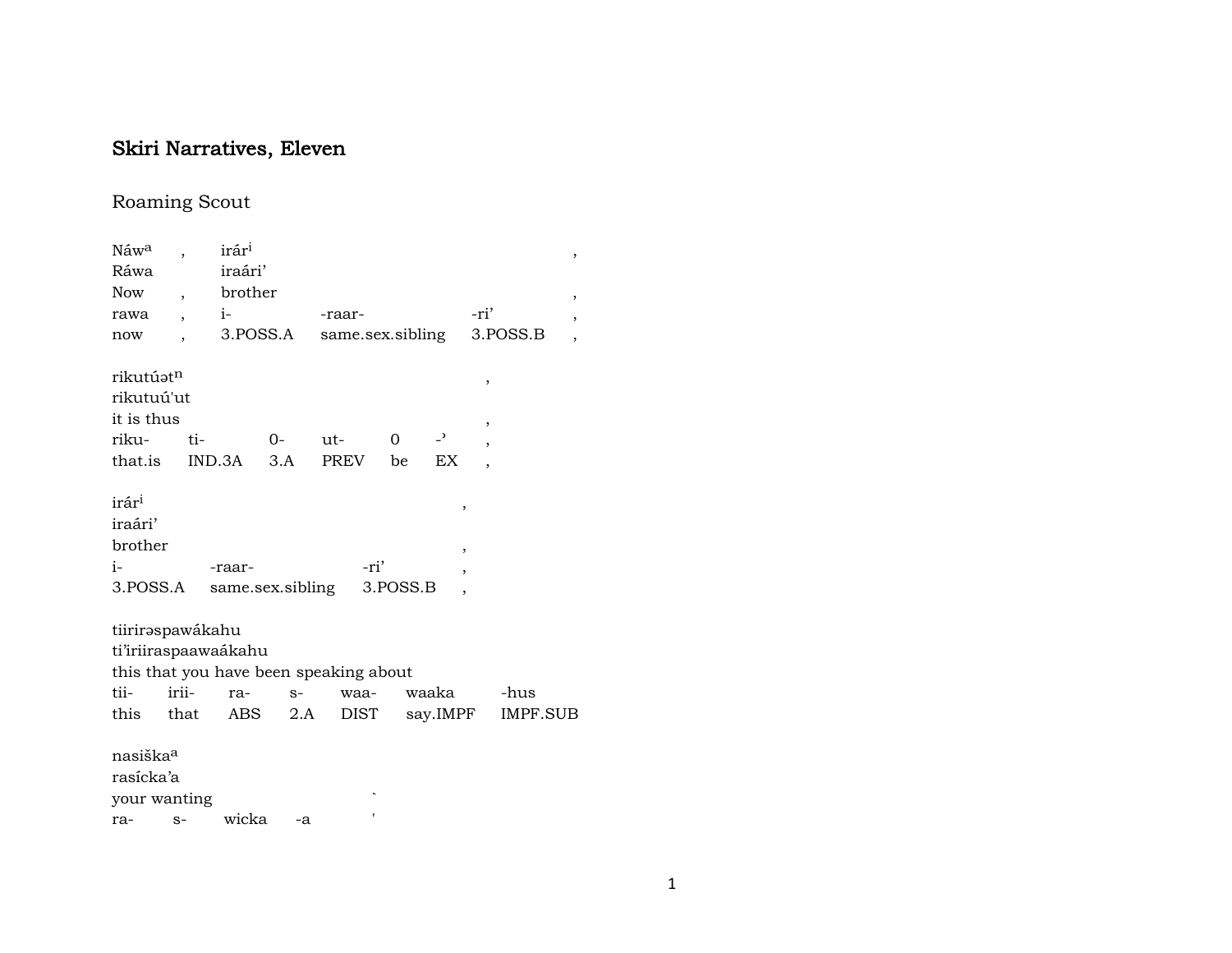### ABS 2.A want SUB.1 '

| átuhišis<br>aátuuhiicis<br>that I know<br>aa-<br>SUBJ.1/2A             | $t-$<br>1.A    | ut-<br>PREV        | riicis<br>learn.about        |                      | $-0$<br>SUB.4                                                            |                                                    | t                        | Náwa<br>Ráwa<br><b>Now</b><br>rawa<br>now | ,<br>$\overline{\phantom{a}}$<br>$\overline{\phantom{a}}$<br>$\overline{\phantom{a}}$ |
|------------------------------------------------------------------------|----------------|--------------------|------------------------------|----------------------|--------------------------------------------------------------------------|----------------------------------------------------|--------------------------|-------------------------------------------|---------------------------------------------------------------------------------------|
| irár <sup>i</sup><br>iraári <sup></sup><br>brother<br>i-<br>3.POSS.A   | -raar-         | same.sex.sibling   | -ri <sup>3</sup><br>3.POSS.B |                      | $\, ,$<br>$\, ,$<br>$\overline{\phantom{a}}$<br>$\overline{\phantom{a}}$ |                                                    |                          |                                           |                                                                                       |
| nikutuatn<br>rikutuú'ut<br>it was thus<br>riku-<br>ti-<br>that.is      | IND.3A         | $0-$<br>ut-<br>3.A | $\Omega$<br>PREV<br>be       | $\overline{a}$<br>EX | $\ddot{\phantom{a}}$                                                     | Šahiks<br>Cáhiks<br>A person<br>icaahiks<br>person |                          |                                           |                                                                                       |
| tihírau<br>tihíraa'u<br>it gave him a way<br>tii-<br>ar-<br>this<br>EV | ri-<br>CONT.3A | $0-$<br>3.A        | raa-<br>way                  | uh<br>give           | $-0$<br>PERF                                                             |                                                    |                          |                                           |                                                                                       |
| tírahot<br>tíraahat<br>this one passing<br>tii-<br>ra-<br>this<br>ABS  | $0-$<br>3.A    | hak<br>pass.by     | -0<br>SUB.4                  | sun                  | sákur <sup>u</sup><br>Sákuuru'<br>Sun<br>sakur                           | $-u^{\prime}$<br><b>NOM</b>                        | $\, ,$<br>$\overline{a}$ |                                           |                                                                                       |
| sakurutíra <sup>a</sup><br>Sákuuru'                                    |                | tíraa'a            |                              |                      |                                                                          |                                                    |                          |                                           |                                                                                       |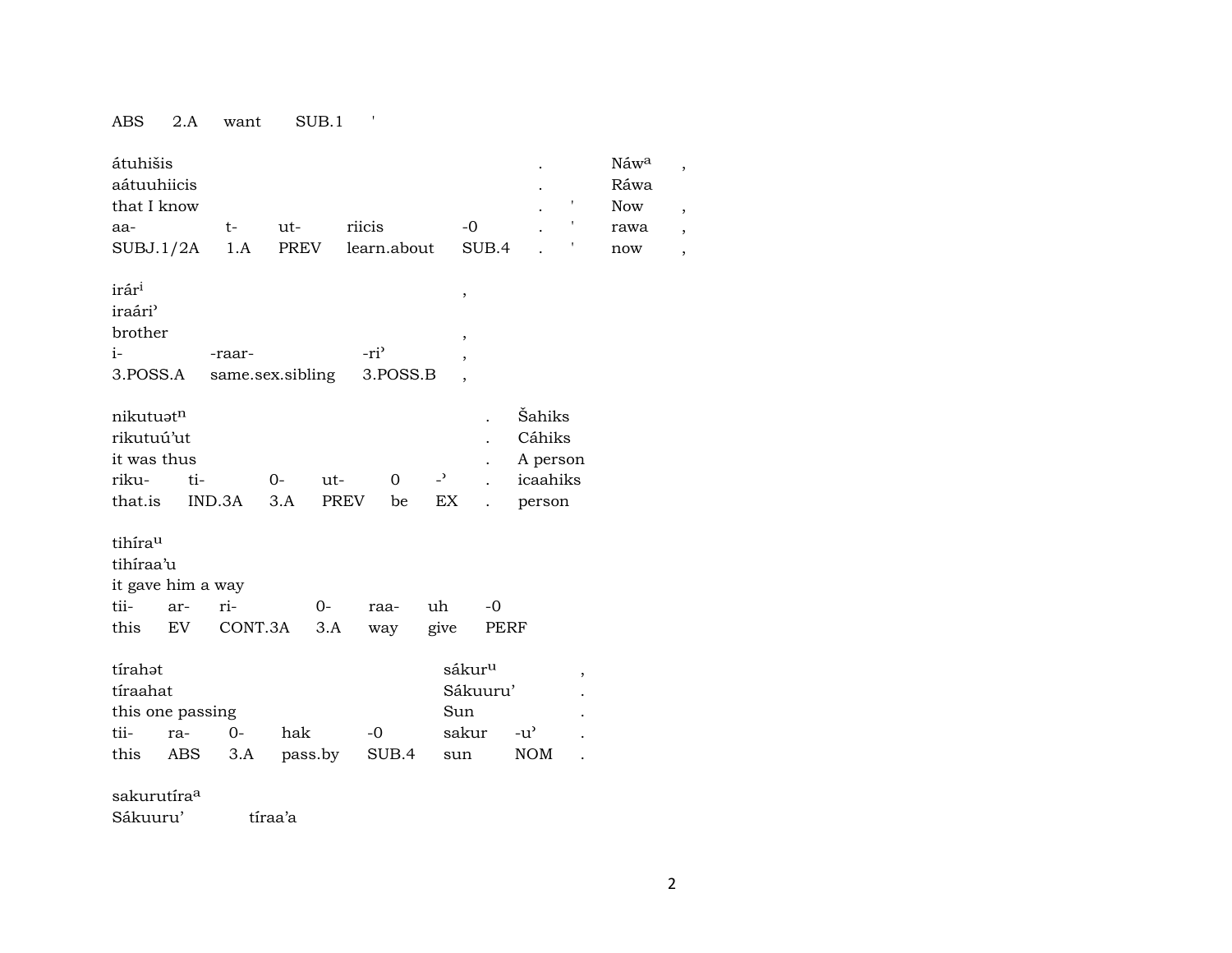| Sun                                    |                                     |          | this one coming |           |                    |      |             |                 |             |
|----------------------------------------|-------------------------------------|----------|-----------------|-----------|--------------------|------|-------------|-----------------|-------------|
| sakur                                  | $-u$ <sup><math>\prime</math></sup> | tii-     | ra-             | $0-$      | $a-$               | a    |             | $-0$            |             |
| sun                                    | <b>NOM</b>                          | this     | <b>ABS</b>      | 3.A       | PREV.3A            |      | come        | SUB.4           |             |
|                                        |                                     |          |                 |           |                    |      |             |                 |             |
| ríkuwi <sup>i</sup>                    |                                     |          |                 |           |                    |      | Hi          | šáhiks          |             |
| ríkuwiti'                              |                                     |          |                 |           |                    |      | Hi          | cáhiks          |             |
|                                        | that was the one                    |          |                 |           |                    |      | And         | a person        |             |
| riku-                                  | wi-                                 | ti-      |                 | $0-$<br>0 | $-0$               |      | hi          | icaahiks        |             |
| that.is                                | QUOT                                | IND.3A   |                 | 3.A<br>be | <b>PERF</b>        |      | and         | person          |             |
|                                        |                                     |          |                 |           |                    |      |             |                 |             |
| kuháhkitar <sup>i</sup> t <sup>n</sup> |                                     |          |                 |           |                    |      |             |                 |             |
|                                        | kuuhaáhkitaarit                     |          |                 |           |                    |      |             |                 |             |
| he stood on top                        |                                     |          |                 |           |                    |      |             |                 |             |
| kuur-                                  | ra-                                 | $0-$     | ar-             | kita-     | arik               |      | $-0$        |                 |             |
| <b>DUB</b>                             | <b>ABS</b>                          | 3.A      | <b>EV</b>       | on.top    | be.standing        |      | <b>PERF</b> |                 |             |
|                                        |                                     |          |                 |           |                    |      |             |                 |             |
| nakukapákis <sup>u</sup>               |                                     |          |                 |           |                    |      |             |                 |             |
|                                        | rakukaapaákisu                      |          |                 |           |                    |      |             |                 |             |
|                                        | his being pitiful,                  |          |                 |           |                    |      |             |                 |             |
| ra-                                    | $O -$                               | ku-      | kaapaakis       |           | -u                 |      |             |                 |             |
| INF.A                                  | 3.A                                 | INF.B    | be.pitiful      |           | SUB.D              |      |             |                 |             |
| nakuwíška <sup>a</sup>                 |                                     |          |                 |           |                    |      |             |                 |             |
|                                        |                                     |          |                 |           | $\epsilon\epsilon$ |      |             |                 |             |
| rakuwicka'a                            |                                     |          |                 |           | $\epsilon$         |      |             |                 |             |
| his wanting:                           |                                     |          |                 |           | п                  |      |             |                 |             |
| ra-                                    | $0 -$                               | ku-      | wicka           | -a        |                    |      |             |                 |             |
| INF.A                                  | 3.A                                 | INF.B    | want            | SUB.1     | 11                 |      |             |                 |             |
|                                        | kirakusikušišikskápakis             |          |                 |           |                    |      |             |                 |             |
|                                        |                                     |          |                 |           |                    |      |             |                 |             |
|                                        | Kíra kusikuciicikskaápaakis         |          |                 |           |                    |      |             |                 |             |
|                                        | Let something pity me               |          |                 |           |                    |      |             |                 |             |
| kira                                   | kuus-                               |          | $0-$            | $i-$      | ku-                | ut-  | $i-$        | aciks.kaapaakis | $-0$        |
| perhaps                                |                                     | POT.1/3A | 3.A             | $SEQ$ .sk | 1.P                | PREV | <b>SEQ</b>  | feel.pity.for   | <b>PERF</b> |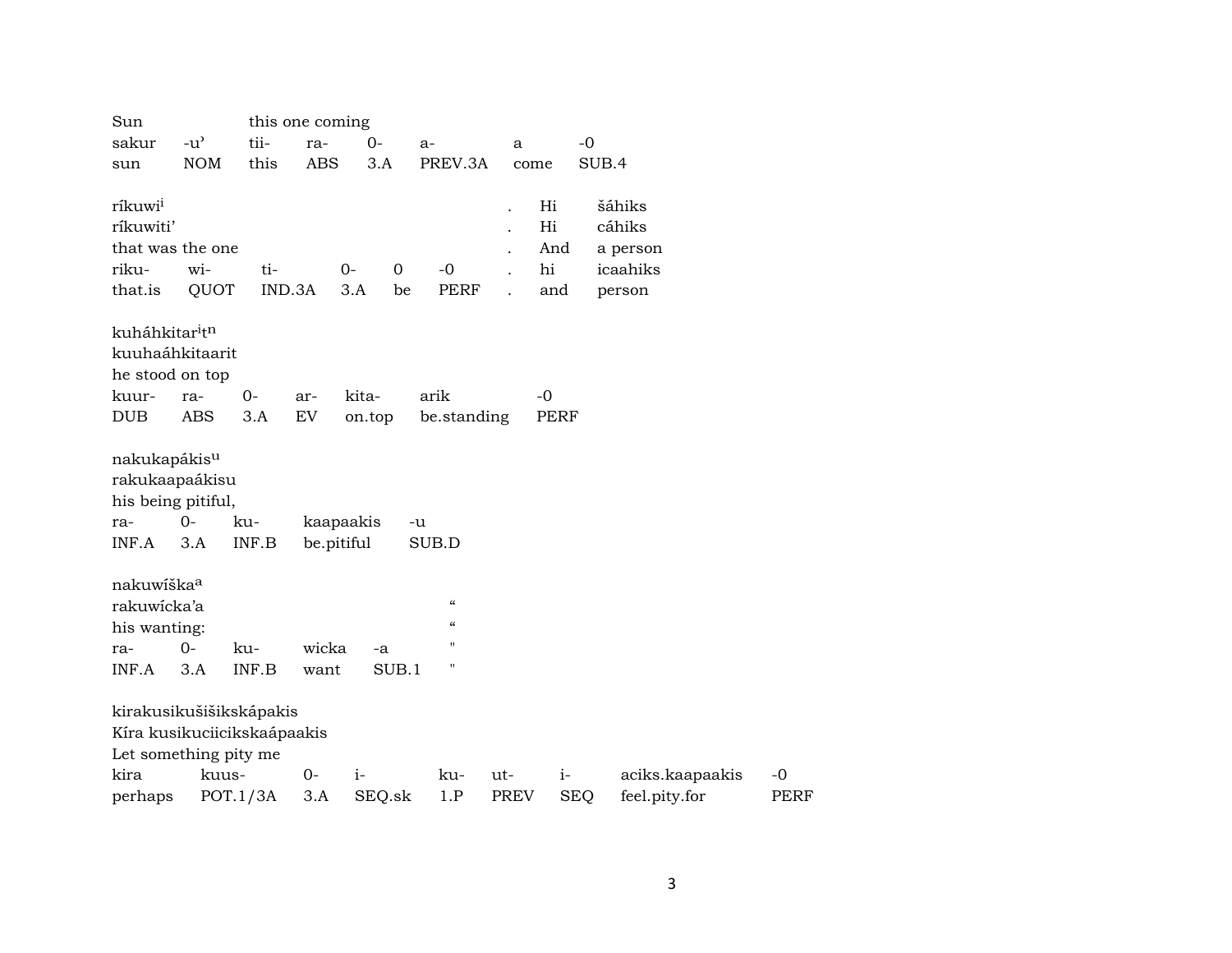|                          |                              | Witukstátawi             |       |       |           |                          |       |       |          |      |
|--------------------------|------------------------------|--------------------------|-------|-------|-----------|--------------------------|-------|-------|----------|------|
| $\mathbf{H}$             |                              | Witukstaátawi'           |       |       |           |                          |       |       |          |      |
| 11<br>Ţ                  |                              | It used to be the way    |       |       |           |                          |       |       |          |      |
| "                        | wi-                          | ti-                      |       | $0 -$ | uks-      | raa-                     |       | tawi  |          | -0   |
| Н                        |                              | QUOT IND.3A              |       | 3.A   | AOR       | way                      |       |       | be.among | PERF |
| nakukitárik <sup>i</sup> |                              |                          |       |       |           |                          |       |       |          |      |
|                          | rakukitaáriki                |                          |       |       |           |                          |       |       |          |      |
|                          | to stand on top              |                          |       |       |           |                          |       |       |          |      |
| ra-                      | $0 -$                        | ku-                      | kita- |       | arik      |                          | -i    |       |          |      |
| INF.A                    | 3.A                          | INF.B                    |       |       |           | on.top be.standing       | SUB.2 |       |          |      |
| tirawararúta             |                              |                          |       |       |           |                          |       |       |          |      |
|                          | tirawaaráruuta               |                          |       |       |           |                          |       |       |          |      |
| these hills              |                              |                          |       |       |           |                          |       |       |          |      |
| tii-                     |                              |                          |       |       |           |                          |       |       |          |      |
|                          | ra-                          | 0-                       | waa-  | raar- |           | u.at<br>extend.in.a.line |       |       | -a       |      |
| this                     | ABS                          | 3.A                      | hill  | PL    |           |                          |       |       | SUB.1    |      |
|                          |                              |                          |       |       |           |                          |       |       |          |      |
|                          | tírahahkitət <sup>n</sup>    |                          |       |       |           |                          |       |       | $\, ,$   |      |
| tírahaakitat             |                              |                          |       |       |           |                          |       |       |          |      |
|                          | our village here             |                          |       |       |           |                          |       |       |          |      |
| tii-                     | ra-                          | $0-$                     | $t-$  | rak-  |           | itak                     |       | -0    |          |      |
| here                     | ABS                          | 3.A                      | 1.A   |       |           | $1/2$ .PL be.a.camp      |       | SUB.4 |          |      |
| nákuhitk <sup>i</sup>    |                              |                          |       |       |           |                          |       |       |          |      |
|                          |                              |                          |       |       |           |                          |       |       |          |      |
| rákuuhitki               |                              |                          |       |       |           |                          |       |       |          |      |
|                          | his dreaming                 |                          |       |       |           |                          |       |       |          |      |
| ra-                      | $O -$                        | ku-                      | ut-   |       | raa.itkii | -0                       |       |       |          |      |
| $INF.A$ 3.A              |                              | INF.B                    |       | PREV  | dream     |                          | SUB.4 |       |          |      |
|                          | hitahkitáuririt <sup>n</sup> |                          |       |       |           |                          |       |       |          |      |
| hi                       |                              | taahkitá'uuriirit        |       |       |           |                          |       |       |          |      |
| and                      |                              | he would stand up on top |       |       |           |                          |       |       |          |      |
| hi                       | ti-                          | $O -$                    | ar-   | kita- |           | uuri.arik                |       |       | $-0$     |      |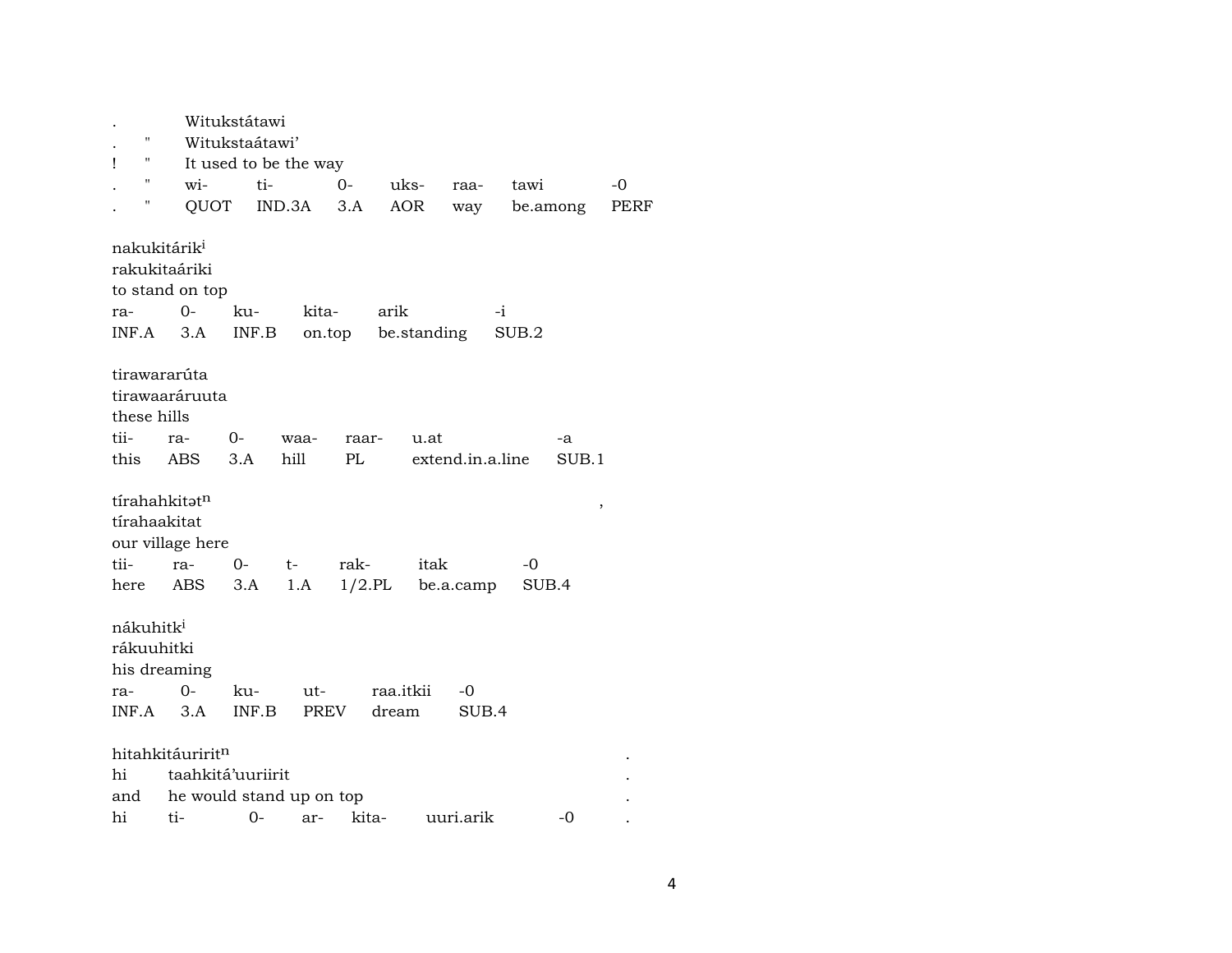| and                                                                     | IND.3A                   | 3.A                                            | EV                | on.top          |                   | stand.upright              |                                         | PERF                        |                                |
|-------------------------------------------------------------------------|--------------------------|------------------------------------------------|-------------------|-----------------|-------------------|----------------------------|-----------------------------------------|-----------------------------|--------------------------------|
| Náw <sup>a</sup><br>Ráwa<br><b>Now</b>                                  | $\overline{\phantom{a}}$ | hitíra <sup>a</sup><br>hi<br>and               | tíraa'a           | this one coming |                   |                            |                                         |                             |                                |
| rawa                                                                    |                          | hi                                             | tii-              | ra-             | $0 -$             | $a-$                       |                                         | a                           | $-0$                           |
| now                                                                     |                          | and                                            | here              | ABS             | 3.A               | PREV.3A                    |                                         | come                        | SUB.4                          |
| irikúhu<br>irikuúhu'<br>that was the one<br>irii-<br>that               | kuur-<br><b>DUB</b>      | ra-<br><b>ABS</b>                              | 0-<br>3.A         | uu<br>be        | -0<br><b>PERF</b> | Sun<br>sun                 | sákur <sup>u</sup><br>Sákuuru'<br>sakur | $-u^{\prime}$<br><b>NOM</b> | ,<br>$\overline{\phantom{a}}$  |
| hikuhawáku,                                                             |                          |                                                |                   |                 |                   |                            | $\epsilon\epsilon$                      |                             |                                |
| hi                                                                      |                          | kuuhawáku'                                     |                   |                 |                   |                            | $\epsilon$                              |                             |                                |
| and                                                                     | he said:                 |                                                |                   |                 |                   |                            | $\alpha$                                |                             |                                |
| hi                                                                      | kuur-                    | ra-                                            | $0-$              | waka'u          | $-0$              |                            | $^{\prime}$                             |                             |                                |
| and                                                                     | <b>DUB</b>               | ABS                                            | 3.A               | say             |                   | PERF                       | $^{\prime}$                             |                             |                                |
| Kiskitauríritn<br>Kí'iskita'uuriirit<br>Stand up on top<br>kii-<br>HORT | $i-$                     | CONT.1/2A                                      | $S-$<br>2.A       | kita-<br>on.top |                   | uuri.arik<br>stand.upright |                                         | $-0$<br>PERF                | Ţ                              |
| Don't eat                                                               |                          | kirakaraisihákawaəš<br>Kíra kara'isihaákawa'ac |                   |                 |                   |                            |                                         |                             |                                |
| kira<br>perhaps                                                         |                          | kara-<br>NEG                                   | $i-$<br>CONT.1/2A | $S-$            | $i-$<br>2.A       | <b>SEQ</b>                 | eat                                     | haakawahc                   | $\overline{\phantom{a}}$<br>EX |

Náw<sup>a</sup>,

" Ráwa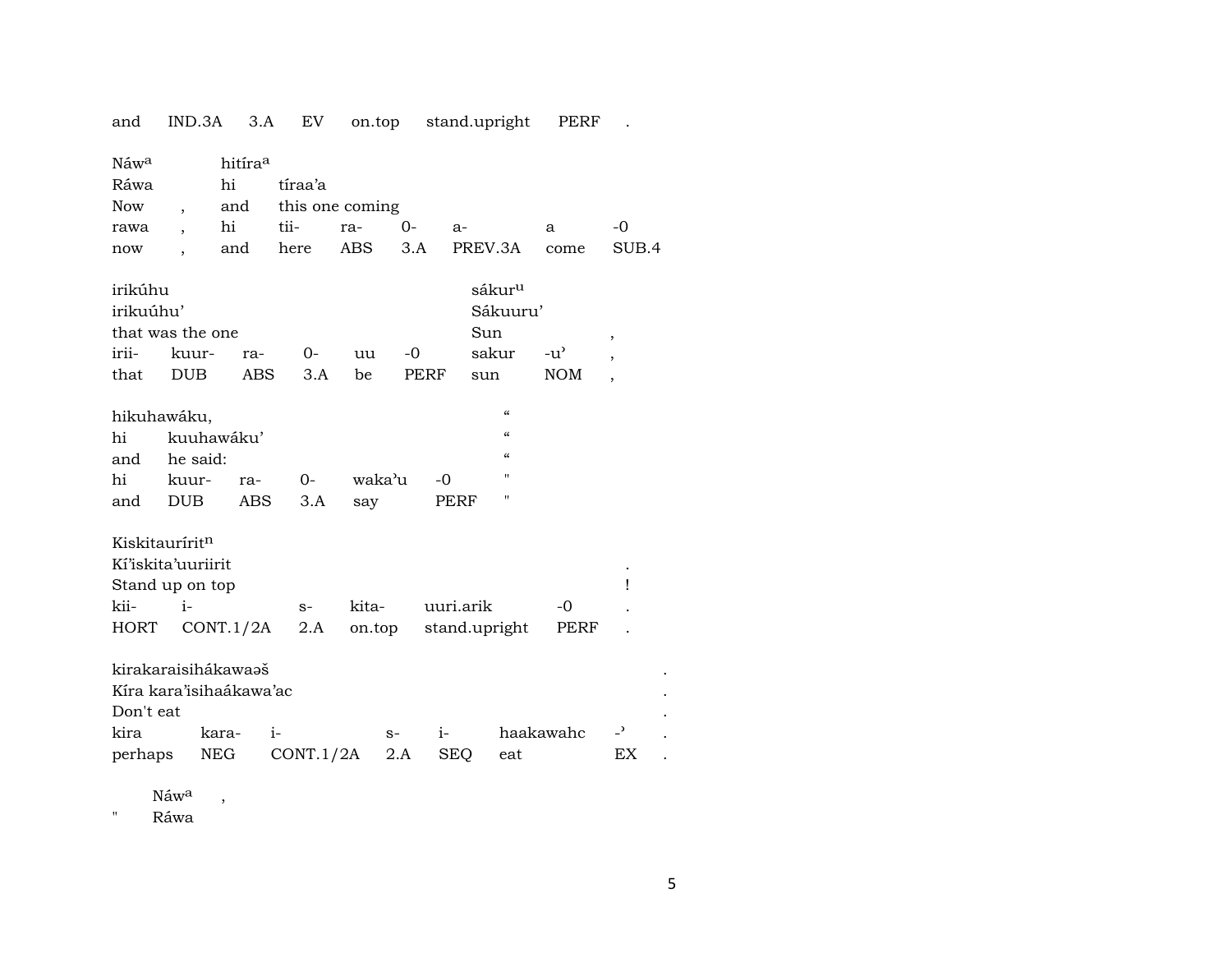| $\mathbf{H}$<br>$\mathbf{H}$<br>$\pmb{\Pi}$               | <b>Now</b><br>rawa<br>now      |                                                                              |                            |                             |             |                 |                            |      |                                           |                          |                                                                |             |                     |               |                       |                     |
|-----------------------------------------------------------|--------------------------------|------------------------------------------------------------------------------|----------------------------|-----------------------------|-------------|-----------------|----------------------------|------|-------------------------------------------|--------------------------|----------------------------------------------------------------|-------------|---------------------|---------------|-----------------------|---------------------|
| hiru<br>then<br>hiruu<br>then                             |                                | hiruahikitauríritn<br>ahikita'uuriirit<br>ar-<br>EV                          | ri-<br>CONT.3A             | he stood up on top          | $0-$<br>3.A | kita-<br>on.top | uuri.arik<br>stand.upright |      | $-0$<br><b>PERF</b>                       |                          |                                                                |             |                     |               |                       |                     |
| Náwa<br>Ráwa<br><b>Now</b><br>rawa<br>now                 |                                |                                                                              |                            |                             |             |                 |                            |      |                                           |                          |                                                                |             |                     |               |                       |                     |
| iwirakitaáriki<br>$ii-$<br>when                           |                                | iwirakitarikiwituhákšaw <sup>u</sup><br>when he stood on top<br>wii-<br>when | ra-<br><b>ABS</b>          | $0-$                        | 3.A         | kita-<br>on.top | arik<br>be.standing        | $-i$ | SUB.2                                     | $wi-$<br>QUOT            | wituuhaákcawu<br>he put a stake in the ground<br>ti-<br>IND.3A | $0-$<br>3.A | uur-<br><b>PREV</b> | haak-<br>wood | ca.wuh<br>put.upright | $-0$<br><b>PERF</b> |
| $\cdot$<br>$\cdot$<br>$\overline{\phantom{a}}$            | ihi<br>ihi<br>uh<br>ihii<br>uh | hiku<br>wood                                                                 | hiíku'<br>a stick<br>haak- | $-u^{\prime}$<br><b>NOM</b> |             |                 |                            |      |                                           |                          |                                                                |             |                     |               |                       |                     |
| iríaharik <sup>i</sup><br>irií'ahaariki<br>irii-<br>where |                                | where he stood<br>ar-<br>EV                                                  | ra-<br><b>ABS</b>          | $0-$<br>3.A                 | arik        | be.standing     | $\mathbf{-i}$<br>SUB.2     |      | Náwa<br>Ráwa<br><b>Now</b><br>rawa<br>now | $\overline{\phantom{a}}$ |                                                                |             |                     |               |                       |                     |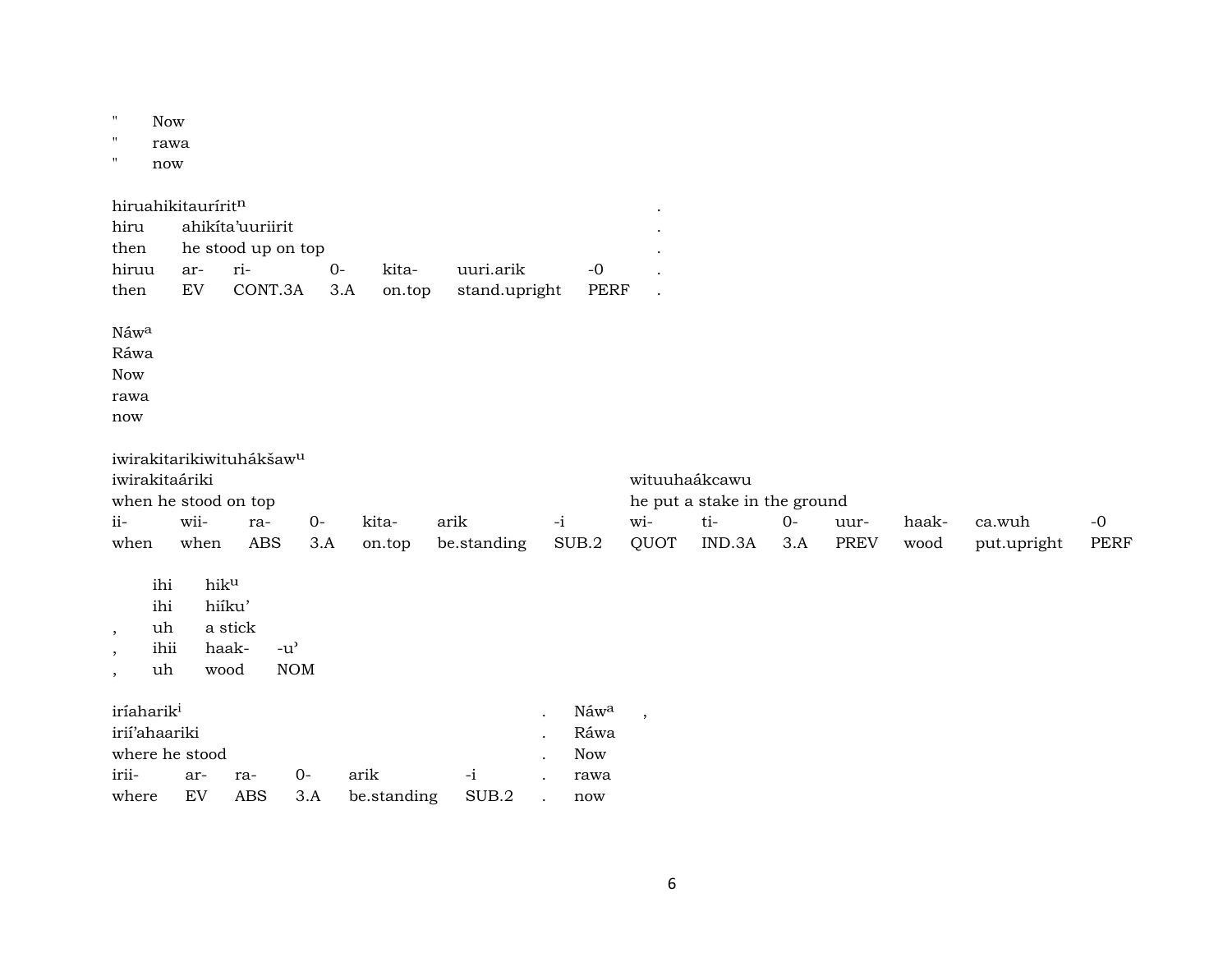|                                                              | irikuhuštákuraru                                      |                          |                  |                 |          |        |                                        |                            |             |
|--------------------------------------------------------------|-------------------------------------------------------|--------------------------|------------------|-----------------|----------|--------|----------------------------------------|----------------------------|-------------|
|                                                              | iriikuuhuctákuraru'                                   |                          |                  |                 |          |        |                                        |                            |             |
|                                                              |                                                       | however many days it was |                  |                 |          |        |                                        |                            |             |
| irii-                                                        | kuur-                                                 | ra-                      | $O -$            | ut-             | sakur-   |        | raar.uu                                | -0                         |             |
| what                                                         | <b>DUB</b>                                            | <b>ABS</b>               | 3.A              | PREV            | day      |        | be.a.number                            |                            | <b>PERF</b> |
| $\overline{\phantom{a}}$<br>$\overline{\phantom{a}}$<br>$i-$ | irár <sup>i</sup><br>iraári'<br>brother<br>3.POSS.A   | -raar-                   | same.sex.sibling | -ri'            | 3.POSS.B | ,<br>, |                                        |                            |             |
|                                                              | witisakurarihəš<br>witisakurariíhac<br>the days ended |                          |                  |                 |          |        |                                        | rúksiri<br>rúksiri'<br>ten |             |
| wi-                                                          | $ti-$                                                 | $0-$                     |                  | sakur-<br>raar- |          | riihac | -0                                     | ruksirii                   |             |
| QUOT                                                         | IND.3A                                                | 3.A                      | day              | PL              |          | finish | PERF                                   | ten                        |             |
|                                                              | hiwikaraahitarakisari                                 |                          |                  |                 |          |        |                                        |                            |             |
| hi                                                           |                                                       | wikara'ahitarahkisaari'  |                  |                 |          |        |                                        |                            |             |
| and                                                          |                                                       | he was not strong        |                  |                 |          |        |                                        |                            |             |
| hi                                                           | wii-                                                  | kara-                    | ar-              | ri-             | 0-       |        | tarahkis                               | -aar                       | $-i$        |
| and                                                          | now                                                   | <b>NEG</b>               | EV               | CONT.3A         | 3.A      |        | be.strong                              | <b>INCH</b>                | IMPF        |
|                                                              |                                                       |                          |                  |                 |          |        |                                        |                            |             |
|                                                              | nakuhákawaaš                                          |                          |                  |                 |          |        |                                        |                            |             |
|                                                              | rakuhaákawa'ac                                        |                          |                  |                 |          |        |                                        |                            |             |
| to eat                                                       |                                                       |                          |                  |                 |          |        |                                        |                            |             |
| ra-                                                          | $O-$                                                  | ku-                      |                  | haakawahc       | -0       |        |                                        |                            |             |
| INF.A                                                        | 3.A                                                   | INF.B                    | eat              |                 | SUB.4    |        |                                        |                            |             |
|                                                              |                                                       |                          |                  |                 |          |        |                                        |                            |             |
| Hiruahiwišk <sup>a</sup>                                     |                                                       |                          |                  |                 |          |        |                                        |                            |             |
| Hiru                                                         | ahiwicka'                                             |                          |                  |                 |          |        | $\epsilon\epsilon$                     |                            |             |
| Then                                                         |                                                       | he thought               |                  |                 |          |        | $\boldsymbol{\zeta}\boldsymbol{\zeta}$ |                            |             |
| hiruu                                                        | ar-                                                   | ri-                      | $0-$             | wicka           | -0       |        | $\pmb{\mathsf{H}}$                     |                            |             |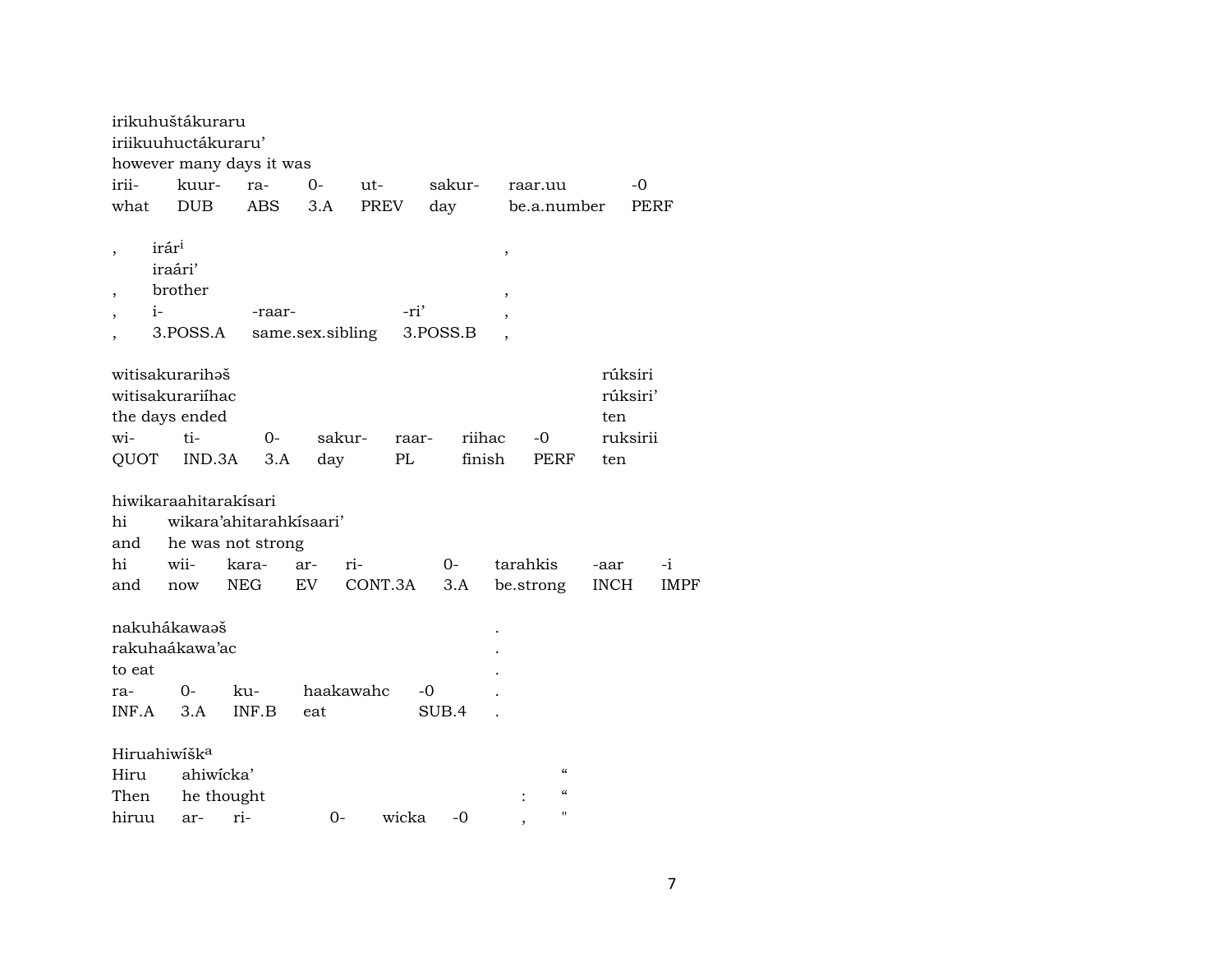# then EV CONT.3A 3.A think PERF , " akuksawaštiwahtíkut<sup>i</sup> Aahkuksawactiwahtiíkuuti Even if I should starve to death i- ar- ku- uks- awahc- riwahtii kuut -i SUBJ.3A EV 1.P JUSS even.if be.starved die SUB.2

|                   | Hiahárit <sup>n</sup> |          |     |       |                     |      |  |
|-------------------|-----------------------|----------|-----|-------|---------------------|------|--|
| п                 | Hi                    | ahaárit  |     |       |                     |      |  |
| $^{\prime\prime}$ | And                   | he stood |     |       |                     |      |  |
| ,,                | hi                    | ar-      | ra- | $O -$ | arik                | -0   |  |
| п                 | and                   | EV       |     |       | ABS 3.A be.standing | PERF |  |

| hiáharit <sup>n</sup> |         |               |                                 |      | ٠ |
|-----------------------|---------|---------------|---------------------------------|------|---|
| hi                    | ahaárit |               |                                 |      | ٠ |
| and he stood          |         |               |                                 |      |   |
|                       |         | hi ar- ra- 0- | arik                            | $-0$ |   |
|                       |         |               | and EV ABS 3.A be.standing PERF |      |   |

| Witisakúrarihəš      |  |       |                        |  |
|----------------------|--|-------|------------------------|--|
| Witisakurariihac     |  |       |                        |  |
| He finished the days |  |       |                        |  |
| wi- ti- 0-           |  |       | sakur- raar- riihac -0 |  |
| QUOT IND.3A 3.A day  |  | PL PL | finish PERF            |  |

ruksiri a škítiiks , rúksiri' a kskiíti'iks ten and four ruksirii a iks.kiiti"iks ten and four

hiwikáraahitarakísari

hi wikara'ahitarahkísaari'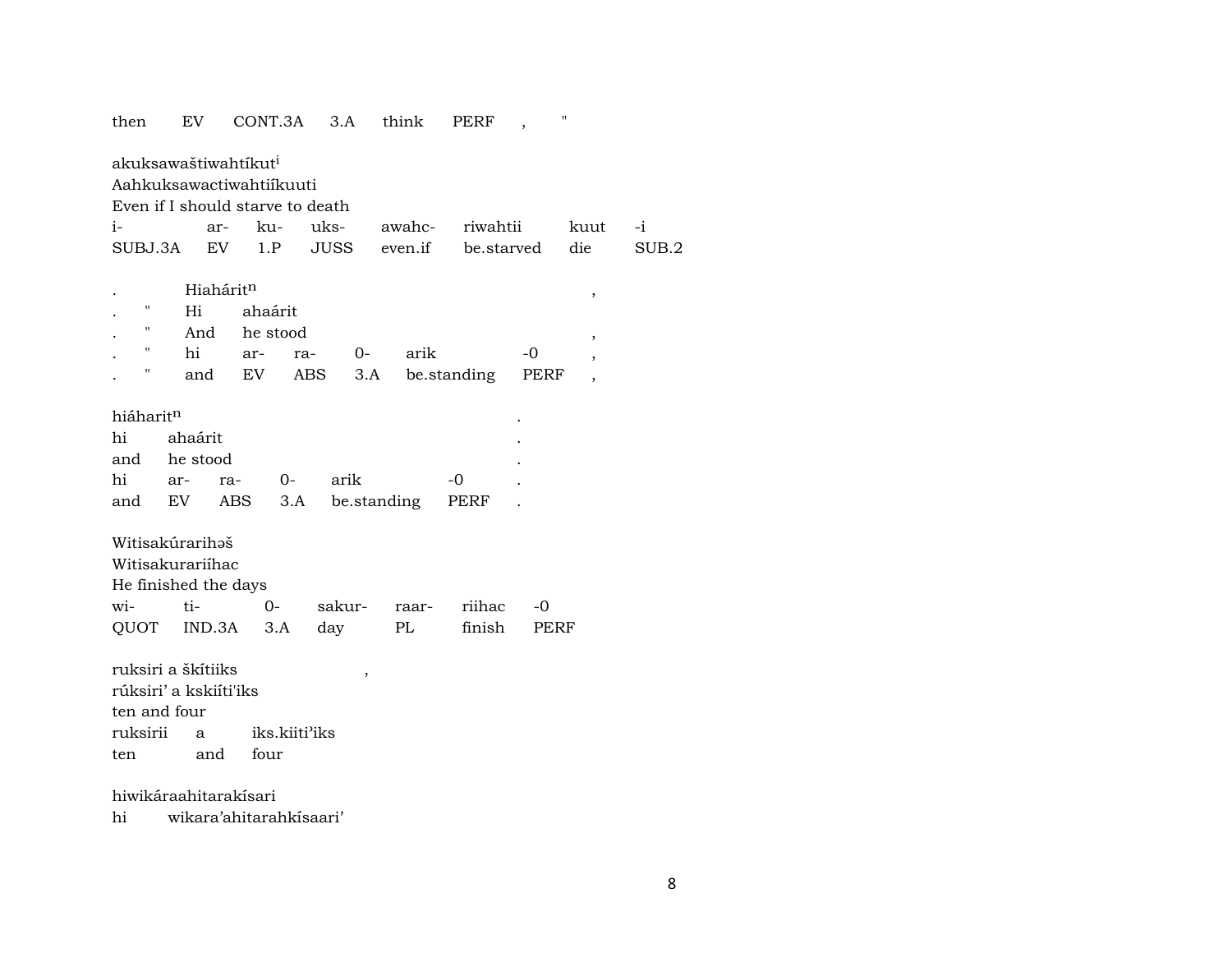| and           |                                                                        | he was getting weak            |                  |                       |             |                                    |           |                                |             |
|---------------|------------------------------------------------------------------------|--------------------------------|------------------|-----------------------|-------------|------------------------------------|-----------|--------------------------------|-------------|
| hi            | wii-                                                                   | kara-                          | ar-              | ri-                   | $0-$        |                                    | tarahkis  | -aar                           | $-i$        |
| and           | now                                                                    | <b>NEG</b>                     | EV               | CONT.3A               | 3.A         |                                    | be.strong | <b>INCH</b>                    | <b>IMPF</b> |
| $i-$          | Irár <sup>i</sup><br>Iraári <sup>3</sup><br><b>Brother</b><br>3.POSS.A | -raar-                         | same.sex.sibling | -ri <sup>3</sup>      | 3.POSS.B    | $\, ,$<br>$\overline{\phantom{a}}$ |           |                                |             |
| wirakítaritn  |                                                                        |                                |                  |                       |             |                                    |           |                                |             |
| wirakítaarit  |                                                                        |                                |                  |                       |             |                                    |           |                                |             |
|               | he still stood on top                                                  |                                |                  |                       |             |                                    |           |                                |             |
| wi-           | ra-                                                                    | $0-$                           | kita-            | arik                  |             | -0                                 |           |                                |             |
| QUOT          | ABS                                                                    | 3.A                            | on.top           |                       | be.standing | PERF                               |           |                                |             |
|               |                                                                        | hihawaahasakuraríhaš           |                  |                       |             |                                    |           |                                |             |
| hi            | hawá                                                                   |                                | ahasakurariíhac  |                       |             |                                    |           |                                |             |
| and           | again                                                                  |                                |                  | he completed the days |             |                                    |           |                                |             |
| hi            | haawa                                                                  | ar-                            | ra-              | $0-$                  | sakur-      | raar-                              |           | riihac                         | $-0$        |
| and           | also                                                                   | EV                             | ABS              | 3.A                   | day         | PL                                 |           | finish                         | <b>PERF</b> |
|               |                                                                        |                                |                  |                       |             |                                    |           |                                |             |
| škítiiks,     |                                                                        | irár <sup>i</sup>              |                  |                       |             |                                    |           | $\, ,$                         |             |
| kskiíti'iks   |                                                                        | iraári'                        |                  |                       |             |                                    |           |                                |             |
| four,         |                                                                        | brother                        |                  |                       |             |                                    |           |                                |             |
| iks.kiiti'iks |                                                                        | $i-$                           |                  | -raar-                |             | -ri'                               |           |                                |             |
| four          |                                                                        | 3.POSS.A                       |                  | same.sex.sibling      |             | 3.POSS.B                           |           |                                |             |
| riku-         | nikutiwakiahu<br>Rikutihwakí'aahu'<br>ti-                              | That is what they said<br>$0-$ | ir-              |                       | waki.a      |                                    | -:hus     | kúrahus<br>kúrahus<br>kurahuus | the old men |
| that.is       |                                                                        | IND.3A<br>3.A                  |                  | PL.3A                 | say.PL.IMPF |                                    | IMPF      | old.man                        |             |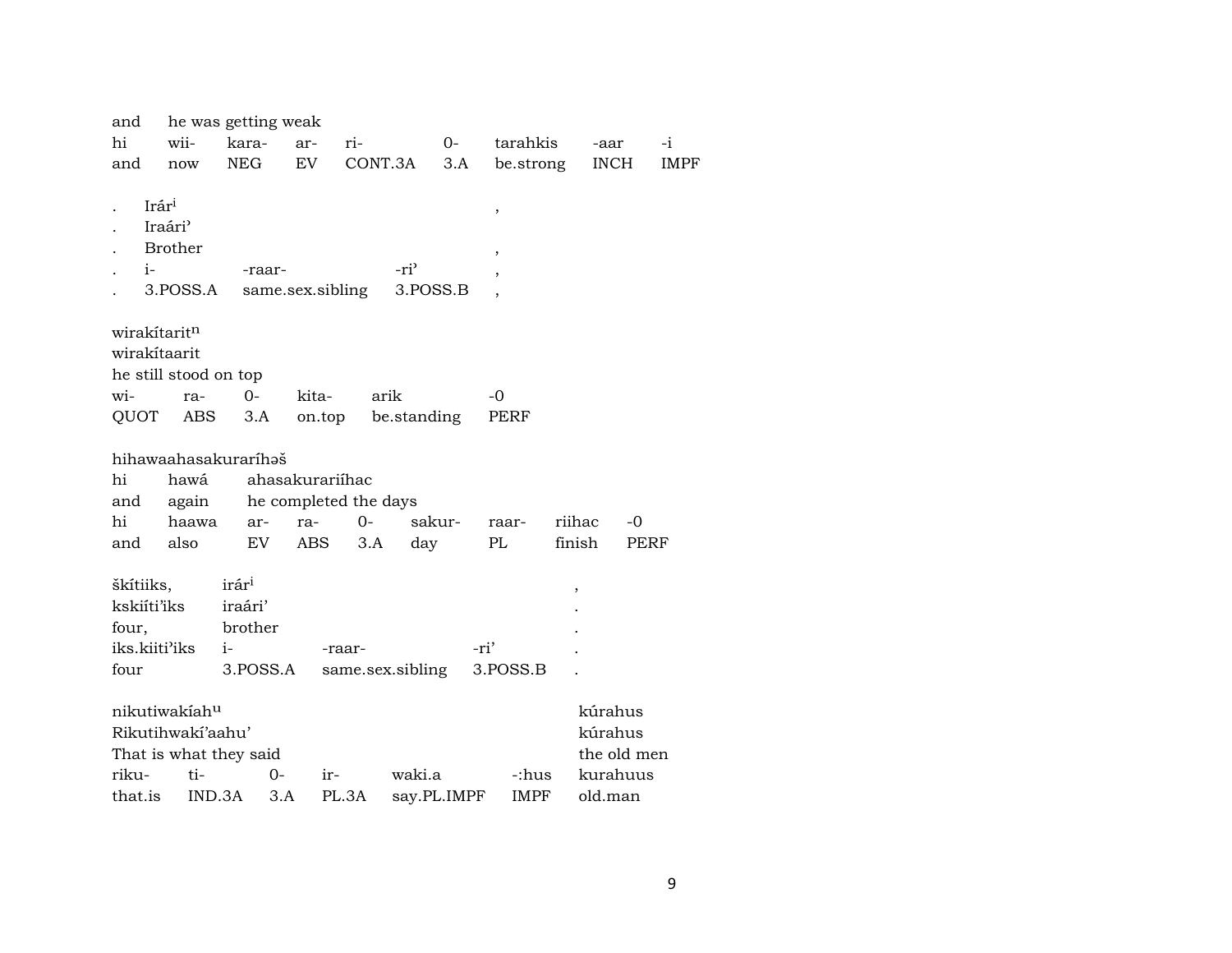witisakúrarihuš . Witisakúrariihac . He finished the days . wi- ti- 0- sakur- raar- riihac -0 . QUOT IND.3A 3.A day PL finish PERF rúksiri a tawíksapiš rúksiri' a tawíksaapic ten and eight ruksirii a tawiksaapic ten and eight hiahawiúhatn hi ahawi'uúhat and he fell hi ar- ra- 0- wi.uuhak -0 and EV ABS 3.P fall PERF nakuriwahtíkut<sup>i</sup> húwi . rakuriwahtiíkuuti huúwi' . when he was starving indeed . ra- 0- ku- riwahtii kuut -i huuwi" . INF.A 3.P INF.B be.starved die SUB.2 indeed . Hiiriahárik<sup>i</sup> Hi irii'ahaáriki And where he stood hi irii- ar- ra- 0- arik -i and where EV ABS 3.A be.standing SUB.2 ahakitárik<sup>i</sup> ahakitaáriki his standing on top ar- ra- 0- kita- arik -i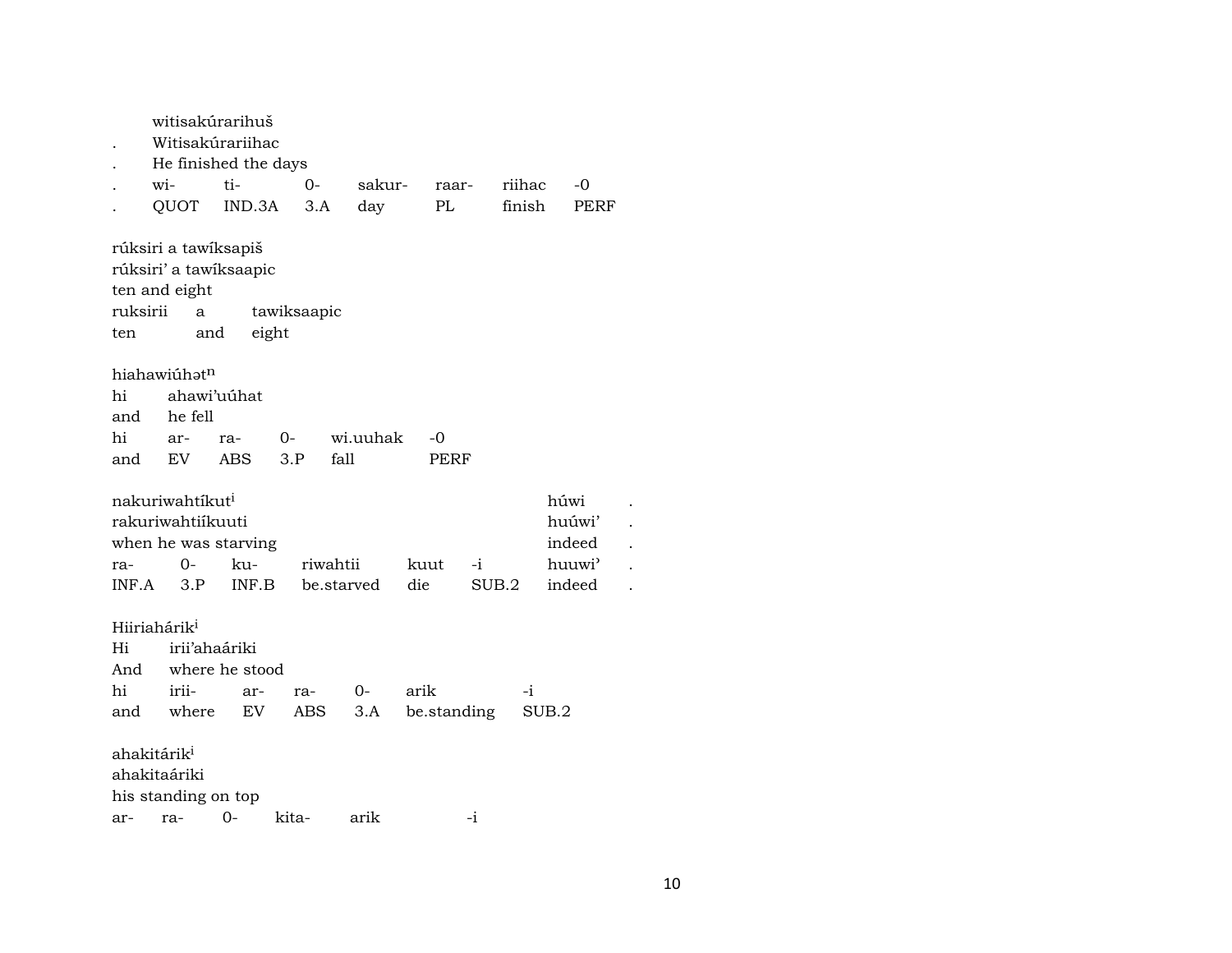| EV                              | ABS                         | 3.A                                | on.top be.standing |           |            | SUB.2              |         |
|---------------------------------|-----------------------------|------------------------------------|--------------------|-----------|------------|--------------------|---------|
|                                 | hiahakiwaháhk <sup>u</sup>  |                                    |                    |           |            |                    |         |
| hi                              |                             | ahakiwahaáhku                      |                    |           |            |                    |         |
| and                             |                             | there was a small lake there       |                    |           |            |                    |         |
| hi                              | ar-                         | ra-                                | $O -$              | kiwahaar- | kus        | -0                 |         |
| and                             | EV                          | ABS                                | 3.A                | pond      | be sitting | PERF               |         |
|                                 | hiwitahwáku                 |                                    |                    |           |            |                    | šáhiks  |
| hi                              | witaahwáku'                 |                                    |                    |           |            |                    | cáhiks  |
| and                             |                             | he would say                       |                    |           |            |                    | person  |
| hi                              | wi-                         | ti-                                | 0-                 | ar-       | waka'u     | $-0$               | icaahik |
| and                             | QUOT                        | IND.3A                             | 3.A                | EV        | say        | PERF               | person  |
|                                 |                             |                                    |                    |           |            | $\epsilon\epsilon$ |         |
| nihku <sup>a</sup> ,<br>ríhku'a |                             |                                    |                    |           |            | $\epsilon$         |         |
|                                 | when he came:               |                                    |                    |           |            | $\alpha$           |         |
| ra-                             | $O -$                       | ir-                                | ku-                | a         | -0         | п                  |         |
| INF.A                           | 3.A                         | <b>OBV</b>                         | INF.B              | come      | SUB.4      | п                  |         |
|                                 |                             |                                    |                    |           |            |                    |         |
|                                 | Kukakásurəsist <sup>a</sup> |                                    |                    |           |            |                    |         |
|                                 | Kukaakaasurásista           |                                    |                    |           |            |                    |         |
|                                 |                             | You are not going to find anything |                    |           |            |                    |         |
| ku-                             | kaaka-                      |                                    | $S-$               | huras     | -his       | -ta                |         |
| <b>INDF</b>                     |                             | NEG.IND.1/2A                       | 2.A                | find      | PERF       | <b>INT</b>         |         |
|                                 | hirutiharákiš <sup>a</sup>  |                                    |                    |           |            |                    |         |
| Hiru                            |                             | tihaarákica                        |                    |           |            |                    |         |
| Then                            |                             | this water here                    |                    |           |            |                    |         |
| hiruu                           | tii-                        | haa-                               | ra-                | 0-        | kic.a      | -0                 |         |
| then                            | this                        | here                               | ABS                | 3.A       | be.water   | SUB.4              |         |
|                                 |                             |                                    |                    |           |            |                    |         |
| sukskík <sup>a</sup>            |                             |                                    |                    |           |            |                    |         |
| sukskiíka'                      |                             |                                    |                    |           |            |                    |         |

| hi<br>and            | wi-<br>QUOT | ti-<br>IND.3A 3.A EV | 0- | ar- | waka'u<br>say | $-0$<br>PERF                           | icaahiks<br>person |
|----------------------|-------------|----------------------|----|-----|---------------|----------------------------------------|--------------------|
| nihku <sup>a</sup> , |             |                      |    |     |               | "                                      |                    |
| ríhku'a              |             |                      |    |     |               | $\boldsymbol{\zeta}\boldsymbol{\zeta}$ |                    |
|                      | m           |                      |    |     |               | $\epsilon$                             |                    |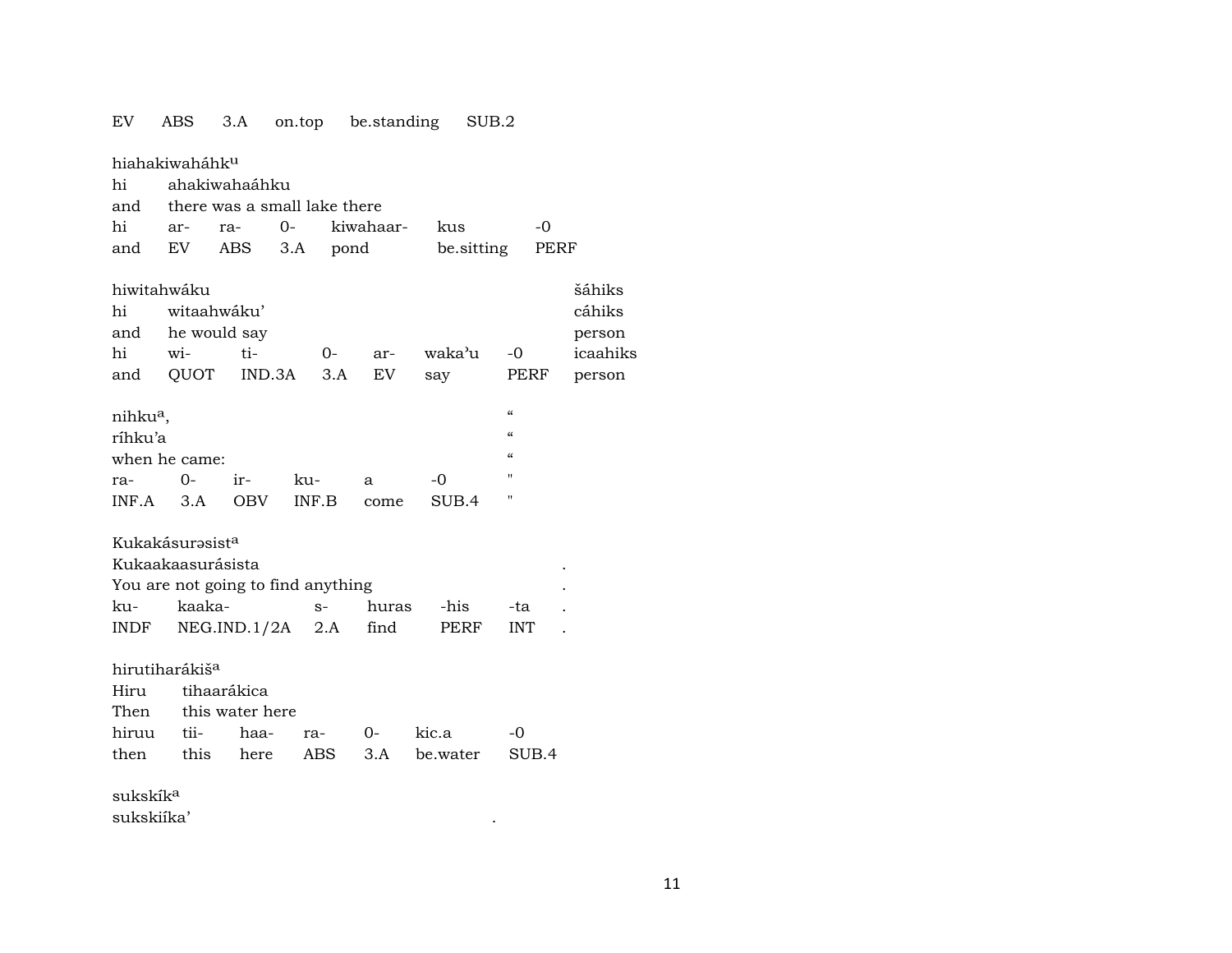| drink it                           |            |                              |                         |             |              |      | Ţ          |                    |      |      |       |
|------------------------------------|------------|------------------------------|-------------------------|-------------|--------------|------|------------|--------------------|------|------|-------|
| $i-$                               |            | $S-$                         | uks-                    |             | kiikaa       | -0   |            |                    |      |      |       |
| CONT.1/2A                          |            | 2.A                          | <b>JUSS</b>             |             | drink        | PERF |            |                    |      |      |       |
|                                    |            |                              |                         |             |              |      |            |                    |      |      |       |
| nakurusariwáhtikut <sup>n</sup>    |            |                              |                         |             |              |      |            |                    |      |      |       |
| raakuruusaariwáhtiikut             |            |                              |                         |             |              |      |            |                    |      |      |       |
| You just might starve to death     |            |                              |                         |             |              |      |            |                    |      |      |       |
| raa-                               | ruu-       | kuus-                        |                         | $a-$        | ar-          |      | riwahtii   |                    | kuut | $-0$ |       |
| just                               | then       |                              | POT.1/3A                | 2.P         | EV           |      | be.starved | die                |      | PERF |       |
|                                    |            | hikarawitáhwišk <sup>a</sup> |                         |             |              |      |            |                    |      |      |       |
| 11<br>Hi                           |            |                              | karawitaáhwicka'        |             |              |      |            |                    |      |      |       |
| "                                  | And        |                              | he did not want to      |             |              |      |            |                    |      |      |       |
| 11<br>hi                           |            | kara-                        | wi-                     |             | ti-          | 0-   | ar-        | wicka              |      | $-0$ |       |
| н<br>and                           |            | <b>NEG</b>                   | QUOT                    |             | IND.3A       | 3.A  | EV         | want               |      | PERF |       |
|                                    |            |                              |                         |             |              |      |            |                    |      |      |       |
| Hirutáhwiška                       |            |                              |                         |             |              |      |            |                    |      |      |       |
| Hiru                               |            | taáhwicka'                   |                         |             |              |      |            | $\pmb{\mathsf{H}}$ |      |      |       |
| Then                               |            | he thought                   |                         |             |              |      |            | п                  |      |      |       |
| hiruu                              | ti-        |                              | $O -$                   | ar-         | wicka        | -0   |            | $\blacksquare$     |      |      |       |
| then                               | IND.3A     |                              | 3.A                     | EV          | think        | PERF |            | $\mathbf{H}$       |      |      |       |
| asakuksawaštiwahtíkut <sup>i</sup> |            |                              |                         |             |              |      |            |                    |      |      |       |
| Aahkuksawactiwahtiikuuti           |            |                              |                         |             |              |      |            |                    |      |      |       |
| I don't even care if I starve      |            |                              |                         |             |              |      |            |                    |      |      |       |
| $i-$                               |            | ar-                          | ku-                     | uks-        | awahc-       |      | riwahtii   |                    | kuut | $-i$ |       |
| SUBJ.3A                            |            | EV.                          | 1.P                     | <b>JUSS</b> | even.if      |      | be.starved |                    | die  |      | SUB.2 |
|                                    |            |                              |                         |             |              |      |            |                    |      |      |       |
|                                    | Náwa       |                              | iahawiúhat <sup>n</sup> |             |              |      |            |                    |      |      |       |
| н                                  | Ráwa       | i.                           |                         |             | ahawi'uuhat  |      |            |                    |      |      |       |
| п                                  | <b>Now</b> | SO.                          |                         |             | he fell down |      |            |                    |      |      |       |
| п                                  | rawa       | $\mathbf{i}$                 | ar-                     |             | ra-          | 0-   | wi.uuhak   |                    | -0   |      |       |
| н                                  | now        |                              | EV.<br>and              |             | ABS          | 3.P  | fall       |                    | PERF |      |       |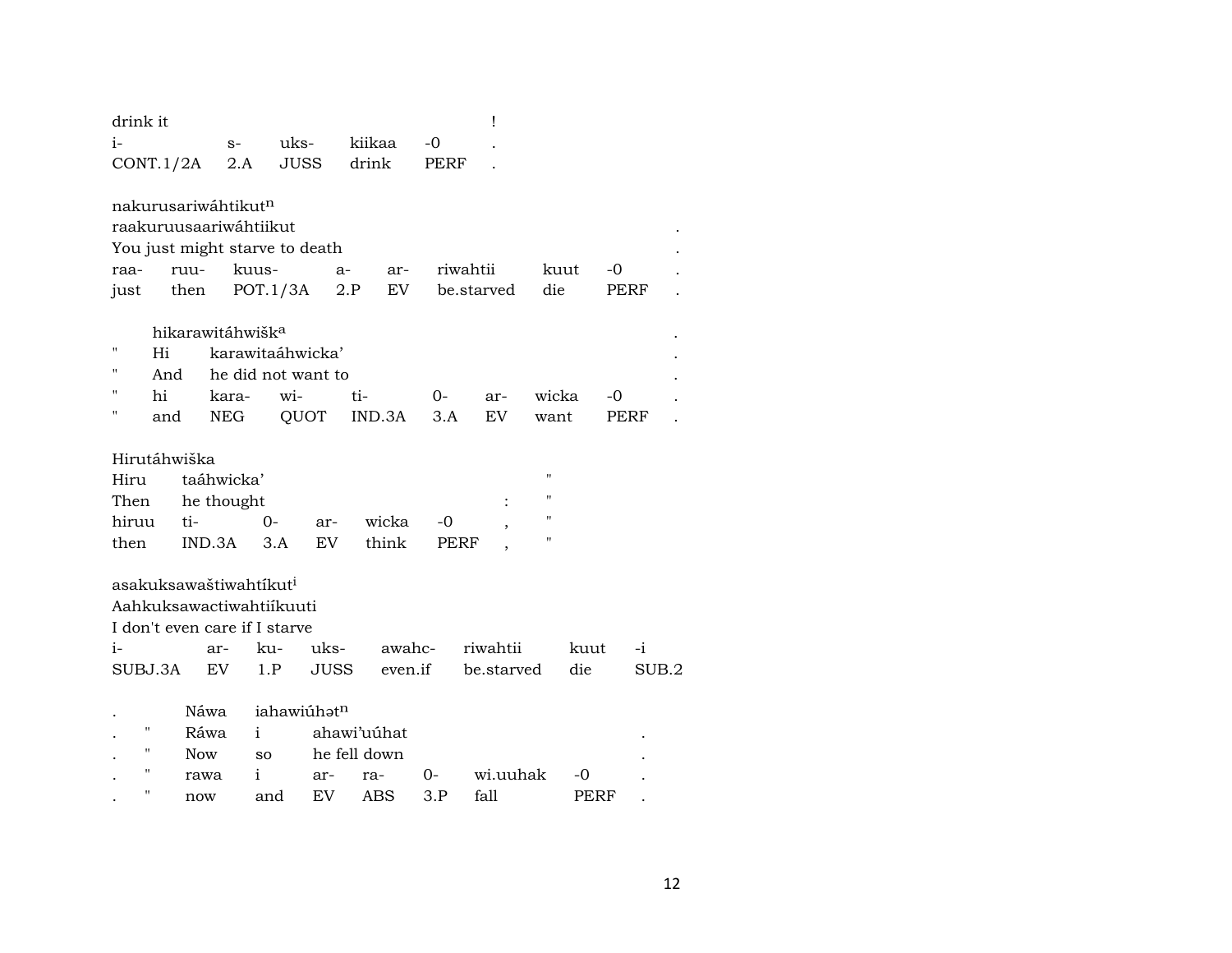hi Hi And hi and

| aruúsa'<br>horses                  | arusásiritakurúwarihúsuku                       |                   | siriitakuruuwariihúsuuku'                  |               |                                                                                |                 |                    |                                  |                      |                     |
|------------------------------------|-------------------------------------------------|-------------------|--------------------------------------------|---------------|--------------------------------------------------------------------------------|-----------------|--------------------|----------------------------------|----------------------|---------------------|
| aruusaa<br>horse                   | $si$ -<br>DU                                    | ra-<br><b>ABS</b> | they used to go after them,<br>$0-$<br>3.A | ir-<br>PL.3A  | ut-<br><b>PREV</b>                                                             | ak-<br>PL.AN.3P |                    | huur.ruu.warii<br>go.to.get.DIST | -:hus<br><b>IMPF</b> | -uuku<br><b>HAB</b> |
| hi<br>hi<br>and                    | pírask <sup>i</sup><br>piíraski<br>a boy        |                   | ruahiatn<br>ruu'ahí'at                     | he went there |                                                                                |                 |                    |                                  |                      |                     |
| hi                                 | piiras-                                         | -kis              | ruu-                                       | ar-           | ri-                                                                            | $0-$            | at                 | $-0$                             |                      |                     |
| and                                | boy                                             | <b>DIM</b>        | there                                      | EV            | CONT.3A                                                                        | 3.A             | go                 | <b>PER</b>                       |                      |                     |
| áhawiška <sup>a</sup><br>ar-<br>EV | áhawicka'a<br>his thinking<br>ra-<br><b>ABS</b> | $0-$<br>3.A       | wicka<br>$-a$<br>think                     | SUB.1         | $\epsilon$<br>$\boldsymbol{\mathcal{C}}$<br>$\mathbf{H}$<br>$\pmb{\mathsf{H}}$ |                 |                    |                                  |                      |                     |
| wikakirit                          |                                                 |                   |                                            |               |                                                                                |                 |                    |                                  |                      |                     |
|                                    | Wíkaakiirit                                     |                   |                                            |               |                                                                                |                 | $\pmb{\mathsf{H}}$ |                                  |                      |                     |
|                                    | He is not standing now                          |                   |                                            |               |                                                                                |                 | $\pmb{\mathsf{H}}$ |                                  |                      |                     |
| wii-                               | kaaki-                                          |                   | $O -$                                      | arik          | $-0$                                                                           |                 | $\pmb{\mathsf{H}}$ |                                  |                      |                     |
| now                                | NEG.IND.3A                                      |                   | 3.A                                        | be.standing   | PERF                                                                           |                 | $\pmb{\mathsf{H}}$ |                                  |                      |                     |
| hiruahíatn<br>Hiru<br>Then         | ahí'at<br>he went                               |                   |                                            |               |                                                                                |                 |                    |                                  |                      |                     |
| hiruu                              | ar-                                             | ri-               | $0-$                                       | at            | $-0$                                                                           |                 |                    |                                  |                      |                     |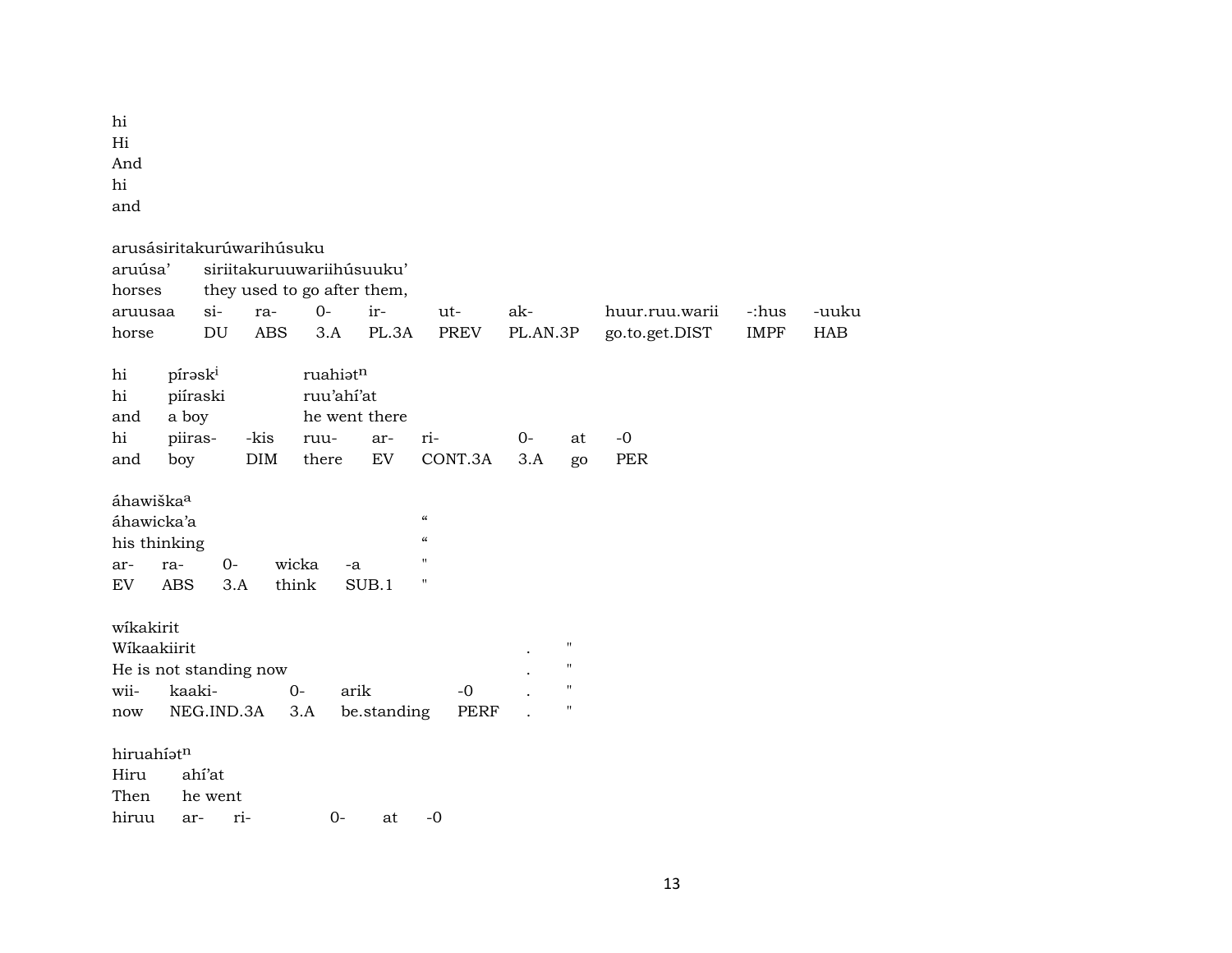# then EV CONT.3A 3.A go PERF

|     | hiwihiruahísa |                       |        |                                          |    |      |  |
|-----|---------------|-----------------------|--------|------------------------------------------|----|------|--|
|     | hi wihiru     |                       | ahísa  |                                          |    |      |  |
| and | there         |                       | he lay |                                          |    |      |  |
|     |               | hi wii- hiruu ar- ri- |        | $\Omega$                                 | sa | $-0$ |  |
| and |               |                       |        | now there EV CONT.3A 3.A be.lying PERF . |    |      |  |

### Hiwihiruríhuksµ

| Hi  | wihiru |       | ríhuksu' |                    |
|-----|--------|-------|----------|--------------------|
| And | there  |       | only     |                    |
| hi  | wii-   | hiruu | rihuks   | $-11$ <sup>2</sup> |
| and | now    | there | alone    | <b>NOM</b>         |

## ahihakatákukµ

|                       | ahihaakatákuku'             |  |                     |  |             |  |  |  |  |  |  |
|-----------------------|-----------------------------|--|---------------------|--|-------------|--|--|--|--|--|--|
| his mouth was jerking |                             |  |                     |  |             |  |  |  |  |  |  |
|                       |                             |  | haaka- ta.kuk -:hus |  |             |  |  |  |  |  |  |
|                       | EV CONT.3A 3.P mouth twitch |  |                     |  | <b>IMPF</b> |  |  |  |  |  |  |

|     | arašiksúhkas <sup>a</sup> |                          |                     |                     |       |  |     |  |  |  |
|-----|---------------------------|--------------------------|---------------------|---------------------|-------|--|-----|--|--|--|
|     |                           | a raaciksúhkasa          |                     |                     |       |  |     |  |  |  |
|     |                           | and his spirit was lying |                     |                     |       |  |     |  |  |  |
| a a | ra-                       |                          |                     | 0- aciks- uur.ka.sa | $-()$ |  | hi  |  |  |  |
| and |                           |                          | ABS 3.A mind lie.in |                     | PERF  |  | and |  |  |  |

pírəsk $^{\rm i}$ píiraski the boy piiras- -kis boy DIM

ruahahkáis<sup>a</sup> ruu'ahakaá'iisa' .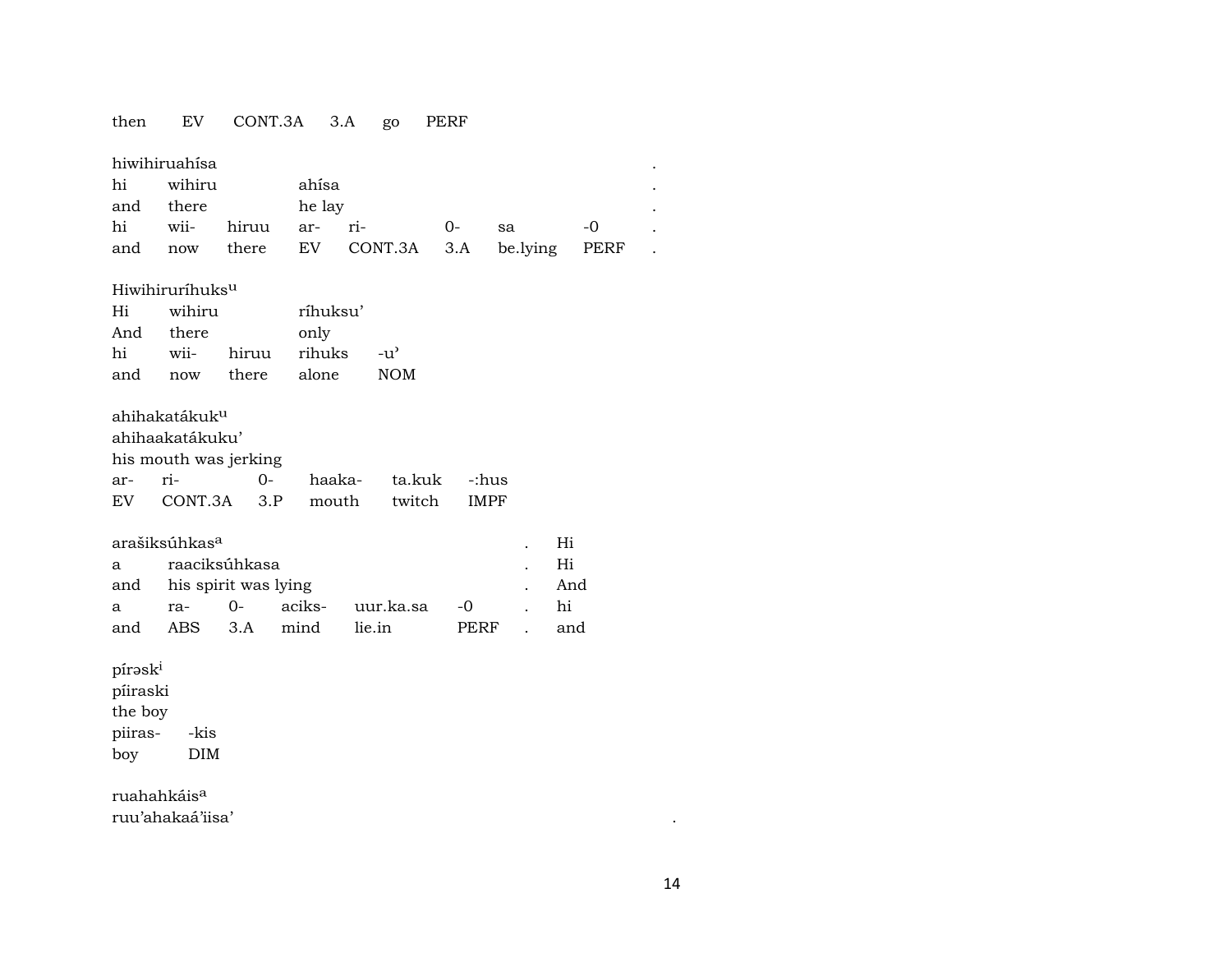|                      | then he came back home        |              |        |               |                         |                    |      |  |
|----------------------|-------------------------------|--------------|--------|---------------|-------------------------|--------------------|------|--|
| ruu-                 | ar-                           | ra-          | $0 -$  | $a-$          | kaa-                    | iis.a              | $-0$ |  |
| then                 | EV.                           | ABS          | 3.A    | PREV.3A       | inside                  | come.into          | PERF |  |
|                      |                               |              |        |               |                         |                    |      |  |
|                      | witikítawit <sup>i</sup> tn   |              |        |               |                         | $\mathbf{i}$       |      |  |
|                      | Witiikítawiitit               |              |        |               |                         | $\rm i$            |      |  |
|                      | He mounted                    |              |        |               |                         | and                |      |  |
| wi-                  | ti-                           | $0-$         |        | ikita.wi.itik | $-0$                    | $\mathbf{i}$       |      |  |
| QUOT                 | IND.3A                        | 3.A          |        | mount         | PERF                    | and                |      |  |
|                      |                               |              |        |               |                         |                    |      |  |
| ahawáku              |                               |              |        |               | $\epsilon\epsilon$<br>, |                    |      |  |
| ahawáku'             |                               |              |        |               | $\epsilon$              |                    |      |  |
| he said              |                               |              |        |               | $\epsilon$              |                    |      |  |
| ar-                  | ra-                           | 0-           | waka'u | $-0$          | п                       |                    |      |  |
| EV                   | ABS                           | 3.A          | say    | PERF          | п                       |                    |      |  |
|                      |                               |              |        |               |                         |                    |      |  |
|                      | Witihariwáhtiku               |              |        |               |                         |                    |      |  |
|                      | Witiiháriwahtiikut            |              |        |               |                         |                    |      |  |
|                      | He must have starved to death |              |        |               |                         |                    |      |  |
| wii-                 | tiir-                         | ra-          | $0-$   | riwahtii      | kuut                    | -0                 |      |  |
| now                  | INFR                          | ABS          | 3.P    | be.starved    | die                     | PERF               |      |  |
|                      |                               |              |        |               |                         |                    |      |  |
| íharahš <sup>a</sup> |                               |              |        |               |                         |                    |      |  |
|                      | Iíhaaraáhca                   |              |        |               |                         |                    |      |  |
|                      | Yonder he lies                |              |        |               |                         |                    |      |  |
| ii-                  | haa-                          | ra-          | $O-$   | ar-           | sa                      | $-0$               |      |  |
| there                | here                          | ABS          | 3.A    | EV            | be.lying                | PERF               |      |  |
|                      |                               |              |        |               |                         |                    |      |  |
|                      | hiširurikísikiitn             |              |        |               |                         | $\pmb{\mathsf{H}}$ |      |  |
| hi                   | ciru                          | riikisiki'it |        |               |                         | $\pmb{\mathsf{H}}$ |      |  |
| and                  | yet                           | he is alive  |        |               |                         | $\bar{\mathbf{H}}$ |      |  |
| hi                   | ciruu                         | rii-         | $0-$   | kisikiit      | $\overline{a}$          | $\pmb{\mathsf{H}}$ |      |  |
| and                  | yet                           | ASSR         | 3.A    | be.alive      | EX                      | $\pmb{\mathsf{H}}$ |      |  |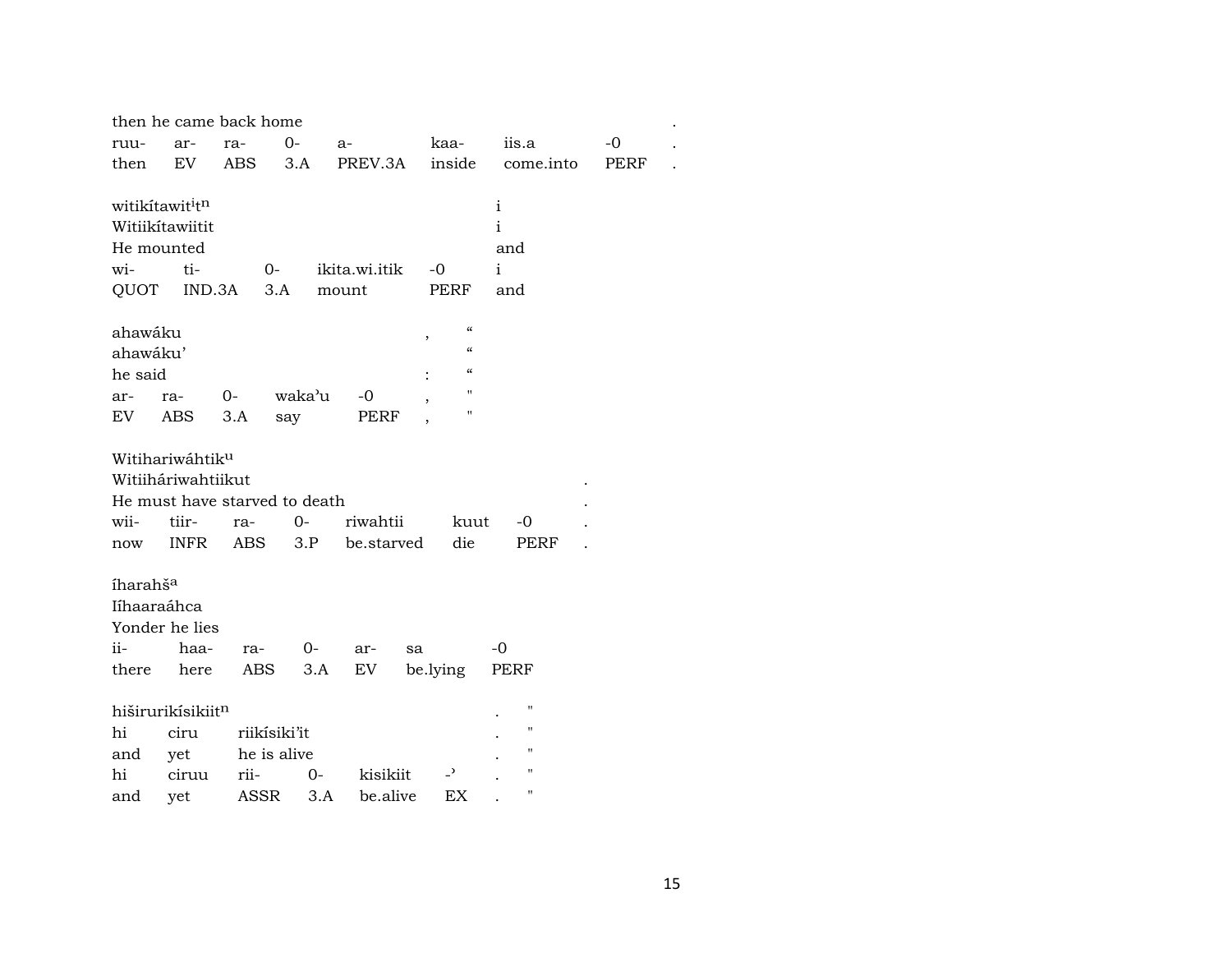| Hirusiahiširáatn     |                            |                            |                     |            |                         |      |           |             |             |              |    |      |             |
|----------------------|----------------------------|----------------------------|---------------------|------------|-------------------------|------|-----------|-------------|-------------|--------------|----|------|-------------|
| Hiru                 |                            |                            | si'ahiicíra'at      |            |                         |      |           |             |             |              |    |      |             |
| Then                 |                            |                            | they went after him |            |                         |      |           |             |             |              |    |      |             |
| hiruu                |                            | $si-$                      | ar-                 | ri-        |                         | $0-$ | ir-       | ut-         | $i-$        | ra-          | at | $-0$ |             |
| then                 |                            | $\mathop{\rm DU}\nolimits$ | ${\rm EV}$          |            | CONT.3A                 | 3.A  | PL.3A     | PREV        | <b>SEQ</b>  | PORT         | go | PERF |             |
| $\ddot{\phantom{0}}$ | Asiahihkáuš                |                            |                     |            |                         |      |           |             |             |              |    |      |             |
|                      | a                          |                            | si'ahihká'uc        |            |                         |      |           |             |             |              |    |      |             |
|                      | and                        |                            | they laid him on it |            |                         |      |           |             |             |              |    |      |             |
|                      | a                          |                            | $si$ -              | ar-        | ra-                     | $0-$ | ir-       | ka-         | uc          | $-0$         |    |      |             |
|                      | and                        |                            | DU                  | EV         | <b>ABS</b>              | 3.A  | PL.3A     | in          | lay.SG.P    | <b>PERF</b>  |    |      |             |
|                      |                            |                            |                     |            |                         |      |           |             |             |              |    |      |             |
| $\bullet$            |                            |                            |                     |            |                         |      |           |             |             |              |    |      |             |
|                      |                            |                            |                     |            |                         |      |           |             |             |              |    |      |             |
|                      |                            |                            |                     |            |                         |      |           |             |             |              |    |      |             |
|                      |                            |                            |                     |            |                         |      |           |             |             |              |    |      |             |
|                      |                            |                            |                     |            |                         |      |           |             |             |              |    |      |             |
|                      |                            |                            |                     |            |                         |      |           |             |             |              |    |      |             |
| Asiahirahukáta       |                            |                            |                     |            |                         |      |           |             |             |              |    |      |             |
| A                    |                            |                            | si'ahiirahuukátaa'  |            |                         |      |           |             |             |              |    |      |             |
| And                  |                            |                            |                     |            | they brought him across |      |           |             |             |              |    |      |             |
| a                    | $\sin$                     |                            | ar-                 | ra-        | $O -$                   | $a-$ |           | ir-         | ra-         | huukata-     |    | a    | -0          |
| and                  | $\mathop{\rm DU}\nolimits$ |                            | EV                  | <b>ABS</b> | 3.A                     |      | PREV.3A   | PL.3A       | <b>PORT</b> | across.water |    | come | <b>PERF</b> |
| hiwiahahakawáaš      |                            |                            |                     |            |                         |      |           |             |             |              |    |      |             |
| hi                   |                            |                            | wi'ahahaakáwa'ac    |            |                         |      |           |             | $\, ,$      |              |    |      |             |
| and                  |                            | he ate                     |                     |            |                         |      |           |             |             |              |    |      |             |
| hi                   | wii-                       |                            | ar-                 | ra-        | $O-$                    |      | haakawahc | $-0$        |             |              |    |      |             |
| and                  | now                        |                            | EV                  | <b>ABS</b> | 3.A                     | eat  |           | <b>PERF</b> |             |              |    |      |             |
|                      |                            |                            |                     |            |                         |      |           |             |             |              |    |      |             |
| hiahataráhkisa       |                            |                            |                     |            |                         |      |           |             |             |              |    |      |             |
| hi                   |                            |                            | ahataráhkisa        |            |                         |      |           |             |             |              |    |      |             |
| and                  |                            |                            | he became strong    |            |                         |      |           |             |             |              |    |      |             |
| hi                   | ar-                        |                            | ra-                 | $0-$       | tarahkis                |      | -aar      | $-0$        |             |              |    |      |             |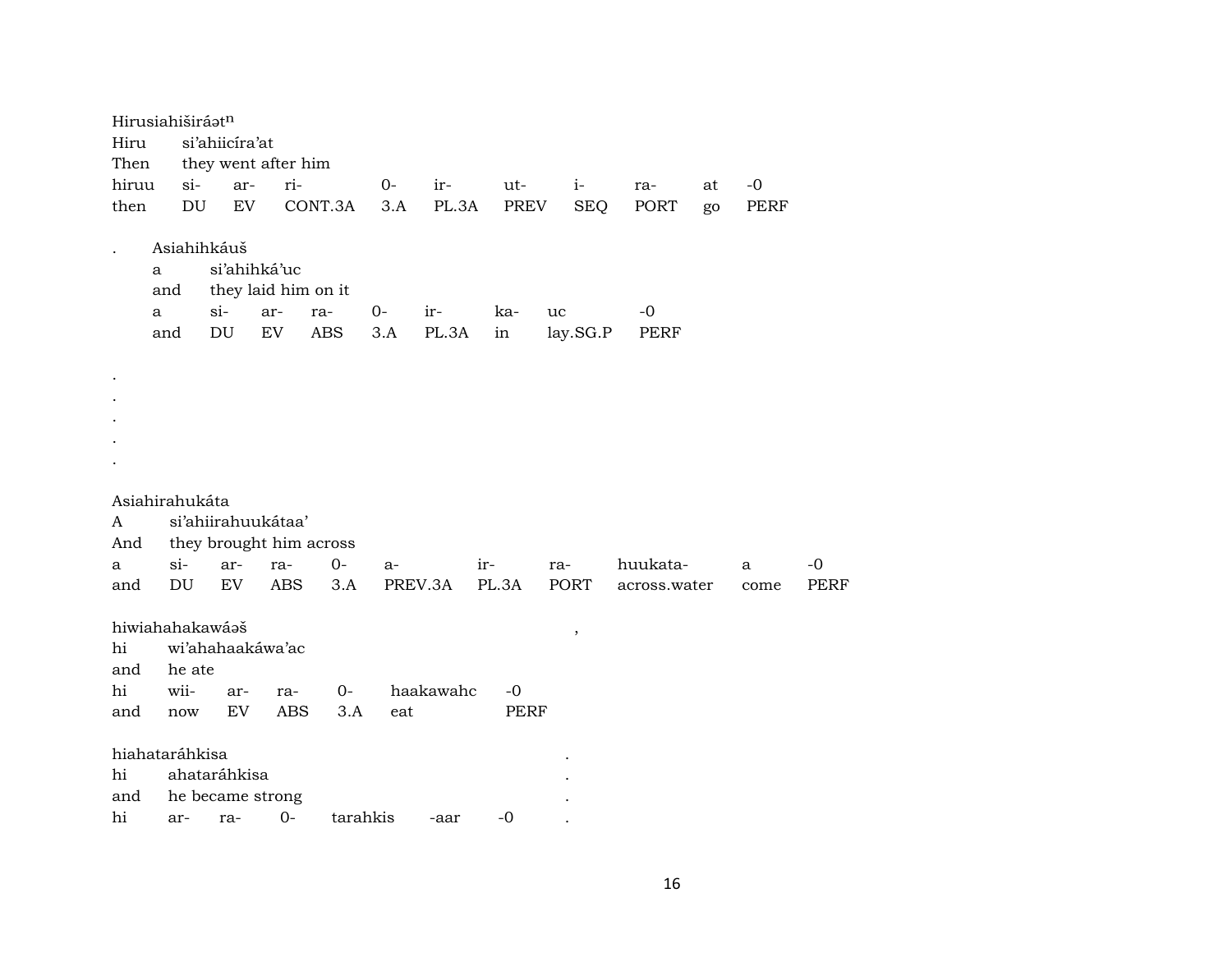### and EV ABS 3.A be.strong INCH PERF .

| Hiruahiwáku<br>Hiru<br>Then<br>hiruu<br>then        | ar-<br>EV                                                                    | ahiwáku'<br>he said<br>ri-<br><b>CONT</b>                           | $0-$<br>3.A                 | waka'u<br>say                        | $-0$<br><b>PERF</b>                                     | $\boldsymbol{\zeta}\boldsymbol{\zeta}$<br>,<br>$\epsilon\epsilon$<br>$\epsilon$<br>π<br>" | Náw <sup>a</sup><br>Ráwa<br><b>Now</b><br>rawa<br>now   | $\overline{\phantom{a}}$<br>$\overline{ }$<br>$\overline{ }$<br>$\overline{ }$ |
|-----------------------------------------------------|------------------------------------------------------------------------------|---------------------------------------------------------------------|-----------------------------|--------------------------------------|---------------------------------------------------------|-------------------------------------------------------------------------------------------|---------------------------------------------------------|--------------------------------------------------------------------------------|
| náw <sup>a</sup><br>ráwa<br>now<br>rawa<br>now      | $\ddot{\phantom{0}}$                                                         | atíra<br>atíra'<br>my mother,<br>ati-<br>1.POSS                     | raa<br>mother               | tiwákahu<br>he says<br>ti-<br>IND.3A | tiwákaahu'<br>$0-$<br>3.A                               | waka<br>say.IMPF                                                                          | -:hus<br><b>IMPF</b>                                    | $\, ,$                                                                         |
| tíraa<br>tíraa'a<br>this one coming<br>tii-<br>this | ra-<br>ABS                                                                   | $0-$<br>3.A                                                         | $a-$<br>PREV.3A             | a<br>come                            | $-0$<br>SUB.4                                           | Sákaru<br>Sákuuru'<br>Sun<br>sakur<br>sun                                                 | $-u^{\prime}$<br><b>NOM</b>                             |                                                                                |
| ,<br>1                                              | sítuhukst <sup>a</sup><br>$si-$<br>DU                                        | Sítuuhuksta<br>They are going to make it for you<br>ti-<br>IND.3A   | $0 -$<br>3.A                | $ut-$<br>$a-$<br>2.P<br><b>BEN</b>   | ra'uk<br>make                                           | -his<br>PERF                                                                              | $\, ,$<br>-ta<br><b>INT</b><br>$\overline{\phantom{a}}$ |                                                                                |
| íhi<br>ihi<br>uh<br>ihii<br>uh                      | $\overline{\phantom{a}}$<br>$\overline{\phantom{a}}$<br>$\ddot{\phantom{a}}$ | náktahš <sup>u</sup><br>ráktahcu'<br>a shield<br>rak.tahc<br>shield | $-u^{\prime}$<br><b>NOM</b> | $\overline{a}$                       | náktahšu<br>Ráktahcu'<br>A shield<br>rak.tahc<br>shield | $-u^{\prime}$<br><b>NOM</b>                                                               |                                                         |                                                                                |
| sítuhukst <sup>a</sup>                              |                                                                              |                                                                     |                             |                                      |                                                         |                                                                                           | $^\mathrm{^{^\circ}}$                                   |                                                                                |

17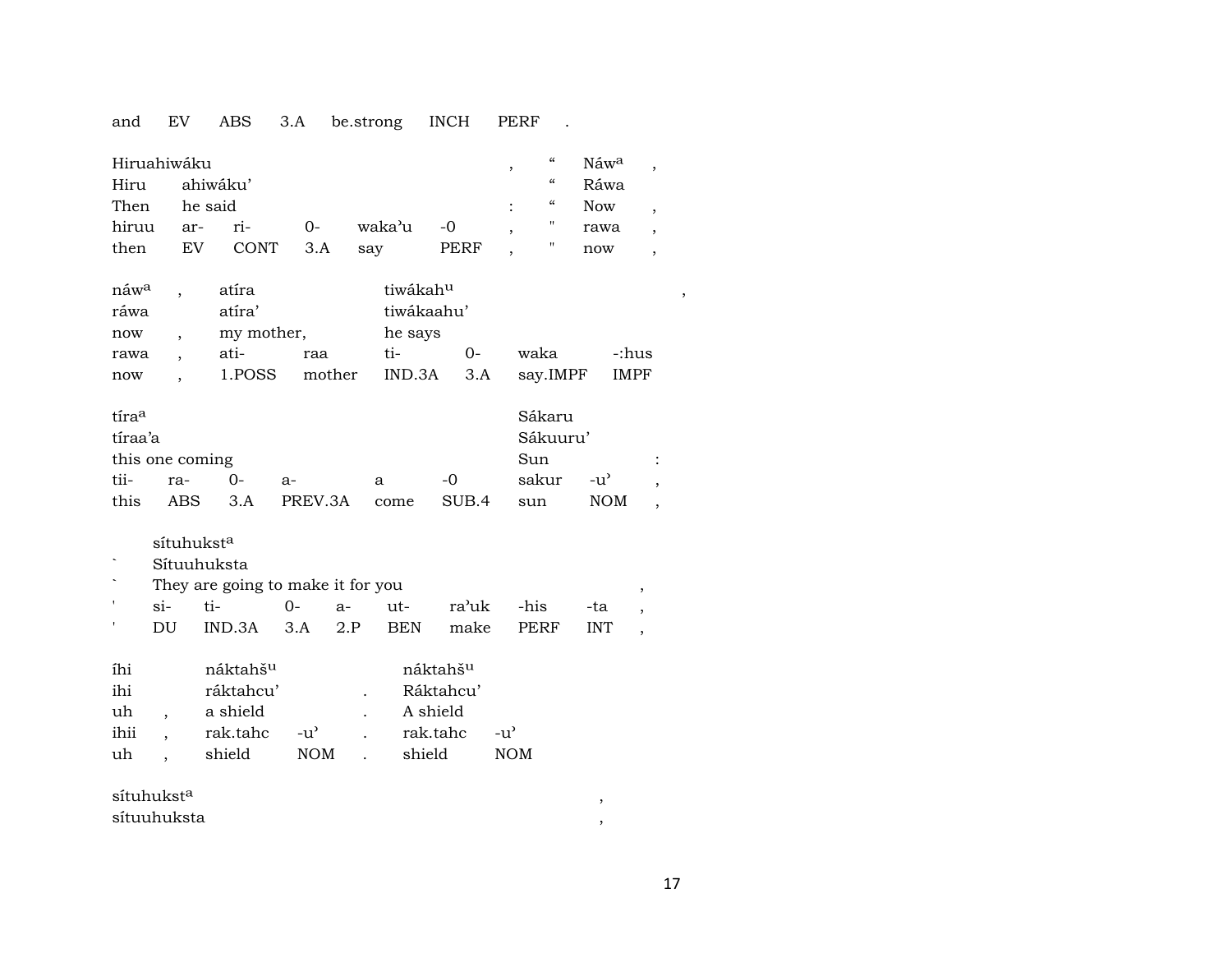|                            |                          |                      | they are going to make for you |                       |                                           |       |             |                    | $\overline{\phantom{a}}$ |             |
|----------------------------|--------------------------|----------------------|--------------------------------|-----------------------|-------------------------------------------|-------|-------------|--------------------|--------------------------|-------------|
| $\sin$                     | ti-                      |                      | $O -$                          | $a-$                  | $ut-$                                     | ra'uk | -his        | -ta                | $\cdot$                  |             |
| DU                         | IND.3A                   |                      | 3.A                            | 2.P                   | <b>BEN</b>                                | make  | <b>PERF</b> | <b>INT</b>         | $\overline{ }$           |             |
|                            |                          |                      |                                |                       |                                           |       |             |                    |                          |             |
|                            |                          |                      | hirikuiskušakuhkákus           |                       |                                           |       |             |                    |                          |             |
| hi                         |                          |                      | riku'iskucakuhkákus            |                       |                                           |       |             |                    |                          |             |
| and                        |                          |                      |                                |                       | you are the one to set me, the sun, on it |       |             |                    |                          |             |
| hi                         | riku-                    |                      | $i-$                           |                       | $S-$                                      | ku-   | cakur-      | ka-                | kus.k                    | -0          |
| and                        | that.is                  |                      |                                | CONT.1/2A             | 2.A                                       | 1.P   | sun         | in                 | put                      | <b>PERF</b> |
|                            | Náwa                     |                      |                                | witatará <sup>u</sup> |                                           |       |             |                    |                          |             |
|                            | Ráwa                     |                      |                                | witátaraa'u           |                                           |       |             |                    |                          |             |
|                            | Now                      |                      |                                |                       | I'll give you the way                     |       |             |                    |                          |             |
|                            | rawa                     | $\ddot{\phantom{0}}$ | wi-                            | ta-                   |                                           | t-    | $a-$        | raa.uh             | $-0$                     |             |
|                            | now                      |                      | QUOT                           |                       | IND.1/2A                                  | 1.A   | 2.P         | give               | PERF                     |             |
|                            |                          |                      |                                |                       |                                           |       |             |                    |                          |             |
| rəskuwáruksti <sup>u</sup> |                          |                      |                                |                       |                                           |       |             |                    | Náwa                     |             |
| raskuwaárukstii'u          |                          |                      |                                |                       |                                           |       |             | П                  | Ráwa                     |             |
|                            |                          |                      | for you to be powerful         |                       |                                           |       |             | ,<br>11            | <b>Now</b>               |             |
| ra-                        | $S-$                     |                      | ku-                            |                       | waarukstii                                | -u    |             | $\pmb{\mathsf{H}}$ | rawa                     |             |
| INF.A                      | 2.A                      |                      | INF.B                          | be.holy               |                                           | SUB.D |             | Ħ                  | now                      |             |
|                            |                          |                      |                                |                       |                                           |       |             |                    |                          |             |
| i                          |                          | irár <sup>i</sup>    |                                |                       |                                           |       |             | ,                  |                          |             |
| i                          |                          | iraári'              |                                |                       |                                           |       |             |                    |                          |             |
| so                         | $\overline{\phantom{a}}$ |                      | brother                        |                       |                                           |       |             |                    |                          |             |
| i                          |                          | $i-$                 |                                | -raar-                |                                           |       | -ri'        |                    |                          |             |
| and                        |                          |                      | 3.POSS.A                       |                       | same.sex.sibling                          |       | 3.POSS.B    |                    |                          |             |
| nikusiahíhu                |                          |                      |                                |                       |                                           |       |             |                    |                          |             |
| rikusi'ahiihu'             |                          |                      |                                |                       |                                           |       |             |                    |                          |             |
|                            |                          |                      |                                |                       |                                           |       |             |                    |                          |             |
|                            |                          |                      | they made that one for him     |                       |                                           |       |             |                    |                          |             |
| riku-                      |                          | $\sin$               | ar-                            | ra-                   | 0-                                        | ir-   | ut-         | ra'uk              | -0                       |             |
| that.is                    |                          | DU                   | EV.                            | <b>ABS</b>            | 3.A                                       | PL.3A | <b>BEN</b>  | make               | <b>PERF</b>              |             |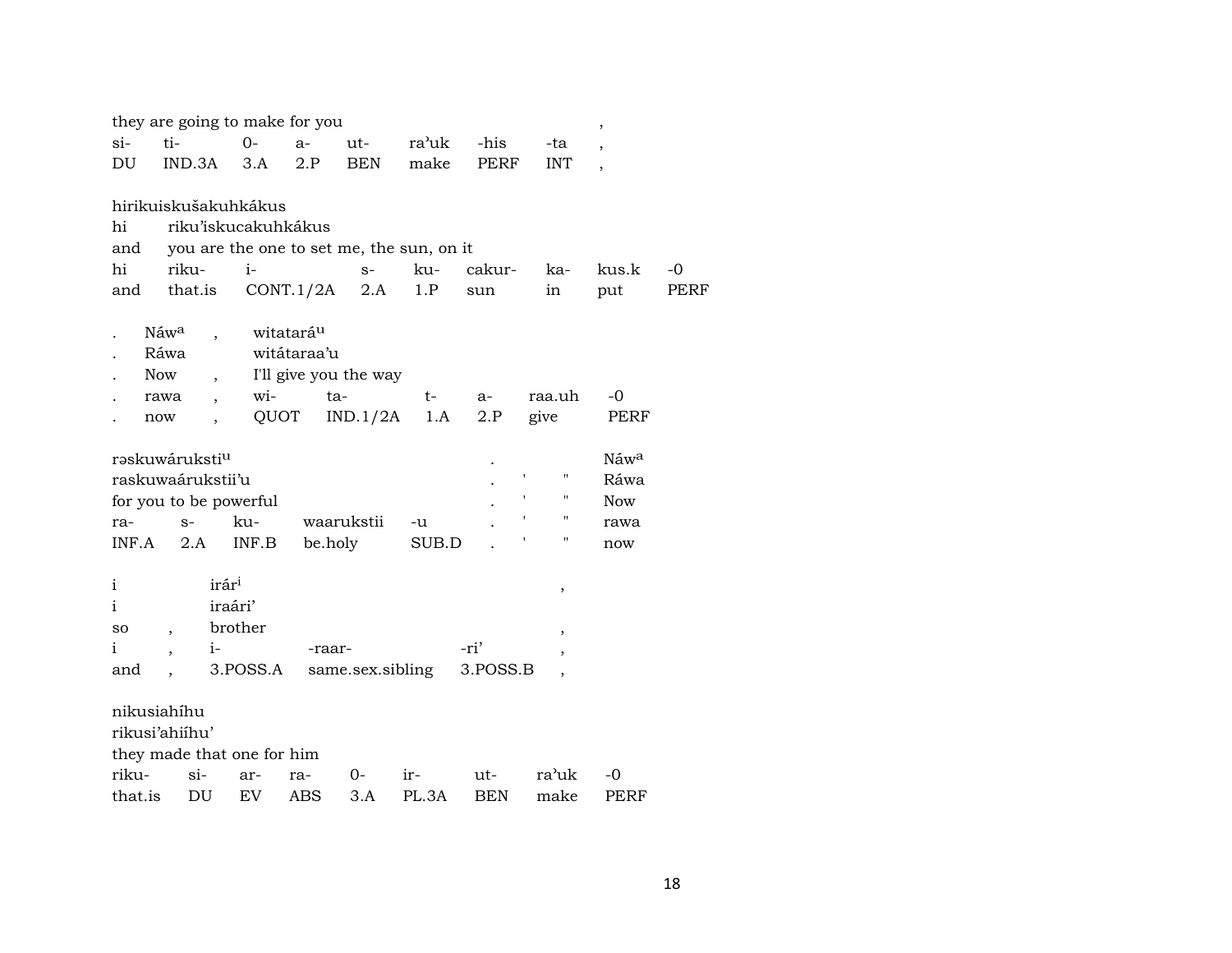| náktahš <sup>u</sup><br>ráktahcu'<br>shield |       |               |                    | A   | aahawáku<br>And | he said                       | ahawáku' |                 |        |      | ,                        |       |
|---------------------------------------------|-------|---------------|--------------------|-----|-----------------|-------------------------------|----------|-----------------|--------|------|--------------------------|-------|
| rak.tahc                                    |       | $-u^{\prime}$ |                    | a   |                 | ar-                           | ra-      | $O-$            | waka'u | -0   | $\cdot$                  |       |
| shield                                      |       | <b>NOM</b>    |                    |     | and             | EV                            | ABS      | 3.A             | say    | PERF | $\overline{\phantom{a}}$ |       |
|                                             |       |               |                    |     |                 |                               |          |                 |        |      |                          |       |
| $\epsilon\epsilon$                          |       |               |                    |     |                 |                               |          |                 |        |      |                          |       |
| $\pmb{\zeta}\pmb{\zeta}$                    |       |               |                    |     |                 |                               |          |                 |        |      |                          |       |
| $\epsilon$                                  |       |               |                    |     |                 |                               |          |                 |        |      |                          |       |
| $^{\prime}$                                 |       |               |                    |     |                 |                               |          |                 |        |      |                          |       |
| $^{\prime\prime}$                           |       |               |                    |     |                 |                               |          |                 |        |      |                          |       |
|                                             |       |               |                    |     |                 |                               |          |                 |        |      |                          |       |
| Wisiiskurawikakúsk <sup>a</sup>             |       |               |                    |     |                 |                               |          |                 |        |      |                          |       |
| Wisi'iskurawikakúska                        |       |               |                    |     |                 |                               |          |                 |        |      |                          |       |
| After they put me on it                     |       |               |                    |     |                 |                               |          |                 |        |      |                          |       |
| wii-                                        | $si-$ |               | $i-$               |     |                 | $S-$                          | ku-      | uur-            | awi-   | ka-  | kus.k                    | -a    |
| when                                        | DU    |               | $CONT.1/2A$ 2.A    |     |                 |                               | 1.P      | PREV            | image  | in   | put                      | SUB.1 |
|                                             |       |               |                    |     |                 |                               |          |                 |        |      |                          |       |
| hirutiirirasakúrahu                         |       |               |                    |     |                 |                               |          |                 |        |      |                          |       |
| hiru                                        |       |               | ti'iriirasakuúrahu |     |                 |                               |          |                 |        |      |                          |       |
| then                                        |       |               |                    |     |                 | here where the sun comes (up) |          |                 |        |      |                          |       |
| hiruu                                       | tii-  |               | irii-              |     | ra-             | $0-$                          | $a-$     |                 | sakur- | a    | -hus                     |       |
| then                                        | here  |               | where              |     | <b>ABS</b>      | 3.A                           |          | PREV.3A         | sun    | come | IMPF.SUB                 |       |
|                                             |       |               |                    |     |                 |                               |          |                 |        |      |                          |       |
| iríratirahu                                 |       |               |                    |     |                 |                               |          |                 |        |      |                          |       |
| iriiratiírahu                               |       |               |                    |     |                 |                               |          |                 |        |      |                          |       |
| where I come from                           |       |               |                    |     |                 |                               |          |                 |        |      |                          |       |
| irii-                                       | ra-   |               | t-                 | ir- |                 |                               | a        | -hus            |        |      |                          |       |
| where                                       | ABS   |               | 1.A                |     |                 | PREV.1/2A                     | come     | <b>IMPF.SUB</b> |        |      |                          |       |
|                                             |       |               |                    |     |                 |                               |          |                 |        |      |                          |       |
| sikasušiwíurutn                             |       |               |                    |     |                 |                               |          |                 |        |      |                          |       |
| sikaasuciwi'uurut                           |       |               |                    |     |                 |                               |          |                 |        |      |                          |       |
| you must turn it to face it                 |       |               |                    |     |                 |                               |          |                 |        |      |                          |       |
| $\sin$ -                                    | kaas- |               | $S-$               |     | ut-             | $i-$                          |          | wi.uu.ruhk      | -0     |      |                          |       |
|                                             |       |               |                    |     |                 |                               |          |                 |        |      |                          |       |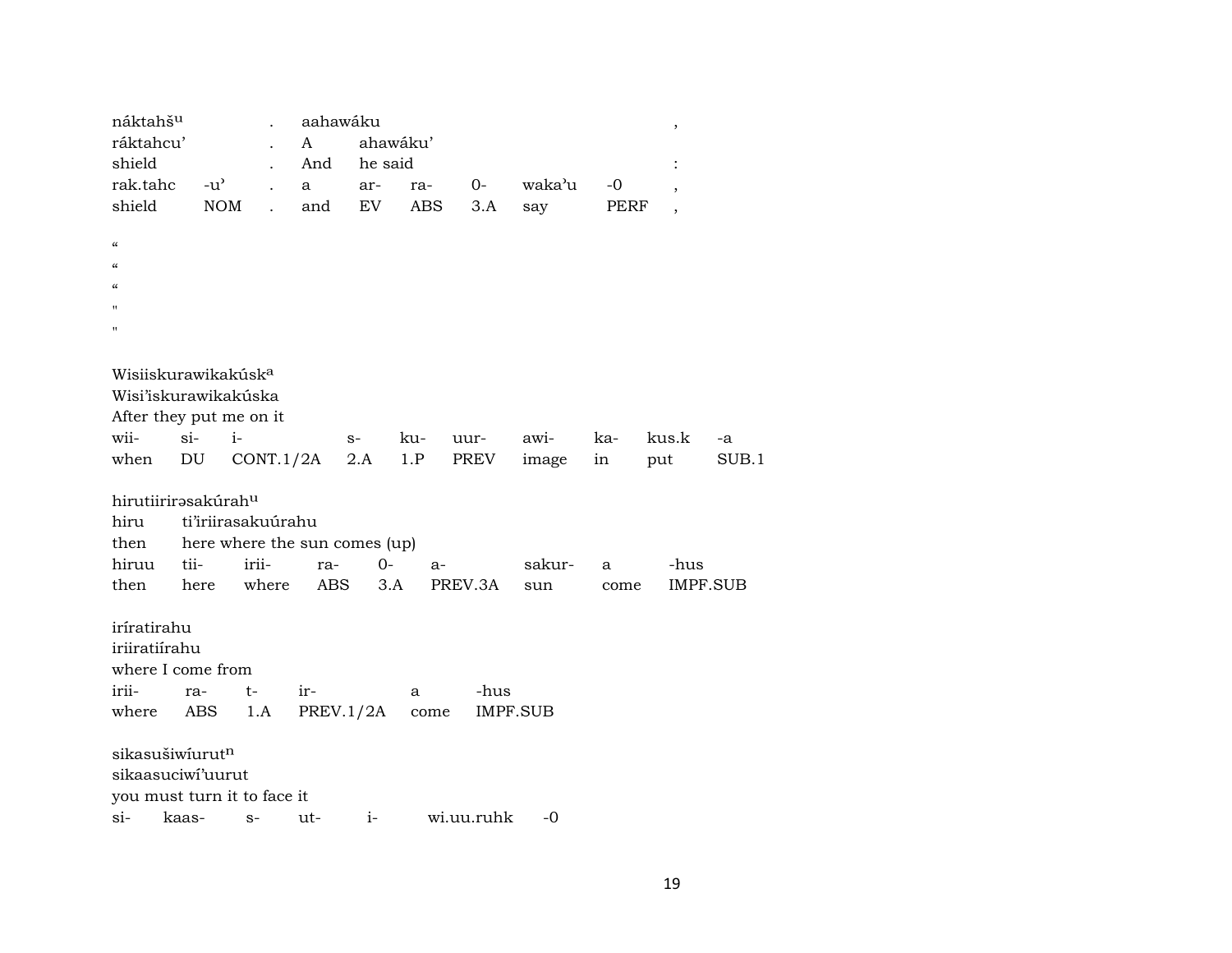| DU                                              | POT.2A                   | 2.A                                 | PREV                                  |        | <b>SEQ</b> | turn.to.face |             | PERF       |      |            |
|-------------------------------------------------|--------------------------|-------------------------------------|---------------------------------------|--------|------------|--------------|-------------|------------|------|------------|
| náktahš <sup>u</sup><br>ráktahcu'<br>the shield |                          |                                     | nakútawi<br>rakútawi<br>when it hangs |        |            |              |             |            |      |            |
| rak.tahc                                        |                          | $-u$ <sup><math>\prime</math></sup> | ra-                                   | $0-$   | ku-        | ta           |             | -wi        |      |            |
| shield                                          |                          | <b>NOM</b>                          | INF.A                                 | 3.A    | INF.B      |              | be.hanging  | SUB.L      |      |            |
| Náw <sup>a</sup>                                | ,                        |                                     |                                       |        |            |              |             |            |      |            |
| Ráwa                                            |                          |                                     |                                       |        |            |              |             |            |      |            |
| <b>Now</b>                                      | $\overline{\phantom{a}}$ |                                     |                                       |        |            |              |             |            |      |            |
| rawa                                            |                          |                                     |                                       |        |            |              |             |            |      |            |
| now                                             | ,                        |                                     |                                       |        |            |              |             |            |      |            |
|                                                 |                          |                                     |                                       |        |            |              |             |            |      |            |
| asiruhúkst <sup>a</sup>                         |                          |                                     |                                       |        |            |              |             |            |      |            |
| a                                               |                          | siruuhúksta                         |                                       |        |            |              |             |            |      |            |
| and                                             |                          |                                     | they are going to make it for you     |        |            |              |             |            |      |            |
| a                                               | $si-$                    | ra-                                 | $0-$                                  | $a-$   | ut-        | ra'uk        | -his        | -ta        |      |            |
| and                                             | DU                       | ABS                                 | 3.A                                   | 2.P    | <b>BEN</b> | make         | <b>PERF</b> | <b>INT</b> |      |            |
|                                                 |                          |                                     |                                       |        |            |              |             |            |      |            |
| šahūk <sup>i</sup>                              |                          | ,                                   |                                       |        |            |              |             |            |      |            |
| cahuúki                                         |                          |                                     |                                       |        |            |              |             |            |      |            |
| a robe                                          |                          |                                     |                                       |        |            |              |             |            |      |            |
| cahuu                                           | -kis                     |                                     |                                       |        |            |              |             |            |      |            |
| robe                                            | DIM                      |                                     |                                       |        |            |              |             |            |      |            |
| šahukisítuhúkst <sup>a</sup>                    |                          |                                     |                                       |        |            |              |             |            |      |            |
| Cáhuuki                                         |                          |                                     | situuhúksta                           |        |            |              |             |            |      |            |
| A robe                                          |                          |                                     | they are going to make it for you     |        |            |              |             |            |      |            |
| cahuu                                           | -kis                     | $si-$                               | ti-                                   |        | $O -$      | a-           | ut-         | ra'uk      | -his | -ta        |
| robe                                            | DIM                      | DU                                  |                                       | IND.3A | 3.A        | 2.P          | <b>BEN</b>  | make       | PERF | <b>INT</b> |
|                                                 |                          |                                     |                                       |        |            |              |             |            |      |            |
|                                                 |                          |                                     |                                       |        |            |              |             |            |      |            |

, hihawárikuisúta

hi hawá riku'isuúta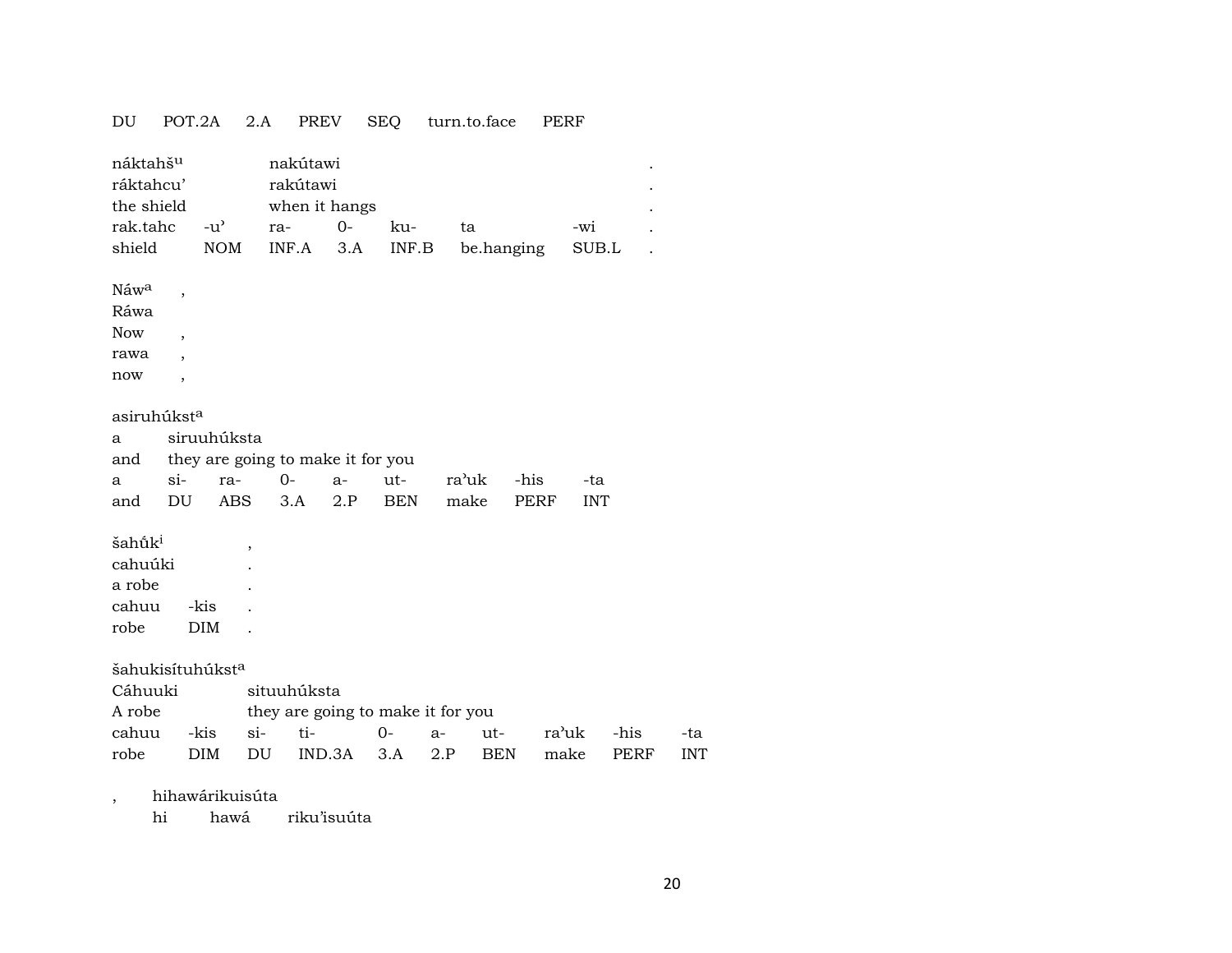|         | and                   | also                                        |             | this is what you'll do       |       |           |                          |                                        |                         |                          |                    |      |            |
|---------|-----------------------|---------------------------------------------|-------------|------------------------------|-------|-----------|--------------------------|----------------------------------------|-------------------------|--------------------------|--------------------|------|------------|
|         | hi                    | haawa                                       | riku-       | $i-$                         |       |           | $S-$                     | $ut -$                                 |                         | aar                      | $-0$               |      |            |
|         | and                   | also                                        | that.is     |                              |       | CONT.1/2A | 2.A                      |                                        | <b>PREV</b>             | do                       | PERF               |      |            |
|         |                       |                                             |             |                              |       |           |                          |                                        |                         |                          |                    |      |            |
|         | Kirítiri<br>Kirítiri' |                                             |             | katahkáhiri<br>katahkaáhiri' |       |           | $\, ,$                   |                                        |                         |                          |                    |      |            |
|         | On the nape           |                                             |             | inside out                   |       |           |                          |                                        |                         |                          |                    |      |            |
|         | kiiriit-              | -hiri <sup>3</sup>                          |             | katahkaa                     |       |           | -hiri <sup>3</sup>       |                                        |                         |                          |                    |      |            |
|         | nape                  | LOC                                         |             | be.inside.out                |       |           | LOC                      |                                        |                         |                          |                    |      |            |
|         |                       |                                             |             |                              |       |           |                          |                                        |                         |                          |                    |      |            |
|         | iskusakúkakus         |                                             |             |                              |       |           |                          |                                        |                         |                          | $\pmb{\mathsf{H}}$ |      |            |
|         | iskucakúhkakus        |                                             |             |                              |       |           |                          |                                        |                         |                          | "                  |      |            |
|         |                       | you'll place me the sun on it               |             |                              |       |           |                          |                                        |                         |                          | 11                 |      |            |
| $i-$    |                       | $S-$                                        | ku-         | cakur-                       |       | ka-       | kus.k                    | $-0$                                   |                         |                          | П                  |      |            |
|         | CONT.1/2A             | 2.A                                         | 1.P         | sun                          |       | in        | put                      |                                        | PERF                    |                          | н                  |      |            |
|         |                       |                                             |             |                              |       |           |                          |                                        |                         |                          |                    |      |            |
|         | Aahawáku              |                                             |             |                              |       |           | $\overline{\phantom{a}}$ | $\boldsymbol{\zeta}\boldsymbol{\zeta}$ | Náwa                    | $\overline{\phantom{a}}$ |                    |      |            |
| A       |                       | ahawáku'                                    |             |                              |       |           |                          | $\boldsymbol{\zeta}\boldsymbol{\zeta}$ | Ráwa                    |                          |                    |      |            |
| And     | he said               |                                             |             |                              |       |           |                          | $\boldsymbol{\zeta}\boldsymbol{\zeta}$ | <b>Now</b>              | $\overline{\phantom{a}}$ |                    |      |            |
| а       | ar-                   | ra-                                         | $0-$        | waka'u                       |       | $-0$      |                          | $\pmb{\mathsf{H}}$                     | rawa                    | $\overline{ }$           |                    |      |            |
| and     | EV                    | ABS                                         | 3.A         | say                          |       | PERF      |                          | "                                      | now                     | $\overline{\phantom{a}}$ |                    |      |            |
| tíraku  |                       |                                             |             |                              |       |           | šahū̃k <sup>i</sup>      |                                        |                         |                          |                    |      |            |
| tíraaku |                       |                                             |             |                              |       |           | cahuúki                  |                                        |                         |                          |                    |      |            |
| this    |                       |                                             |             |                              |       |           | robe                     |                                        |                         |                          |                    |      |            |
| tii-    | ra-                   | $0-$                                        | kus         |                              | $-0$  |           | cahuu                    | -kis                                   |                         |                          |                    |      |            |
| this    | <b>ABS</b>            | 3.A                                         | be.sitting  |                              | SUB.4 |           | robe                     | <b>DIM</b>                             |                         |                          |                    |      |            |
|         |                       |                                             |             |                              |       |           |                          |                                        |                         |                          |                    |      |            |
|         |                       | narukakasiwitaksta                          |             |                              |       |           |                          |                                        |                         |                          |                    |      |            |
|         |                       | raaruukaakaasiwitaksta                      |             |                              |       |           |                          |                                        |                         |                          |                    |      |            |
|         |                       | you are not going to wear it for no purpose |             |                              |       |           |                          |                                        |                         |                          |                    |      |            |
| raa-    | ruu-                  | kaaka-                                      |             |                              | $S-$  | $i-$      | witak                    |                                        |                         |                          |                    | -his | -ta        |
| just    | then                  |                                             | NEG.ID.1/2A |                              | 2.A   | SEQ       |                          |                                        | wear.over.the.shoulders |                          |                    | PERF | <b>INT</b> |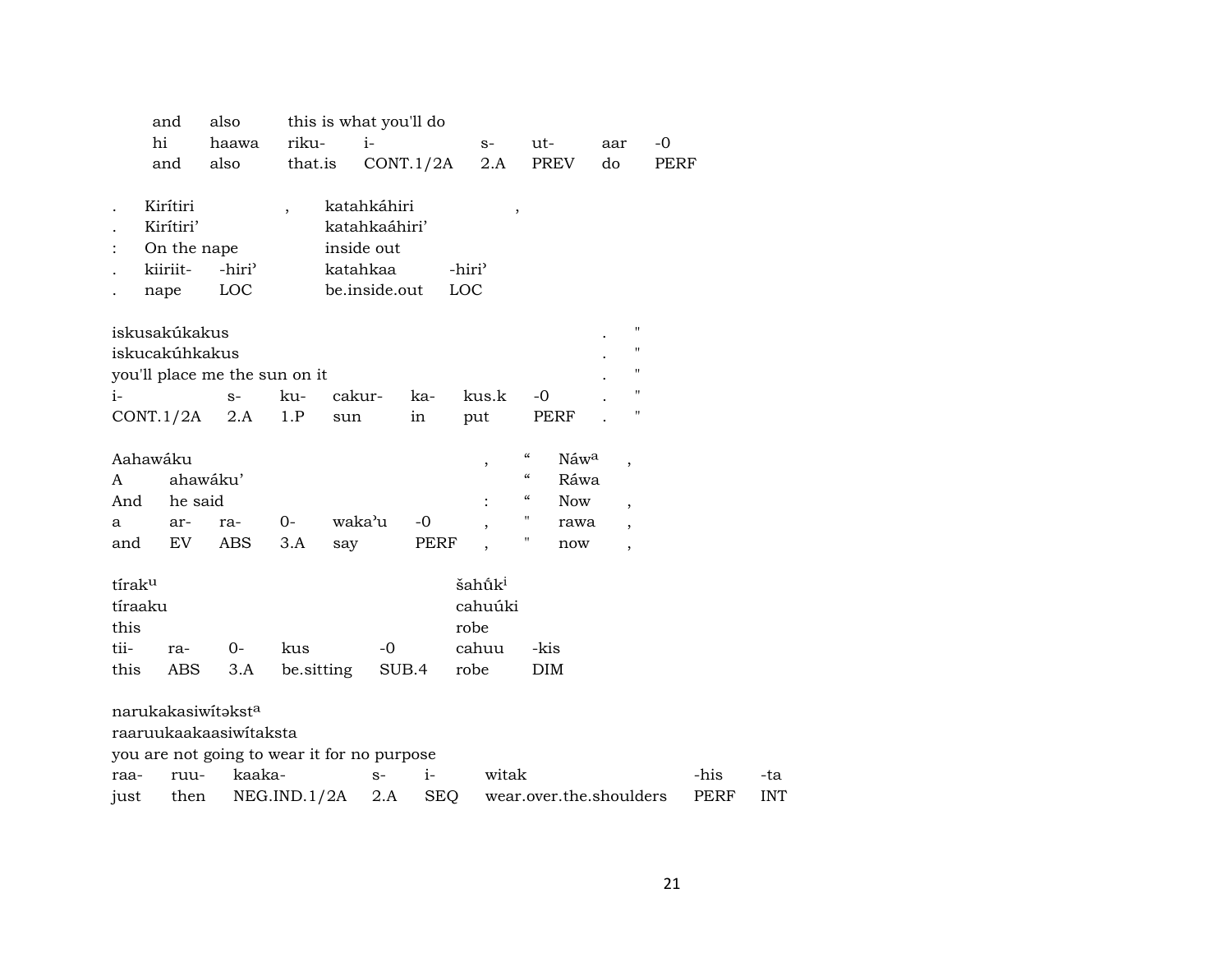| təsirihkust <sup>a</sup><br>Tasiríhkusta                        |                     |              |           |               |                          |       |                                          |                                                                                       |                                                                                        |                                           |               |      |            |
|-----------------------------------------------------------------|---------------------|--------------|-----------|---------------|--------------------------|-------|------------------------------------------|---------------------------------------------------------------------------------------|----------------------------------------------------------------------------------------|-------------------------------------------|---------------|------|------------|
| You are going to have it                                        |                     |              |           |               |                          |       |                                          |                                                                                       |                                                                                        |                                           |               |      |            |
| ta-                                                             |                     | $S-$         | ir-       |               | ri-                      |       |                                          | uur-                                                                                  |                                                                                        | kus                                       |               | -his | -ta        |
| IND.1/2A                                                        |                     | 2.A          | POSS.1/2A |               |                          |       | PHYS.POSS                                |                                                                                       | POSS.A                                                                                 | be sitting                                |               | PERF | <b>INT</b> |
| šahurakárahar <sup>u</sup><br>cahuurakárahaaru'<br>a proud robe |                     |              |           |               | $\overline{\phantom{a}}$ |       | tiwáruksti<br>Tiwaáruksti'<br>It is holy |                                                                                       |                                                                                        |                                           |               |      |            |
| cahuu                                                           |                     | ra.karahaar  |           | $-u^{\prime}$ | $\ddot{\phantom{a}}$     | ti-   |                                          | $O -$                                                                                 |                                                                                        | waarukstii                                | -0            |      |            |
| robe                                                            |                     | be.proud     |           | <b>NOM</b>    | $\ddot{\phantom{a}}$     |       | IND.3A                                   | 3.A                                                                                   |                                                                                        | be.holy                                   | PERF          |      |            |
| tírak <sup>u</sup><br>tíraaku<br>this one<br>tii-<br>this       | ra-<br>ABS          | $O -$<br>3.A | kus       | be sitting    | $-0$                     | SUB.4 |                                          | $\blacksquare$<br>$\pmb{\mathsf{H}}$<br>$\pmb{\mathsf{H}}$<br>$\pmb{\mathsf{H}}$<br>н |                                                                                        |                                           |               |      |            |
| Aahawáku<br>A<br>And                                            | ahawáku'<br>he said |              |           |               |                          |       |                                          | $\overline{\phantom{a}}$                                                              | $\boldsymbol{\mathcal{C}}$<br>$\boldsymbol{\mathcal{C}}$<br>$\boldsymbol{\mathcal{C}}$ |                                           |               |      |            |
| a                                                               | ar-                 | ra-          | 0-        | waka'u        |                          | $-0$  |                                          |                                                                                       | 11                                                                                     |                                           |               |      |            |
| and                                                             | EV                  | ABS          | 3.A       | say           |                          |       | PERF                                     |                                                                                       | "                                                                                      |                                           |               |      |            |
| Witataráu<br>Witatáraa'u<br>I am giving you the way             |                     |              |           |               |                          |       |                                          |                                                                                       |                                                                                        | kúra <sup>u</sup><br>kúraa'u'<br>a doctor |               |      |            |
| wi-                                                             | ta-                 |              | $t-$      | a-            |                          | raa-  | uh                                       | $-0$                                                                                  |                                                                                        | kuraa                                     | $-u^{\prime}$ |      |            |

. . .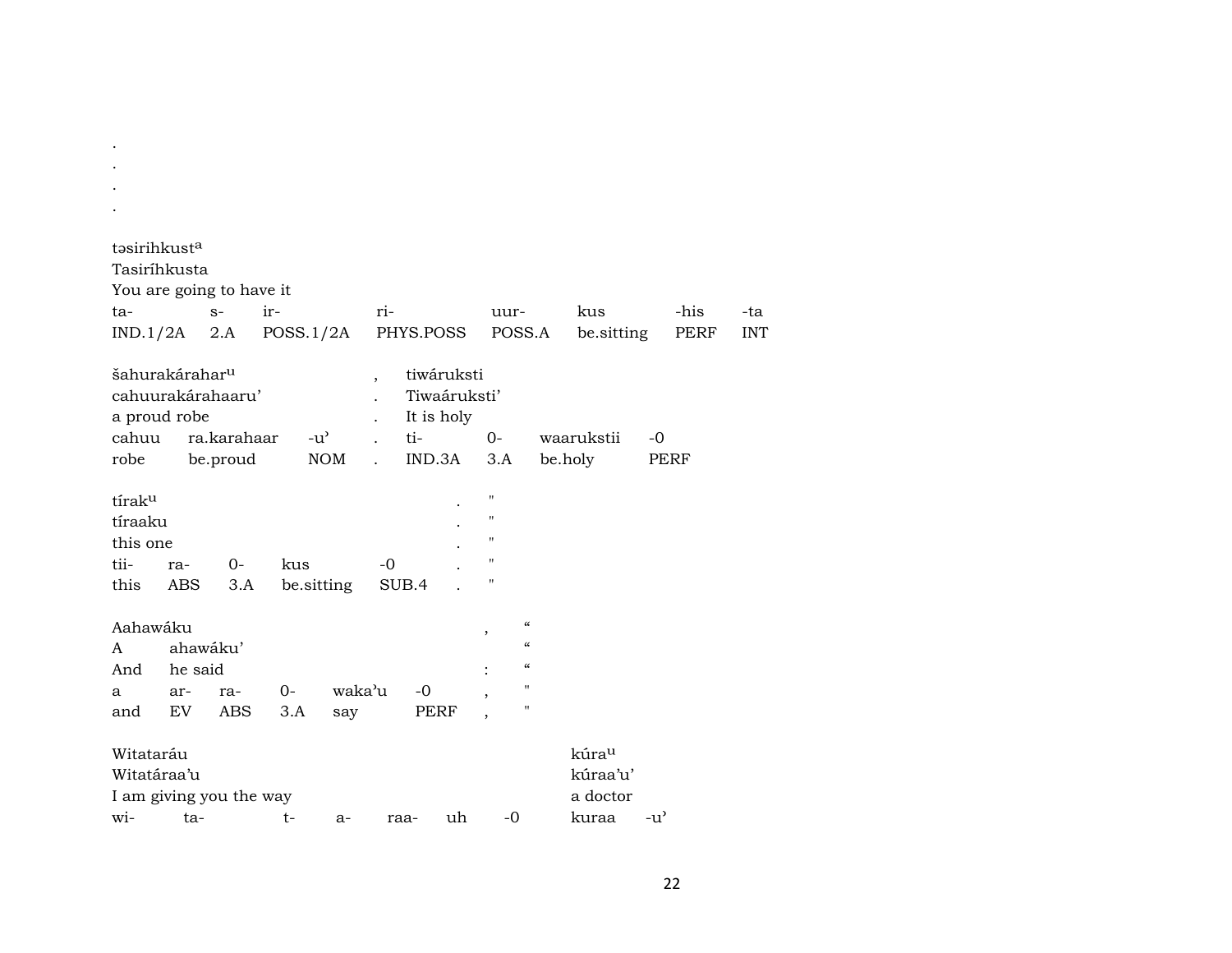| QUOT                                                                                      |             | $IND.1/2A$ 1.A |                   |                       | 2.P way give PERF |                                                     |                       | doctor                      | <b>NOM</b> |
|-------------------------------------------------------------------------------------------|-------------|----------------|-------------------|-----------------------|-------------------|-----------------------------------------------------|-----------------------|-----------------------------|------------|
| nəsku <sup>u</sup><br>rásku'u<br>to be<br>ra-                                             | $S-$        | ku-            | uu                | -0                    |                   |                                                     |                       |                             |            |
| INF.A                                                                                     | 2.A         | INF.B          | be                |                       | SUB.4             |                                                     |                       |                             |            |
| witatará <sup>u</sup><br>Witatáraa'u<br>I am giving you the power<br>wi-<br>QUOT          | ta-         | $IND.1/2A$ 1.A | $t-$              | a-<br>2.P             | raa-<br>way       | uh<br>give                                          | -0<br>PERF            |                             |            |
| naskuwáruksti <sup>u</sup><br>raskuwaárukstii'u<br>for you to be powerful<br>ra-<br>INF.A | $S-$<br>2.A | ku-<br>INF.B   |                   | waarukstii<br>be.holy | $-u$              | SUB.D                                               | п<br>н<br>п<br>п<br>н |                             |            |
| Ahawáku<br>Ahawáku'<br>He said<br>ar-<br>EV                                               | ra-<br>ABS  | $0-$<br>3.A    | waka'u<br>say     | $-0$                  | $\, ,$<br>PERF    | $\mathcal{C}$<br>$\epsilon$<br>$\epsilon$<br>п<br>п |                       |                             |            |
| Tirakuráktahš <sup>u</sup> ,<br>Tíraaku<br>This<br>tii-<br>this                           | ra-<br>ABS  | $O -$<br>3.A   | kus<br>be.sitting |                       | $-0$<br>SUB.4     | shield<br>rak.tahc<br>shield                        | ráktahcu'             | $-u^{\prime}$<br><b>NOM</b> |            |

nakúpaku rakuúpaku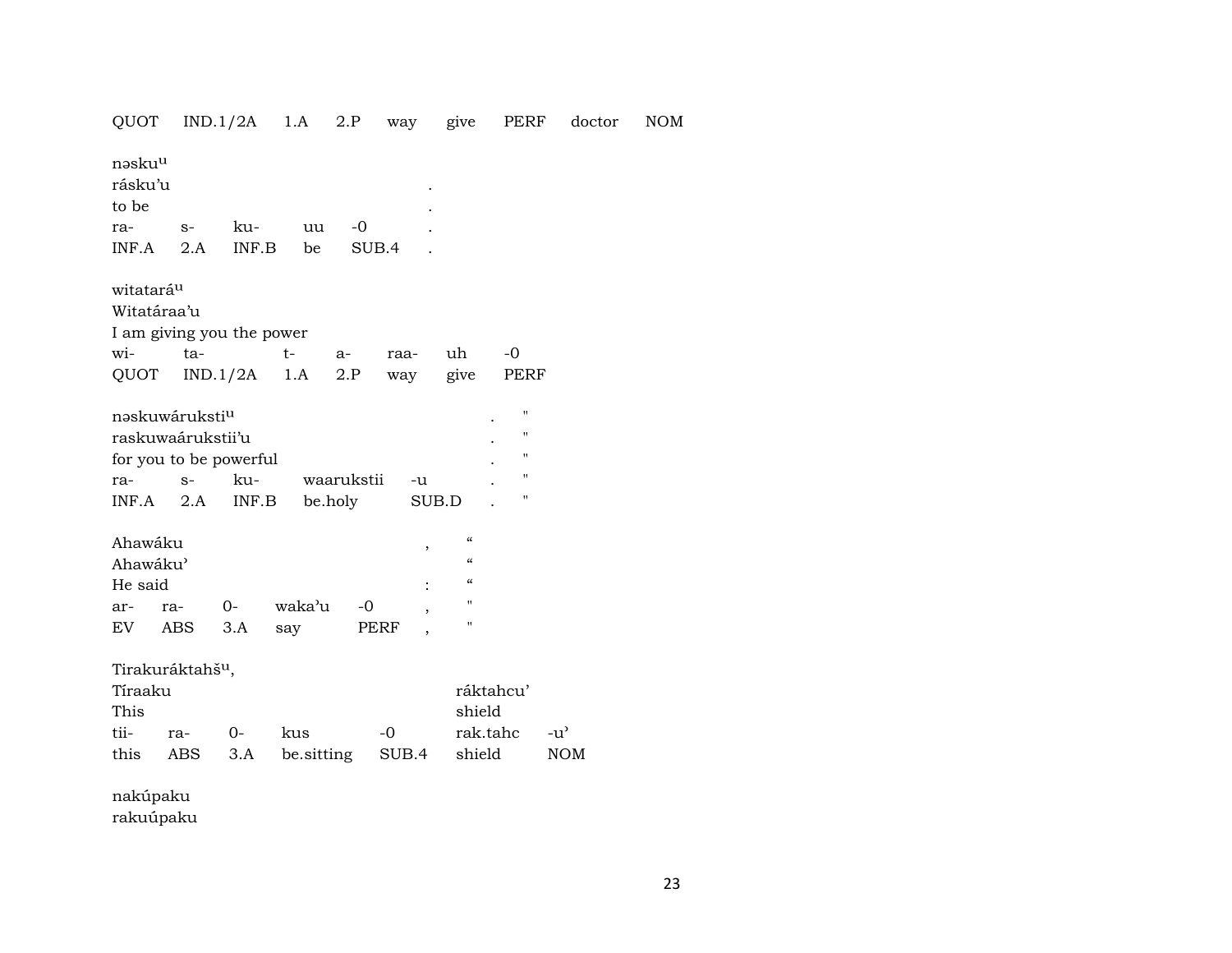|                      | when one is fighting           |                               |         |                 |               |            |                |
|----------------------|--------------------------------|-------------------------------|---------|-----------------|---------------|------------|----------------|
| ra-                  | $O -$                          | ku-                           |         | apak -hus       |               |            |                |
| INF.A                | 3.A                            | INF.B                         | fight   | <b>IMPF.SUB</b> |               |            |                |
|                      |                                |                               |         |                 |               |            |                |
|                      | ruuksawaštararíra <sup>u</sup> |                               |         |                 |               |            |                |
|                      | ruksawactarariira'u            |                               |         |                 |               |            |                |
|                      | if he is even burned           |                               |         |                 |               |            |                |
| ra-                  | $0-$                           | uks-                          | awahc-  |                 | tararit.ra'uk | -0         |                |
| ABS                  |                                | 3.A JUSS                      | even.if | burn            |               | SUB.3      |                |
|                      |                                |                               |         |                 |               |            |                |
| tirákir <sup>i</sup> |                                |                               |         |                 |               |            |                |
| tiraákiri'           |                                |                               |         |                 |               |            |                |
|                      | with a gun (powder)            |                               |         |                 |               |            |                |
| tiraak               | -hiri <sup>3</sup>             |                               |         |                 |               |            |                |
| gun                  | LOC                            |                               |         |                 |               |            |                |
|                      |                                |                               |         |                 |               |            |                |
|                      | hiruhkítawist <sup>a</sup>     |                               |         |                 |               |            | $\blacksquare$ |
| hi                   |                                | ruhkítawista                  |         |                 |               |            | $\blacksquare$ |
| and                  |                                | it is going to bounce off him |         |                 |               |            | $\blacksquare$ |
| hi                   | ra-                            | $0 -$                         | uur-    | kita.wuh        | -his          | -ta        | $\blacksquare$ |
| and                  | ABS                            | 3.A                           | PREV    | glance.off      | PERF          | <b>INT</b> | "              |
|                      |                                |                               |         |                 |               |            |                |
|                      | Nikuwitiwáku                   |                               |         |                 |               |            |                |
|                      | Rikuwitiwáku'                  |                               |         |                 |               |            |                |
|                      | That is what he said           |                               |         |                 |               |            |                |
| riku-                | wi-                            | ti-                           |         | 0-              | waka'u<br>-0  |            |                |
|                      |                                | that.is QUOT IND.3A           |         | 3.A<br>say      |               | PERF       |                |
|                      |                                |                               |         |                 |               |            |                |
| Ahawáku              |                                |                               |         |                 | $\alpha$<br>, | A          |                |
| Ahawáku'             |                                |                               |         |                 | $\epsilon$    | A          |                |
| He said              |                                |                               |         |                 | "             | And        |                |
| ar-                  | ra-                            | $0 -$                         | waka'u  | -0              | "             | a          |                |
| EV                   | ABS                            | 3.A                           | say     | PERF            | н<br>,        | and        |                |
|                      |                                |                               |         |                 |               |            |                |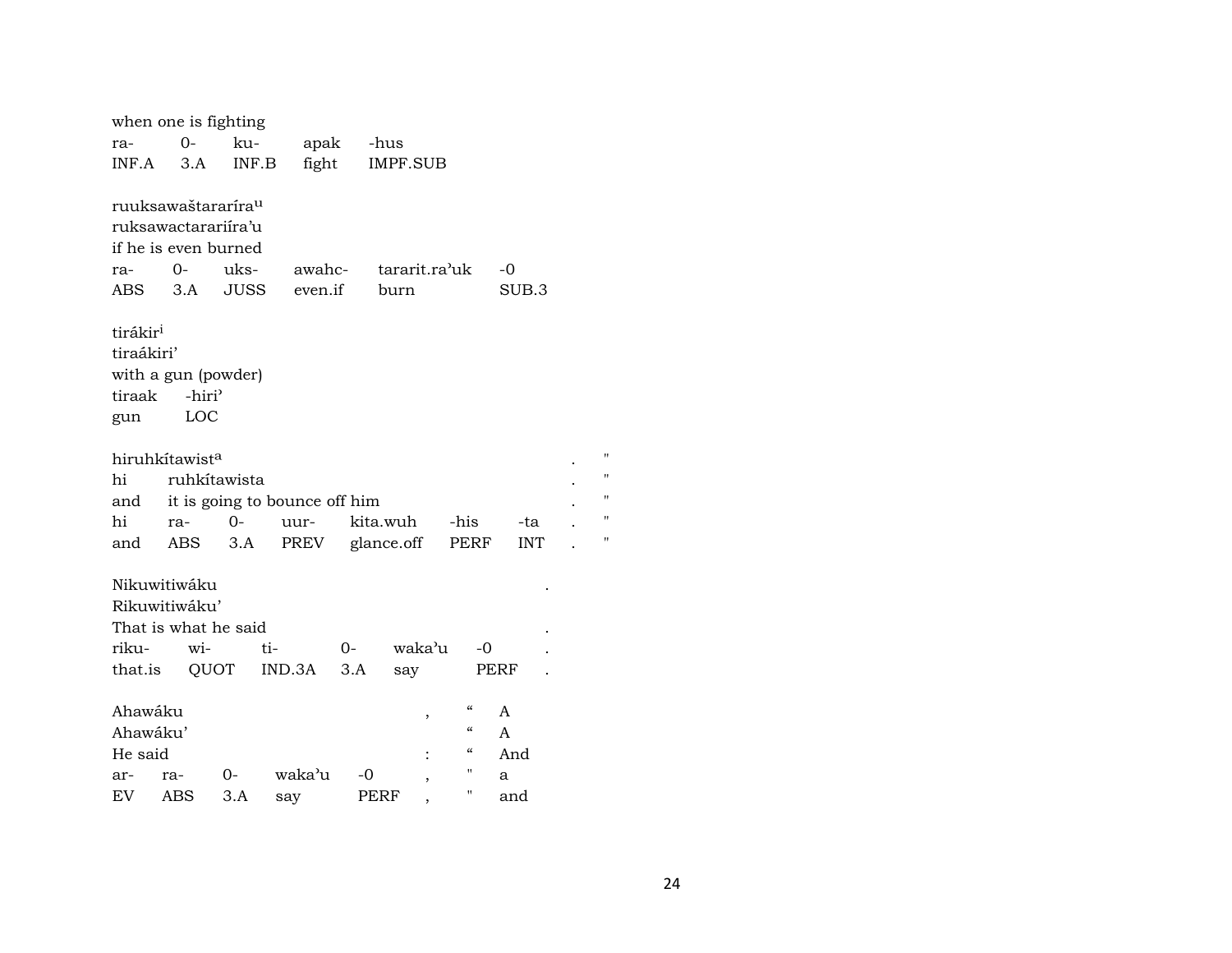| tíraku   |                                   |        |               |                                          |         | šahū́k <sup>i</sup> |             |             |                          |
|----------|-----------------------------------|--------|---------------|------------------------------------------|---------|---------------------|-------------|-------------|--------------------------|
| tíraaku  |                                   |        |               |                                          |         | cahuúki             |             |             |                          |
| this     |                                   |        |               |                                          |         | robe                |             |             |                          |
| tii-     | ra-                               | $0-$   | kus           |                                          | $-0$    | cahuu               | -kis        |             |                          |
| this     | <b>ABS</b>                        | 3.A    |               | be.sitting                               | SUB.4   | robe                | <b>DIM</b>  |             |                          |
|          | wiruksawašúrahaš                  |        |               |                                          |         |                     |             |             |                          |
|          | wiruksawahcúrahac                 |        |               |                                          |         |                     |             |             |                          |
|          | even if you were to die           |        |               |                                          |         |                     |             |             | ,                        |
| wii-     | ri-                               |        | $a-$          | uks-                                     | awahc-  | hurahac             | -0          |             |                          |
| now      | CONT.3A                           |        | 2.P           | <b>JUSS</b>                              | even.if | die                 |             | SUB.4       | $\overline{\phantom{a}}$ |
|          | siruksawáškakawakətk <sup>a</sup> |        |               |                                          |         |                     |             |             |                          |
|          | siruksawackákawaakatka            |        |               |                                          |         |                     |             |             |                          |
|          |                                   |        |               | even if they were to cut you into pieces |         |                     |             |             |                          |
| $\sin$   | ri-                               | $0-$   |               | uks-                                     | awahc-  | ka.ukac.k           | -a          |             |                          |
| DU       | CONT.3A                           |        | 3.A           | <b>JUSS</b>                              | even.if | cut.up              |             | SUB.1       |                          |
| ki̇̃tu   |                                   |        |               | kisaštašápaht <sup>u</sup>               |         |                     |             |             |                          |
| kítuu'u' |                                   |        |               | kísactacápahtu'                          |         |                     |             |             |                          |
| all      |                                   |        | bits of flesh |                                          |         |                     |             |             |                          |
| kituu    | $-u'$                             | kisaac |               | raar-                                    | tapaht  | $-u^{\prime}$       |             |             |                          |
| all      | <b>NOM</b>                        | meat   |               | PL                                       | be.fine | <b>NOM</b>          |             |             |                          |
|          |                                   |        |               |                                          |         |                     |             |             |                          |
|          | wiisuksawatstušpáw <sup>i</sup> , |        |               |                                          |         |                     |             |             |                          |
|          | wi'isuksawactucpaáwi              |        |               |                                          |         |                     |             |             |                          |
|          |                                   |        |               | even if you put them in different piles, |         |                     |             |             |                          |
| wii-     | $i-$                              |        | $S-$          | uks-                                     | awahc-  | ra.uc               |             | -waa        | -wi                      |
| now      | CONT.1/2A                         |        | 2.A           | JUSS                                     | even.if |                     | be.lying.PL | <b>DIST</b> | SUB.L                    |
|          | hitarakúšahuk <sup>i</sup>        |        |               |                                          |         |                     |             |             |                          |
| hi       | tíraaku                           |        |               |                                          |         |                     | cahuúki     |             |                          |
| and      | this                              |        |               |                                          |         |                     | robe        |             |                          |
| hi       | tii-                              | ra-    | $0-$          | kus                                      | $-0$    |                     | cahuu       | -kis        |                          |
|          |                                   |        |               |                                          |         |                     |             |             |                          |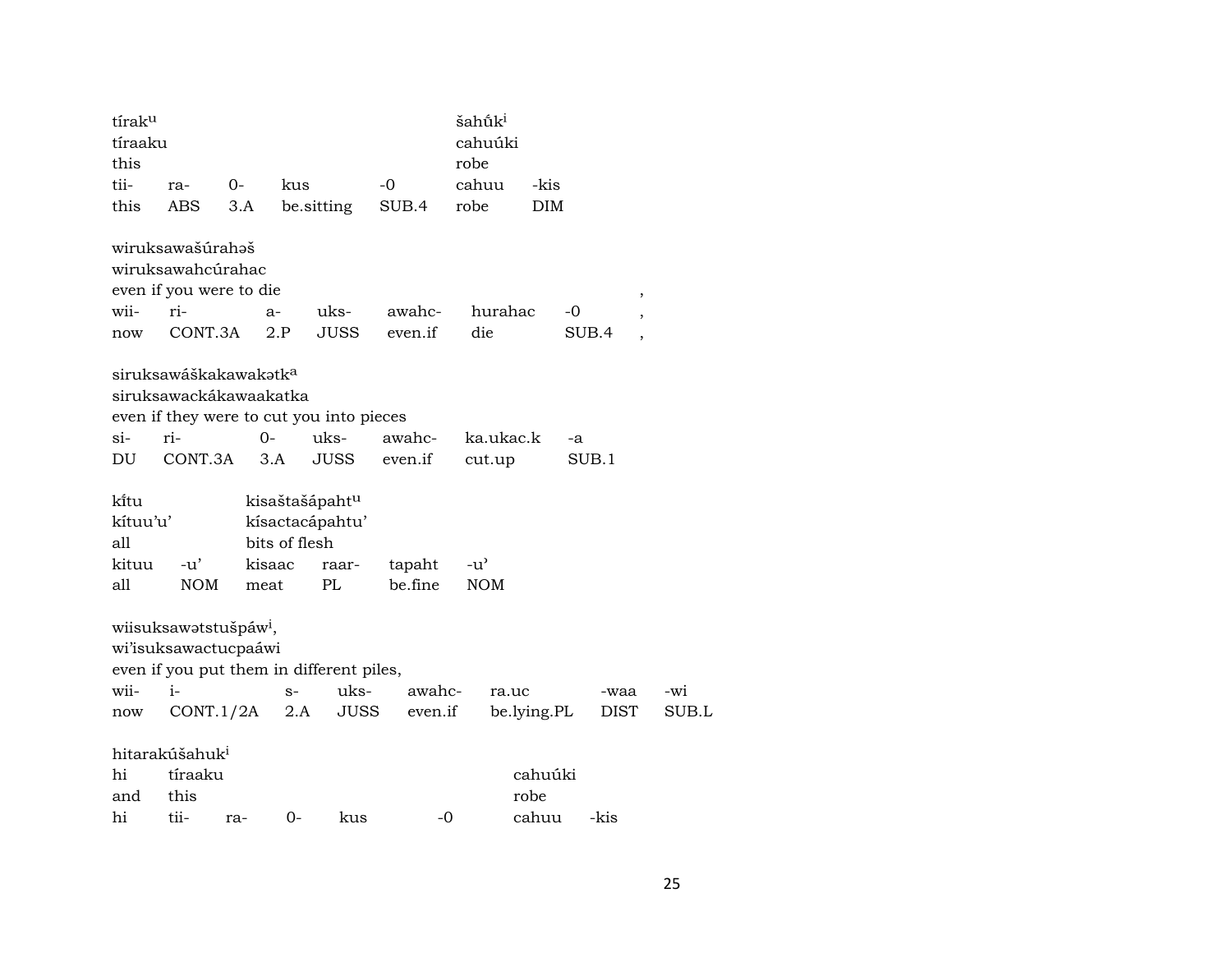and this ABS 3.A be.sitting SUB.4 robe DIM

| nikúri        |                     |      |               |      |           |  |
|---------------|---------------------|------|---------------|------|-----------|--|
| rikúri'       |                     |      |               |      | $\bullet$ |  |
| it is the one |                     |      |               |      | ٠         |  |
| riku-         | $ri-$               | $O-$ | $\Omega$      | -0   |           |  |
|               | the.one CONT.3A 3.A |      | <sub>be</sub> | PERF |           |  |
|               |                     |      |               |      |           |  |

|  | nikusirakarúš <sup>u</sup><br>Rikusirakaruúcu |  | That is where they'll place them in it | riku- si- ra- 0- ka- ra.uc.uh -0<br>that.is DU ABS 3.A in put.PL.P PERF |
|--|-----------------------------------------------|--|----------------------------------------|-------------------------------------------------------------------------|

### Kítuasirutkitirahpáp<sup>u</sup>

| Kítuu'u' |     | a | sirutkitiíraahpaapu    |                      |                |             |       |
|----------|-----|---|------------------------|----------------------|----------------|-------------|-------|
| All      |     |   | and they'll wrap it up |                      |                |             |       |
| kituu    |     |   |                        | -u' a si- ra- 0- ut- | kita.irahk.wuh | -waa        | $-()$ |
| all      | NOM |   |                        | and DU ABS 3.A PREV  | wrap.up        | <b>DIST</b> | PERF  |

, hiruiriisa

| . Hiru iri'issa         |                                          |      |       |  |
|-------------------------|------------------------------------------|------|-------|--|
| . Then you'll lie there |                                          |      |       |  |
| . hiruu irii-  i-       |                                          | $S-$ | sa -0 |  |
|                         | then there $CONT.1/2A$ 2.A belying PERF. |      |       |  |

#### hiruiriaruník $^u$

| Hiru iri'aruuriiku                    |  |  |                                               |  |
|---------------------------------------|--|--|-----------------------------------------------|--|
| Then that is where it will be sitting |  |  |                                               |  |
|                                       |  |  | hiruu irii-  a  ruu-  rii-  0-  kus  -0       |  |
|                                       |  |  | then where and there ASSR 3.A be.sitting PERF |  |

šahúk<br/> $\hspace{1.6cm} , \hspace{1.6cm}$ 

cahuúki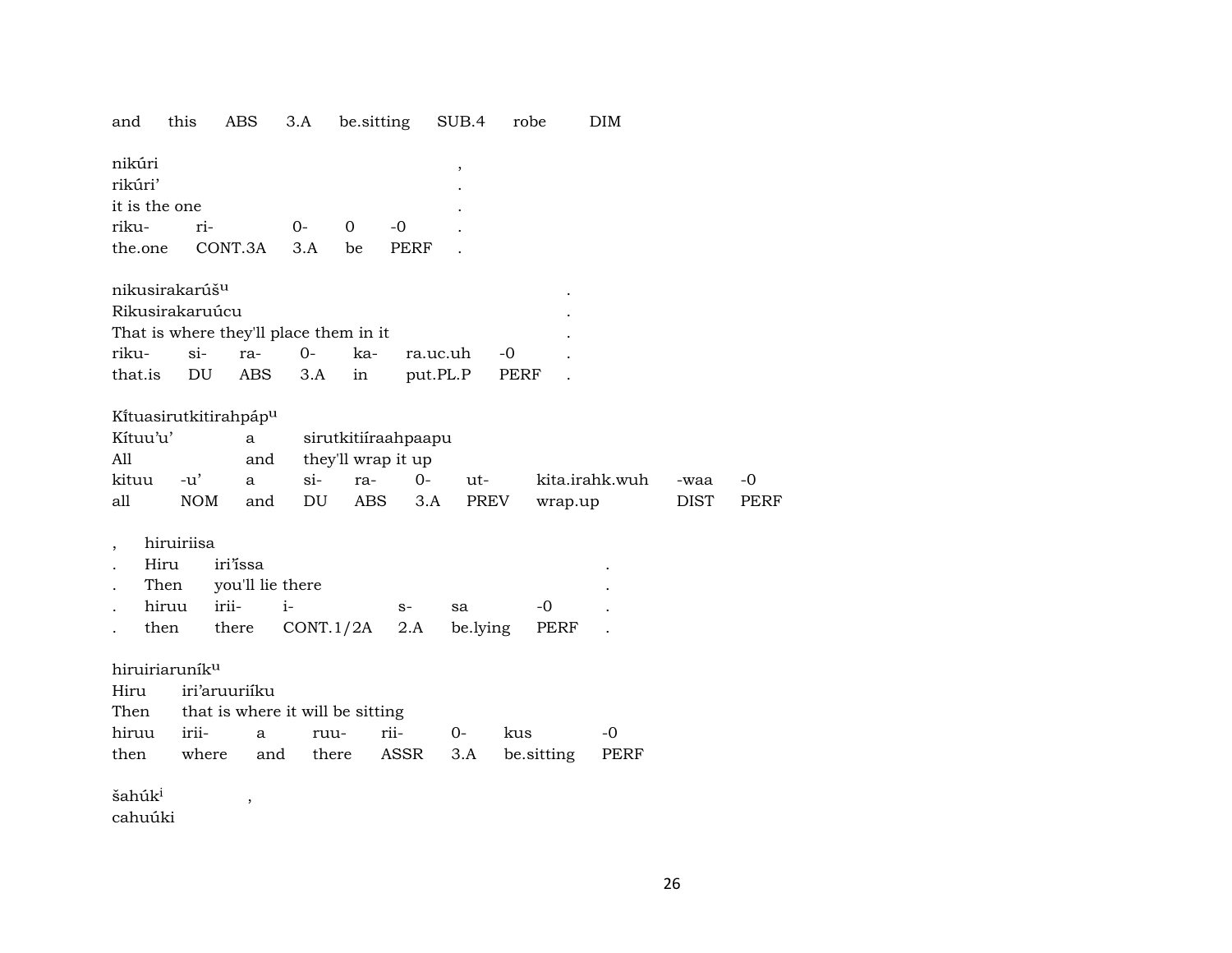the robe cahuu -kis robe DIM

|             | wiiskarušpawikísatašápahtu        |         |             |             |                          |                            |                                     |                          |       |         |               |
|-------------|-----------------------------------|---------|-------------|-------------|--------------------------|----------------------------|-------------------------------------|--------------------------|-------|---------|---------------|
|             | wi'iskarucpaáwi                   |         |             |             |                          |                            |                                     | kísactacápahtu'          |       |         |               |
|             | when you are placed in it         |         |             |             |                          |                            |                                     | bits of flesh            |       |         |               |
| wii-        | $i-$                              | $S-$    | ka-         | ra.uc       | -waa                     |                            | -wi                                 | kisaac                   | raar- | tapaht  | $-u^{\prime}$ |
| when        | CONT.1/2A                         | 2.A     | in          | be.lying.PL | <b>DIST</b>              |                            | SUB.L                               | meat                     | PL    | be.fine | <b>NOM</b>    |
|             |                                   |         |             |             |                          |                            |                                     |                          |       |         |               |
|             | Ahawáku                           |         |             |             | $^\mathrm{^\mathrm{o}}$  | $\epsilon\epsilon$         |                                     |                          |       |         |               |
| н           | Ahawáku'                          |         |             |             |                          | $\boldsymbol{\mathcal{C}}$ |                                     |                          |       |         |               |
| н           | He said                           |         |             |             |                          | $\boldsymbol{\mathcal{C}}$ |                                     |                          |       |         |               |
|             | ar-<br>ra-                        | $0-$    | waka'u      | $-0$        | $\cdot$                  | 11                         |                                     |                          |       |         |               |
| н           | EV<br><b>ABS</b>                  | 3.A     | say         | <b>PERF</b> | $\overline{\phantom{a}}$ | "                          |                                     |                          |       |         |               |
|             |                                   |         |             |             |                          |                            |                                     |                          |       |         |               |
|             | Nikutasikisiksta                  |         |             |             |                          |                            |                                     | $\pmb{\mathsf{H}}$       |       |         |               |
|             | Rikutasiikísiksta                 |         |             |             |                          |                            |                                     | $\pmb{\mathsf{H}}$       |       |         |               |
|             | That is way you are going to live |         |             |             |                          |                            |                                     | "                        |       |         |               |
| riku-       | ta-                               | $S-$    | $i-$        | kisik       | -his                     | -ta                        |                                     | $\pmb{\mathsf{H}}$       |       |         |               |
| that.is     | IND.1/2A                          | 2.A     | <b>SEQ</b>  | survive     | <b>PERF</b>              | <b>INT</b>                 |                                     | $\pmb{\mathsf{H}}$       |       |         |               |
|             |                                   |         |             |             |                          |                            |                                     |                          |       |         |               |
| Ahawáku     |                                   |         |             |             |                          |                            |                                     |                          |       |         |               |
| Ahawáku'    |                                   |         |             |             |                          |                            |                                     |                          |       |         |               |
| He said     |                                   |         |             |             |                          |                            |                                     |                          |       |         |               |
|             |                                   |         |             |             |                          |                            |                                     |                          |       |         |               |
| ar-         | $0-$<br>ra-                       | waka'u  | $-0$        |             |                          |                            |                                     |                          |       |         |               |
| EV          | <b>ABS</b><br>3.A                 | say     | <b>PERF</b> |             |                          |                            |                                     |                          |       |         |               |
|             |                                   |         |             |             |                          |                            |                                     |                          |       |         |               |
| Tiráa       |                                   |         |             |             |                          | sákur <sup>u</sup>         |                                     | $\overline{\phantom{a}}$ |       |         |               |
| tíraa'a     |                                   |         |             |             |                          | Sákuuru'                   |                                     |                          |       |         |               |
| this coming |                                   |         |             |             |                          | Sun                        |                                     |                          |       |         |               |
| tii-        | $0-$<br>ra-                       | $a-$    | a           | $-0$        |                          | sakur                      | $-u$ <sup><math>\prime</math></sup> | $\overline{\phantom{a}}$ |       |         |               |
| this        | <b>ABS</b><br>3.A                 | PREV.3A | come        | SUB.4       |                          | sun                        | <b>NOM</b>                          | $\cdot$                  |       |         |               |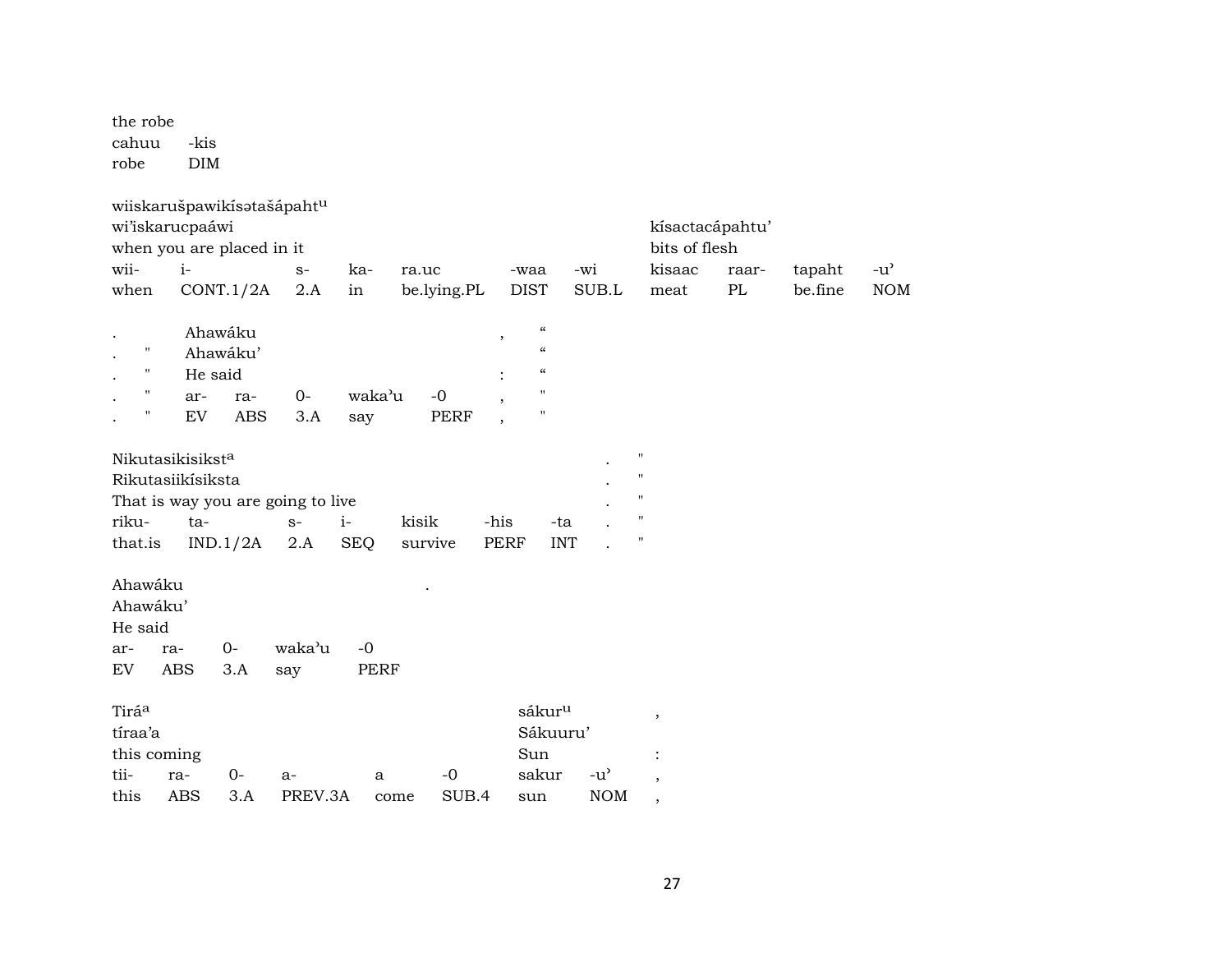$\alpha$  $\alpha$  $\alpha$ " " Hirituharikáhist<sup>a</sup> Hi rituuhaárikaahista And I'm going to tell you hi rii- t- ir- a- ut- raa.ri.kaa.a -his -ta and ASSR 1.A PREV.1/2A 2.P PREV tell.to PERF INT tiráspari tiráspari as you live here tii- ra- s- warii -hus here ABS 2.A be.going.about.IMPF IMPF.SUB tirakíšuh $\mathfrak{t}^n$ tirakiícuhat by this creek tii- ra- 0- kiic- uhak -0 this ABS 3.A water extend.in.a.line SUB.4 nikakasurahkitáwist<sup>a</sup> rikaakaasúrahkitawista you are not going to have a chance rii- kaaka- s- huraar- kita- wi -his -ta then NEG.IND.1/2A 2.A place on.top be.upright PERF INT Sirakútik<sup>a</sup> . Sirakuútika . If you are killed . si- ra- 0- a- kuut.ik -a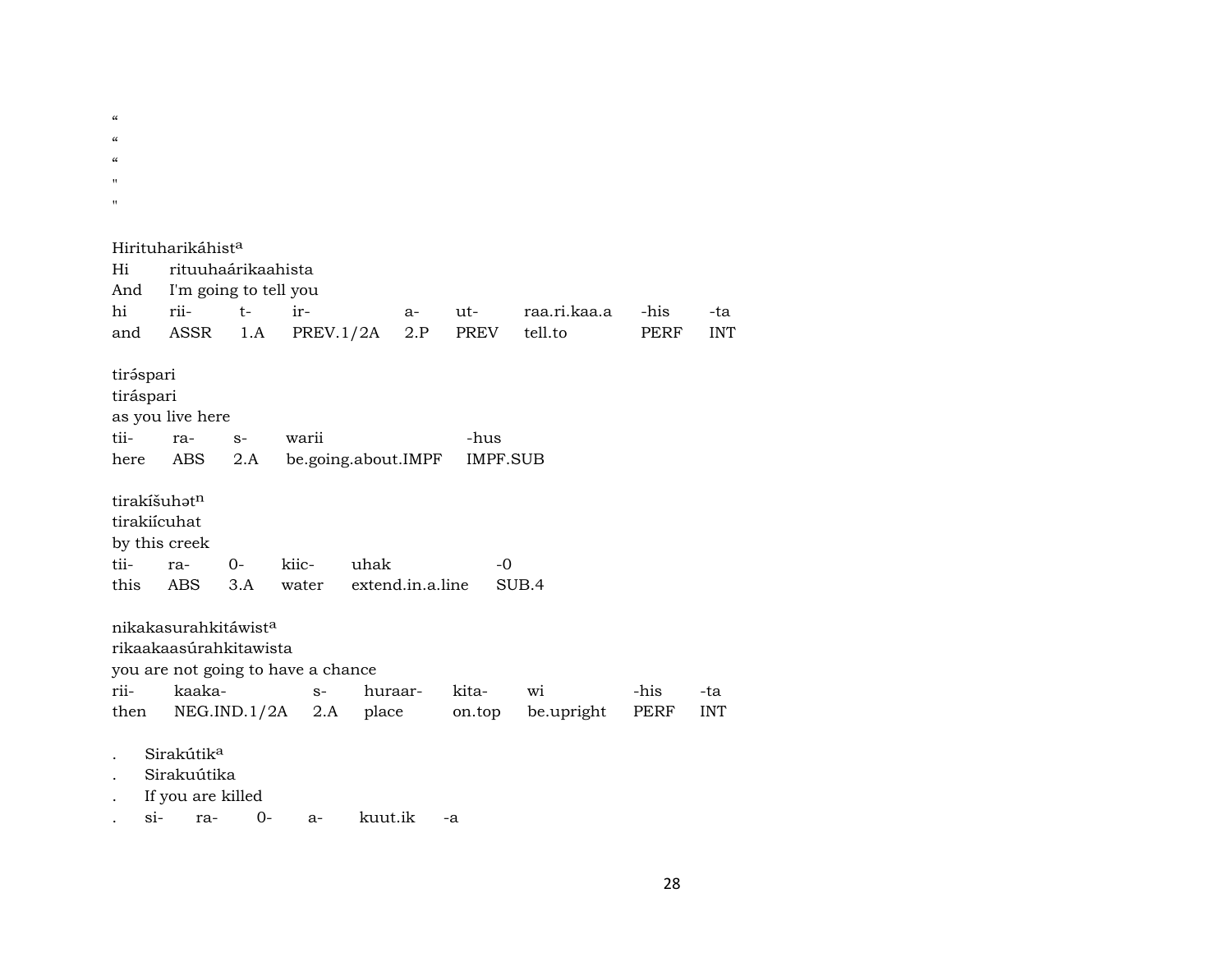#### . DU ABS 3.A 2.P kill SUB.1

tirakîšuh $\mathfrak{t}^n$ 

tirakiícuhat

(by) this creek

|  | tii- ra- 0- kiic- uhak |                                           | $\overline{a}$ |
|--|------------------------|-------------------------------------------|----------------|
|  |                        | this ABS 3.A water extend.in.a.line SUB.4 |                |

| kaakaaspariíhusta         |                     |       |             |  |
|---------------------------|---------------------|-------|-------------|--|
| you are not going to live |                     |       |             |  |
|                           | warii               | -:hus | -ta         |  |
| NEG.ID.1/2A 2.A           | be.going.about.IMPF |       | <b>INT</b>  |  |
|                           |                     |       | <b>IMPF</b> |  |

| tahurahášist <sup>a</sup> |       |           |      |     | $\bullet$ | п |
|---------------------------|-------|-----------|------|-----|-----------|---|
| Tahurahácista             |       | $\bullet$ | п    |     |           |   |
| You are going to die      | ٠     | п         |      |     |           |   |
| ti-                       | $a -$ | hurahac   | -his | -ta |           | " |
| IND.3A                    | 2P    | die       | PERF | INT |           |   |

| nikuwitiwáku         |  |                         |  |           |      |  |  |  |  |  |
|----------------------|--|-------------------------|--|-----------|------|--|--|--|--|--|
| Rikuwitiwáku'        |  |                         |  |           |      |  |  |  |  |  |
| That is what he said |  |                         |  |           |      |  |  |  |  |  |
|                      |  | riku- wi- ti- 0-        |  | waka'u -0 |      |  |  |  |  |  |
|                      |  | that.is QUOT IND.3A 3.A |  | sav       | PERF |  |  |  |  |  |

| Náw <sup>a</sup> | ahawáku |          |       |        |      |   | $\epsilon$        |  |  |  |
|------------------|---------|----------|-------|--------|------|---|-------------------|--|--|--|
| Ráwa             |         | ahawáku' |       |        |      |   |                   |  |  |  |
| Now              | he said |          |       |        |      | ٠ | $\epsilon$        |  |  |  |
| rawa             | ar-     | ra-      | $O -$ | waka'u | $-0$ |   | $^{\prime\prime}$ |  |  |  |
| now              | EV      | ABS      | 3.A   | sav    | PERF |   | $^{\prime\prime}$ |  |  |  |

Tihawírataruh<sup>a</sup>

Tihaawírataruuha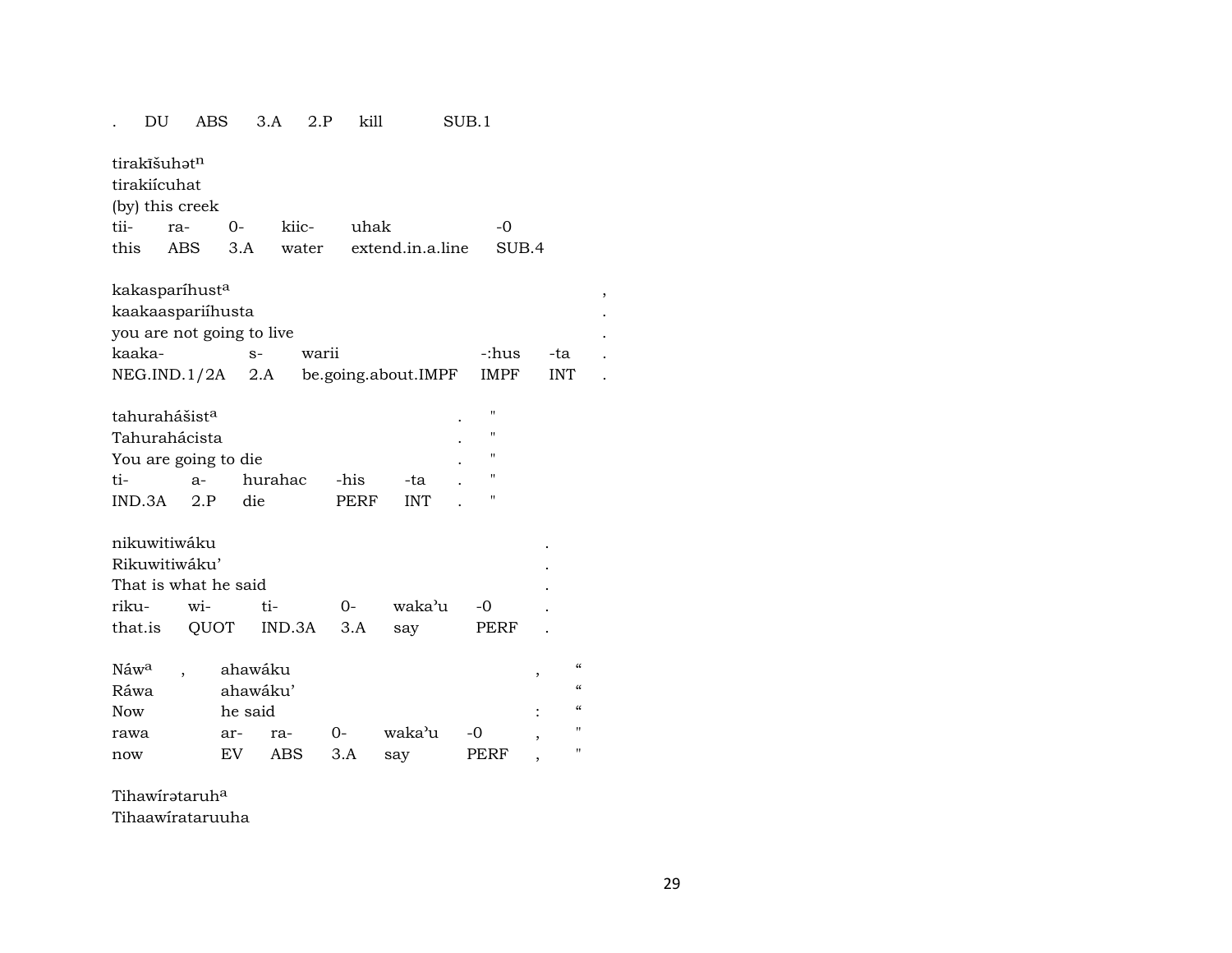|                       | This way that I am giving to you               |          |            |             |             |            |      |             |                                      |            |
|-----------------------|------------------------------------------------|----------|------------|-------------|-------------|------------|------|-------------|--------------------------------------|------------|
| tii-                  | haa-                                           | wii-     | ra-        | $t-$        | a-          | raa-       | uh   | -a          |                                      |            |
| this                  | here                                           | now      | ABS        | 1.A         | 2.P         | way        | give | SUB.1       |                                      |            |
|                       |                                                |          |            |             |             |            |      |             |                                      |            |
| witatará <sup>u</sup> |                                                |          |            |             |             |            |      |             | $\overline{(}$<br>$\pmb{\mathsf{H}}$ |            |
| witatáraa'u           |                                                |          |            |             |             |            |      |             |                                      |            |
|                       | I am giving you the way                        |          |            |             |             |            |      |             | $\pmb{\mathsf{H}}$                   |            |
| wi-                   | ta-                                            |          | $t-$       | a-          | raa-        | uh         | -0   |             | $\pmb{\mathsf{H}}$                   |            |
| QUOT                  |                                                | IND.1/2A | 1.A        | 2.P         | way         | give       | PERF |             | $\pmb{\mathsf{H}}$                   |            |
| tuharáihku            |                                                |          |            |             |             |            |      |             |                                      |            |
|                       | Tuuhaará'ihku'                                 |          |            |             |             |            |      |             |                                      |            |
|                       | He was meaning it                              |          |            |             |             |            |      |             |                                      |            |
| ti-                   | $0 -$                                          | ut-      |            | raa.ra'ihk  | -:hus       |            |      |             |                                      |            |
| IND.3A                | 3.A                                            | PREV     |            | mean        | <b>IMPF</b> |            |      |             |                                      |            |
|                       |                                                |          |            |             |             |            |      |             |                                      |            |
|                       | nákuwaruksti <sup>u</sup>                      |          |            |             |             |            |      |             |                                      |            |
|                       | rakuwaárukstii'u                               |          |            |             |             |            |      |             |                                      |            |
|                       | to be mysterious                               |          |            |             |             |            |      |             |                                      |            |
| ra-                   | 0-                                             | ku-      |            | waarukstii  | $-u$        |            |      |             |                                      |            |
| INF.A                 | 3.A                                            | INF.B    |            | be.holy     | SUB.D       |            |      |             |                                      |            |
|                       |                                                |          |            |             |             |            |      |             |                                      |            |
|                       | nakutawarúkari                                 |          |            |             |             |            |      |             |                                      |            |
|                       | rakutawarúkaari                                |          |            |             |             |            |      |             |                                      |            |
|                       | to be performing sleight-of-hand               |          |            |             |             |            |      |             |                                      |            |
| ra-                   | $O -$                                          | ku-      |            | tawaruk.aar | $-i$        |            |      |             |                                      |            |
|                       |                                                |          |            |             |             |            |      |             |                                      |            |
| INF.A                 | 3.A                                            | INF.B    |            | perform     |             | IMPF.SUB   |      |             |                                      |            |
|                       | Irikuahušúks <sup>a</sup> rihúsuk <sup>u</sup> |          |            |             |             |            |      |             |                                      |            |
|                       | Iriku'ahucúksaariihúsuuku'                     |          |            |             |             |            |      |             |                                      |            |
|                       | that is the way he used to do                  |          |            |             |             |            |      |             |                                      |            |
| irii-                 | ku-                                            | ar-      | ra-        | 0-          | ut-         | uks-       | aar  | $-i$        | -:hus                                | -uuku      |
| that                  | <b>INDF</b>                                    | EV       | <b>ABS</b> | 3.A         | <b>PREV</b> | <b>AOR</b> | do   | <b>IMPF</b> | <b>IMPF</b>                          | <b>HAB</b> |
|                       |                                                |          |            |             |             |            |      |             |                                      |            |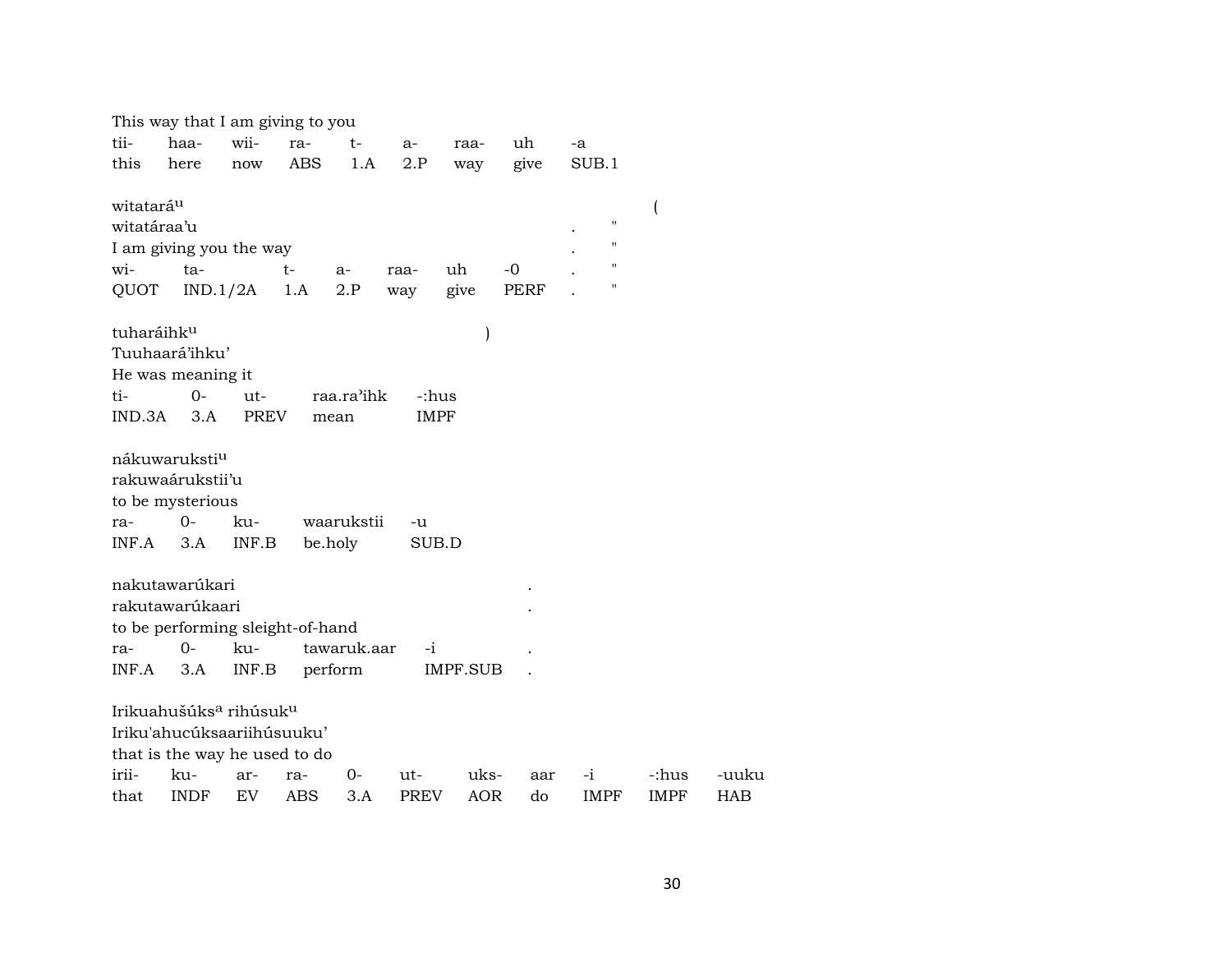| nahúrahk <sup>i</sup>                   |                   | nahkúra <sup>u</sup>                      |                          |       |                               |           |               |                     |             |
|-----------------------------------------|-------------------|-------------------------------------------|--------------------------|-------|-------------------------------|-----------|---------------|---------------------|-------------|
| rahúrahki                               |                   | raahkúra'u                                |                          |       |                               |           |               |                     |             |
| animal                                  |                   |                                           |                          |       | his making (ie performing) it |           |               |                     |             |
| rahuraar                                | -kis              | ra-                                       | $0-$                     | ar-   | ku-                           | ra'uk     | $-0$          |                     |             |
| animal                                  | <b>DIM</b>        | INF.A                                     | 3.A                      | EV    | INF.B                         | make      | SUB.3         |                     |             |
| narū́kaat <sup>u</sup><br>raruúka'aatu' |                   |                                           |                          |       |                               |           |               |                     |             |
| imaginary                               |                   |                                           |                          |       |                               |           |               |                     |             |
| raar.uuka'aat                           | -u'               |                                           |                          |       |                               |           |               |                     |             |
| imaginary                               |                   | <b>NOM</b>                                |                          |       |                               |           |               |                     |             |
|                                         |                   |                                           |                          |       |                               |           |               |                     |             |
| Arawitahkáwari                          |                   |                                           |                          |       |                               |           |               |                     |             |
| A                                       | raawitaahkaáwari' |                                           |                          |       |                               |           |               |                     |             |
| And                                     |                   | there would just be walking around inside |                          |       |                               |           |               |                     |             |
| raa-<br>a                               | wi-               | ti-                                       |                          | $0-$  | ar-                           | kaa-      | warii         |                     | -:hus       |
| just<br>and                             | QUOT              |                                           | IND.3A                   | 3.A   | EV                            | inside    |               | be.going.about.IMPF | <b>IMPF</b> |
|                                         |                   |                                           |                          |       |                               |           |               |                     |             |
| nahúrahk <sup>i</sup>                   |                   |                                           | Hihaw <sup>a</sup>       |       |                               |           |               |                     |             |
| rahúrahki                               |                   | Hi                                        |                          | hawá  |                               |           |               |                     |             |
| an animal                               |                   | And                                       |                          | also  |                               |           |               |                     |             |
| rahuraar                                | -kis              | hi                                        |                          | haawa |                               |           |               |                     |             |
| animal                                  | DIM               | and                                       |                          | also  |                               |           |               |                     |             |
|                                         |                   |                                           |                          |       |                               |           |               |                     |             |
| witaru                                  |                   |                                           |                          |       |                               | narúkaatu |               |                     |             |
| witaaru'                                |                   |                                           |                          |       |                               |           | raruúka'aatu' |                     |             |
| he would make it                        |                   |                                           |                          |       |                               | imitation |               |                     |             |
| wi-<br>ti-                              |                   | $0-$                                      | ar-                      | ra'uk | $-0$                          |           | raar.uuka'aat | $-u^{\prime}$       |             |
| QUOT                                    | IND.3A            | 3.A                                       | EV                       | make  | PERF                          | imaginary |               | <b>NOM</b>          |             |
| huratkīš <sup>u</sup>                   |                   |                                           |                          |       | hihawawihiru                  |           |               |                     |             |
| huurutkiícu'                            |                   |                                           | $\overline{\phantom{a}}$ | hi    | hawá                          | wihiru    |               |                     |             |
| mud                                     |                   |                                           |                          | and   | also                          | there     |               |                     |             |
| huuruht                                 | kiic              | $-u^{\prime}$                             | $\overline{\phantom{a}}$ | hi    | haawa                         | wii-      | hiruu         |                     |             |
|                                         |                   |                                           |                          |       |                               |           |               |                     |             |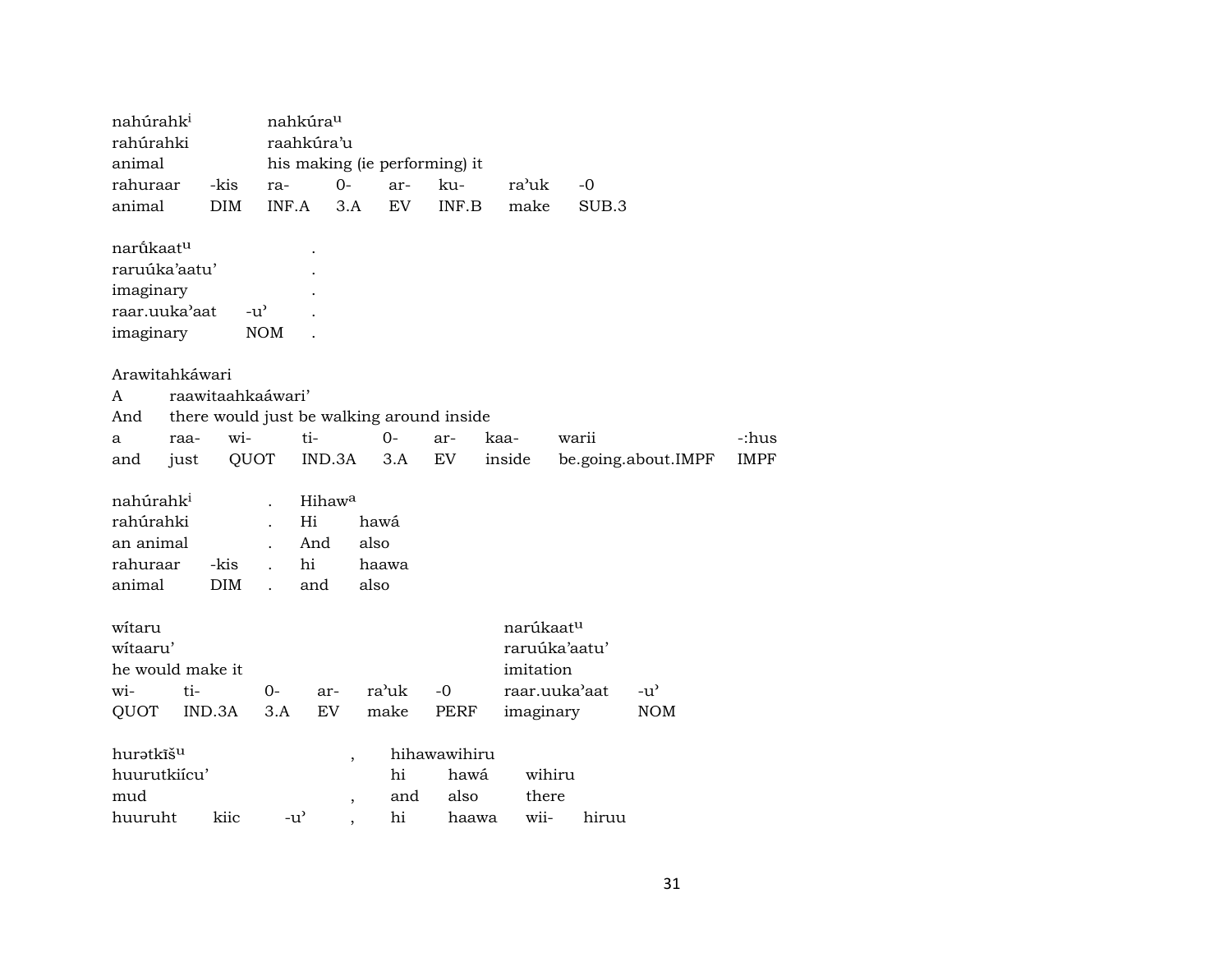| be.muddy                                                                   |                                 | liquid                       | <b>NOM</b>                                                           | and<br>$\overline{\phantom{a}}$ | also                                                                                  | now                                                                     | there                        |                         |
|----------------------------------------------------------------------------|---------------------------------|------------------------------|----------------------------------------------------------------------|---------------------------------|---------------------------------------------------------------------------------------|-------------------------------------------------------------------------|------------------------------|-------------------------|
| witahkáwari<br>witaahkaáwari'<br>wi-<br>QUOT                               | ti-<br>IND.3A                   |                              | he would be going around inside<br>$O -$<br>ar-<br>${\rm EV}$<br>3.A | kaa-<br>inside                  | warii                                                                                 | be.going.about.IMPF                                                     | -:hus<br><b>IMPF</b>         |                         |
| ráhuraríhari<br>ráhuraarihari'<br>young animals<br>rahuraar<br>animal      |                                 | iharii<br>young              |                                                                      |                                 |                                                                                       |                                                                         |                              |                         |
| nahkuharúwari.<br>raahkuuharuúwari.<br>ra-<br>INF.A                        | $O -$<br>3.A                    | ar-<br>EV                    | his going around with them.<br>ku-<br>INF.B                          | $ut -$<br>PREV                  | raar-<br>3PL.INAN.P                                                                   | ruu-<br>PORT                                                            | warii<br>be.going.about.IMPF | -hus<br><b>IMPF.SUB</b> |
| Irihwakíahu<br>$\bf{I}$<br>So<br>$\mathbf{i}$<br>and                       | they said:<br>ra-<br><b>ABS</b> | rihwakí'aahu'<br>$0-$<br>3.A | ir-<br>PL.3A                                                         | waki.a<br>say.PL.IMPF           | -:hus<br><b>IMPF</b>                                                                  | $\boldsymbol{\zeta}\boldsymbol{\zeta}$<br>$\epsilon\epsilon$<br>н<br>11 |                              |                         |
| tiwáruksti<br>Tiwaáruksti'<br>He is powerful<br>ti-<br>IND.3A<br>Arahkúrau | $0-$<br>3.A                     |                              | waarukstii<br>be.holy                                                | $-0$<br>PERF                    | $\pmb{\mathsf{H}}$<br>$\mathsf{H}$<br>$\pmb{\mathsf{H}}$<br>$\boldsymbol{\mathsf{H}}$ |                                                                         |                              |                         |
|                                                                            |                                 |                              |                                                                      |                                 |                                                                                       |                                                                         |                              |                         |

A raahkúra'u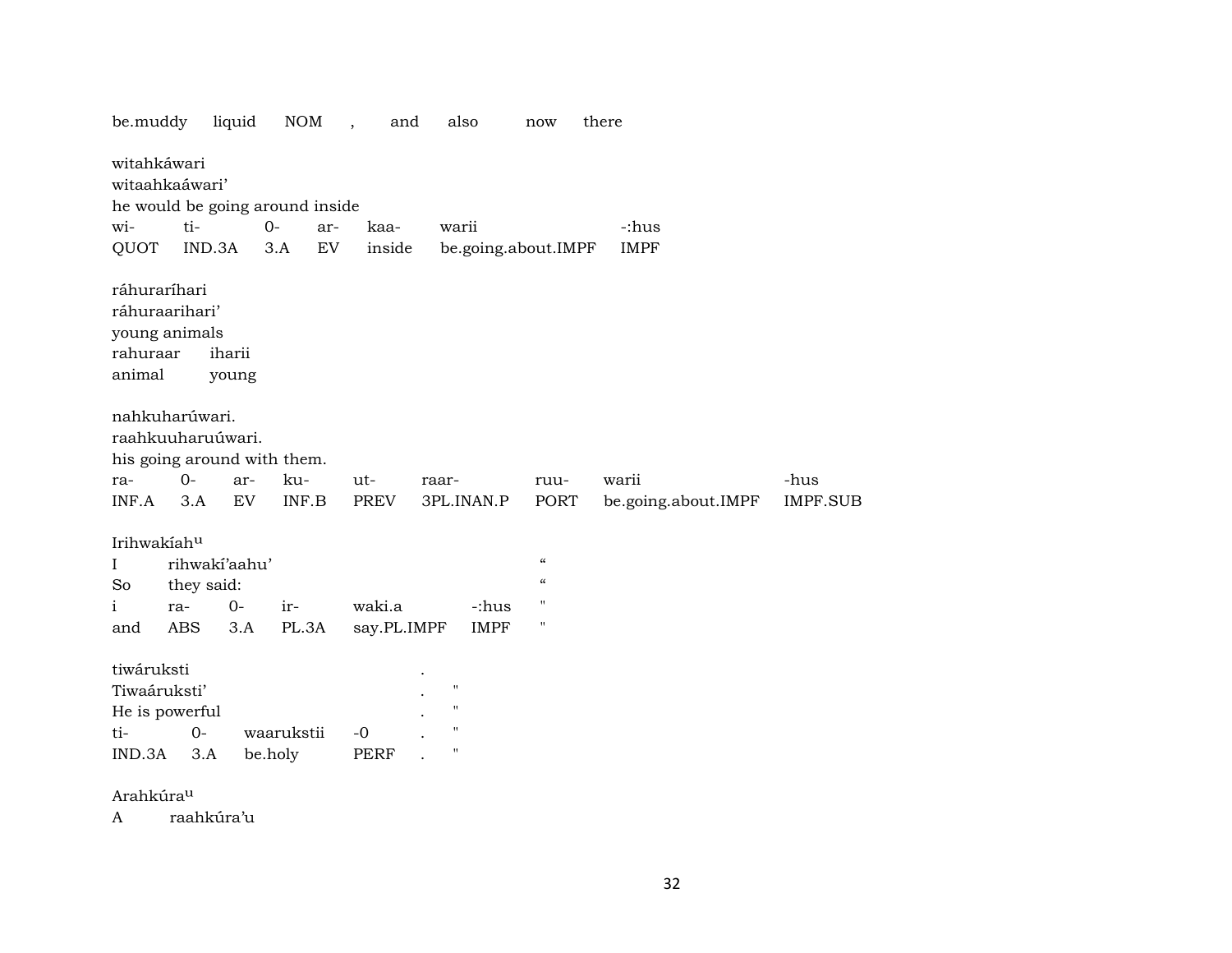| And                  | when he would make it             |        |        |           |       |                     |                     |             |  |  |  |
|----------------------|-----------------------------------|--------|--------|-----------|-------|---------------------|---------------------|-------------|--|--|--|
| a                    | ra-                               | $0 -$  | ar-    | ku-       | ra'uk | $-0$                |                     |             |  |  |  |
| and                  | INF.A                             | 3.A    | EV     | INF.B     | make  | SUB.3               |                     |             |  |  |  |
|                      |                                   |        |        |           |       |                     |                     |             |  |  |  |
| nahkúra <sup>u</sup> |                                   |        |        |           |       | níkušk <sup>i</sup> |                     |             |  |  |  |
| raahkúra'u           |                                   |        |        |           |       | ríkucki             |                     |             |  |  |  |
|                      | when he would make it             |        |        |           |       | a bird              |                     |             |  |  |  |
| ra-                  | 0-                                | ar-    | ku-    | ra'uk     | -0    | rikuc               | -kis                |             |  |  |  |
| INF.A                | 3.A                               | EV     | INF.B  | make      | SUB.3 | bird                | <b>DIM</b>          |             |  |  |  |
|                      |                                   |        |        |           |       |                     |                     |             |  |  |  |
|                      | arawitarawikatawihák <sup>u</sup> |        |        |           |       |                     |                     |             |  |  |  |
| a                    | raawitaarawikátawihaaku'          |        |        |           |       |                     |                     |             |  |  |  |
| and                  | it would just fly around          |        |        |           |       |                     |                     |             |  |  |  |
| a                    | raa-                              | wi-    | ti-    | $0-$      | ar-   | awi.kata.wi.hak     |                     | -:hus       |  |  |  |
| and                  | just                              | QUOT   | IND.3A | 3.A       | EV    | fly.around.inside   |                     | <b>IMPF</b> |  |  |  |
|                      |                                   |        |        |           |       |                     |                     |             |  |  |  |
| kúrakatn             |                                   |        |        |           |       |                     |                     |             |  |  |  |
| kúraakat             |                                   |        |        |           |       |                     |                     |             |  |  |  |
|                      | in the medicine lodge             |        |        |           |       |                     |                     |             |  |  |  |
| kuraa                | -kat                              |        |        |           |       |                     |                     |             |  |  |  |
| doctor               | LOC                               |        |        |           |       |                     |                     |             |  |  |  |
|                      |                                   |        |        |           |       |                     |                     |             |  |  |  |
|                      | nahkukurárahkaw <sup>i</sup>      |        |        |           |       |                     |                     |             |  |  |  |
|                      | raahkukuraáraahkaawi              |        |        |           |       |                     |                     |             |  |  |  |
|                      | when the doctors met inside       |        |        |           |       |                     |                     |             |  |  |  |
| ra-                  | 0-                                | ar-    | ku-    | kuraa-    | raar- | kaa                 | -wi                 |             |  |  |  |
| INF.A                | 3.A                               | EV.    | INF.B  | doctor    | PL    | be.inside           | SUB.L               |             |  |  |  |
|                      |                                   |        |        |           |       |                     |                     |             |  |  |  |
| hiwitaru             |                                   |        |        |           |       |                     | níkušk <sup>i</sup> |             |  |  |  |
| hi                   | witaaru'                          |        |        |           |       |                     | ríkucki             |             |  |  |  |
| and                  | he would make it                  |        |        |           |       |                     | a bird              |             |  |  |  |
| hi                   | wi-                               | ti-    | 0-     | ar-       | ra'uk | -0                  | rikuc               | -kis        |  |  |  |
| and                  | QUOT                              | IND.3A |        | 3.A<br>EV | make  | PERF                | bird                | DIM         |  |  |  |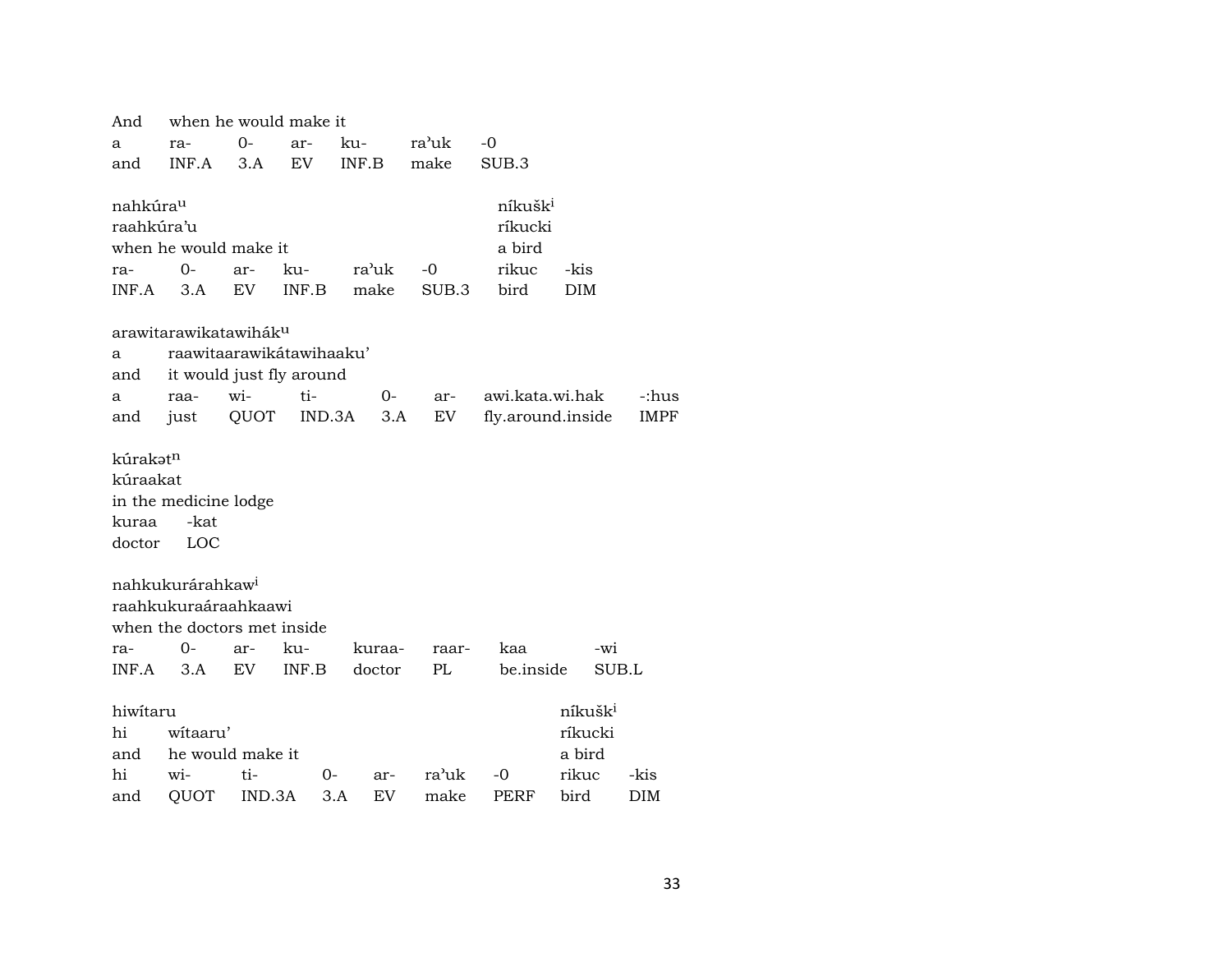|                     | arawitahkatawihaku         |                          |                                                      |       |             |                   |                 |       |             |        |                     |             |
|---------------------|----------------------------|--------------------------|------------------------------------------------------|-------|-------------|-------------------|-----------------|-------|-------------|--------|---------------------|-------------|
| a                   |                            | raawitaahkatawihaaku'    |                                                      |       |             |                   |                 |       |             |        |                     |             |
| and                 |                            | it would just fly around |                                                      |       |             |                   |                 |       |             |        |                     |             |
| a                   | raa-                       | wi-                      | ti-                                                  | $0-$  | ar-         | kata.wi.hak       |                 |       | -:hus       |        |                     |             |
| and                 | just                       | QUOT                     | IND.3A                                               | 3.A   | EV          | fly.around.inside |                 |       | <b>IMPF</b> |        |                     |             |
|                     | híwitawarit <sup>n</sup> , |                          |                                                      |       |             |                   |                 |       |             |        |                     |             |
| hi                  | witaáhwarit                |                          |                                                      |       |             |                   |                 |       |             |        |                     |             |
| and                 |                            | he would shoot at it     |                                                      |       |             |                   |                 |       |             |        |                     |             |
| hi                  | wi-                        | ti-                      | $0-$                                                 | ar-   | warik       | $-0$              |                 |       |             |        |                     |             |
| and                 | QUOT                       | IND.3A                   | 3.A                                                  | EV    | shoot       | <b>PERF</b>       |                 |       |             |        |                     |             |
|                     |                            |                          |                                                      |       |             |                   |                 |       |             |        |                     |             |
|                     |                            | arawitahukawirikáwari    |                                                      |       |             |                   |                 |       |             |        |                     |             |
| a                   |                            |                          | raawitaahukawirikaáwari'                             |       |             |                   |                 |       |             |        |                     |             |
| and                 |                            |                          | he would just walk around inside with it stuck in it |       |             |                   |                 |       |             |        |                     |             |
| a                   | raa-                       | wi-                      | ti-                                                  | $O -$ | ar-         | hukaa             |                 | -wi   | ri-         | kaa-   | warii               | -:hus       |
| and                 | just                       | QUOT                     | IND.3A                                               | 3.A   | EV          | be.stuck.in       |                 | SUB.L | <b>PORT</b> | inside | be.going.about.IMPF | <b>IMPF</b> |
| níkušk <sup>i</sup> |                            | níhwakihu                |                                                      |       |             |                   |                 |       |             |        |                     |             |
| ríkucki             |                            | ríhwakihu                |                                                      |       |             |                   |                 |       |             |        |                     |             |
| the bird            |                            |                          | what they call                                       |       |             |                   |                 |       |             |        |                     |             |
| rikuc               | -kis                       | ra-                      | $0-$<br>ir-                                          |       | waki.a      |                   | -hus            |       |             |        |                     |             |
| bird                | <b>DIM</b>                 | <b>ABS</b>               | 3.A                                                  | PL.3A | say.PL.IMPF |                   | <b>IMPF.SUB</b> |       |             |        |                     |             |
|                     |                            |                          |                                                      |       |             |                   |                 |       |             |        |                     |             |
| kásitn              | $\ddot{\phantom{a}}$       |                          |                                                      |       |             |                   |                 |       |             |        |                     |             |
| kaásit              |                            |                          |                                                      |       |             |                   |                 |       |             |        |                     |             |
| blackbird           |                            |                          |                                                      |       |             |                   |                 |       |             |        |                     |             |
| kaasit              |                            |                          |                                                      |       |             |                   |                 |       |             |        |                     |             |

 $\overline{\phantom{a}}$ 

34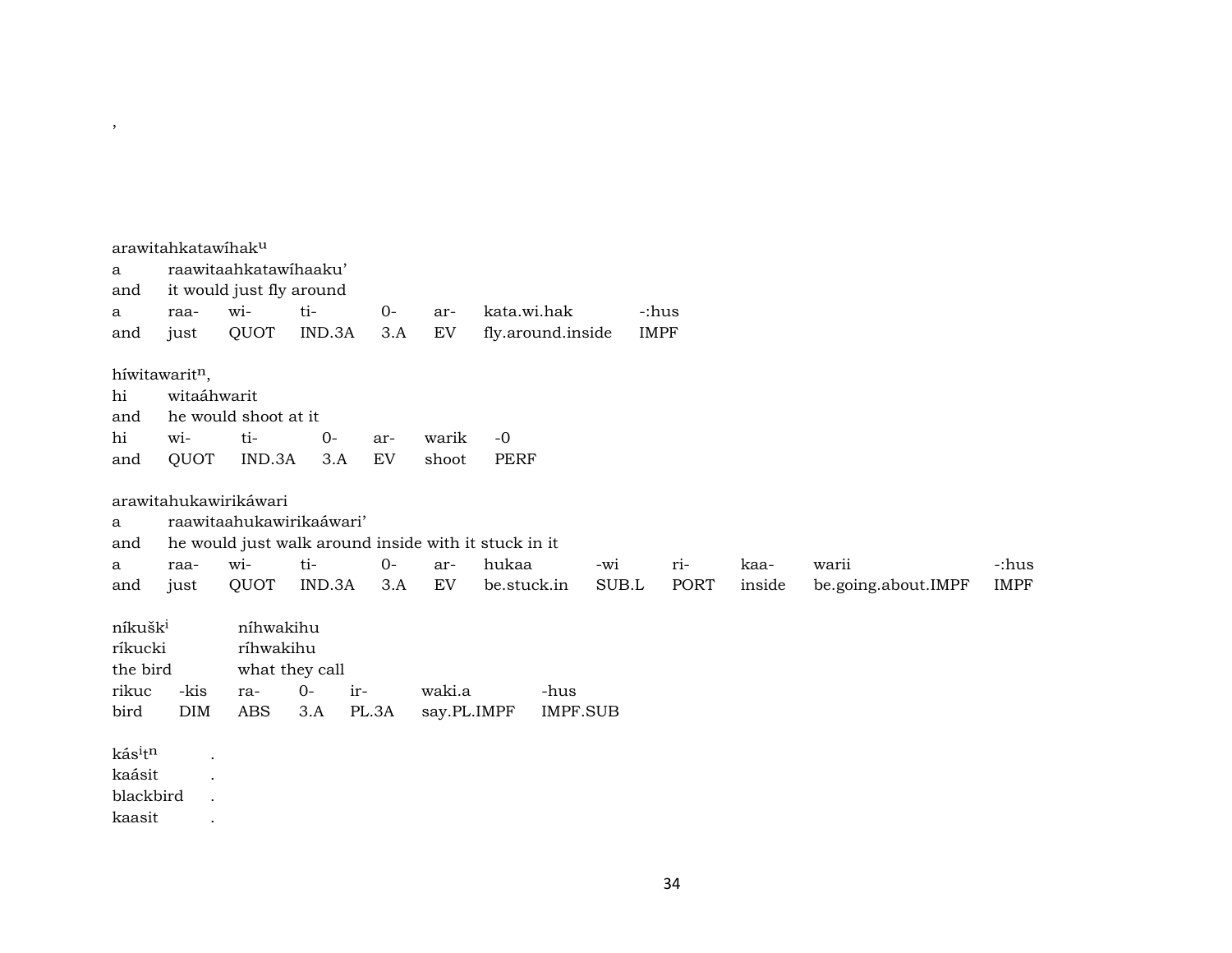blackbird .

Irirurakušiar<sup>a</sup> Iriruurakúci'aara

When he would do things

|  | irii- ruu- ra-       0-     ku-       ut-       i-        aar    -a |  |  |  |
|--|---------------------------------------------------------------------|--|--|--|
|  | that then INF.A 3.A INF.B PREV SEQ do SUB.1                         |  |  |  |

| titaku  |       |      | tirahúrákš <sup>a</sup> |          |         |          |       |  |  |  |  |
|---------|-------|------|-------------------------|----------|---------|----------|-------|--|--|--|--|
| tiítaku |       |      | tirahúraahca            |          |         |          |       |  |  |  |  |
| here    |       |      | this ground             |          |         |          |       |  |  |  |  |
| tii-    | -taku |      | tii- ra-                | $\Omega$ | huraar- | sa       | $-()$ |  |  |  |  |
| here    | LOC   | this | ABS 3.A                 |          | earth   | be.lying | SUB.3 |  |  |  |  |

| kaháhiri    |                  |                    |               | huráhkiskat <sup>n</sup> |      |  |  |  |
|-------------|------------------|--------------------|---------------|--------------------------|------|--|--|--|
| kaahaáhiri' |                  |                    | huraáhkiiskat |                          |      |  |  |  |
|             | inside the lodge |                    |               | on the bare ground       |      |  |  |  |
|             | kaa- -haar       | -hiri <sup>)</sup> | huraar-       | kiis                     | -kat |  |  |  |
| inside      | LOC LOC          |                    | ground bone   |                          | LOC. |  |  |  |

hiraruwitarasukáatn

hi raaruuwitaárasukaa'at

| and then he would just put his foot in it |  |  |  |  |  |  |                                                    |  |  |
|-------------------------------------------|--|--|--|--|--|--|----------------------------------------------------|--|--|
|                                           |  |  |  |  |  |  | hi raa- ruu- wi-  ti-  0- ar- as- hukaa.at -0      |  |  |
|                                           |  |  |  |  |  |  | and just then QUOT IND.3A 3.A EV foot go.into PERF |  |  |

- , tïtakµ
- . Tiítaku
- . Here
- . tii- -taku
- . here LOC

aruwitaruši kahšiih $\mathfrak{t}^n$ 

a ruuwitarucikaáhci'iihat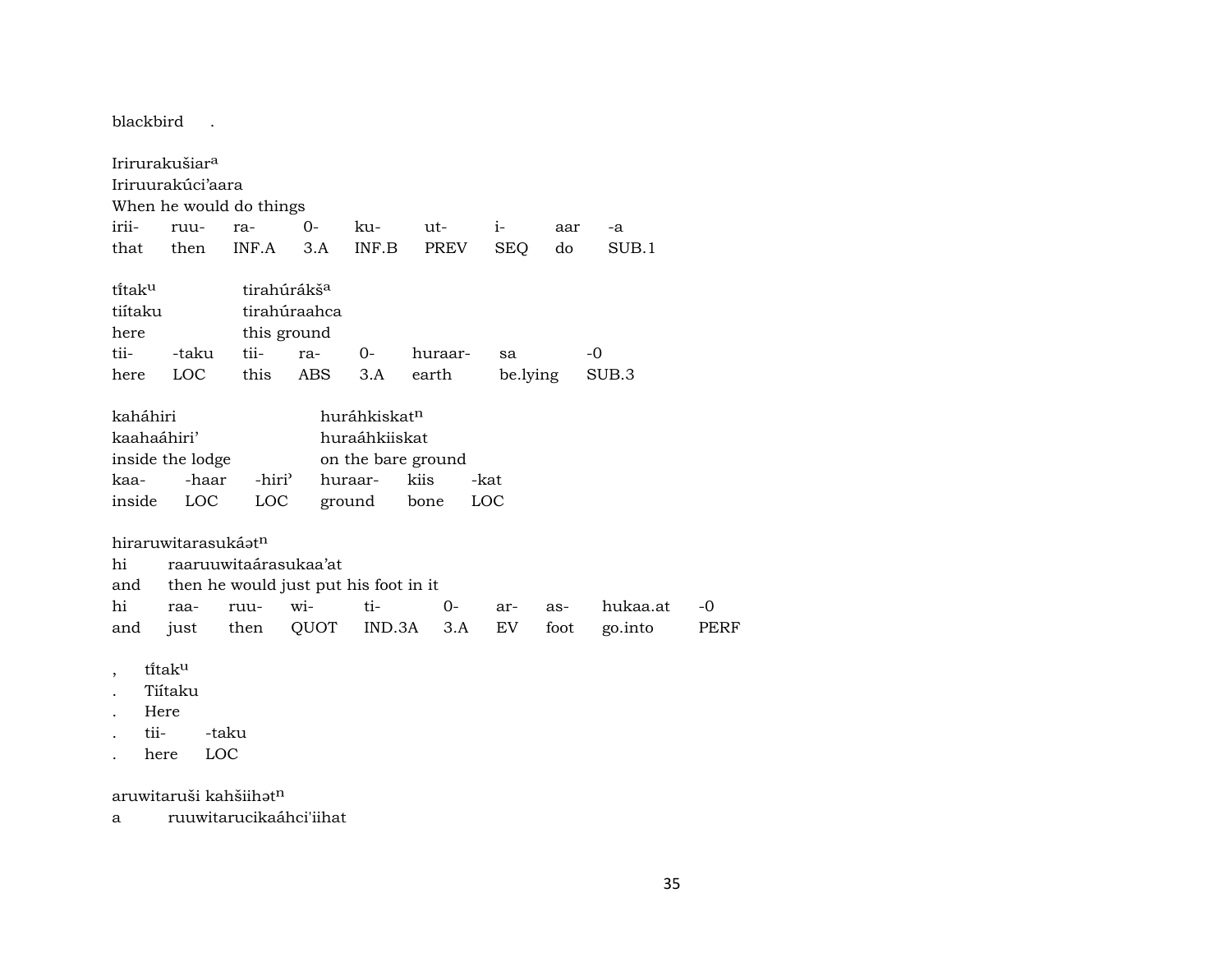| and  |                            |                      | his leg would sink into it            |       |          |             |                  |         |                   |             |
|------|----------------------------|----------------------|---------------------------------------|-------|----------|-------------|------------------|---------|-------------------|-------------|
| a    | ruu-                       | wi-                  | ti-                                   | 0-    | ar-      | ut-         | $i-$             | kaas-   | ci'ii.hak         | $-0$        |
| and  | then                       | QUOT                 | IND.3A                                | 3.A   | EV       | <b>PREV</b> | <b>SEQ</b>       | leg     | be.half.submerged | <b>PERF</b> |
|      | tirahuráhkihš <sup>a</sup> |                      |                                       |       |          |             |                  |         |                   |             |
|      |                            |                      |                                       |       |          |             | $\cdot$          |         |                   |             |
|      | tirahuraáhkihca            |                      |                                       |       |          |             |                  |         |                   |             |
|      | this bare ground           |                      |                                       |       |          |             |                  |         |                   |             |
| tii- | ra-                        | $0-$                 | huraar-                               | kiis- | sa       | -0          |                  |         |                   |             |
| this | ABS.                       | 3.A                  | ground                                | bone  | be.lying |             | SUB <sub>3</sub> |         |                   |             |
|      |                            |                      |                                       |       |          |             |                  |         |                   |             |
|      | hiwitarasuratkawátatn      |                      |                                       |       |          |             |                  |         |                   |             |
| hi   |                            | witaarasuurutkawátat |                                       |       |          |             |                  |         |                   |             |
| and  |                            |                      | he would take his foot out of the mud |       |          |             |                  |         |                   |             |
| hi   | $W1 -$                     | ti-                  | $0-$                                  | ar-   | as-      | huuruht-    |                  | kawatak | -0                |             |
|      |                            |                      |                                       | EV    |          |             |                  |         | PERF              |             |
| and  | QUOT                       | IND.3A               | 3.A                                   |       | foot     | mud         |                  | get.out |                   |             |

#### hiwitihkišparúka

,

| hi witihkicparuúkaa'  |  |  |  |  |  |                                                        |  |  |  |
|-----------------------|--|--|--|--|--|--------------------------------------------------------|--|--|--|
| and the water came up |  |  |  |  |  |                                                        |  |  |  |
|                       |  |  |  |  |  | hi wi- ti- 0- a-  ir- kiic- waruu.kaa.a -0             |  |  |  |
|                       |  |  |  |  |  | and QUOT IND.3A 3.A PREV.3A PL.3A water bubble.up PERF |  |  |  |

#### . Iriwakíah<sup>u</sup>

|  | . I rihwakí'aahu' |  |  |                                    |         |                   |  |  |
|--|-------------------|--|--|------------------------------------|---------|-------------------|--|--|
|  | . And they said:  |  |  |                                    |         |                   |  |  |
|  |                   |  |  | i ra- 0- ir- waki.a                | -:hus - | $^{\prime\prime}$ |  |  |
|  |                   |  |  | and ABS 3.A PL.3A say.PL.IMPF IMPF |         | "                 |  |  |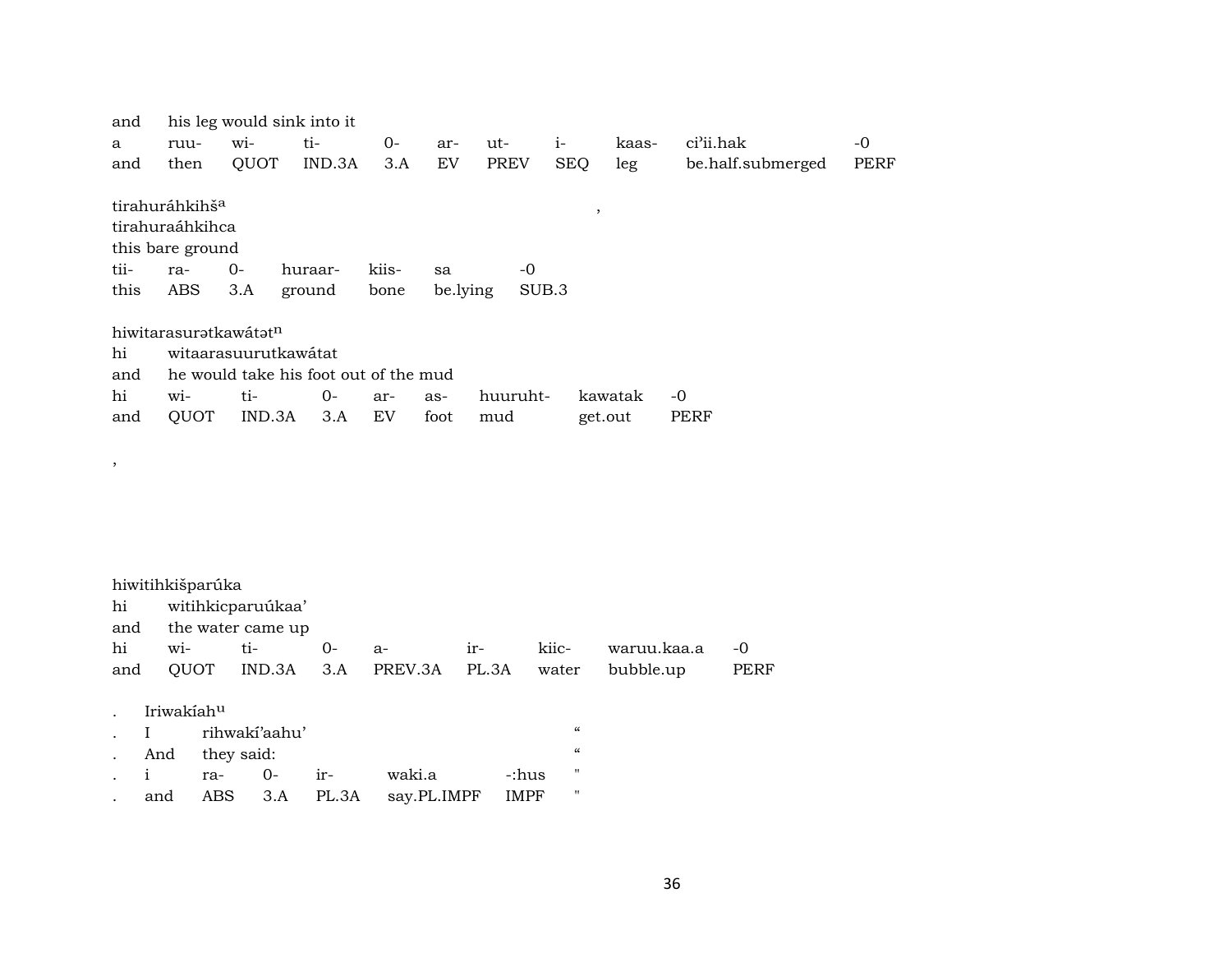| tiwáruksti<br>Tiwaáruksti'                                                    |                     |     |                    |            |                                                                      |      |             | $\pmb{\mathsf{H}}$<br>11    |     |             |       |
|-------------------------------------------------------------------------------|---------------------|-----|--------------------|------------|----------------------------------------------------------------------|------|-------------|-----------------------------|-----|-------------|-------|
| He is powerful                                                                |                     |     |                    |            |                                                                      |      |             | п                           |     |             |       |
| ti-                                                                           | $0-$                |     |                    | waarukstii | -0                                                                   |      |             | н                           |     |             |       |
| IND.3A                                                                        | 3.A                 |     | be.holy            |            |                                                                      | PERF |             |                             |     |             |       |
| Arahkutár <sup>a</sup>                                                        |                     |     |                    |            |                                                                      |      |             |                             |     |             |       |
| A                                                                             | raahkuutaára        |     |                    |            |                                                                      |      |             |                             |     |             |       |
| And                                                                           | when he would do it |     |                    |            |                                                                      |      |             |                             |     |             |       |
| a                                                                             | ra-                 | 0-  |                    | ar-        | ku-                                                                  |      | ut-         |                             | aar | -a          |       |
| and                                                                           | INF.A               |     | 3.A                | <b>EV</b>  | INF.B                                                                |      | <b>PREV</b> |                             | do  | SUB.1       |       |
| nahkuhakšáwuh <sup>a</sup><br>raahkuuhaakcáwuha<br>when he would plant a tree |                     |     |                    |            |                                                                      |      |             |                             |     |             |       |
| ra-                                                                           | 0-                  | ar- |                    | ku-        |                                                                      | uur- |             | haak-                       |     | ca.wuh      | -a    |
| INF.A                                                                         | 3.A                 | EV  |                    | INF.B      |                                                                      | PREV |             | wood                        |     | put.upright | SUB.1 |
| nakíripəšk <sup>i</sup><br>rakíripacki<br>a small tree<br>rak<br>wood         | kiripac<br>small    |     | -kis<br><b>DIM</b> |            | táwašak <sup>u</sup><br>táwahcaaku'<br>cedar<br>tawahc.haak<br>cedar |      |             | $-u^{\prime}$<br><b>NOM</b> |     |             |       |
| nakíripašk <sup>i</sup><br>rakíripacki<br>a small tree<br>rak<br>wood         | kiripac<br>small    |     | -kis<br><b>DIM</b> |            | táwašak <sup>u</sup><br>táwahcaaku'<br>cedar<br>tawahc.haak<br>cedar |      |             | $-u^{\prime}$<br><b>NOM</b> |     |             |       |
| hiwitaruta                                                                    |                     |     |                    |            |                                                                      |      |             |                             |     |             |       |
| hi                                                                            | witaruuta           |     |                    |            |                                                                      |      |             |                             |     |             |       |
| and                                                                           | he would do it:     |     |                    |            |                                                                      |      |             |                             |     |             |       |
| hi                                                                            | wi-                 |     | ti-                |            | 0-                                                                   | ar-  | ut-         |                             | aar | $-0$        |       |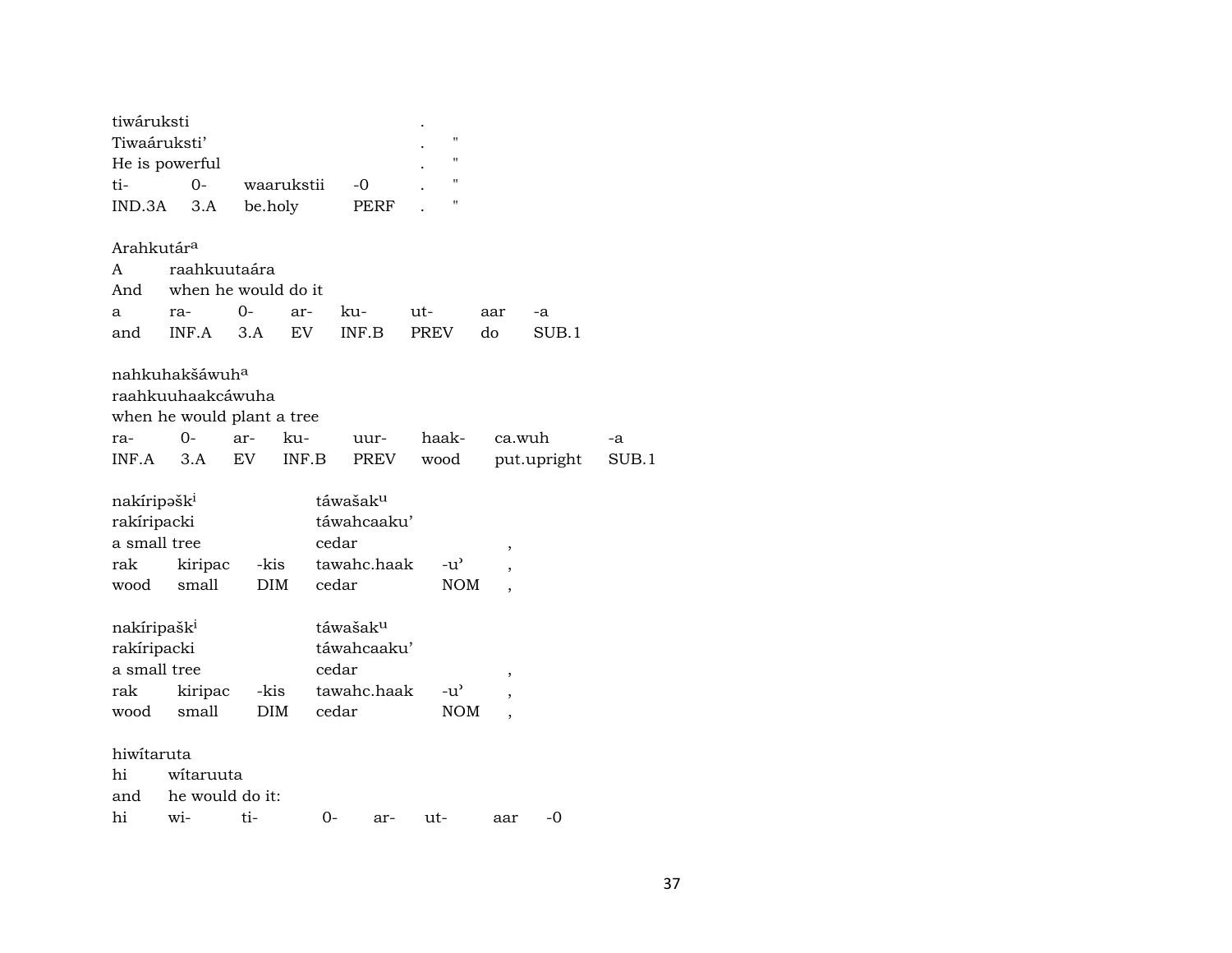| and          | QUOT                                                            | IND.3A                                            | 3.A          | EV                                 | <b>PREV</b>          | do    | PERF                           |                     |          |                            |            |      |
|--------------|-----------------------------------------------------------------|---------------------------------------------------|--------------|------------------------------------|----------------------|-------|--------------------------------|---------------------|----------|----------------------------|------------|------|
| hi           | hiwitaruhákšaw <sup>u</sup>                                     | witaruuhaákcawu                                   |              |                                    |                      |       |                                |                     |          |                            |            |      |
| and          |                                                                 |                                                   |              | he would put a stick in the ground |                      |       |                                |                     |          |                            |            |      |
| hi           | wi-                                                             | ti-                                               | $0-$         | ar-                                | uur-                 | haak- | ca.wuh                         | $-0$                |          |                            |            |      |
| and          | QUOT                                                            | IND.3A                                            | 3.A          | EV                                 | <b>PREV</b>          | wood  | put.upright                    | <b>PERF</b>         |          |                            |            |      |
| ra-<br>INF.A | náhku hakkiška <sup>u</sup><br>raáhkuhaakicka'u<br>$O -$<br>3.A | a stick that was pointed<br>ar-<br>EV             | ku-<br>INF.B | haak-<br>wood                      | icka.u<br>be.pointed |       | $-0$<br>SUB.3                  |                     |          |                            |            |      |
| hi<br>and    | hiwitaru hakšaríkatn                                            | witaruúhaakcarikut<br>he would pull the stick out |              |                                    |                      |       |                                |                     |          |                            |            |      |
| hi           | wi-                                                             | ti-                                               | $O -$        |                                    |                      |       | ca.ri.kuk                      |                     |          |                            |            |      |
| and          | <b>QUOT</b>                                                     | IND.3A                                            | 3.A          | ar-<br><b>EV</b>                   | uur-<br><b>PREV</b>  | haak- | pull.out                       | $-0$<br><b>PERF</b> |          |                            |            |      |
|              |                                                                 |                                                   |              |                                    |                      | wood  |                                |                     |          |                            |            |      |
|              |                                                                 | hiwihiruwitahakapaštahkatúku                      |              |                                    |                      |       |                                |                     |          |                            |            |      |
| hi           | wihiru                                                          |                                                   |              | witaahakapactahkatáku              |                      |       |                                |                     |          |                            |            |      |
| and          | there                                                           |                                                   |              | there would be roots on it         |                      |       |                                |                     |          |                            |            |      |
| hi           | wii-                                                            | hiruu                                             | wi-          | ti-                                | $0-$                 | ar-   | haak-                          | kapahc-             | raar-    | kata-                      | kus        | $-0$ |
| and          | now                                                             | there                                             | QUOT         | IND.3A                             | 3.A                  | EV    | wood<br>root                   |                     | $\rm PL$ | against.a.vertical.surface | be.sitting | PERF |
|              |                                                                 |                                                   |              |                                    |                      |       |                                |                     |          |                            |            |      |
| $\bullet$    | Awiahašawáwuhu                                                  |                                                   |              |                                    |                      |       |                                |                     |          |                            |            |      |
| A            |                                                                 | wi'ahaacawaáwuhu                                  |              |                                    |                      |       |                                |                     |          |                            |            |      |
| And          |                                                                 | when he doctored them                             |              |                                    |                      |       |                                |                     |          |                            |            |      |
| a            | wii-                                                            | ar-                                               | ra-          | $0-$                               | ica.wuh              |       | -hus<br>-waa                   |                     |          |                            |            |      |
| and          | when                                                            | ${\rm EV}$                                        | <b>ABS</b>   | 3.A                                | doctor               |       | <b>DIST</b><br><b>IMPF.SUB</b> |                     |          |                            |            |      |
| šáhiks       |                                                                 |                                                   |              |                                    |                      |       |                                |                     |          |                            |            |      |

cáhiks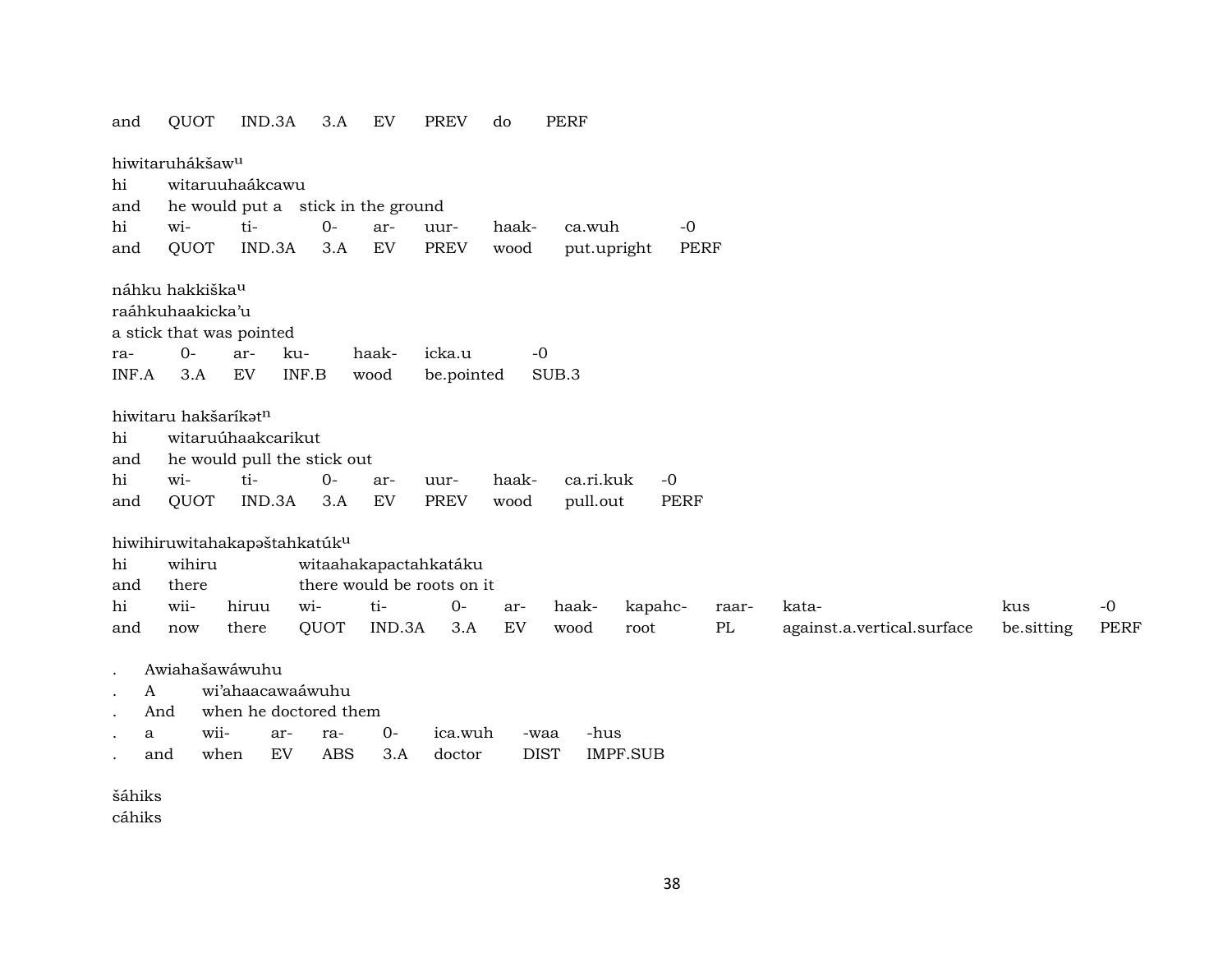| persons<br>icaahiks<br>person |     |                                                                     |      |             |                                                              |              |                     |                       |                      |               |             |            |                |
|-------------------------------|-----|---------------------------------------------------------------------|------|-------------|--------------------------------------------------------------|--------------|---------------------|-----------------------|----------------------|---------------|-------------|------------|----------------|
| wii-<br>when                  |     | wirahkúksawa<br>wiraahkúksawa<br>when he was nearly<br>ra-<br>INF.A |      | $0-$<br>3.A | ar-<br>EV                                                    | ku-<br>INF.B | uks-<br><b>JUSS</b> | awahc-<br>even        | $\overline{0}$<br>be | $-0$<br>SUB.4 |             |            |                |
|                               |     |                                                                     |      |             |                                                              |              |                     |                       |                      |               |             |            |                |
| $^\mathrm{^\mathrm{o}}$       |     |                                                                     |      |             |                                                              |              |                     |                       |                      |               |             |            |                |
|                               |     |                                                                     |      |             |                                                              |              |                     |                       |                      |               |             |            |                |
|                               |     |                                                                     |      |             |                                                              |              |                     |                       |                      |               |             |            |                |
|                               |     |                                                                     |      |             |                                                              |              |                     |                       |                      |               |             |            |                |
|                               |     |                                                                     |      |             | wirahkuksawašurahahšístaritn<br>wiraahkuksawahcurahacístarit |              |                     |                       |                      |               |             |            |                |
|                               |     |                                                                     |      |             | when one was even going to die                               |              |                     |                       |                      |               |             |            |                |
| wii-                          |     | ra-                                                                 |      | $O -$       | ar-                                                          | ku-          | uks-                | awahc-                | hurahac              |               | -his        | -ta        | -rit           |
| when                          |     | INF.A                                                               |      | 3.P         | EV                                                           | INF.B        | <b>JUSS</b>         | even                  | die                  |               | <b>PERF</b> | <b>INT</b> | <b>INT.SUB</b> |
|                               |     | hiwitarúhahuru                                                      |      |             |                                                              |              |                     |                       |                      |               |             |            |                |
|                               | hi  |                                                                     |      |             | witaruuhaahúru'                                              |              |                     |                       |                      |               |             |            |                |
| ,                             | and |                                                                     |      |             | he would doctor him                                          |              |                     |                       |                      |               |             |            |                |
| $\overline{\phantom{a}}$      | hi  |                                                                     | wi-  | ti-         |                                                              | $0-$         | ar-                 | ut-                   | rahur.uu             | -0            |             |            |                |
| $\overline{\phantom{a}}$      | and |                                                                     | QUOT |             | IND.3A                                                       | 3.A          | ${\rm EV}$          | <b>PREV</b><br>doctor |                      | <b>PERF</b>   |             |            |                |
| awitáhkisit <sup>n</sup>      |     |                                                                     |      |             |                                                              |              |                     |                       |                      |               |             |            |                |
| a                             |     | witaáhkisit                                                         |      |             |                                                              |              |                     |                       |                      |               |             |            |                |
| and                           |     | he would be well                                                    |      |             |                                                              |              |                     |                       |                      |               |             |            |                |
| a                             |     | wi-                                                                 | ti-  |             | $0-$                                                         | ar-          | kisik               | $-0$                  |                      |               |             |            |                |
| and                           |     | QUOT                                                                |      | IND.3A      | 3.A                                                          | EV           | survive             | <b>PERF</b>           |                      |               |             |            |                |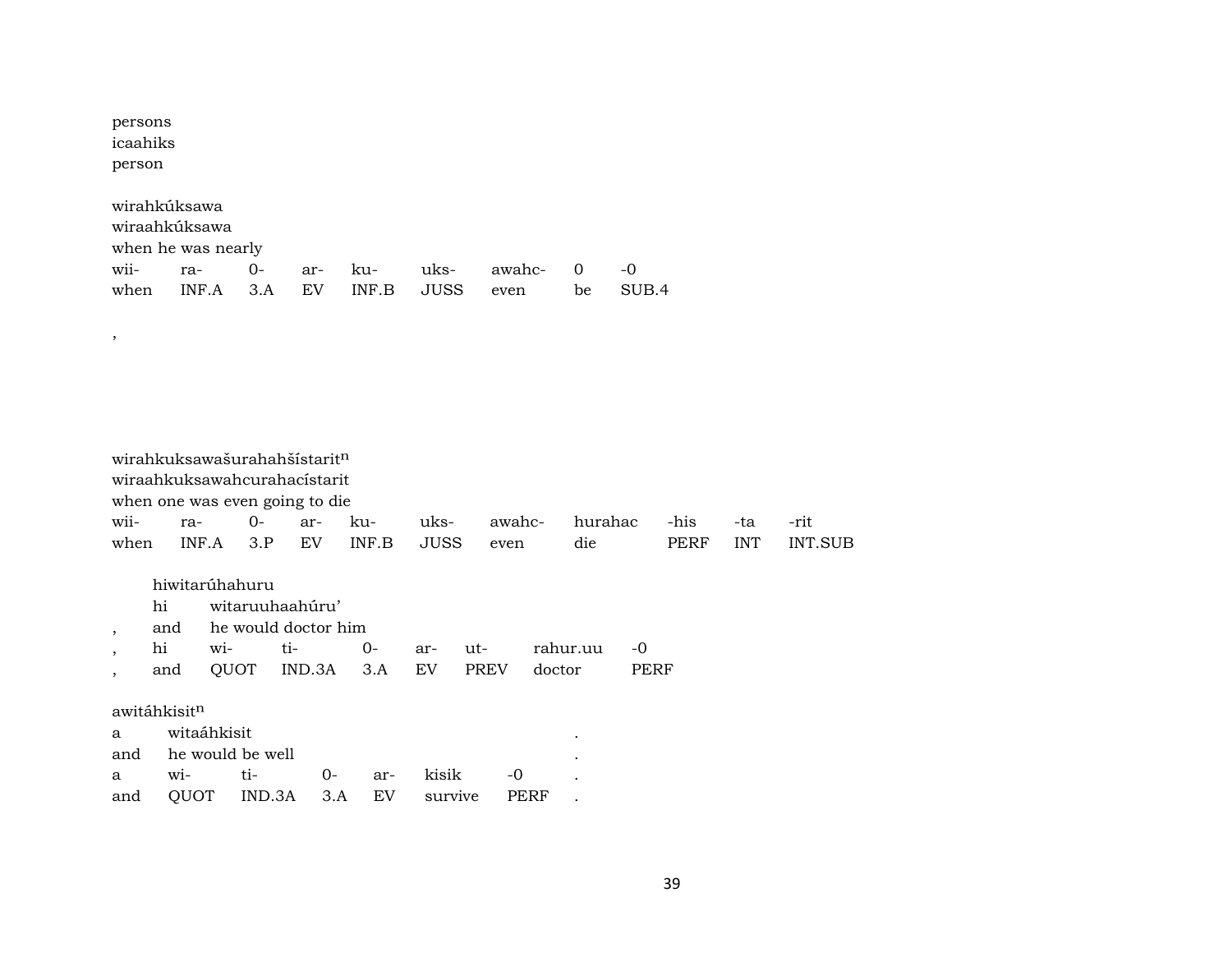|                              | iwisiahirita                  |                   |             |                             |            |                          |                                        |              |                                  |             |
|------------------------------|-------------------------------|-------------------|-------------|-----------------------------|------------|--------------------------|----------------------------------------|--------------|----------------------------------|-------------|
| Ι                            | wisi'ahiiriíta                |                   |             |                             |            |                          |                                        |              |                                  |             |
| And                          |                               | now they knew him |             |                             |            |                          |                                        |              |                                  |             |
| i                            | wii-                          | $\sin$            | ar-         | ra-                         | $O-$       | $a-$                     |                                        | ir-          | iita                             | -0          |
| and                          | now                           | DU                | EV          | <b>ABS</b>                  | 3.A        |                          | PREV.3A                                | PL.3A        | know                             | <b>PERF</b> |
|                              | wítiwáruksti                  |                   |             |                             |            |                          |                                        |              | Náwa<br>$\overline{\phantom{a}}$ |             |
|                              | Witiwaáruksti'                |                   |             |                             |            |                          |                                        |              | Ráwa                             |             |
|                              | He was holy                   |                   |             |                             |            |                          |                                        |              | Now<br>$\overline{ }$            |             |
|                              | wi-                           | ti-               | $0-$        |                             | waarukstii |                          | $-0$                                   |              | rawa                             |             |
|                              | QUOT                          | IND.3A            | 3.A         |                             | be.holy    |                          | <b>PERF</b>                            |              | now<br>$\overline{\phantom{a}}$  |             |
| irár <sup>i</sup><br>iraári' |                               |                   |             |                             |            | $\overline{ }$           |                                        | háwa<br>hawá | šáhiks<br>cáhiks                 |             |
| brother                      |                               |                   |             |                             |            | $\overline{\phantom{a}}$ | also                                   |              | a person,                        |             |
| i-                           |                               | -raar-            |             | -ri'                        |            |                          |                                        | haawa        | icaahiks                         |             |
|                              | 3.POSS.A                      | same.sex.sibling  |             |                             | 3.POSS.B   |                          | also                                   |              | person                           |             |
|                              | hihawaahakitár <sup>itn</sup> |                   |             |                             |            |                          |                                        |              |                                  |             |
| hi                           | hawá                          |                   | ahakitaárit |                             |            |                          |                                        |              |                                  |             |
| and                          | also                          |                   |             | he stood on top (of a hill) |            |                          |                                        |              |                                  |             |
| hi                           | haawa                         | ar-               | ra-         | $0 -$                       |            | kita-                    | arik                                   |              | -0                               |             |
| and                          | also                          | EV                | ABS         | 3.A                         |            | on.top                   |                                        | be.standing  | PERF                             |             |
|                              |                               |                   |             |                             |            |                          |                                        |              |                                  |             |
|                              | hihawaahawáku                 |                   |             |                             |            |                          |                                        |              |                                  |             |
| hi                           | hawá                          |                   | ahawáku'    |                             |            |                          |                                        |              |                                  |             |
| and                          | also                          |                   | he said     |                             |            |                          |                                        |              |                                  |             |
| hi                           | haawa                         | ar-               | ra-         | $O -$                       |            | waka'u                   | -0                                     |              |                                  |             |
| and                          | also                          | EV                | <b>ABS</b>  | 3.A                         | say        |                          | <b>PERF</b>                            |              |                                  |             |
| tírahotn                     |                               |                   |             |                             |            |                          | $\epsilon\epsilon$                     | Náwa         |                                  |             |
| tíraahat                     |                               |                   |             |                             |            | ,                        | $\boldsymbol{\zeta}\boldsymbol{\zeta}$ | Ráwa         |                                  |             |
|                              | this one passing              |                   |             |                             |            |                          | $\epsilon$                             | <b>Now</b>   |                                  |             |
| tii-                         | ra-                           | 0-                | hak         |                             | $-0$       |                          | "                                      | rawa         |                                  |             |
|                              |                               |                   |             |                             |            | $\overline{ }$           |                                        |              |                                  |             |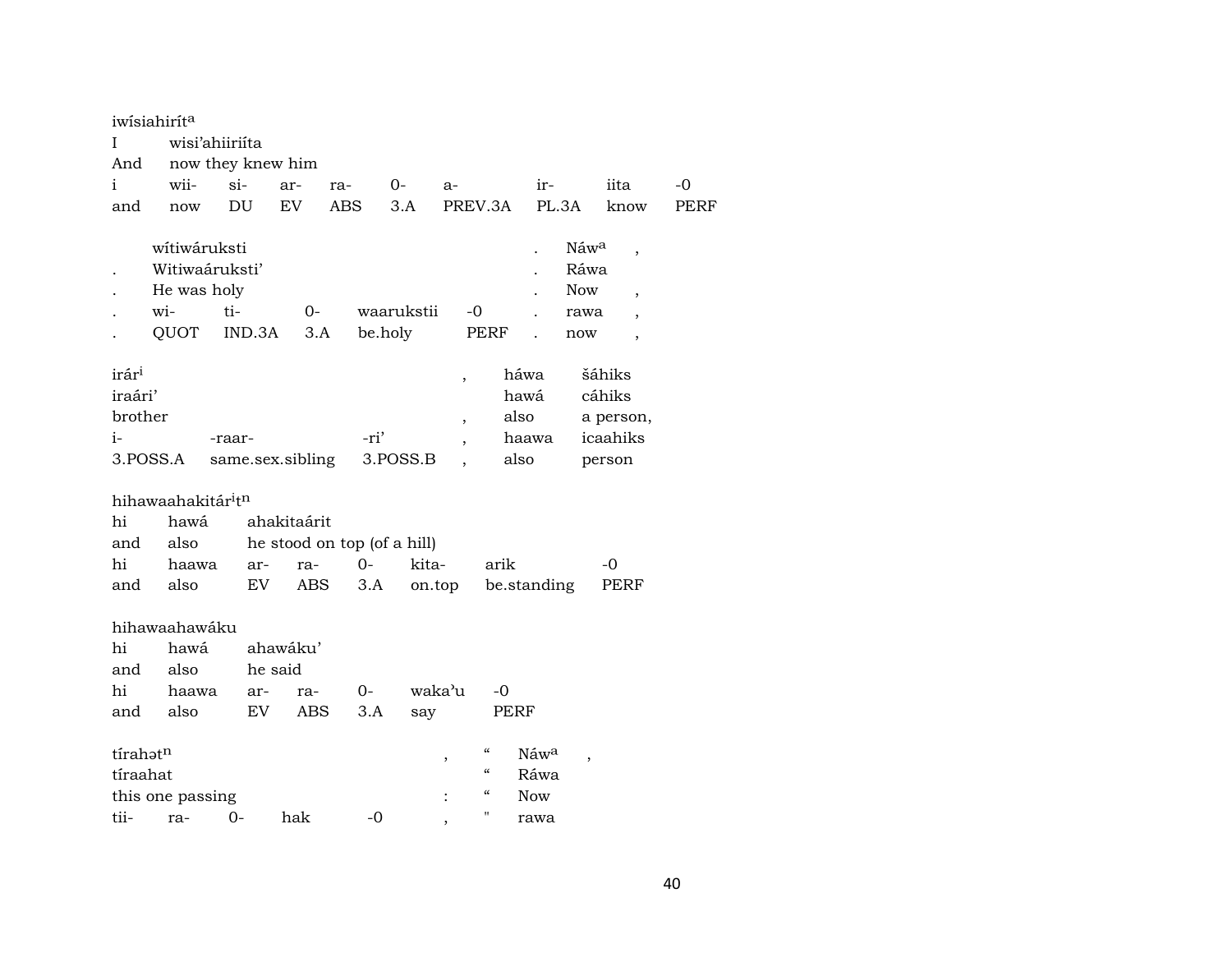| this                                                   | ABS                         | 3.A                                         | pass.by          |                                   | SUB.4,         | Π<br>now           |                       |      |            |
|--------------------------------------------------------|-----------------------------|---------------------------------------------|------------------|-----------------------------------|----------------|--------------------|-----------------------|------|------------|
|                                                        | sirutihatutawirista         |                                             |                  |                                   |                |                    |                       |      |            |
| ciru                                                   |                             | tihatuutawiirista                           |                  |                                   |                |                    |                       |      |            |
| yet                                                    |                             |                                             |                  | you are going to stay here nights |                |                    |                       |      |            |
| ciruu                                                  | tii-                        | ar-                                         | ra-              | t-                                | $ut-$          | ha.wa.ir           |                       | -his | -ta        |
| yet                                                    | here                        | EV                                          | ABS              | 1.A                               | PREV           |                    | night.to.elapse.DIST  | PERF | <b>INT</b> |
|                                                        | tiharaskitarik <sup>i</sup> |                                             |                  |                                   |                |                    |                       |      |            |
|                                                        | tihaaraskitaáriki           |                                             |                  |                                   |                |                    |                       |      |            |
|                                                        |                             | for you to stand here on top                |                  |                                   |                |                    |                       |      |            |
| tii-                                                   | haa-                        | ra-                                         | $S-$             | kita-                             | arik           |                    | -i                    |      |            |
| here                                                   | here                        | ABS                                         | 2.A              |                                   |                | on.top be.standing | SUB.2                 |      |            |
| Hiru<br>Then<br>hiruu<br>then<br>п<br>п<br>п<br>п<br>н | hiruisikáisatn<br>$i-$      | isikaá'iisat<br>you'll go home<br>CONT.1/2A | $S-$<br>2.A      | $i-$<br>SEQ                       | kaa-<br>inside | iis.at             | -0<br>go.out.of.sight | PERF |            |
|                                                        | Aahištákuruš <sup>u</sup>   |                                             |                  |                                   |                |                    |                       |      |            |
| A                                                      |                             | ahictákuruucu                               |                  |                                   |                |                    |                       |      |            |
| And                                                    | it was days                 |                                             |                  |                                   |                |                    |                       |      |            |
| a                                                      | ar-<br>EV                   | ra-<br>ABS                                  | 0-<br>3.A        | ir-<br>PL.3A                      | ut-<br>PREV    | sakur-             | ra.uc.uh              | -0   |            |
| and                                                    |                             |                                             |                  |                                   |                | day                | put.PL.P              | PERF |            |
| skítiiks                                               |                             |                                             | kararáhkukika    |                                   |                |                    |                       |      |            |
| kskiíti'iks                                            |                             |                                             | kararaahkuúkiika |                                   |                |                    |                       |      |            |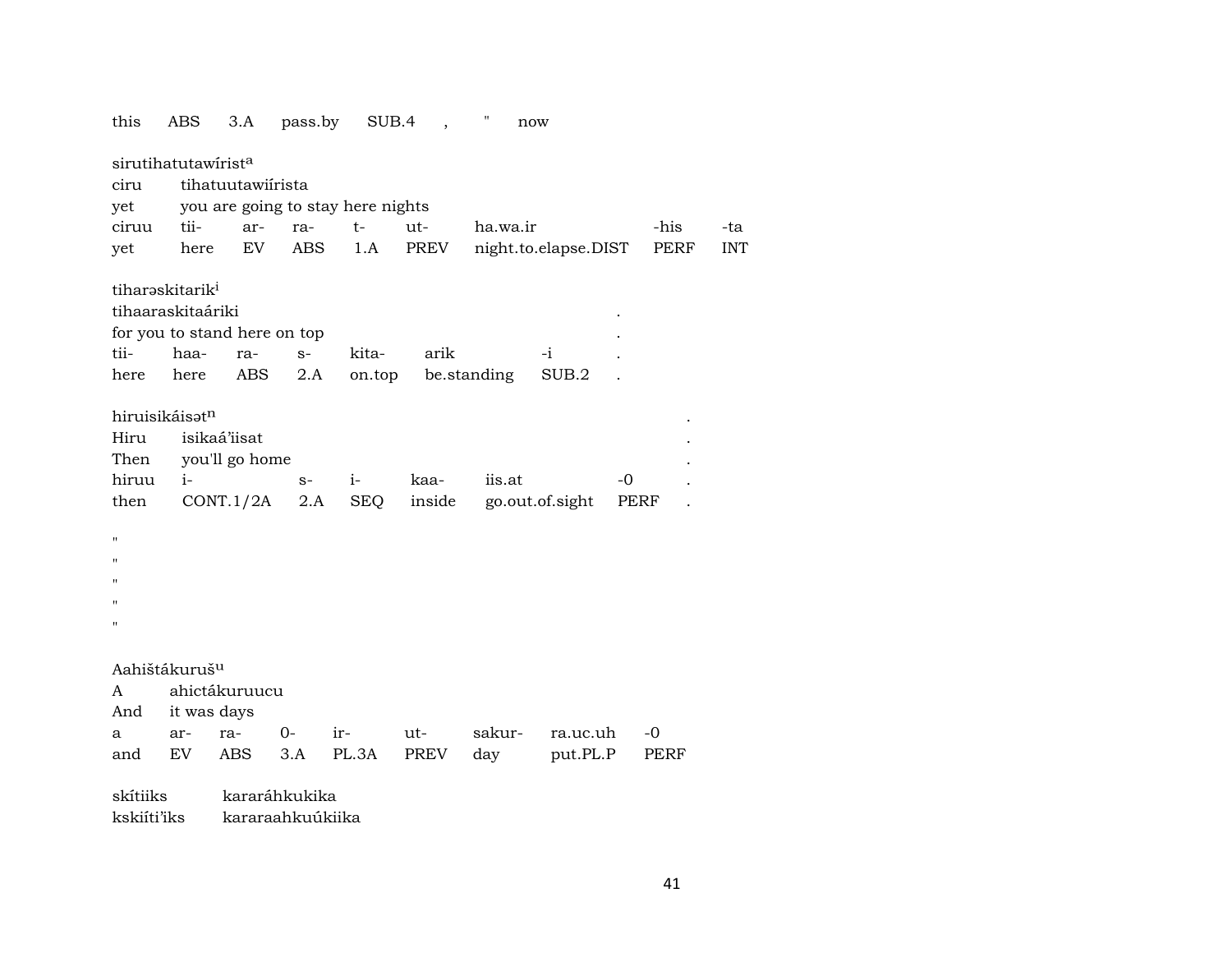| four                |            |                                      | for him not to drink,    |                    |           |           |                     |                 |             |
|---------------------|------------|--------------------------------------|--------------------------|--------------------|-----------|-----------|---------------------|-----------------|-------------|
| iks.kiiti'iks       |            | kara-                                | ra-                      | $0 -$              | ar-       | ku-       | kiikaa              | $-0$            |             |
| four                |            | <b>NEG</b>                           | INF.A                    | 3.A                | <b>EV</b> | INF.B     | drink               | SUB.4           |             |
|                     |            |                                      |                          |                    |           |           |                     |                 |             |
| kararahkuhakáwaš    |            |                                      |                          |                    |           |           |                     |                 |             |
|                     |            | kararaahkuuhaakáwac                  |                          |                    |           |           |                     |                 |             |
| for him not to eat  |            |                                      |                          |                    |           |           |                     |                 |             |
| kara-               | ra-        | $0-$                                 | ar-                      | ku-                |           | haakawahc | -0                  |                 |             |
| <b>NEG</b>          | INF.A      | 3.A                                  | EV                       | INF.B              | eat       |           | SUB.4               |                 |             |
|                     |            |                                      |                          |                    |           |           |                     |                 |             |
| Hiruahikitauríritn  |            |                                      |                          |                    |           |           |                     |                 |             |
| Hiru                |            | ahikita'uuriirit                     |                          |                    |           |           |                     |                 |             |
| Then                |            | he stood up on top                   |                          |                    |           |           |                     |                 |             |
| hiruu               | ar-        | ri-                                  | 0-                       | kita-              |           | uuri.arik |                     | -0              |             |
| then                | EV         | CONT.3A                              |                          | 3.A                | on.top    |           | stand.upright       | PERF            |             |
| pita                |            | Náwa                                 |                          | híhaw <sup>a</sup> |           |           |                     |                 |             |
| piíta               |            | Ráwa                                 |                          | hi                 | hawá      |           |                     |                 |             |
| the man             |            | <b>Now</b>                           |                          | and                | also      |           |                     |                 |             |
| wiita               |            | rawa                                 | $\overline{\phantom{a}}$ | hi                 | haawa     |           |                     |                 |             |
| man                 |            | now                                  | $\overline{\phantom{a}}$ | and                | also      |           |                     |                 |             |
|                     |            |                                      |                          |                    |           |           |                     |                 |             |
| irikúhuta           |            |                                      |                          |                    |           |           | $\pmb{\mathcal{I}}$ |                 |             |
| irikúhuuta          |            |                                      |                          |                    |           |           |                     |                 |             |
| that is what he did |            |                                      |                          |                    |           |           |                     |                 |             |
| irii-               | kuur-      | ra-                                  | 0-                       | ut-                | aar       | -0        |                     |                 |             |
| what                | <b>DUB</b> | <b>ABS</b>                           | 3.A                      | PREV               | do        | PERF      |                     |                 |             |
|                     |            |                                      |                          |                    |           |           |                     |                 |             |
|                     |            | hihawakuhítašikskápak <sup>i</sup> s |                          |                    |           |           |                     |                 |             |
| hi                  | hawá       |                                      | kuhiítacikskápaakis      |                    |           |           |                     |                 |             |
| and                 | also       |                                      | he was given a blessing  |                    |           |           |                     |                 |             |
| hi                  | haawa      | kuur-                                | ra-                      | $0-$               | $ir-$     |           | ut-                 | aciks.kaapaakis | -0          |
| and                 | also       | <b>DUB</b>                           | <b>ABS</b>               | 3.A                |           | 3.INDF    | <b>PREV</b>         | bless           | <b>PERF</b> |
|                     |            |                                      |                          |                    |           |           |                     |                 |             |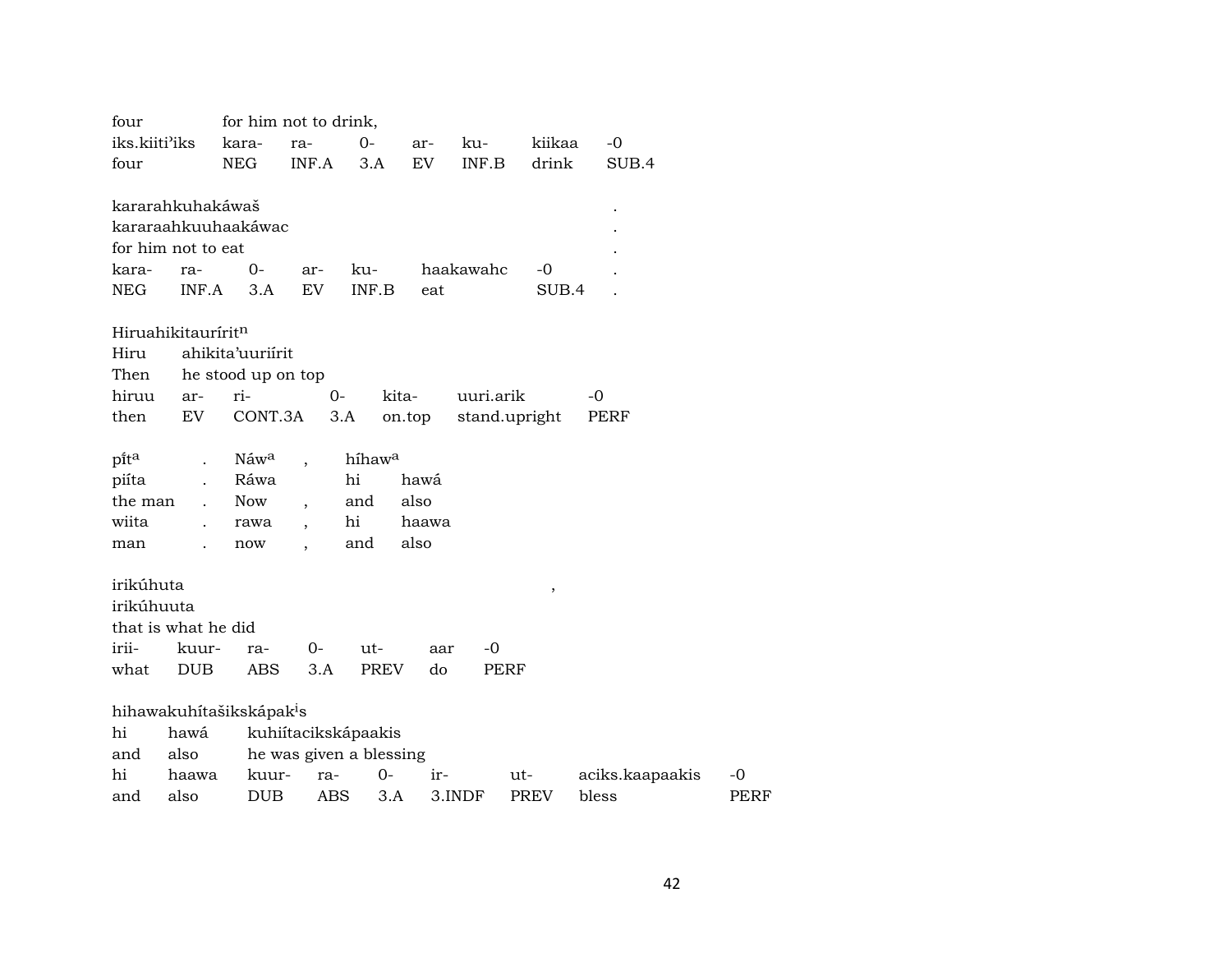| ar-                                       | Ahawáku<br>Ahawáku'<br>He said<br>ra-<br>EV<br>ABS                                   | $0-$<br>3.A |      | waka'u<br>say | -0<br>PERF                        | $\cdot$<br>٠<br>$\overline{\phantom{a}}$ | $\mathcal{C}\mathcal{C}$<br>$\epsilon$<br>$\epsilon$<br>$^{\prime\prime}$<br>$^{\prime\prime}$ |   |                                                   |
|-------------------------------------------|--------------------------------------------------------------------------------------|-------------|------|---------------|-----------------------------------|------------------------------------------|------------------------------------------------------------------------------------------------|---|---------------------------------------------------|
| Tirəskitárik <sup>i</sup><br>tii-<br>here | Tiraskitaáriki<br>You standing here on top,<br>ra-                                   | $S-$        |      | kita- arik    | ABS 2.A on.top be.standing        | $-i$                                     | SUB.2                                                                                          |   |                                                   |
| $W1 -$                                    | witasíwaktiks<br>witasiiwaktiks<br>you are truly earnest<br>ta-<br>QUOT IND.1/2A 2.A |             | $S-$ |               | i- wak.rik.his<br>SEQ be.truthful |                                          | -0<br>PERF                                                                                     |   | $N$ áw <sup>a</sup><br>Ráwa<br>Now<br>rawa<br>now |
| witatuhist <sup>a</sup>                   | with                                                                                 |             |      |               |                                   |                                          |                                                                                                | , |                                                   |

| witatuúhista           |                                     |  |       |  |         |     |  |  |  |  |  |
|------------------------|-------------------------------------|--|-------|--|---------|-----|--|--|--|--|--|
| I am going to give you |                                     |  |       |  |         |     |  |  |  |  |  |
|                        | wi- ta- t-                          |  | $a -$ |  | uh -his | -ta |  |  |  |  |  |
|                        | QUOT IND.1/2A 1.A 2.P give PERF INT |  |       |  |         |     |  |  |  |  |  |

| náktahš <sup>u</sup>           |               | ,                                 |
|--------------------------------|---------------|-----------------------------------|
| ráktahcu'                      |               |                                   |
| a shield                       |               |                                   |
| rak.tahc                       | $-u^{\prime}$ |                                   |
| shield                         | <b>NOM</b>    |                                   |
|                                |               |                                   |
| naktahšusítuhukst <sup>a</sup> |               |                                   |
| Ráktahcu'                      |               | sítuuhuksta                       |
| A shield                       |               | they are going to make it for you |

| rak.tahc |  | ື |  |  |  |  | ΊRΚ | hıs | - ca |
|----------|--|---|--|--|--|--|-----|-----|------|
|----------|--|---|--|--|--|--|-----|-----|------|

. Náw<sup>a</sup> ,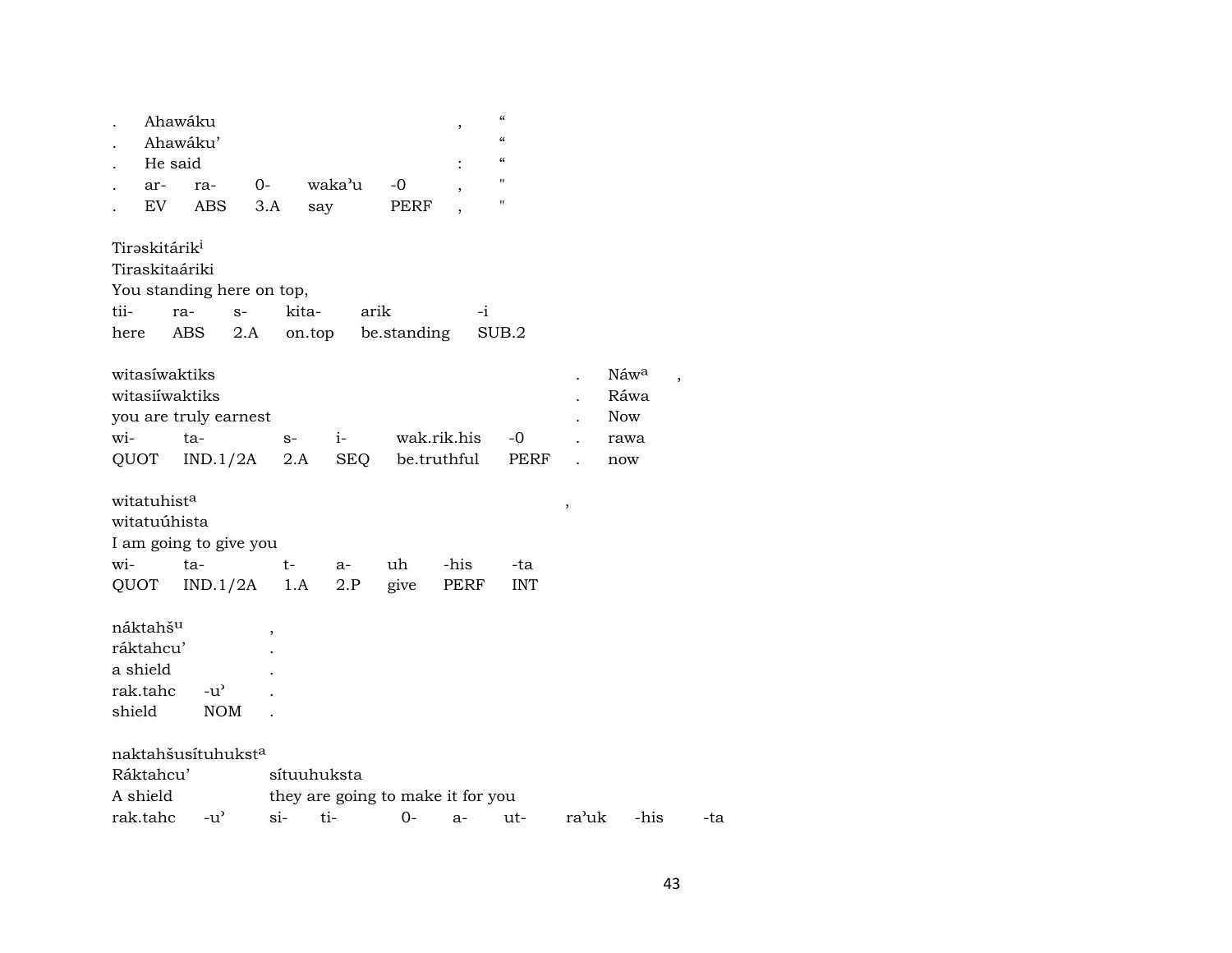. . . . .  $T$ isiruhúkstar<sup>i</sup>t<sup>n</sup> Tisiruuhúkstarit When they are going to make it for you tii- si- ra- 0- a- ut- ra"uk -his -ta -rit when DU ABS 3.A 2.P PREV make PERF INT INT.SUB núktahšµ ráktahcu' a shield rak.tahc -u" shield NOM hirisuparikarárawist<sup>a</sup> hi riisuhpaarikaraárawista and you are going to draw horns on it hi rii- s- uur- waa.arika raar- awi.wuh -his -ta and ASSR 2.A PREV be.horned PL draw PERF INT ihi , árikatəs ihi árikatus , uh , bighorn , , ihii , arika.tus , , uh , bighorn , naritahkatīt<sup>u</sup> nahurahk<sup>i</sup> raaríktahkatiitu rahúrahki .

shield NOM DU IND.3A 3.A 2.P BEN make PERF INT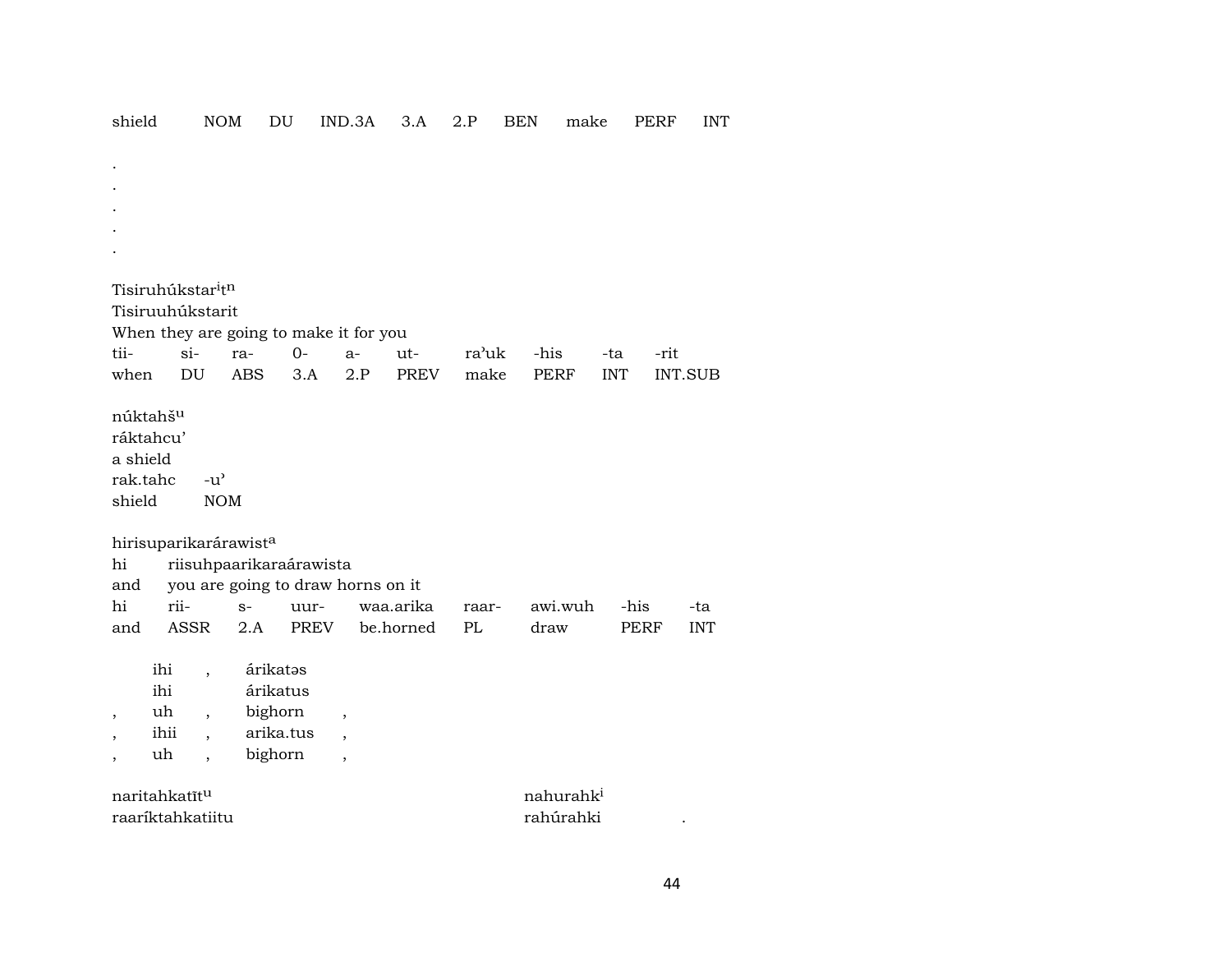|                                     |              | their being black horns                |                                      |           |            |                                                            | the animal |            |              |      |            |
|-------------------------------------|--------------|----------------------------------------|--------------------------------------|-----------|------------|------------------------------------------------------------|------------|------------|--------------|------|------------|
| ra-                                 | $0-$         | arik-                                  | raar-                                | katiit    |            | -u                                                         | rahuraar   |            | -kis         |      |            |
| <b>ABS</b>                          | 3.A          | horn                                   | PL                                   | be.black  |            | SUB.D                                                      | animal     |            | <b>DIM</b>   |      |            |
|                                     |              |                                        |                                      |           |            |                                                            |            |            |              |      |            |
|                                     |              | hirukasušitawíurutn                    |                                      |           |            |                                                            |            |            |              |      |            |
| Hiru                                |              | kaasucitawi'uurut                      |                                      |           |            |                                                            |            |            |              |      |            |
| Then                                |              |                                        | you will turn it to face as it hangs |           |            |                                                            |            |            |              |      |            |
| hiruu                               | kaas-        | $S-$                                   | ut-                                  | $i-$      |            | ta                                                         |            | wi.uu.ruhk |              | -0   |            |
| then                                |              | POT.2A                                 | PREV<br>2.A                          |           | <b>SEQ</b> | be.hanging turn.to.face                                    |            |            |              | PERF |            |
| hirúhaw <sup>i</sup> t <sup>n</sup> |              |                                        |                                      |           |            |                                                            |            |            |              |      |            |
| hiru                                | haáwit       |                                        |                                      |           |            |                                                            |            |            |              |      |            |
| there                               | east         |                                        |                                      |           |            |                                                            |            |            |              |      |            |
| hiruu                               | haawit       |                                        |                                      |           |            |                                                            |            |            |              |      |            |
| there                               | east         |                                        |                                      |           |            |                                                            |            |            |              |      |            |
|                                     |              |                                        |                                      |           |            |                                                            |            |            |              |      |            |
| iríratira                           |              |                                        |                                      |           |            |                                                            |            |            |              |      |            |
| iriiratiira                         |              |                                        |                                      |           |            |                                                            |            |            |              |      |            |
| where I come from                   |              |                                        |                                      |           |            |                                                            |            |            |              |      |            |
| irii-                               | ra-          | $t-$                                   | ir-                                  |           | a          | $-0$                                                       |            |            |              |      |            |
| where                               | ABS          | 1.A                                    |                                      | PREV.1/2A | come       | SUB.4                                                      |            |            |              |      |            |
|                                     |              | Hirurikutasutšawiurúhkist <sup>a</sup> |                                      |           |            |                                                            |            |            |              |      |            |
|                                     |              |                                        |                                      |           |            |                                                            |            |            |              |      |            |
| Hiru                                |              |                                        | rikutasuctawi'uuruhkista             |           |            |                                                            |            |            |              |      |            |
| Then                                |              |                                        |                                      |           |            | that is the direction you are going to turn it as it hangs |            |            |              |      |            |
| hiruu                               | riku-        | ta-                                    |                                      | $S-$      | ut-        | ta                                                         |            |            | wi.uu.ruhk   | -his | -ta        |
| then                                | that.is      |                                        | $IND.1/2A$ 2.A                       |           | PREV       |                                                            | be.hanging |            | turn.to.face | PERF | <b>INT</b> |
|                                     | hitísakuhatn |                                        |                                      |           |            |                                                            |            |            |              |      |            |
| Hi                                  |              | tisákuhat                              |                                      |           |            |                                                            |            |            |              |      |            |
|                                     | And          | the sun passes                         |                                      |           |            |                                                            |            |            |              |      |            |
| hi                                  |              | ti-                                    | $0 -$                                | sakur-    | hak        | -0                                                         |            |            |              |      |            |
|                                     |              |                                        |                                      |           |            |                                                            |            |            |              |      |            |

. and IND.3A 3.A sun pass.by PERF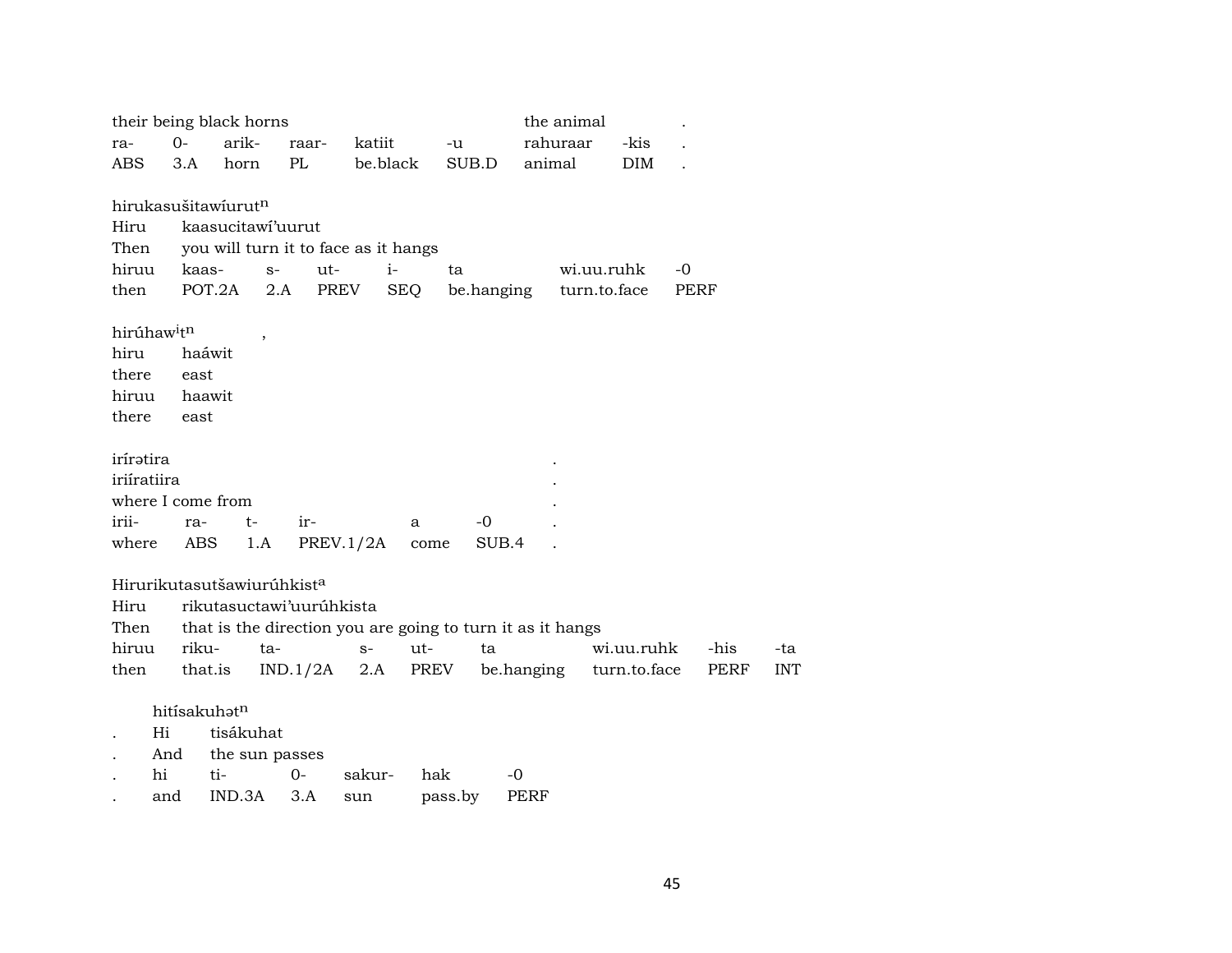|                  | hihiruirirutasuširitakáhatn |                          |                        |                                    |                  |             |             |                                                      |           |             |               |
|------------------|-----------------------------|--------------------------|------------------------|------------------------------------|------------------|-------------|-------------|------------------------------------------------------|-----------|-------------|---------------|
| hi               | hiru                        |                          | iriruutasucirítakaahat |                                    |                  |             |             |                                                      |           |             |               |
| and              | there                       |                          |                        | then you'll take it down           |                  |             |             |                                                      |           |             |               |
| hi               | hiruu                       | irii-                    | ruu-                   | ta-                                | $S-$             | ut-         | $i-$        | ri-                                                  | takaa.hak | -0          |               |
| and              | there                       | that                     | then                   | IND.1/2A                           | 2.A              | <b>BEN</b>  | <b>SEQ</b>  | PORT                                                 | get.down  | <b>PERF</b> |               |
|                  | Náwa                        |                          | irár <sup>i</sup>      |                                    |                  |             |             |                                                      |           |             |               |
| н                | Ráwa                        | $\overline{\phantom{a}}$ | iraári'                |                                    |                  |             |             | $\overline{\phantom{a}}$                             |           |             |               |
| н                | <b>Now</b>                  |                          | brother                |                                    |                  |             |             |                                                      |           |             |               |
| 11               | rawa                        | $\overline{\phantom{a}}$ | $i-$                   | -raar-                             |                  | -ri'        |             | $\overline{\phantom{a}}$                             |           |             |               |
| н                | now                         |                          | 3.POSS.A               |                                    | same.sex.sibling |             | 3.POSS.B    | $\overline{\phantom{a}}$<br>$\overline{\phantom{a}}$ |           |             |               |
|                  |                             |                          |                        |                                    |                  |             |             |                                                      |           |             |               |
| háw <sup>a</sup> |                             | nikuwitirá <sup>u</sup>  |                        |                                    |                  |             |             |                                                      |           |             |               |
| haáwa'           |                             | rikuwitíraa'u            |                        |                                    |                  |             |             |                                                      |           |             |               |
| also             |                             |                          |                        | that is the one he gave the way to |                  |             |             |                                                      |           |             |               |
| haawa            | riku-                       | wi-                      |                        | ti-<br>$O -$                       | raa-             | uh          | $-0$        |                                                      |           |             |               |
| also             | that.is                     |                          | QUOT                   | IND.3A<br>3.A                      | way              | give        | <b>PERF</b> |                                                      |           |             |               |
|                  |                             |                          |                        |                                    |                  |             |             |                                                      |           |             |               |
| pi̇̃ta           |                             | A                        | ahawáku                |                                    |                  |             | ,           | $\mathcal{C}\mathcal{C}$                             |           |             |               |
| piíta            |                             | $\mathbf{A}$             | ahawáku'               |                                    |                  |             |             | $\boldsymbol{\zeta}\boldsymbol{\zeta}$               |           |             |               |
| the man          |                             | And                      | he said                |                                    |                  |             |             | $\epsilon\epsilon$                                   |           |             |               |
| wiita            |                             | a                        | ar-                    | $0 -$<br>ra-                       | waka'u           | $-0$        |             | 11                                                   |           |             |               |
| man              |                             | and                      | EV                     | <b>ABS</b><br>3.A                  | say              | <b>PERF</b> |             | 11                                                   |           |             |               |
|                  |                             |                          |                        |                                    |                  |             |             |                                                      |           |             |               |
|                  | Tirasirikuráktahšu          |                          |                        |                                    |                  |             |             |                                                      |           |             |               |
| Tirasírihku      |                             |                          |                        |                                    |                  |             |             |                                                      |           | ráktahcu'   |               |
|                  | This one of yours           |                          |                        |                                    |                  |             |             |                                                      |           | shield      |               |
| tii-             | ra-                         | $S-$                     | ir-                    | ri-                                |                  | uur-        | kus         |                                                      | $-0$      | rak.tahc    | $-u^{\prime}$ |
| this             | ABS                         | 2.A                      | POSS.1/2A              |                                    | PHYS.POSS        | POSS.A      |             | be.sitting                                           | SUB.4     | shield      | <b>NOM</b>    |
|                  |                             |                          |                        |                                    |                  |             |             |                                                      |           |             |               |
|                  | hihawaisiríhku              |                          |                        |                                    |                  |             |             |                                                      |           |             |               |
| hi               | hawá                        | isiríhku                 |                        |                                    |                  |             |             |                                                      |           |             |               |
| and              | also                        |                          | you'll have it         |                                    |                  |             |             |                                                      |           |             |               |
| hi               | haawa                       | $i-$                     |                        | $ir-$<br>$S-$                      |                  | ri-         |             | uur-                                                 | kus       | $-0$        |               |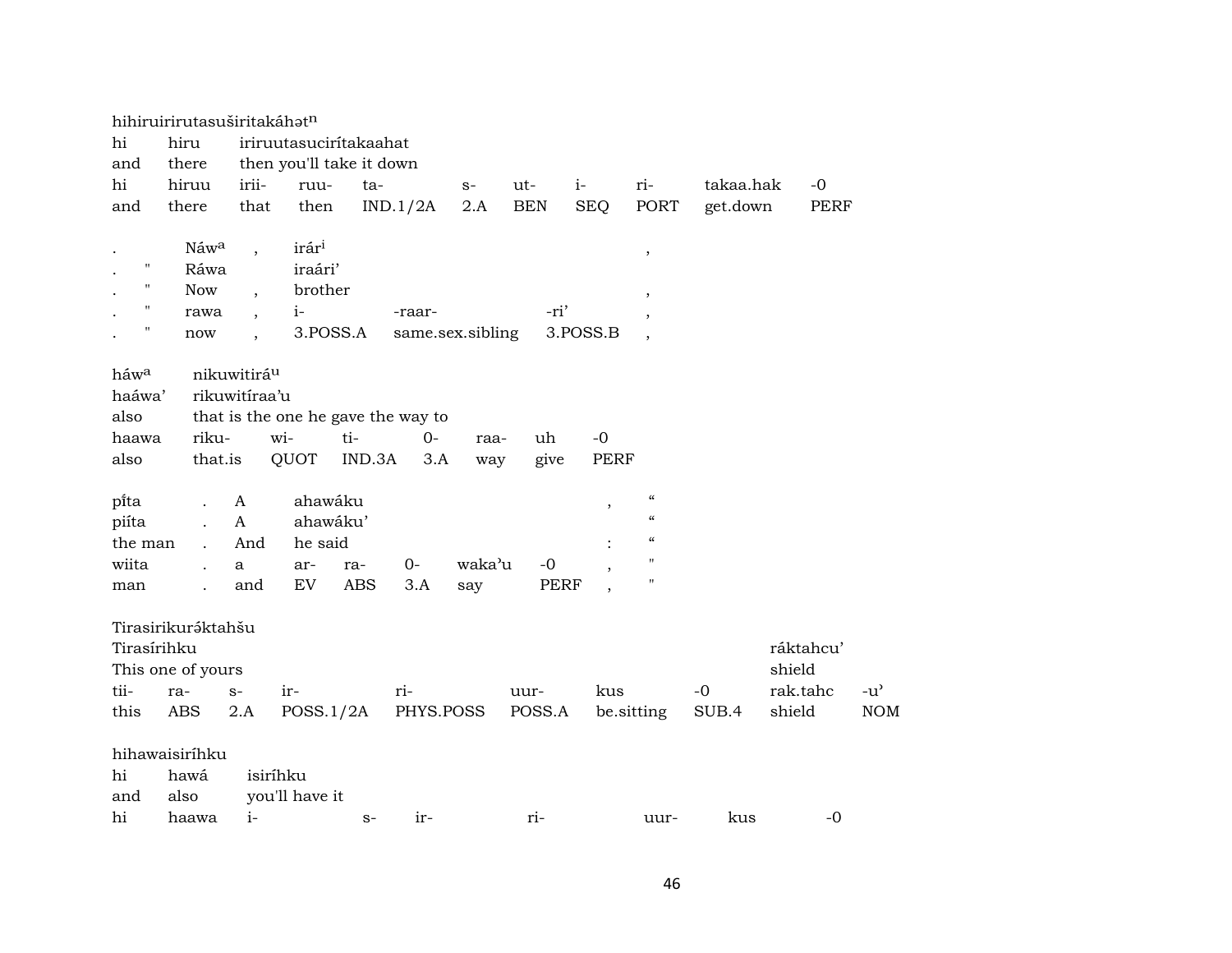| and        | also                            |                                       | CONT.1/2A                        | 2.A              |                         | POSS.1/2A   |          | PHYS.POSS               | POSS.A       | be.sitting | PERF |
|------------|---------------------------------|---------------------------------------|----------------------------------|------------------|-------------------------|-------------|----------|-------------------------|--------------|------------|------|
|            | árikatus<br>árikatus<br>bighorn | nakúwitatn<br>rakúwitat<br>to wear it |                                  |                  |                         |             |          |                         |              |            |      |
|            | arika.tus                       | ra-                                   | $0-$                             | ku-              | witak                   |             |          | $-0$                    |              |            |      |
|            | bighorn                         | INF.A                                 | 3.A                              | INF.B            | wear.over.the.shoulders |             |          |                         | SUB.4        |            |      |
|            |                                 |                                       | hawárikuaharuk <sup>u</sup>      |                  |                         |             |          |                         | п            |            |      |
|            | П                               | Hawá                                  | riku'aharuúku'                   |                  |                         |             |          |                         |              |            |      |
|            | 11                              | Also                                  | that is what he was making       |                  |                         |             |          |                         |              |            |      |
|            | "                               | haawa                                 | riku-                            | ar-              | ra-                     | $O -$       | ra'uk    | -:hus                   |              |            |      |
|            |                                 | also                                  | that.is                          | EV               | <b>ABS</b>              | 3.A         | make     | <b>IMPF</b>             |              |            |      |
|            |                                 |                                       |                                  |                  |                         |             |          |                         |              |            |      |
| Náwa       |                                 | irár <sup>i</sup>                     |                                  |                  |                         |             |          | $^\mathrm{^\mathrm{o}}$ |              |            |      |
| Ráwa       |                                 | iraári'                               |                                  |                  |                         |             |          |                         |              |            |      |
| <b>Now</b> |                                 | brother                               |                                  |                  |                         |             |          |                         |              |            |      |
| rawa       |                                 | $i-$                                  |                                  | -raar-           |                         | -ri'        |          |                         |              |            |      |
| now        |                                 | 3.POSS.A                              |                                  | same.sex.sibling |                         |             | 3.POSS.B |                         |              |            |      |
|            |                                 |                                       |                                  |                  |                         |             |          |                         |              |            |      |
|            |                                 | hihawárikuahihuhuru                   |                                  |                  |                         |             |          |                         |              |            |      |
| hi         | hawá                            |                                       | riku'ahiihuúhuru'                |                  |                         |             |          |                         |              |            |      |
| and        | also                            |                                       | that is what was planned for him |                  |                         |             |          |                         |              |            |      |
| hi         | haawa                           | riku-                                 | ar-                              | ra-              | $0-$                    | ir-         |          | ut-                     | ruuhur.ra'uk | $-0$       |      |
| and        | also                            |                                       | that.is<br>EV                    | <b>ABS</b>       | 3.A                     |             | 3.INDF   | <b>BEN</b>              | plan         | PERF       |      |
|            | witáruk <sup>u</sup>            |                                       |                                  |                  |                         |             |          | šahúk <sup>i</sup>      |              |            |      |
|            | Wítuuhuuku'                     |                                       |                                  |                  |                         |             |          | cahuúki                 |              |            |      |
|            |                                 |                                       | He was making it for him         |                  |                         |             |          | a robe                  |              |            |      |
|            | wi-                             | ti-                                   | $0-$                             | ut-              | ra'uk                   | -:hus       |          | cahuu                   | -kis         |            |      |
|            | QUOT                            | IND.3A                                | 3.A                              | BEN              | make                    | <b>IMPF</b> |          | robe                    | <b>DIM</b>   |            |      |
|            | árikatus                        | ihí                                   |                                  |                  |                         |             |          |                         |              |            |      |
|            | árikatus                        | ihi                                   |                                  |                  |                         |             |          |                         |              |            |      |
|            |                                 |                                       |                                  |                  |                         |             |          |                         |              |            |      |

47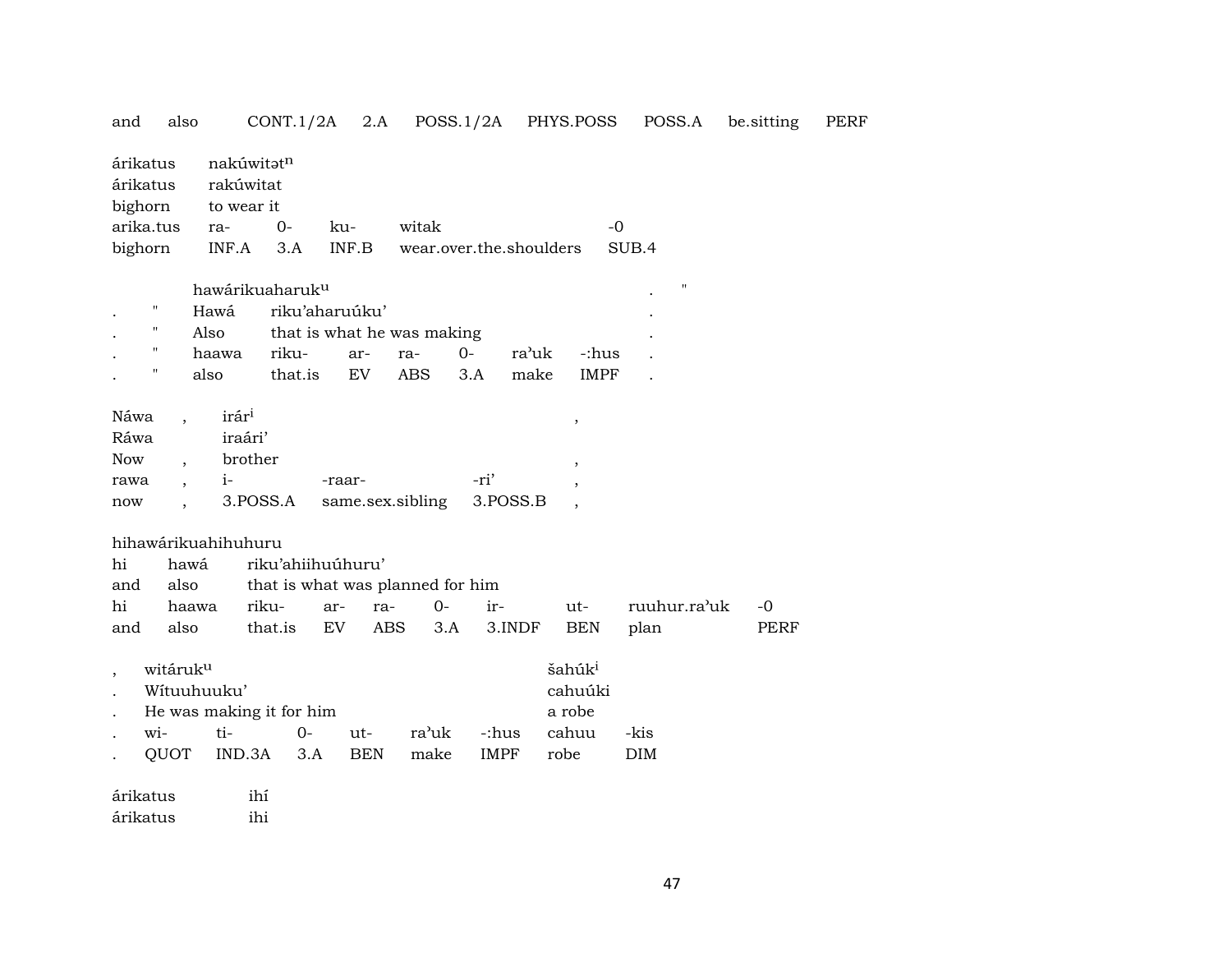| bighorn                                           |                                      | uh                       | $\overline{\phantom{a}}$ |                         |            |         |                    |                          |                    |             |                         |      |      |      |      |             |
|---------------------------------------------------|--------------------------------------|--------------------------|--------------------------|-------------------------|------------|---------|--------------------|--------------------------|--------------------|-------------|-------------------------|------|------|------|------|-------------|
| arika.tus                                         |                                      | ihii                     | $\overline{\phantom{a}}$ |                         |            |         |                    |                          |                    |             |                         |      |      |      |      |             |
| bighorn                                           |                                      | uh                       | $\overline{\phantom{a}}$ |                         |            |         |                    |                          |                    |             |                         |      |      |      |      |             |
| rakúwitatn                                        |                                      |                          |                          |                         |            |         |                    |                          |                    |             |                         |      |      |      |      |             |
| rakúwitat                                         |                                      |                          |                          |                         |            |         |                    |                          | $\pmb{\mathsf{H}}$ |             |                         |      |      |      |      |             |
| to wear                                           |                                      |                          |                          |                         |            |         |                    |                          | $^{\prime\prime}$  |             |                         |      |      |      |      |             |
| ra-                                               | $0-$                                 | ku-                      |                          | witak                   |            |         | $-0$               |                          | $^{\prime\prime}$  |             |                         |      |      |      |      |             |
| INF.A                                             | 3.A                                  | INF.B                    |                          | wear.over.the.shoulders |            |         | SUB.4              |                          | $\mathbf{H}$       |             |                         |      |      |      |      |             |
| Nuruksawaštatúhkat                                |                                      |                          |                          |                         |            |         |                    |                          |                    |             |                         |      |      |      |      |             |
| Ruuruksawahcatúhkat                               |                                      |                          |                          |                         |            |         |                    |                          |                    |             |                         |      |      |      |      |             |
| Let him even go down the trail                    |                                      |                          |                          |                         |            |         |                    |                          |                    |             |                         |      |      |      |      |             |
| ruu-                                              | ra-                                  | $O -$                    | uks-                     |                         | awahc-     | hatuur- | ka-                | at                       | $-0$               |             |                         |      |      |      |      |             |
| then                                              | <b>ABS</b>                           | 3.A                      | <b>JUSS</b>              | even                    |            | road    | in                 | go                       | <b>PERF</b>        |             |                         |      |      |      |      |             |
|                                                   | $\bf{I}$                             | $\overline{\phantom{a}}$ | ahawáku,                 |                         |            |         |                    |                          |                    |             |                         |      |      |      |      |             |
| $\bullet$                                         | Ι                                    |                          | ahawáku'                 |                         |            |         |                    | $\mathcal{C}\mathcal{C}$ |                    |             |                         |      |      |      |      |             |
| $\pmb{\mathsf{H}}$<br>Ţ                           | And                                  |                          | he said:x                |                         |            |         |                    | $\epsilon$               |                    |             |                         |      |      |      |      |             |
| $^{\prime}$                                       | $\mathbf{i}$                         |                          | ar-                      | ra-                     | $O -$      | waka'u  | $-0$               | п                        |                    |             |                         |      |      |      |      |             |
| $\mathbf{H}$                                      | and                                  |                          | EV                       | <b>ABS</b>              | 3.A        | say     | <b>PERF</b>        | $\pmb{\mathsf{H}}$       |                    |             |                         |      |      |      |      |             |
| Tiwiratuhara <sup>u</sup> witatára <sup>u</sup> , |                                      |                          |                          |                         |            |         |                    |                          |                    |             |                         |      |      |      |      |             |
| Tiwiratuuhaára'u                                  |                                      |                          |                          |                         |            |         |                    |                          |                    | witatáraa'u |                         |      |      |      |      |             |
|                                                   | Now that I have made the way for you |                          |                          |                         |            |         |                    |                          |                    |             | I am giving you the way |      |      |      |      |             |
| tii-                                              | wii-                                 | ra-                      | $t-$                     | $a-$                    | ut-        | raa-    | ra'uk              | $-0$                     |                    | wi-         | ta-                     | $t-$ | $a-$ | raa- | uh   | $-0$        |
| here                                              | now                                  | <b>ABS</b>               | 1.A                      | 2.P                     | <b>BEN</b> | way     | make               | SUB.3                    |                    | QUOT        | IND.1/2A                | 1.A  | 2.P  | way  | give | <b>PERF</b> |
| náskuwaruksti <sup>u</sup>                        |                                      |                          |                          |                         |            |         |                    |                          |                    |             |                         |      |      |      |      |             |
| raskuwaárukstii'u                                 |                                      |                          |                          |                         |            |         | $\mathbf H$        |                          |                    |             |                         |      |      |      |      |             |
| for you to be powerful                            |                                      |                          |                          |                         |            |         | $\mathbf H$        |                          |                    |             |                         |      |      |      |      |             |
| ra-                                               | $S-$                                 | ku-                      |                          | waarukstii              | -u         |         | $\mathbf{H}$       |                          |                    |             |                         |      |      |      |      |             |
| INF.A                                             | 2.A                                  | INF.B                    |                          | be.holy                 |            | SUB.D   | $\pmb{\mathsf{H}}$ |                          |                    |             |                         |      |      |      |      |             |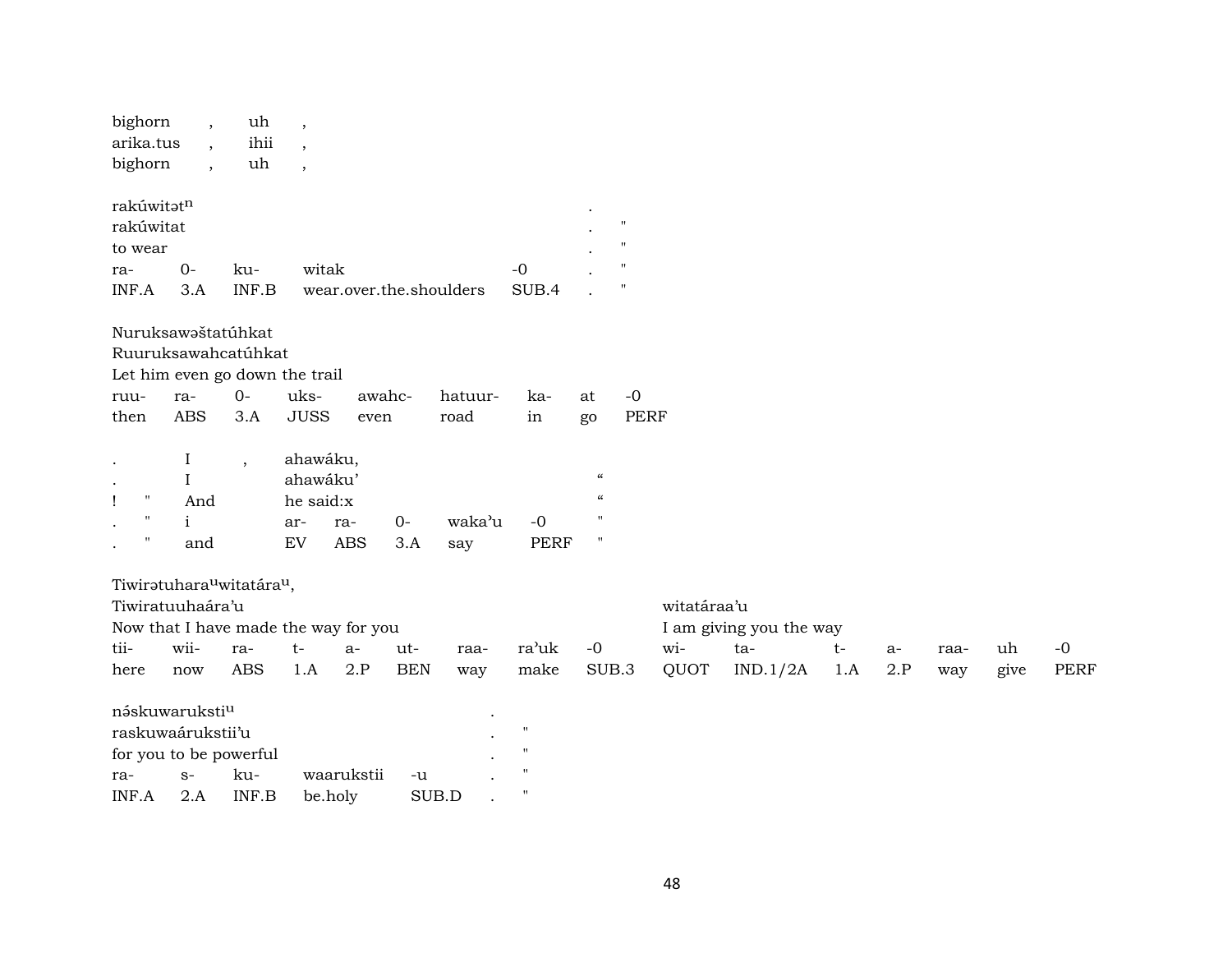| Witirak <sup>u</sup>     |                                               |            |      |      |            |                     | árikatus           |       |            |
|--------------------------|-----------------------------------------------|------------|------|------|------------|---------------------|--------------------|-------|------------|
| Hi                       | tíraaku                                       |            |      |      |            |                     | árikatus           |       |            |
| And                      | this                                          |            |      |      |            |                     | bighorn            |       |            |
| hi                       | tii-                                          | ra-        | $0-$ | kus  |            | -0                  | arika.tus          |       |            |
| and                      | this                                          | <b>ABS</b> | 3.A  |      | be sitting | SUB.4               | bighorn            |       |            |
|                          | wituháihk <sup>u</sup>                        |            |      |      |            |                     | $\,$               |       |            |
|                          | wituuhá'ihku'                                 |            |      |      |            |                     | $\epsilon\epsilon$ |       |            |
|                          | he meant it                                   |            |      |      |            |                     | $\epsilon\epsilon$ |       |            |
| wi-                      | ti-                                           |            | 0-   | ut-  | ra'ihk     | -:hus               | 11                 |       |            |
| QUOT                     | IND.3A                                        |            | 3.A  | PREV | mean       | <b>IMPF</b>         | 11                 |       |            |
|                          | tirəstahistar <sup>i</sup> t <sup>n</sup>     |            |      |      |            |                     |                    |       |            |
|                          | Tirastaahístarit                              |            |      |      |            |                     |                    |       |            |
|                          | This that you are going to have               |            |      |      |            |                     |                    |       |            |
| tii-                     | ra-                                           | $S-$       | raah | -his | -ta        | -rit                |                    |       |            |
| this                     | ABS                                           | 2.A        | have | PERF | <b>INT</b> | <b>INT.SUB</b>      |                    |       |            |
|                          | nikutastuwaríhusta                            |            |      |      |            |                     |                    |       |            |
|                          | rikutastuuwariihusta                          |            |      |      |            |                     |                    |       |            |
|                          | that is the one you are going to carry around |            |      |      |            |                     |                    |       |            |
| riku-                    | ta-                                           |            | $S-$ | ruu- | warii      |                     |                    | -:hus | -ta        |
| that.is                  |                                               | IND.1/2A   | 2.A  | PORT |            | be.going.about.IMPF |                    | IMPF  | <b>INT</b> |
|                          | ihi                                           |            |      |      |            |                     |                    |       |            |
|                          | ihi                                           |            |      |      |            |                     |                    |       |            |
|                          | uh                                            |            |      |      |            |                     |                    |       |            |
| ,                        | ihii                                          |            |      |      |            |                     |                    |       |            |
| $\overline{\phantom{a}}$ | ,<br>uh                                       |            |      |      |            |                     |                    |       |            |
| $\overline{ }$           | $\overline{\phantom{a}}$                      |            |      |      |            |                     |                    |       |            |
|                          | rasišawawuhústarit <sup>n</sup>               |            |      |      |            |                     |                    |       | árikatus   |
|                          | raasícawaawuuhustarit                         |            |      |      |            |                     |                    |       | árikatus   |
|                          | when you are going to doctor                  |            |      |      |            |                     |                    |       | big horn   |
| ra-                      | $S-$                                          | ica.wuh    |      | -waa | -hus       | -ta                 | -rit               |       | arika.tus  |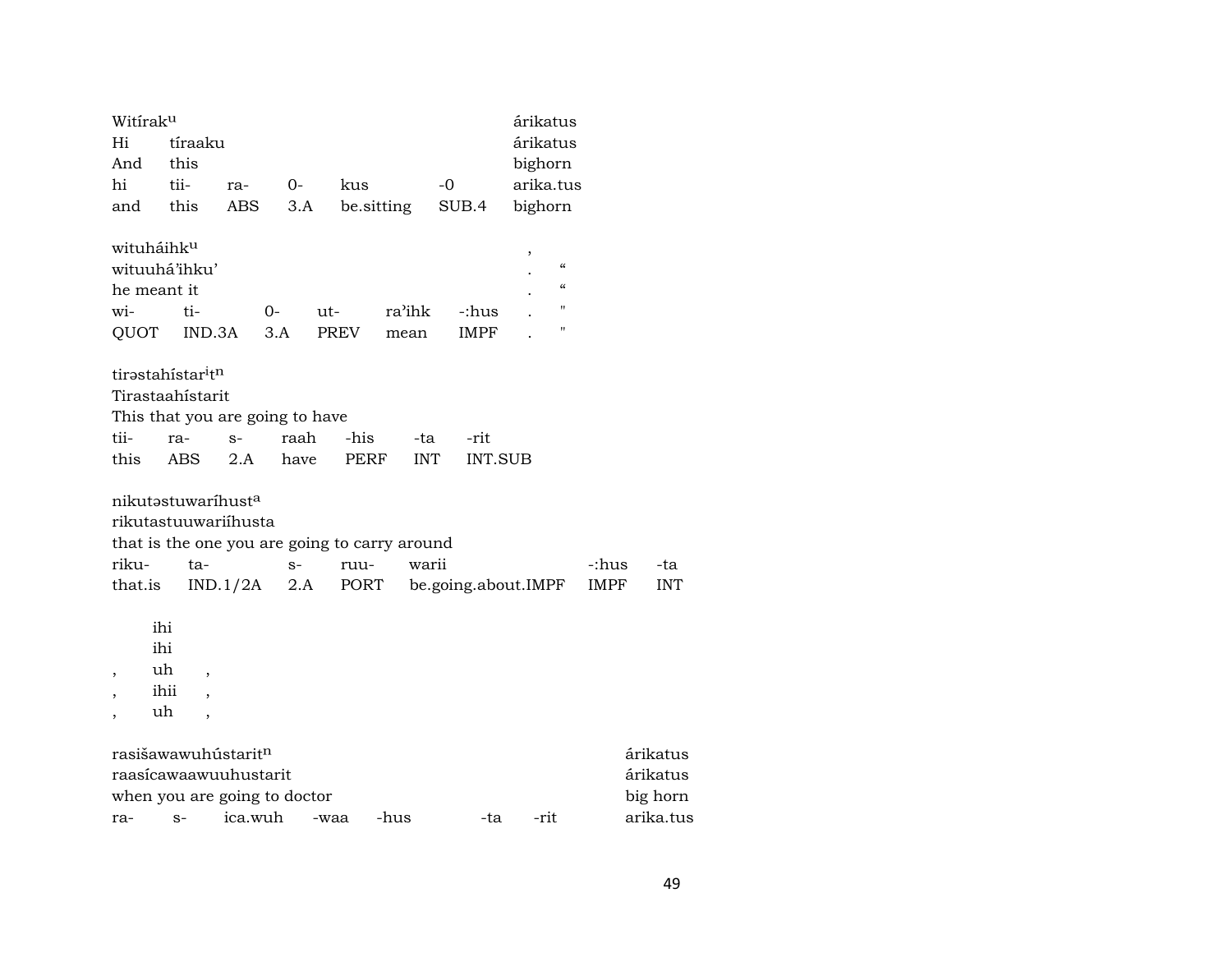ABS 2.A doctor DIST IMPF.SUB INT INT.SUB bighorn

|                          | íhi      |          | nítku <sup>u</sup> |               | šahū̃k <sup>i</sup> |      |            |   |                          | $^{\prime}$       |
|--------------------------|----------|----------|--------------------|---------------|---------------------|------|------------|---|--------------------------|-------------------|
|                          | ihi      |          | rítkuu'u'          |               | cahuúki             |      |            |   |                          | $^{\prime\prime}$ |
| $\overline{\phantom{a}}$ | uh       |          | tail               |               | robe                |      |            |   |                          | "                 |
| $\overline{ }$           | ihii     |          | ritku              | $-u^{\prime}$ | cahuu               |      | -kis       |   |                          | "                 |
|                          | uh       |          | tail               | <b>NOM</b>    | robe                |      | <b>DIM</b> |   |                          | $^{\prime\prime}$ |
|                          |          |          |                    |               |                     |      |            |   |                          |                   |
|                          | Aahawáku |          |                    |               |                     |      |            | , | $\epsilon$               |                   |
| A                        |          | ahawáku' |                    |               |                     |      |            |   | $\pmb{\zeta}\pmb{\zeta}$ |                   |
| And                      | he said  |          |                    |               |                     |      |            |   | $\pmb{\zeta}\pmb{\zeta}$ |                   |
| a                        | ar-      | ra-      | $O -$              |               | waka'u              | -0   |            | , | $^{\prime\prime}$        |                   |
| and                      | EV       | ABS      | 3.A                | say           |                     | PERF |            |   | $^{\prime\prime}$        |                   |

| rak.tahc -u <sup>3</sup> |
|--------------------------|
| NOM                      |
|                          |

rusiruksawáštaku ruusiruksawáctaku even if they shoot you ruu- si- ri- 0- a- uks- awahc- cak -hus then DU CONT.3A 3.A 2.P JUSS even.if shoot IMPF.SUB

siruksawáštaku siruksawáctaku

, , ,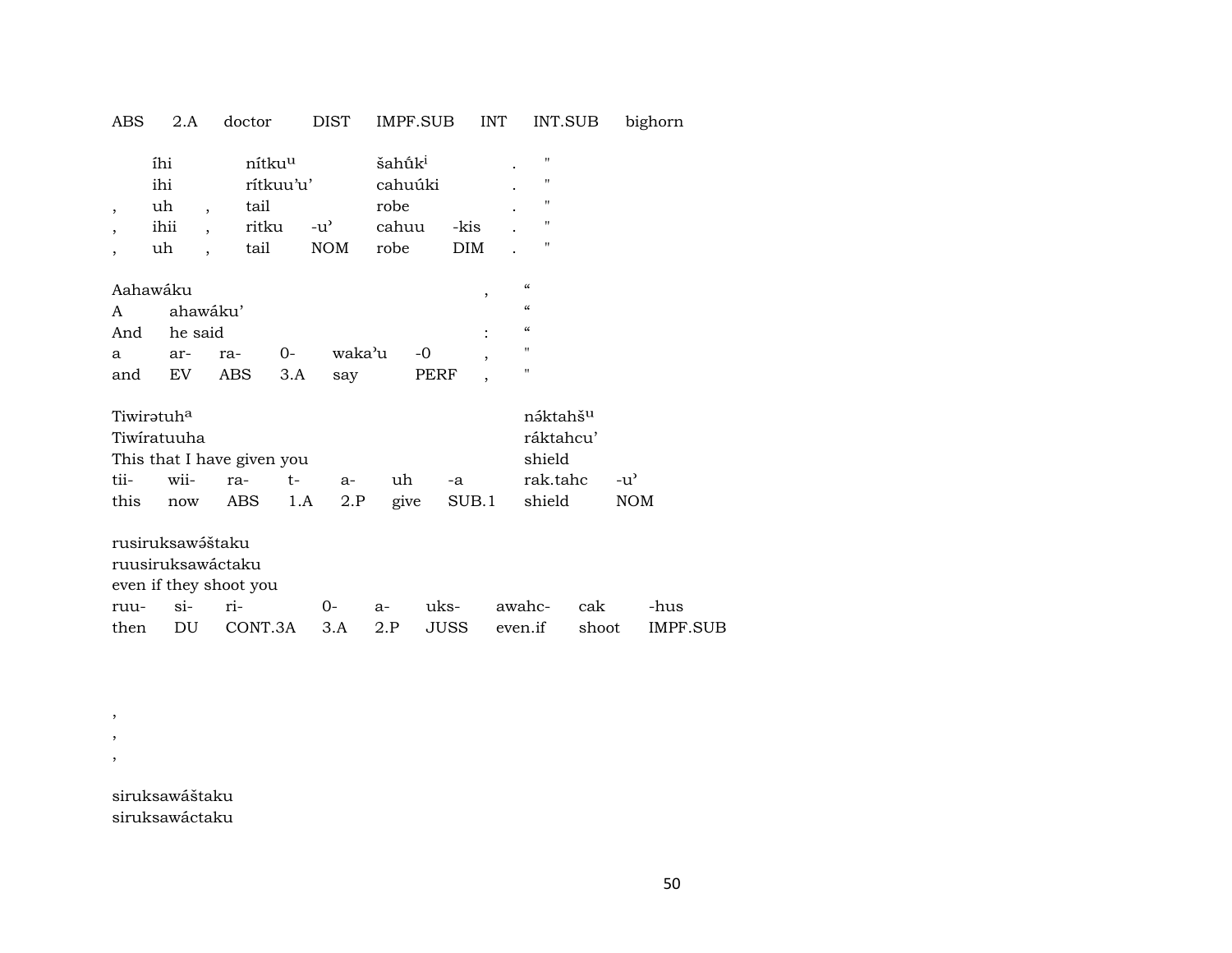|         |                                         | even if they shoot you                |      |       |      |       |       |            |             |                |            |            |
|---------|-----------------------------------------|---------------------------------------|------|-------|------|-------|-------|------------|-------------|----------------|------------|------------|
| $si-$   | ri-                                     |                                       | 0-   | $a-$  | uks- |       |       | awahc-     | cak         |                | -hus       |            |
| DU      | CONT.3A                                 |                                       | 3.A  | 2.P   |      | JUSS  |       | even.if    | shoot       |                | IMPF.SUB   |            |
|         |                                         |                                       |      |       |      |       |       |            |             |                |            |            |
|         |                                         | hikaririruhú <sup>u</sup>             |      |       |      |       |       |            |             |                |            |            |
|         | hi                                      | kariiriiruuhú'u                       |      |       |      |       |       |            |             |                |            |            |
| ,       | and                                     | it won't be planned                   |      |       |      |       |       |            |             |                |            |            |
|         | hi                                      | karii-                                |      | rii-  |      | $0-$  |       | ruuhur     |             | $\overline{a}$ |            |            |
|         | and                                     | EMPH.NEG                              |      | ASSR  |      | 3.A   |       | be.the.way |             | EX             |            |            |
|         |                                         |                                       |      |       |      |       |       |            |             |                |            |            |
|         | sirákušət <sup>n</sup>                  |                                       |      |       |      |       |       |            |             |                | Náwa       |            |
|         | siraákuucat                             |                                       |      |       |      |       |       |            |             |                | Ráwa       |            |
|         |                                         | for them to pierce you                |      |       |      |       |       |            |             |                | <b>Now</b> |            |
| $\sin$  | ra-                                     | 0-                                    | $a-$ | ku-   |      | cak   |       | -0         |             |                | rawa       |            |
| DU      | INF.A                                   | 3.A                                   | 2.P  | INF.B |      | shoot |       | SUB.4      |             |                | now        |            |
|         |                                         |                                       |      |       |      |       |       |            |             |                |            |            |
|         | sirašákstar <sup>i</sup> t <sup>n</sup> |                                       |      |       |      |       |       |            |             |                |            |            |
|         | siraacákstarit                          |                                       |      |       |      |       |       |            |             |                |            |            |
|         |                                         | when they are going to shoot you      |      |       |      |       |       |            |             |                |            |            |
| $si-$   | ra-                                     | $0-$                                  | $a-$ | cak   |      | -his  |       | -ta        | -rit        |                |            |            |
| DU      | ABS                                     | 3.A                                   | 2.P  | shoot |      | PERF  |       | <b>INT</b> |             | <b>INT.SUB</b> |            |            |
|         |                                         |                                       |      |       |      |       |       |            |             |                |            |            |
|         | nikutasutpiúarista                      |                                       |      |       |      |       |       |            |             |                |            |            |
|         |                                         | rikutasutpi'uú'aarista                |      |       |      |       |       |            |             |                |            |            |
|         |                                         | that is the way you are going to face |      |       |      |       |       |            |             |                |            |            |
| riku-   | ta-                                     |                                       | $S-$ | ut-   |      |       | wi.uu |            | -aar        |                | -his       | -ta        |
| that.is |                                         | IND.1/2A                              | 2.A  |       | PREV |       |       | be.facing  | <b>INCH</b> |                | PERF       | <b>INT</b> |
|         |                                         |                                       |      |       |      |       |       |            |             |                |            |            |
|         | tiiriratata,                            |                                       |      |       |      |       |       |            |             |                |            |            |
|         | ti'iriiraátata                          |                                       |      |       |      |       |       |            |             |                |            |            |
|         | here where I go                         |                                       |      |       |      |       |       |            |             |                |            |            |
| tii-    | irii-                                   | ra-                                   |      | t-    | at   | -a    |       |            |             |                |            |            |
| here    | where                                   |                                       | ABS  | 1.A   | go   | SUB.1 |       |            |             |                |            |            |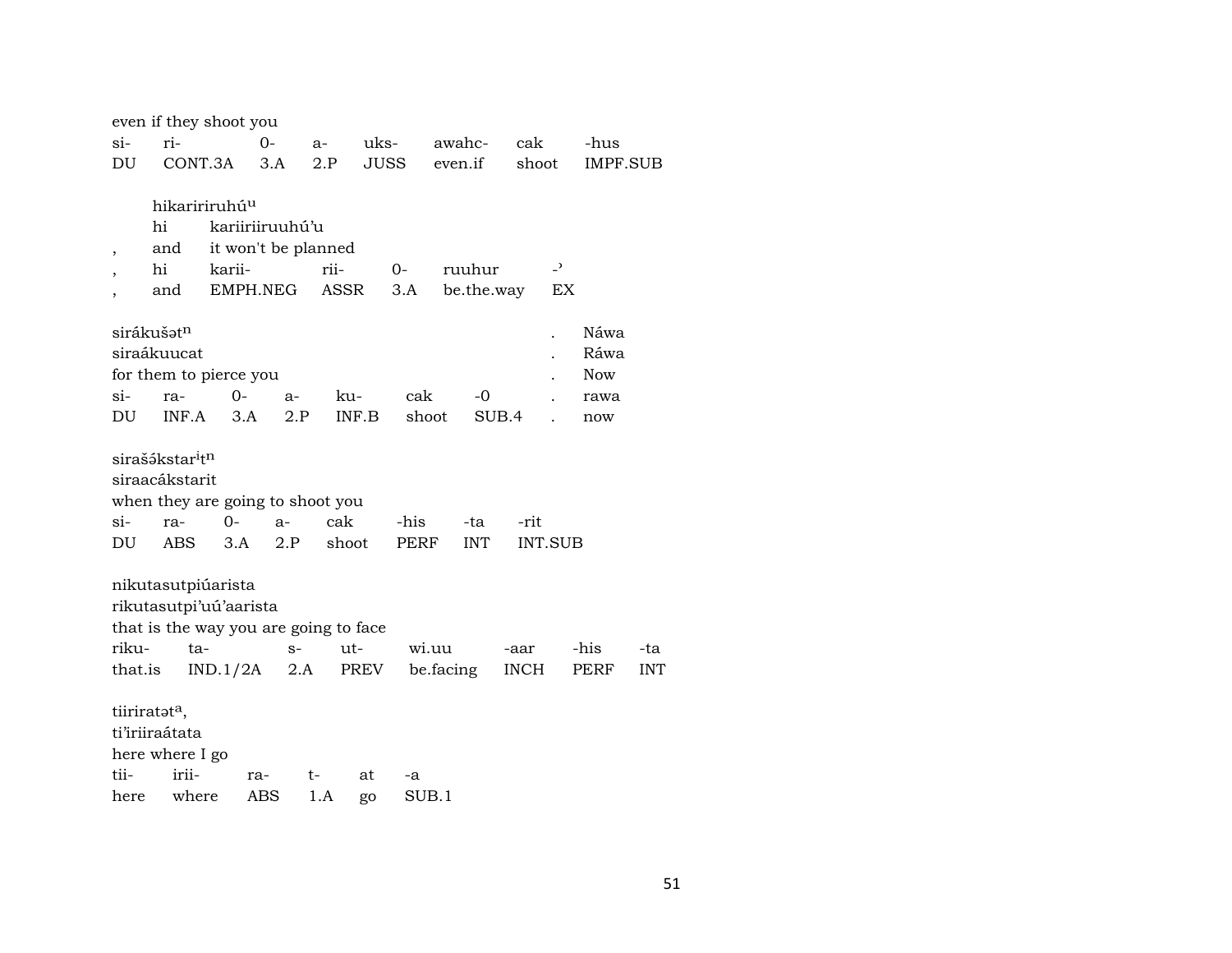|                    | hiihatakuruisušiwiúa     |                   |           |                                          |                     |                          |                                        |             |            |           |             |             |
|--------------------|--------------------------|-------------------|-----------|------------------------------------------|---------------------|--------------------------|----------------------------------------|-------------|------------|-----------|-------------|-------------|
| hi                 | ihaátaku                 |                   |           |                                          | ruu'isuciwi'uu'a    |                          |                                        |             |            |           |             |             |
| and                | there                    |                   |           |                                          | then you'll face it |                          |                                        |             |            |           |             |             |
| hi                 | ii-                      | haa-              | -taku     | ruu-                                     | $i-$                |                          | $S-$                                   | ut-         | $i-$       | wi.uu     | -aar        | $-0$        |
| and                | there                    | here              | LOC       | then                                     |                     | CONT.1/2A                | 2.A                                    | <b>PREV</b> | <b>SEQ</b> | be.facing | <b>INCH</b> | <b>PERF</b> |
|                    | iharasákak <sup>u</sup>  |                   |           |                                          |                     |                          |                                        |             |            |           |             |             |
|                    | ihaarasaákaku            |                   |           |                                          |                     |                          |                                        |             | $\cdot$    |           |             |             |
|                    | there where the sun is   |                   |           |                                          |                     |                          |                                        |             |            |           |             |             |
| ii-                | haa-                     | ra-               | $0-$      | saak-                                    | ka-                 | kus                      |                                        | $-0$        |            |           |             |             |
| there              | here                     | <b>ABS</b>        | 3.A       | sun                                      | in                  | be.sitting               |                                        | SUB.4       |            |           |             |             |
|                    |                          |                   |           |                                          |                     |                          |                                        |             |            |           |             |             |
|                    | sisturikutasparíhusta    |                   |           |                                          |                     |                          |                                        |             |            |           |             |             |
| Sístu              |                          | rikutaspariíhusta |           |                                          |                     |                          |                                        |             |            |           |             |             |
| Again              |                          |                   |           | that is where you are going to go around |                     |                          |                                        |             |            |           |             |             |
| sistu              | riku-                    | ta-               |           | $S-$                                     | warii               |                          |                                        | -:hus       | -ta        |           |             |             |
| again              | that.is                  |                   | IND.1/2A  | 2.A                                      |                     | be.going.about.IMPF      |                                        | <b>IMPF</b> | <b>INT</b> |           |             |             |
|                    | Ahawáku                  |                   |           |                                          |                     |                          | $\boldsymbol{\zeta}\boldsymbol{\zeta}$ |             |            |           |             |             |
| $\pmb{\mathsf{H}}$ | Ahawáku'                 |                   |           |                                          |                     | $\overline{\phantom{a}}$ | $\boldsymbol{\zeta}\boldsymbol{\zeta}$ |             |            |           |             |             |
| $\pmb{\Pi}$        | He said                  |                   |           |                                          |                     |                          | $\boldsymbol{\zeta}\boldsymbol{\zeta}$ |             |            |           |             |             |
| $\pmb{\mathsf{H}}$ | ar-                      | ra-               | $0-$      | waka'u                                   | $-0$                |                          | 11                                     |             |            |           |             |             |
| $\pmb{\mathsf{H}}$ | EV                       | <b>ABS</b>        | 3.A       | say                                      | <b>PERF</b>         |                          | $^{\prime}$                            |             |            |           |             |             |
|                    |                          |                   |           |                                          |                     |                          |                                        |             |            |           |             |             |
|                    | Tatuhárikahista          |                   |           |                                          |                     |                          |                                        |             |            |           |             |             |
|                    | Tatuuhaárikaahista       |                   |           |                                          |                     |                          |                                        |             |            |           |             |             |
|                    | I am going to tell you   |                   |           |                                          |                     |                          |                                        |             |            |           |             |             |
| ta-                | $t-$                     | ir-               |           | a-                                       | ut-                 |                          | raa.ri.kaa.a                           | -his        | -ta        |           |             |             |
| IND.1/2A           |                          | 1.A               | PREV.1/2A | 2.P                                      | PREV                | tell.to                  |                                        | <b>PERF</b> | <b>INT</b> |           |             |             |
|                    | kakasuráhkita            |                   |           |                                          |                     |                          |                                        |             |            |           |             |             |
|                    | Kaakaasuraáhkita         |                   |           |                                          |                     |                          |                                        |             |            |           |             |             |
|                    | You are not here forever |                   |           |                                          |                     |                          |                                        |             |            |           |             |             |
|                    | kaaka-                   |                   | $S-$      | huraar.kita                              |                     | $-0$                     |                                        |             |            |           |             |             |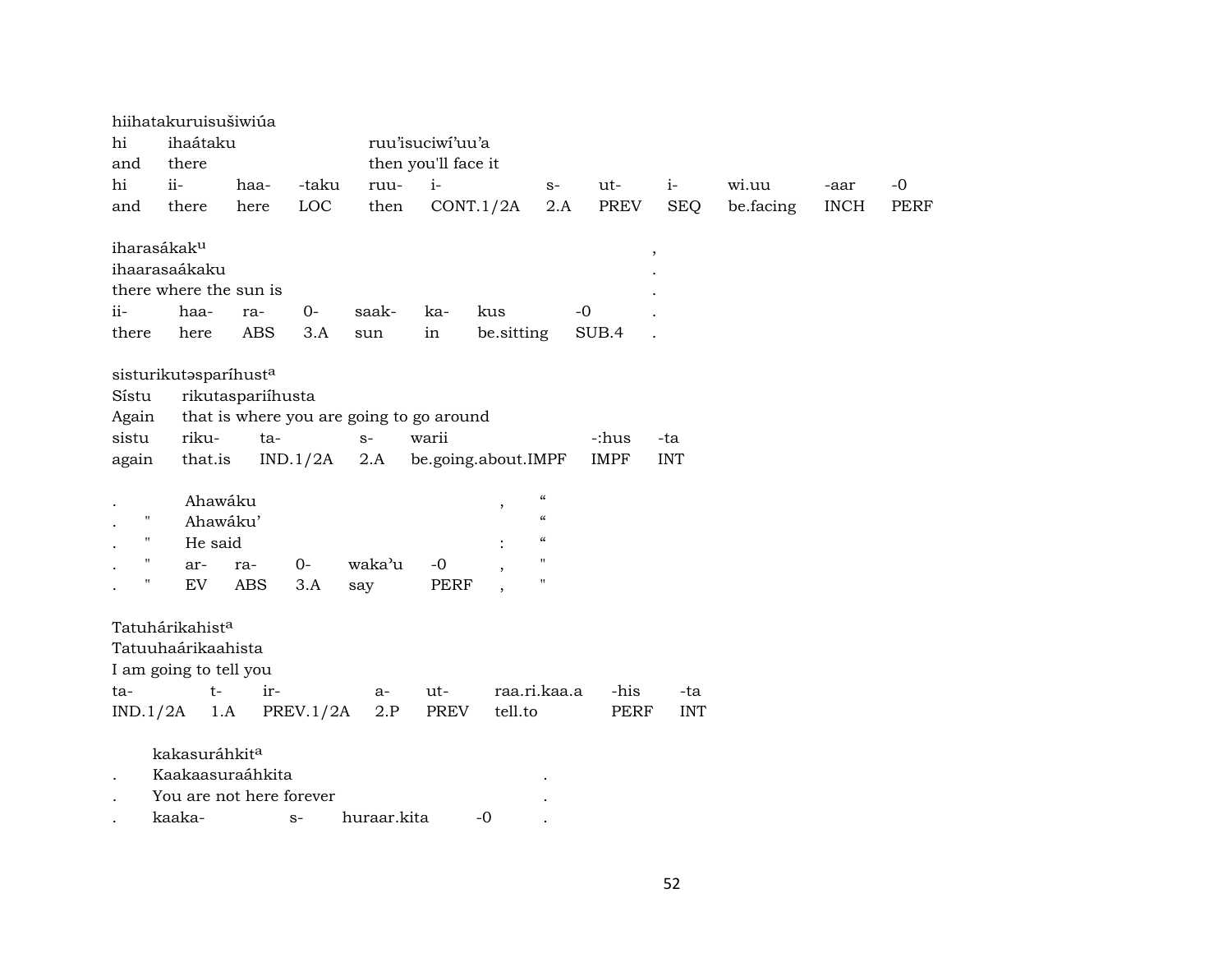|                                      |     | NEG.ID.1/2A 2.A |                            |                     | be.permanent |                  | PERF  |              |            |          |      |
|--------------------------------------|-----|-----------------|----------------------------|---------------------|--------------|------------------|-------|--------------|------------|----------|------|
| iskúkatn                             |     |                 |                            |                     |              |                  |       |              |            |          |      |
| Iskuúkut                             |     |                 |                            |                     |              |                  |       |              |            |          |      |
| If you go in woods                   |     |                 |                            |                     |              |                  |       |              |            |          |      |
| $i-$                                 |     | $S-$            | ka-                        |                     | uukuk        |                  | $-0$  |              |            |          |      |
| $CONT.1/2A$ 2.A                      |     |                 | in.the.brush               |                     |              | get.into         |       | SUB.4        |            |          |      |
| siruhirahkukat <sup>n</sup>          |     |                 |                            |                     |              |                  |       |              |            |          |      |
| ciru                                 | hi  |                 | raahkuúkut                 |                     |              |                  |       |              |            |          |      |
| yet                                  |     |                 | and if you go in the woods |                     |              |                  |       |              |            |          |      |
| ciruu                                | hi  | ri-             |                            | $0 -$               | ar-          | ka-              |       |              |            | uukuk    | $-0$ |
| yet                                  | and |                 | CONT.3A                    | 3.A                 | EV           |                  |       | in.the.brush |            | get.into | PERF |
|                                      |     |                 |                            |                     |              |                  |       |              |            |          |      |
| tirakáhuraruhat <sup>n</sup>         |     |                 |                            |                     |              |                  |       |              |            |          |      |
| tirakáhuraaruhat                     |     |                 |                            |                     |              |                  |       |              |            |          |      |
| this woods                           |     |                 |                            |                     |              |                  |       |              |            |          |      |
| tii-<br>ra-                          |     | $O -$           | kahuraar-                  |                     | uhak         |                  |       |              | -0         |          |      |
| this                                 | ABS | 3.A             |                            | brushy.area         |              | extend.in.a.line |       |              | SUB.4      |          |      |
| kahuráhkat <sup>n</sup>              |     |                 | sirakútik <sup>a</sup>     |                     |              |                  |       |              |            |          |      |
| kahuraáhkat                          |     |                 |                            | sirakuútika         |              |                  |       |              |            |          |      |
| in the woods                         |     |                 |                            | when they kill you  |              |                  |       |              |            |          |      |
| kahuraar-                            |     | -kat            | $\sin$                     | ra-                 | $0 -$        | $a-$             |       | kuut.ik      |            | $-a$     |      |
| brushy.area                          |     | LOC             | DU                         | ABS                 | 3.A          | 2.P              |       | kill         |            | SUB.1    |      |
| kakasparíhust <sup>a</sup>           |     |                 |                            |                     |              |                  |       |              |            |          |      |
| kaakaaspariihusta                    |     |                 |                            |                     |              |                  |       |              |            |          |      |
| you are not going to be going around |     |                 |                            |                     |              |                  |       |              |            |          |      |
| kaaka-                               |     | $S-$            | warii                      |                     |              |                  | -:hus |              | -ta        |          |      |
| NEG.ID.1/2A 2.A                      |     |                 |                            | be.going.about.IMPF |              |                  | IMPF  |              | <b>INT</b> |          |      |
|                                      |     |                 |                            |                     |              |                  |       |              |            |          |      |

# Kišiáhatakµ

Kici a haátaku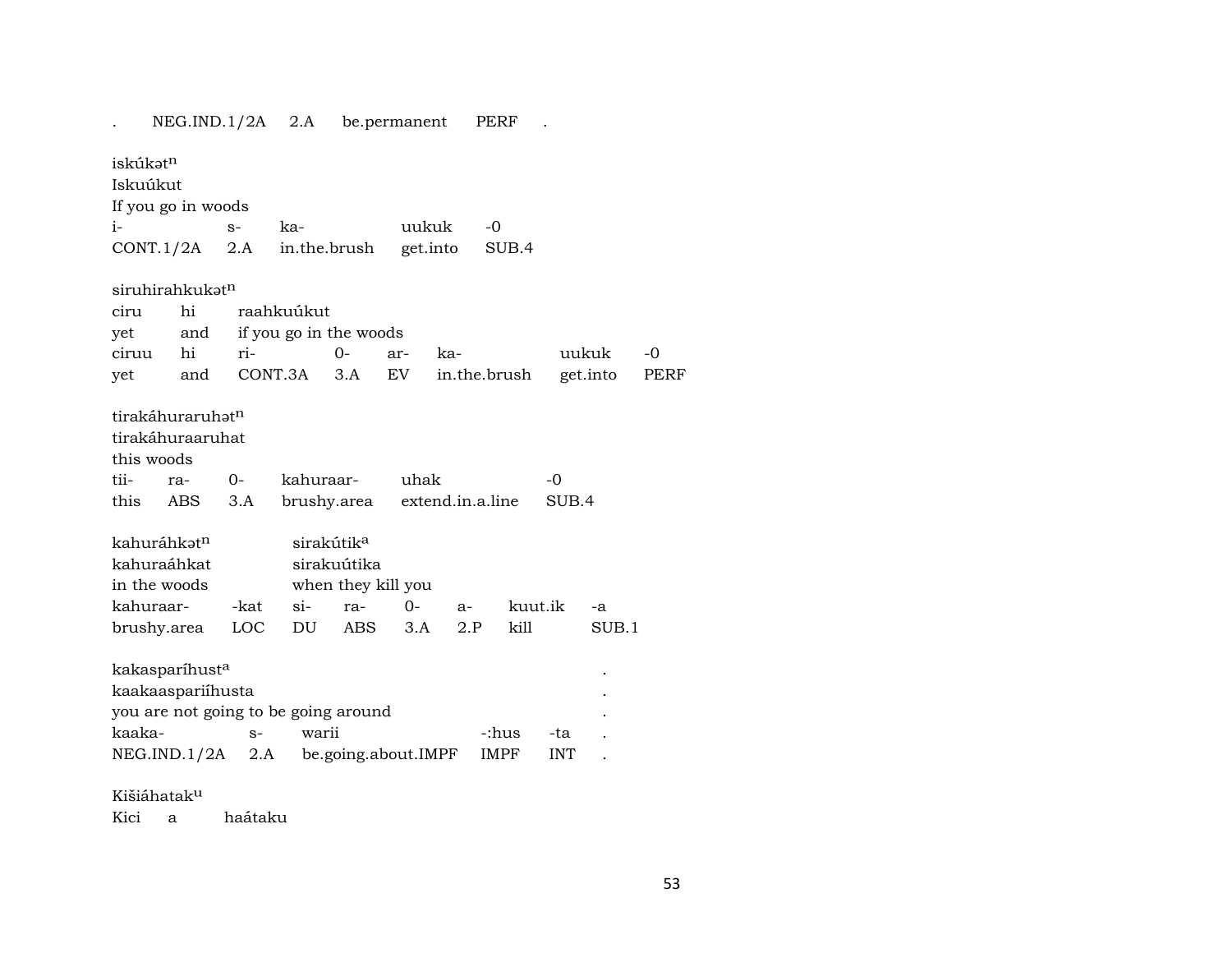But and there kici  $\mathbf{a}$ haa--taku but here LOC and sirakútik<sup>a</sup> sirakuútika if they kill you  $\sin$ ra- $0$ kuut.ik  $a -a$ kill **DU** ABS  $3.A$  $2.P$  $SUB.1$ kitahahpáritkatn kitahaahpáritkat on a bare hilltop kita.haarparit -kat hilltop be.smooth LOC sistutasparíhusta taspariíhusta sistú you are going to go around again tawarii sistu  $S-$ -:hus -ta  $IND.1/2A$  2.A be.going.about.IMPF **IMPF INT** again  $\ddot{\phantom{a}}$ Itiwiratuhára<sup>u</sup> tiwiratuuhaára'u  $\mathbf{I}$ now that I have made this way for you And  $\mathbf{i}$ tiiwiira $t$  $a$ ra'uk  $-0$ utraaand this now **ABS**  $1.A$   $2.P$ **BEN** make SUB<sub>3</sub> way tihawiratuhára<sup>u</sup> tihaawiratuuhaára'u now that I have made this way for you tiihaawiira $t$  $a$ utraara'uk PREV **ABS**  $2.P$ this here  $1.A$ make now way

 $-0$ 

SUB.3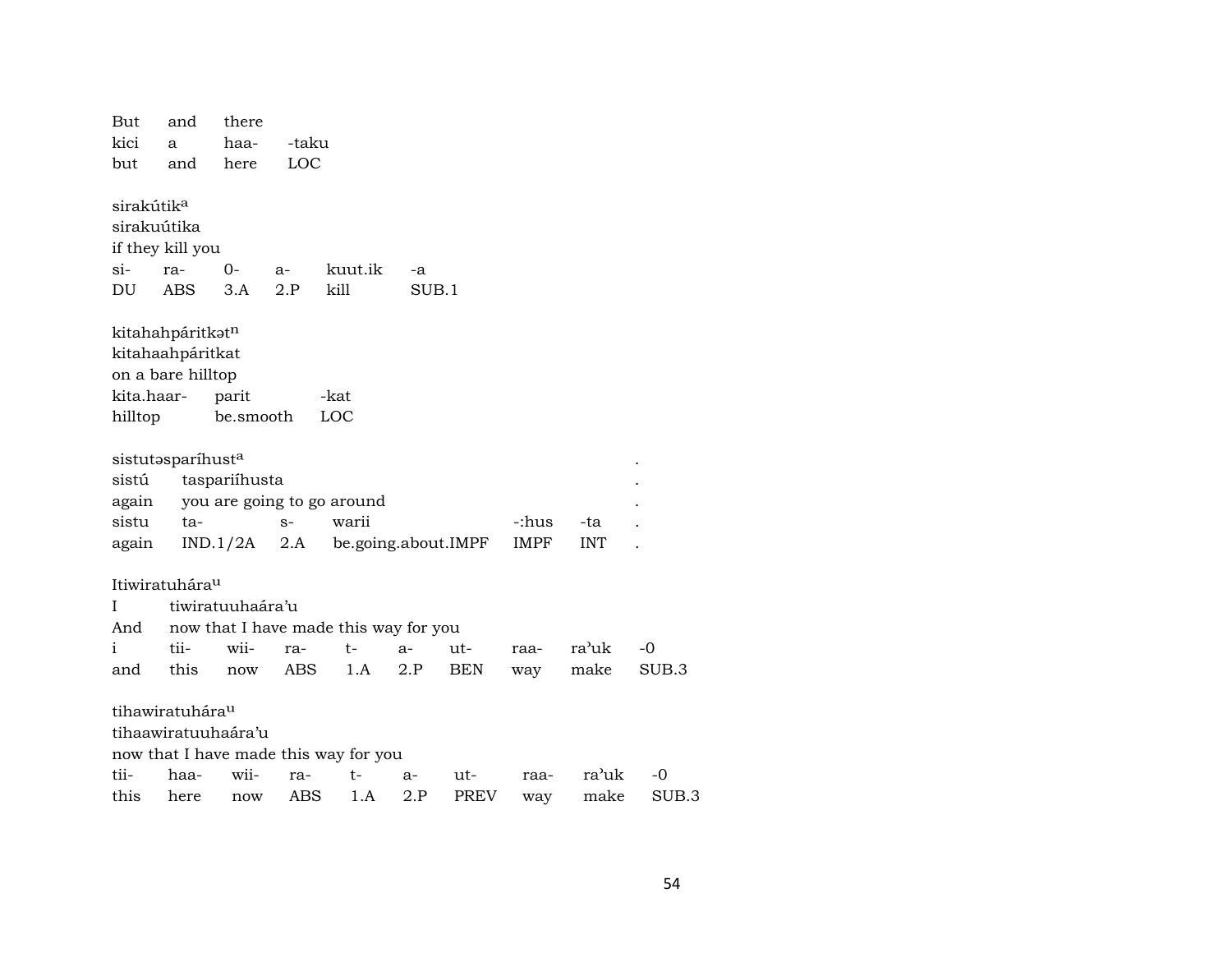| sikusúšikus<br>sikuusúcikus                                       |                          |                                    | п                              |
|-------------------------------------------------------------------|--------------------------|------------------------------------|--------------------------------|
| they will set it down for you                                     |                          |                                    |                                |
| $0-$<br>si-<br>kuus-<br>$a-$                                      | $i-$<br>ut-              | kus.k<br>-0                        |                                |
| POT.1/3A<br>3.A<br>DU<br>2.P                                      | <b>BEN</b><br><b>SEQ</b> | PERF<br>put                        | $^{\prime\prime}$              |
|                                                                   |                          |                                    |                                |
| wituhaihkúihi<br>íhi                                              |                          |                                    |                                |
| wituuhá'ihku'<br>Ihi                                              |                          |                                    | ihi                            |
| Uh<br>he was meaning it                                           |                          |                                    | uh<br>$\overline{\phantom{a}}$ |
| ihii<br>ti-<br>wi-<br>0-                                          | ut-                      | ra'ihk<br>-:hus                    | ihii                           |
| uh<br>QUOT<br>IND.3A<br>3.A                                       | <b>PREV</b>              | <b>IMPF</b><br>mean                | uh                             |
|                                                                   |                          |                                    |                                |
| šáhũk <sup>i</sup><br>Naw <sup>a</sup>                            | háwa                     | pi̇̃ta<br>$\overline{\phantom{a}}$ |                                |
| cáhuuki<br>Ráwa                                                   | haáwa'                   | piíta                              |                                |
| the robe<br><b>Now</b><br>$\overline{\phantom{a}}$                | another                  | man<br>,                           |                                |
| cahuu<br>-kis<br>rawa                                             | haawa                    | wiita                              |                                |
| robe<br><b>DIM</b><br>now                                         | also                     | man<br>$\overline{\phantom{a}}$    |                                |
|                                                                   |                          |                                    |                                |
| hawápīta<br>tiiríratpakahu<br>hawá                                |                          |                                    |                                |
| ti'iriiratpaakahu<br>piíta                                        |                          |                                    |                                |
| this one I am saying<br>another<br>man,<br>irii-<br>wiita<br>tii- |                          | waaka                              |                                |
| haawa                                                             | ra-<br>t-                |                                    | -hus                           |
| this<br>also<br>that<br>man                                       | ABS<br>1.A               | say.IMPF                           | IMPF.SUB                       |
| witukstátawi                                                      |                          |                                    |                                |
| witukstaátawi'                                                    |                          |                                    |                                |
| it used to be that way                                            |                          |                                    |                                |
| wi-<br>$O -$<br>ti-<br>uks-                                       | tawi<br>raa-             | -0                                 |                                |
| QUOT<br>IND.3A<br>3.A<br>AOR                                      |                          | be.among<br>PERF                   |                                |
|                                                                   | way                      |                                    |                                |
| rakúkitarik <sup>i</sup>                                          |                          |                                    |                                |
| rakúkitaariki                                                     |                          |                                    |                                |
|                                                                   |                          |                                    |                                |
| to stand on it                                                    |                          |                                    |                                |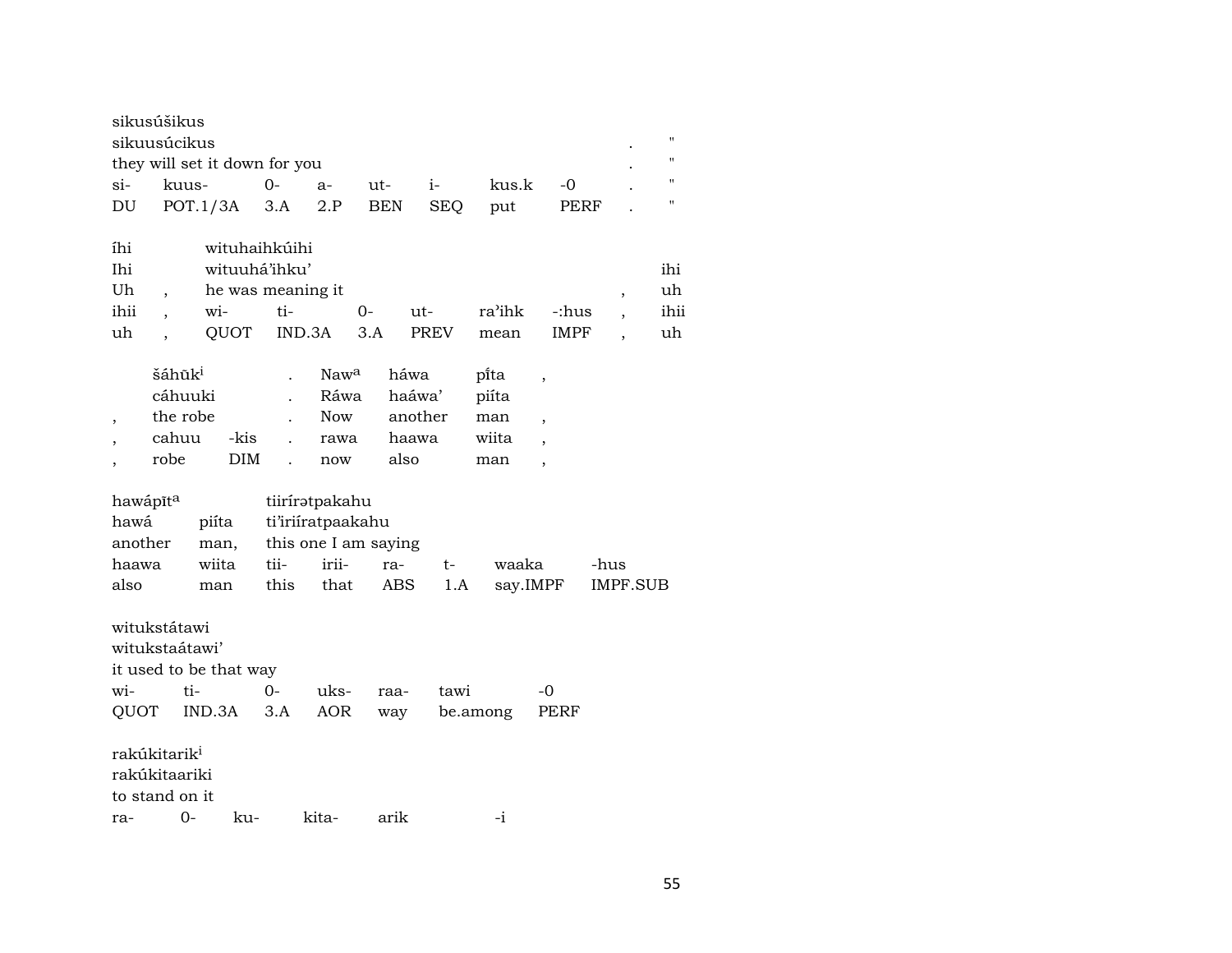# INF.A 3.A INF.B on.top be.standing SUB.2

| ráhkuhitk <sup>i</sup>                  |                                 |              |                          |             |            |               |                          |                   | ,          |             |
|-----------------------------------------|---------------------------------|--------------|--------------------------|-------------|------------|---------------|--------------------------|-------------------|------------|-------------|
| raáhkuuhitki                            |                                 |              |                          |             |            |               |                          |                   |            |             |
|                                         | for one to dream                |              |                          |             |            |               |                          |                   |            |             |
| ra-                                     | $0-$                            | ar-          | ku-                      | ut-         |            | raa.itkii     |                          | -0                |            |             |
| INF.A                                   | 3.A                             | <b>EV</b>    | INF.B                    | <b>PREV</b> |            | dream         |                          | SUB.4             |            |             |
| hítahwaku                               |                                 |              |                          |             |            |               | $\, ,$                   | $\epsilon$        |            |             |
| Hi                                      | taahwáku'                       |              |                          |             |            |               |                          | $^{\prime}$       |            |             |
| And                                     | he would say                    |              |                          |             |            |               |                          | "                 |            |             |
| hi                                      | ti-                             | $0-$         | ar-                      |             | waka'u     | -0            | $\overline{\phantom{a}}$ | $^{\prime\prime}$ |            |             |
| and                                     | IND.3A                          | 3.A          | EV.                      | say         |            | PERF          |                          | "                 |            |             |
|                                         |                                 |              |                          |             |            |               |                          |                   |            |             |
| Kiskitaurír <sup>i</sup> t <sup>n</sup> |                                 |              |                          |             |            |               |                          |                   |            |             |
|                                         | Kiskita'uuriirit                |              |                          |             |            |               |                          |                   |            |             |
|                                         | Stand up on it                  |              |                          |             |            |               |                          |                   |            |             |
| kii-                                    | $i-$                            |              | $S-$                     | kita-       |            | uuri.arik     |                          |                   | -0         |             |
| HORT                                    |                                 | CONT.1/2A    | 2.A                      |             | on.top     | stand.upright |                          |                   | PERF       |             |
|                                         |                                 |              |                          |             |            |               |                          |                   |            |             |
| tiráwak <sup>u</sup>                    |                                 |              |                          |             |            |               |                          | ,                 |            |             |
| tiráwaaku                               |                                 |              |                          |             |            |               |                          |                   |            |             |
| this hill                               |                                 |              |                          |             |            |               |                          |                   |            |             |
| tii-                                    | ra-                             | 0-           | waa-                     | kus         |            | -0            |                          |                   |            |             |
| this                                    | ABS                             | 3.A          | hill                     |             | be sitting | SUB.4         |                          |                   |            |             |
|                                         |                                 |              |                          |             |            |               |                          |                   |            |             |
|                                         | širukakasákawašist <sup>a</sup> |              |                          |             |            |               |                          |                   |            |             |
| Ciru                                    |                                 |              | kaakasaákawahcista       |             |            |               |                          |                   |            |             |
| Yet                                     |                                 |              | you are not going to eat |             |            |               |                          |                   |            |             |
| ciruu                                   | kaaka-                          |              | $S-$                     |             | haakawahc  |               | -his                     |                   | -ta        |             |
| yet                                     |                                 | NEG.IND.1/2A | 2.A                      |             | eat        |               | PERF                     |                   | <b>INT</b> |             |
|                                         |                                 |              |                          |             |            |               |                          |                   |            |             |
|                                         | nakustaku núšuh <sup>a</sup>    |              |                          |             |            |               |                          |                   |            |             |
|                                         | rakuctakuruúcuha                |              |                          |             |            |               |                          |                   |            | $^{\prime}$ |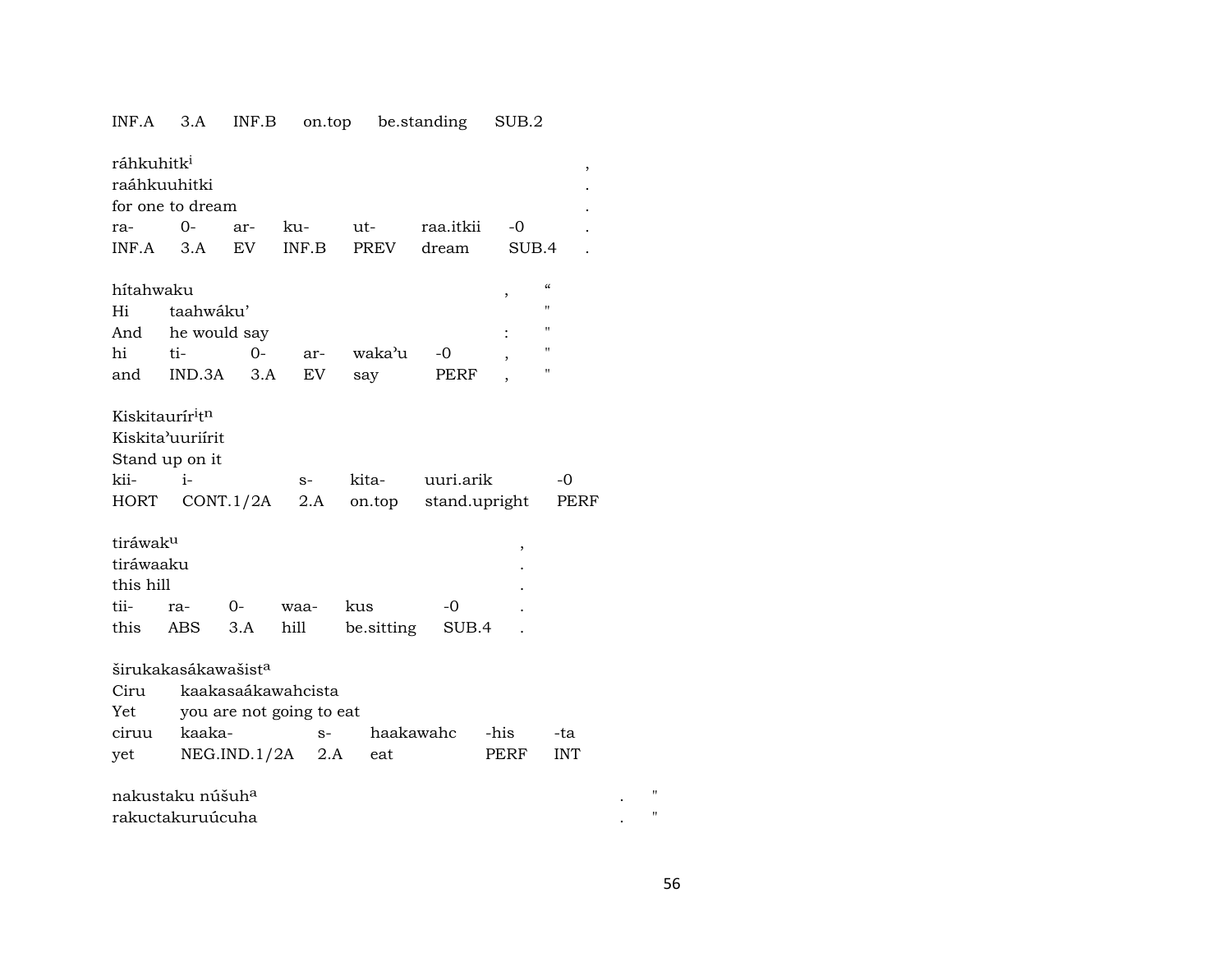|             | to be so many days                            |       |                                      |                         |        |             |          |               |       |                  | "                        |      |
|-------------|-----------------------------------------------|-------|--------------------------------------|-------------------------|--------|-------------|----------|---------------|-------|------------------|--------------------------|------|
| ra-         | $O -$                                         | ku-   |                                      | ut-                     | sakur- | ra.uc.uh    |          | -a            |       |                  | "                        |      |
| INF.A       | 3.A                                           | INF.B |                                      | PREV                    | day    |             | put.PL.P | SUB.1         |       |                  | "                        |      |
|             |                                               |       |                                      |                         |        |             |          |               |       |                  |                          |      |
|             | Hawáruahikitaurír <sup>i</sup> t <sup>n</sup> |       |                                      |                         |        |             |          |               |       |                  |                          |      |
| Hawá        |                                               |       | ruu'ahikita'uuriirit                 |                         |        |             |          |               |       |                  |                          |      |
| Also        |                                               |       |                                      | then he stood up on top |        |             |          |               |       |                  |                          |      |
| haawa       | ruu-                                          | ar-   | ri-                                  |                         | 0-     | kita-       |          | uuri.arik     |       |                  | -0                       |      |
| also        | then                                          | EV    |                                      | CONT.3A                 | 3.A    | on.top      |          | stand.upright |       |                  | PERF                     |      |
|             | aháwaahakitár <sup>i</sup> t <sup>n</sup>     |       |                                      |                         |        |             |          |               |       |                  |                          |      |
| a           | haáwa <sup>3</sup>                            |       | ahakitaárit                          |                         |        |             |          |               |       |                  |                          |      |
| and         | also                                          |       |                                      | he stood on top         |        |             |          |               |       |                  |                          |      |
| a           | haawaa                                        |       | ar-<br>ra-                           | $0-$                    |        | kita-       | arik     |               |       | $-0$             |                          |      |
| and         | also                                          |       | EV                                   | <b>ABS</b><br>3.A       |        | on.top      |          | be.standing   |       | PERF             |                          |      |
|             |                                               |       |                                      |                         |        |             |          |               |       |                  |                          |      |
| aháwa       |                                               |       | ahakitár <sup>i</sup> t <sup>n</sup> |                         |        |             |          |               |       |                  | $\overline{\phantom{a}}$ |      |
| a           | haáwa <sup>3</sup>                            |       | ahakitaárit                          |                         |        |             |          |               |       |                  |                          |      |
| and         | also                                          |       |                                      | he stood on top         |        |             |          |               |       |                  |                          |      |
| a           | haawaa                                        |       | ra-<br>ar-                           | $0-$                    |        | kita-       | arik     |               |       | -0               |                          |      |
| and         | also                                          |       | EV                                   | ABS<br>3.A              |        | on.top      |          | be.standing   |       | PERF             |                          |      |
|             |                                               |       |                                      |                         |        |             |          |               |       |                  |                          |      |
|             | irikuhištákurašírahət <sup>n</sup>            |       |                                      |                         |        |             |          |               |       |                  |                          |      |
|             | irikuuhictákuraciírahat                       |       |                                      |                         |        |             |          |               |       |                  |                          |      |
|             | whenever the end of the days was              |       |                                      |                         |        |             |          |               |       |                  |                          |      |
| irii-       | kuur-                                         | ra-   |                                      | $0 -$<br>ir-            |        | $ut-$       | sakur-   |               | raar- |                  | tiirahak                 | -0   |
| when        | <b>DUB</b>                                    |       | <b>ABS</b>                           | 3.A                     | PL.3A  | <b>PREV</b> | day      |               | PL    |                  | be.the.end               | PERF |
| aahararíhaš |                                               |       |                                      |                         |        |             |          |               |       | Náw <sup>a</sup> |                          |      |
| a           | aharariíhac                                   |       |                                      |                         |        |             |          |               |       | Ráwa             |                          |      |
| and         | he completed them                             |       |                                      |                         |        |             |          |               |       | <b>Now</b>       |                          |      |
| a           | ar-                                           | ra-   | $0-$                                 | raar-                   |        | riihac      | -0       |               |       | rawa             |                          |      |
| and         | <b>EV</b>                                     | ABS   | 3.A                                  | 3PL.INAN.P              |        | finish      |          | PERF          |       | now              |                          |      |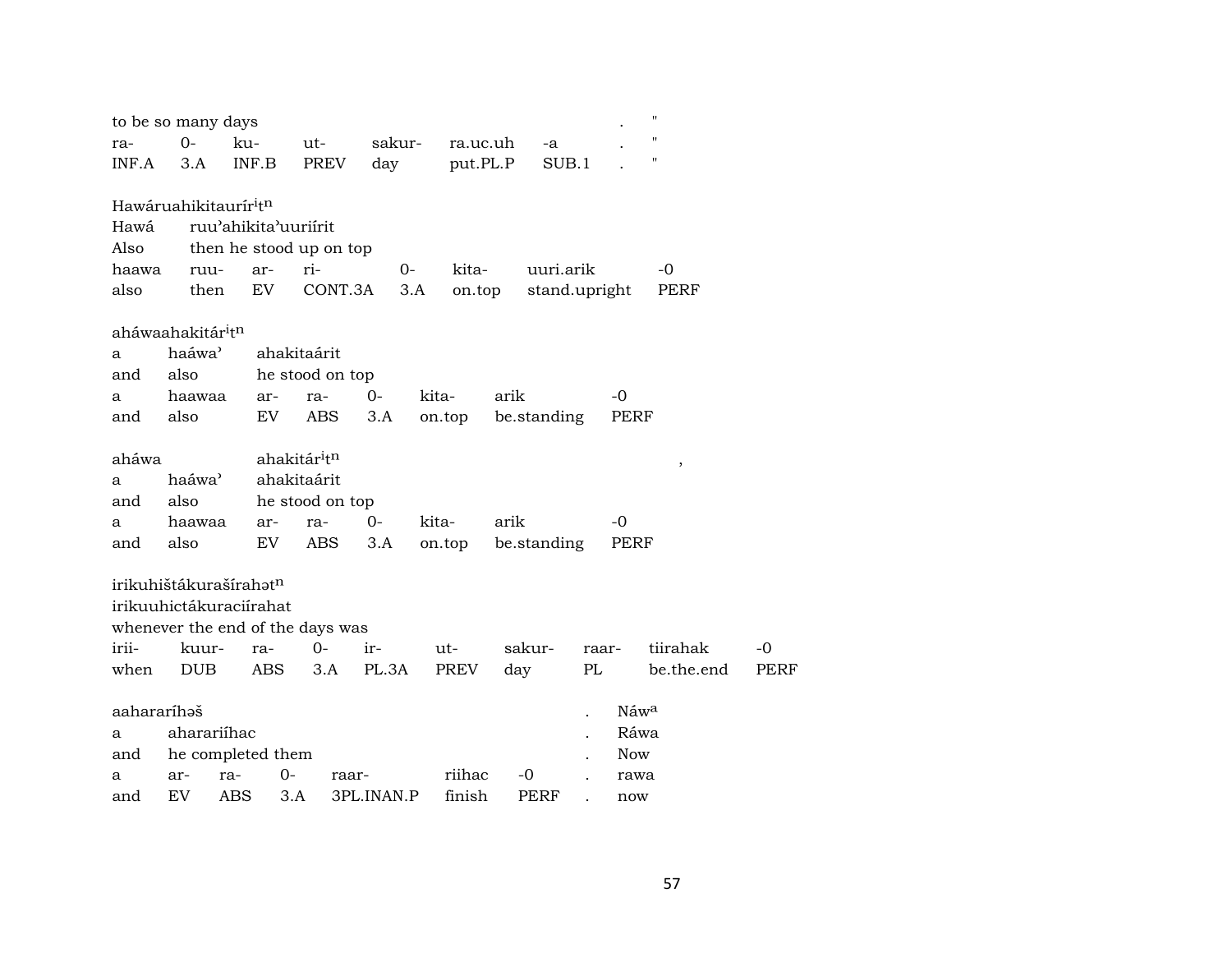|                           | híhawa |                  |                    |                          |                              | ruahiwáku                |           |          |           |               |                |                       |                          |            |
|---------------------------|--------|------------------|--------------------|--------------------------|------------------------------|--------------------------|-----------|----------|-----------|---------------|----------------|-----------------------|--------------------------|------------|
|                           | hi     |                  | haáwa <sup>3</sup> |                          |                              | ruu'ahiwáku'             |           |          |           |               |                |                       |                          |            |
| $\overline{\phantom{a}}$  | and    |                  | also               |                          |                              | then he said             |           |          |           |               |                |                       |                          |            |
| $\cdot$                   | hi     |                  | haawaa             |                          | ruu-                         |                          | ar-       | ri-      |           | $0-$          |                | waka'u                |                          | $-0$       |
| $\cdot$                   | and    |                  | also               |                          | then                         |                          | <b>EV</b> |          | CONT.3A   | 3.A           |                | say                   |                          | PERF       |
|                           |        |                  |                    |                          |                              |                          |           |          |           |               |                |                       |                          |            |
| ,                         | Π      | Náw <sup>a</sup> |                    |                          | náw <sup>a</sup>             | $\overline{\phantom{a}}$ |           |          | ráktahšu  |               |                |                       |                          |            |
|                           | Π      | Ráwa             |                    |                          | ráwa                         |                          |           |          | ráktahcu' |               |                |                       |                          |            |
|                           | П      | <b>Now</b>       |                    | $\overline{\phantom{a}}$ | now                          |                          |           | a shield |           |               |                |                       |                          |            |
|                           | н      | rawa             |                    |                          | rawa                         |                          |           |          | rak.tahc  | $-u^{\prime}$ |                |                       |                          |            |
|                           | П      | now              |                    |                          | now                          |                          |           | shield   |           | <b>NOM</b>    |                |                       |                          |            |
| ,                         |        |                  |                    |                          |                              |                          |           |          |           |               |                |                       |                          |            |
| witáta <sup>u</sup>       |        |                  |                    |                          |                              |                          |           |          |           |               |                | nə́ktahš <sup>u</sup> |                          |            |
| witáta'u                  |        |                  |                    |                          |                              |                          |           |          |           |               |                | Ráktahcu'             |                          |            |
| I am giving it to you     |        |                  |                    |                          |                              |                          |           |          |           |               |                | A shield              |                          |            |
| wi-                       |        | ta-              |                    |                          | t-                           | a-                       |           | uh       | $-0$      |               |                | rak.tahc              |                          | -u'        |
| QUOT                      |        |                  | IND.1/2A           |                          | 1.A                          | 2.P                      |           | give     | PERF      |               |                | shield                |                          | <b>NOM</b> |
|                           |        |                  |                    |                          |                              |                          |           |          |           |               |                |                       |                          |            |
| witáta <sup>u</sup>       |        |                  |                    |                          |                              |                          |           |          |           |               | $\blacksquare$ |                       |                          |            |
| witáta'u                  |        |                  |                    |                          |                              |                          |           |          |           |               | П              |                       |                          |            |
|                           |        |                  |                    |                          |                              |                          |           |          |           |               | $\mathbf{H}$   |                       |                          |            |
| I am giving it to you     |        |                  |                    |                          |                              |                          |           |          |           |               | п              |                       |                          |            |
| wi-                       |        | ta-              |                    |                          | t-                           | $a-$                     |           | uh       | $-0$      |               | Ħ              |                       |                          |            |
| QUOT                      |        |                  | IND.1/2A           |                          | 1.A                          | 2.P                      |           | give     | PERF      |               |                |                       |                          |            |
|                           |        |                  |                    |                          |                              |                          |           |          |           |               |                |                       |                          |            |
| Tiwiratuha                |        |                  |                    |                          |                              |                          |           |          |           |               |                | náktahš <sup>u</sup>  |                          |            |
| Tiwiratuuha               |        |                  |                    |                          |                              |                          |           |          |           |               |                | ráktahcu <sup>3</sup> |                          |            |
| This that I am giving you |        |                  |                    |                          |                              |                          |           |          |           |               |                | the shield            |                          |            |
| tii-                      |        | wii-             | ra-                |                          | t-                           | $a-$                     |           | uh       | -a        |               |                | rak.tahc              | $-u^{\prime}$            |            |
| this                      |        | now              | ABS                |                          | 1.A                          | 2.P                      |           | give     | SUB.1     |               | shield         |                       | <b>NOM</b>               |            |
| tasupáksawista            |        |                  |                    |                          |                              |                          |           |          |           |               |                |                       |                          | íhi        |
| tasuhpáksawista           |        |                  |                    |                          |                              |                          |           |          |           |               |                |                       |                          | ihi        |
|                           |        |                  |                    |                          | you are to draw a head on it |                          |           |          |           |               |                |                       | $\overline{\phantom{a}}$ | uh         |
| ta-                       |        |                  | $S-$               | uur-                     |                              | paks-                    |           | awi.wuh  |           | -his          |                | -ta                   |                          | ihii       |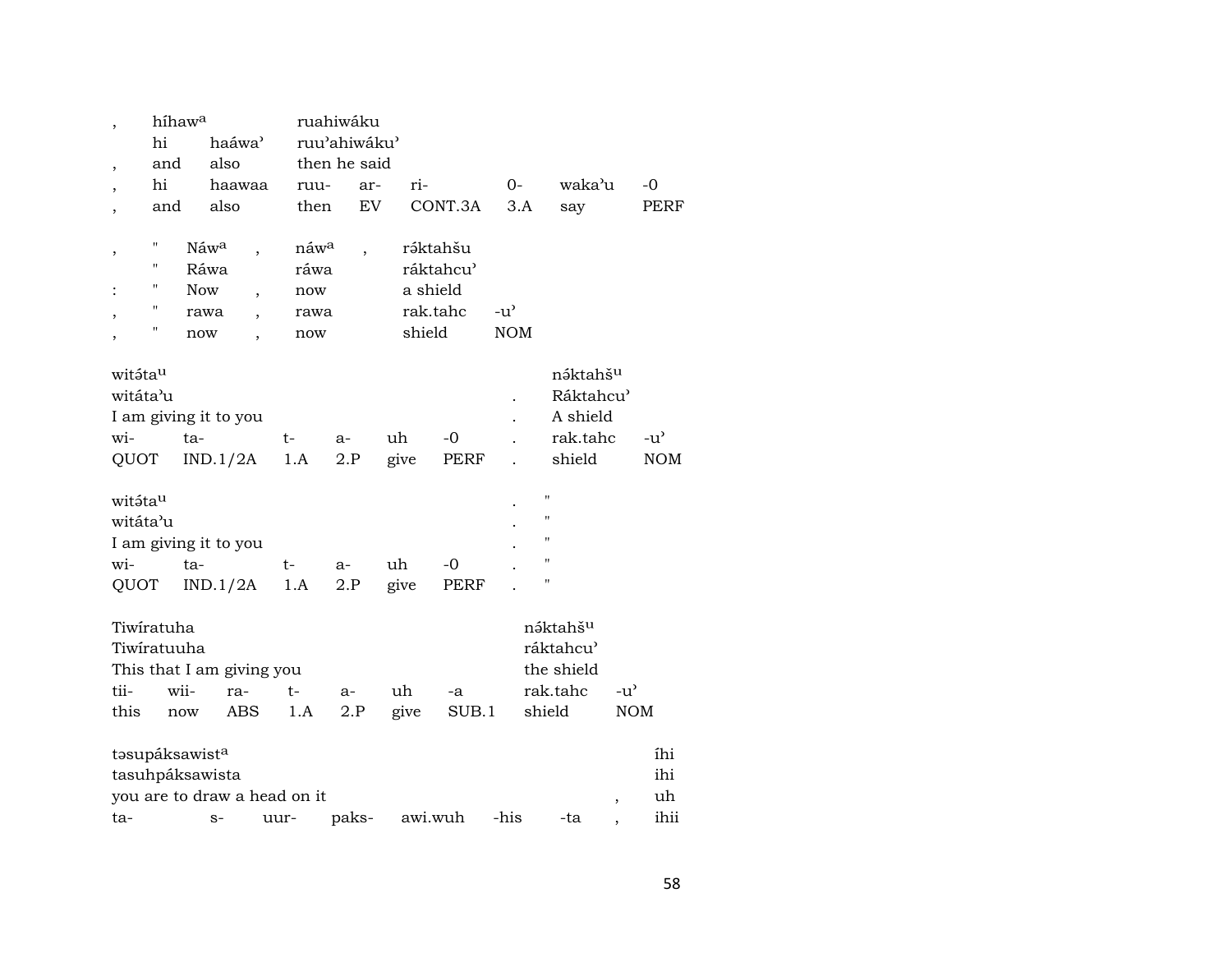| IND.1/2A                                                                           |                                               | 2.A                                | PREV                                                                | head        |               | draw                | PERF                |                                                                                           | <b>INT</b>        | uh |
|------------------------------------------------------------------------------------|-----------------------------------------------|------------------------------------|---------------------------------------------------------------------|-------------|---------------|---------------------|---------------------|-------------------------------------------------------------------------------------------|-------------------|----|
| a<br>a<br>,<br>a                                                                   | and<br>and                                    | ta-                                | tasurawista<br>tasuurawista<br>you are going to draw it<br>IND.1/2A | $S-$<br>2.A | uur-<br>PREV  | awi.wuh<br>draw     |                     | -his<br>PERF                                                                              | -ta<br><b>INT</b> |    |
| hupíritn<br>huupírit<br>a star<br>huupirik<br>star                                 |                                               | íkarikatn<br>íkarikat<br>iika.arik | in the middle<br>stand.in.the.middle                                |             | -kat<br>LOC   |                     |                     |                                                                                           |                   |    |
| narurakúkak <sup>u</sup><br>raaruurakúkaku<br>to be just on it<br>raa-<br>just     | ruu-<br>then                                  | ra-<br>INF.A                       | 0-                                                                  | 3.A         | ku-<br>INF.B  | ka-<br>in           | kus<br>be.sitting   |                                                                                           | -0<br>SUB.4       | ,  |
| hitikítawa<br>hi<br>and<br>hi<br>and                                               | tikítawa<br>it'll branch out<br>ti-<br>IND.3A |                                    | $0-$<br>3.A                                                         | kita        | be.a.branch   | -waa<br><b>DIST</b> | $-0$<br><b>PERF</b> |                                                                                           |                   |    |
| nakukápirarik <sup>i</sup><br>rakukaapiraáriki<br>to be zigzagging<br>ra-<br>INF.A | $0-$<br>3.A                                   | ku-<br>INF.B                       |                                                                     | zigzag      | kaa.pira.arik | $-i$<br>SUB.2       |                     | $\pmb{\mathsf{H}}$<br>$\pmb{\mathsf{H}}$<br>$\pmb{\mathsf{H}}$<br>$\pmb{\mathsf{H}}$<br>П |                   |    |
| Ahawáku<br>Ahawáku'                                                                |                                               |                                    |                                                                     |             |               | ,                   | н<br>Н              |                                                                                           |                   |    |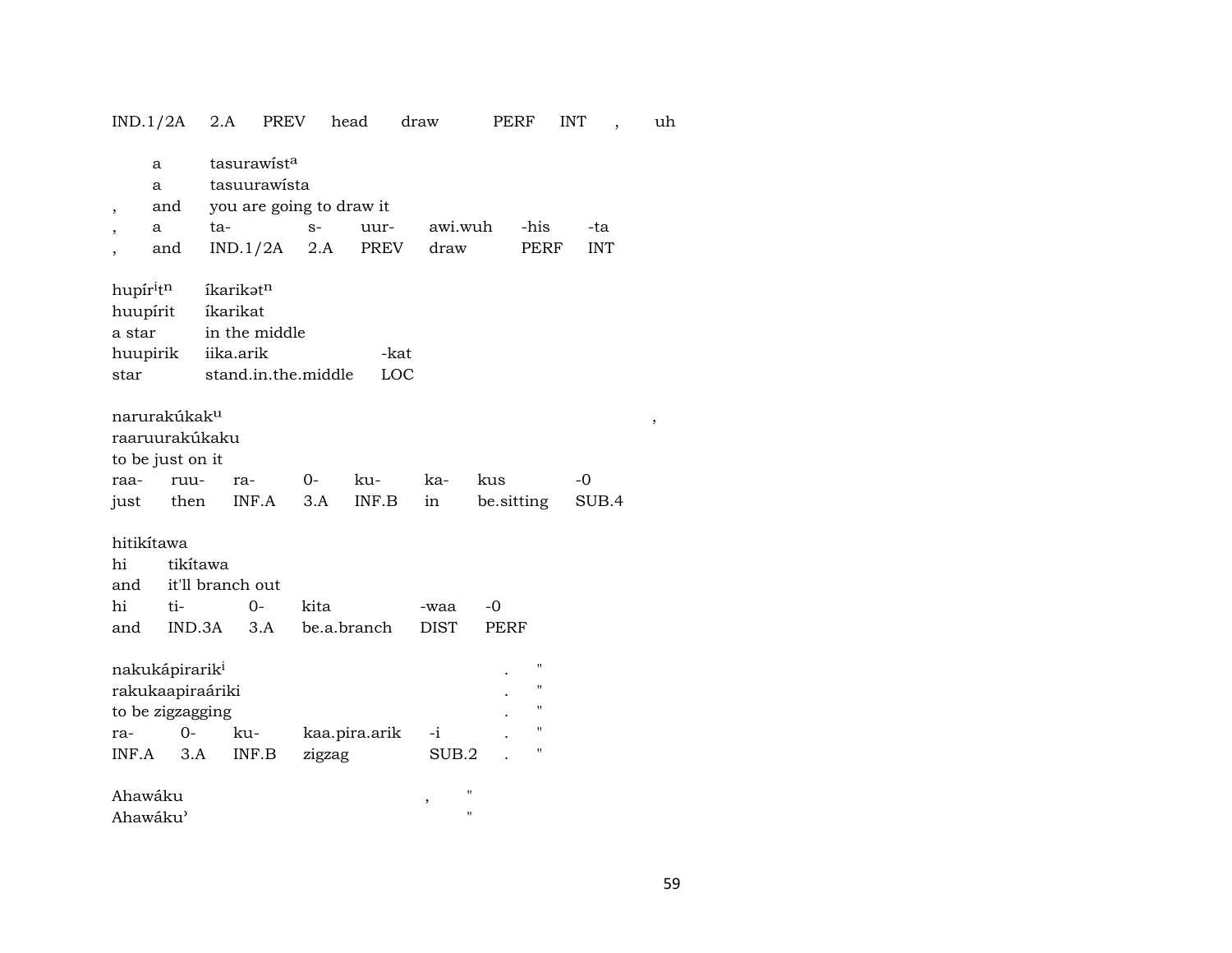| He said                        |                                                                                     |            |                            |                                | п             |                                                                          |                  |                                                                |      |
|--------------------------------|-------------------------------------------------------------------------------------|------------|----------------------------|--------------------------------|---------------|--------------------------------------------------------------------------|------------------|----------------------------------------------------------------|------|
| ar-                            | ra-                                                                                 | $0-$       | waka'u                     | $-0$                           | п             |                                                                          |                  |                                                                |      |
| EV                             | ABS                                                                                 | 3.A        | say                        | <b>PERF</b>                    | 11            |                                                                          |                  |                                                                |      |
|                                | Wisiistarawistau<br>Wisi'istaraawista'u<br>When you smoke it                        |            |                            |                                |               |                                                                          |                  |                                                                |      |
| wii-                           | $\sin$                                                                              | $i-$       |                            | raar-<br>$S-$                  |               | raawis-                                                                  | ra'uk            | $-0$                                                           |      |
| when                           | DU                                                                                  |            | CONT.1/2A                  | 2.A                            | 3PL.INAN.P    | smoke                                                                    | make             | SUB.3                                                          |      |
| hi<br>and                      | hihirurikusiisutpiúrutn<br>hiru<br>there                                            |            | rikusi'isutpi'uúrut        | that is the way you'll face it |               |                                                                          |                  |                                                                |      |
| hi                             | hiruu                                                                               | riku-      | $si-$                      | $i-$                           | $S-$          | ut-                                                                      | wi.uu.ruhk       |                                                                | $-0$ |
| and                            | there                                                                               | that.is    | $\mathop{\rm DU}\nolimits$ | CONT.1/2A                      | 2.A           | PREV                                                                     | turn.to.face     |                                                                | PERF |
| tii-<br>here                   | tiirirəsakúrahu<br>ti'iriirasakuúrahu<br>here where the sun comes<br>irii-<br>where | ra-<br>ABS | 0-<br>3.A                  | $a-$<br>PREV.3A                | sakur-<br>sun | a<br>come                                                                | -hus<br>IMPF.SUB |                                                                |      |
|                                | tiiriratírahu<br>ti'iriiratiirahu<br>here where I come                              |            |                            |                                |               |                                                                          |                  | $\pmb{\mathsf{H}}$<br>$\pmb{\mathsf{H}}$<br>$\pmb{\mathsf{H}}$ |      |
| tii-                           | irii-                                                                               | ra-        | t-                         | ir-                            | a             | -hus                                                                     |                  | $\pmb{\mathsf{H}}$                                             |      |
| here                           | where                                                                               | ABS        | 1.A                        | PREV.1/2A                      | come          | <b>IMPF.SUB</b>                                                          |                  |                                                                |      |
| Ahawáku<br>Ahawáku'<br>He said |                                                                                     |            |                            | $\, ,$                         | н<br>11<br>Н  | Náwa<br>$\overline{\phantom{a}}$<br>Ráwa<br><b>Now</b><br>$\overline{ }$ |                  |                                                                |      |
| ar-                            | ra-                                                                                 | $0 -$      | waka'u                     | -0                             | 11            | rawa<br>$\overline{ }$                                                   |                  |                                                                |      |
| EV                             | ABS                                                                                 | 3.A        | say                        | PERF                           |               | now                                                                      |                  |                                                                |      |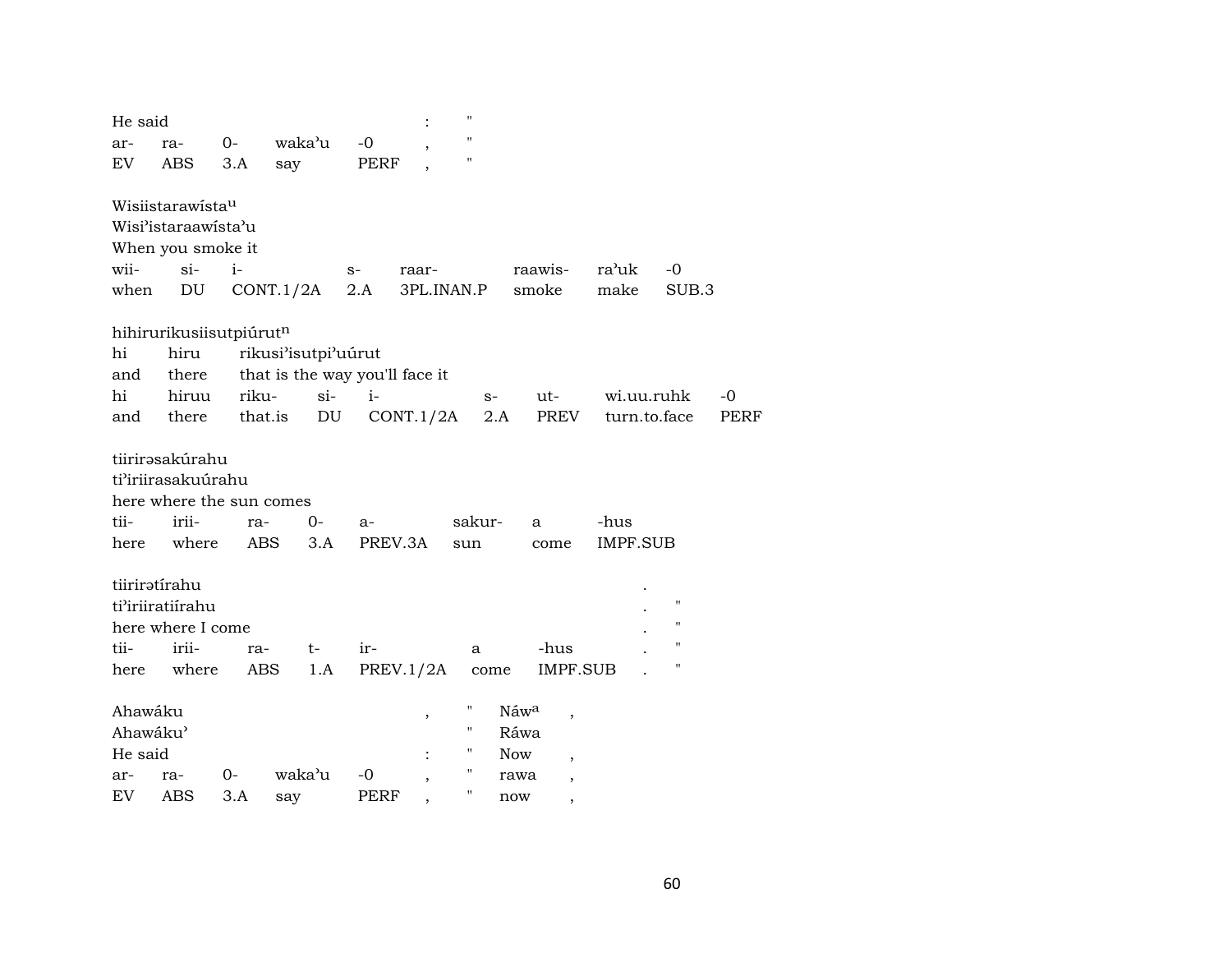| tətúhist <sup>a</sup>                                                                         |            |           |                     |            |                    |            |             |                                |      |                                                          |
|-----------------------------------------------------------------------------------------------|------------|-----------|---------------------|------------|--------------------|------------|-------------|--------------------------------|------|----------------------------------------------------------|
| tatuúhista                                                                                    |            |           |                     |            |                    |            |             |                                |      |                                                          |
| I am going to give you                                                                        |            |           |                     |            |                    |            |             |                                |      |                                                          |
| ta-                                                                                           |            | $t-$      | $a-$                | uh         | -his               | -ta        |             |                                |      |                                                          |
| IND.1/2A                                                                                      |            | 1.A       | 2.P                 | give       | PERF               | <b>INT</b> |             |                                |      |                                                          |
| iriratuhístar <sup>i</sup> t <sup>n</sup><br>iriiratuuhístarit<br>what I am going to give you |            |           |                     |            |                    |            |             |                                |      | $\mathbf{H}$<br>$\pmb{\mathsf{H}}$<br>$\pmb{\mathsf{H}}$ |
| irii-                                                                                         | ra-        | $t-$      | a-                  | uh         | -his               |            | -ta         | -rit                           |      | $\pmb{\mathsf{H}}$                                       |
| what                                                                                          | <b>ABS</b> | 1.A       | 2.P                 | give       | PERF               |            | <b>INT</b>  | <b>INT.SUB</b>                 |      | $\pmb{\mathsf{H}}$                                       |
| Witíru<br>Witiíru<br>He was given it by him<br>wi-<br>QUOT                                    | ti-        | IND.3A    | 0-<br>3.A           | ir-<br>OBV | uh<br>give         | -0<br>PERF |             |                                |      |                                                          |
| tahapakíahu<br>tahapaki'aahu'<br>we call it                                                   |            |           |                     |            |                    |            |             |                                |      |                                                          |
| ta-                                                                                           |            | t-        | rak-                | waki.a     |                    |            | -:hus       |                                |      |                                                          |
| $IND.1/2A$ 1.A                                                                                |            |           |                     |            | 1/2.PL say.PL.IMPF |            | <b>IMPF</b> |                                |      |                                                          |
| tiráwahatn<br>Tiráwaahat<br>the Heavens<br>tii-<br>this                                       | ra-<br>ABS | 0-<br>3.A | waa-<br><b>DIST</b> | ahak       | extend.in.a.line   |            | -0<br>SUB.4 |                                |      |                                                          |
| tirarúšpaw <sup>i</sup><br>tirarúcpaawi                                                       |            |           |                     |            |                    |            |             | káritk <sup>i</sup><br>káritki |      | $\,$                                                     |
| these different ones                                                                          |            |           |                     |            |                    |            |             | stones                         |      | $\overline{ }$                                           |
| tii-                                                                                          | ra-        | 0-        | ra.uc               |            | -waa               | -wi        |             | karit-                         | -kis | $\overline{ }$                                           |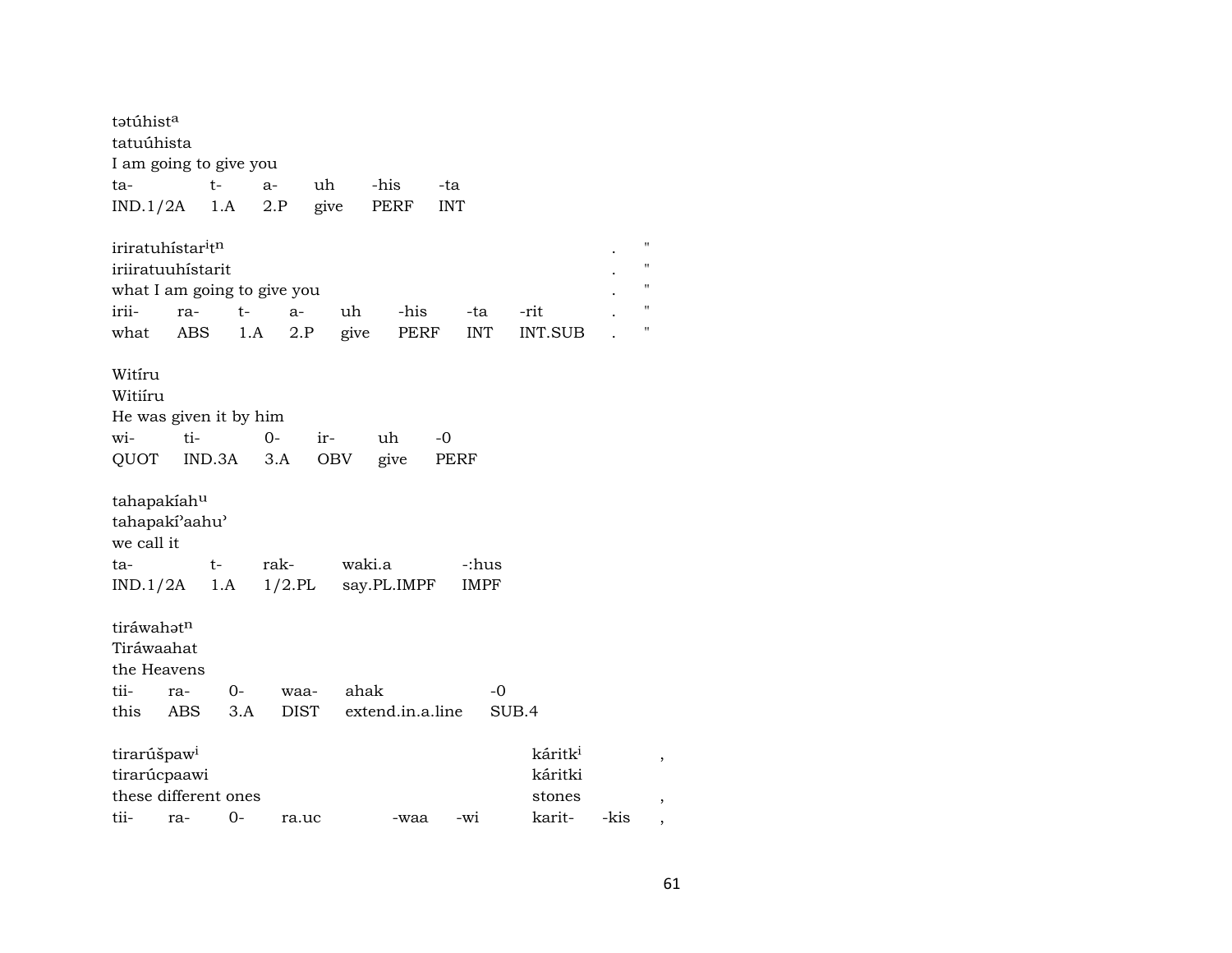#### 3.A be.lying.PL DIST SUB.L rock this ABS DIM,

naruhúr<sup>u</sup>

raruuhuúru'

a meteorite

raruuhuur  $-u^{\prime}$ 

**NOM** meteorite

## hiirikúhiru

|  | hi irikúhiiru                     |  |  |                                         |  |  |  |  |  |  |  |
|--|-----------------------------------|--|--|-----------------------------------------|--|--|--|--|--|--|--|
|  | and that is what was given to him |  |  |                                         |  |  |  |  |  |  |  |
|  |                                   |  |  | hi irii- kuur- ra- 0- ir- uh -0 .       |  |  |  |  |  |  |  |
|  |                                   |  |  | and what DUB ABS 3.A 3.INDF give PERF . |  |  |  |  |  |  |  |

| Aahawaku              |     |             |      |        |       |  |   |  |  |  |  |  |
|-----------------------|-----|-------------|------|--------|-------|--|---|--|--|--|--|--|
| ahawáku'<br>$A \quad$ |     |             |      |        |       |  |   |  |  |  |  |  |
|                       |     | And he said |      |        |       |  |   |  |  |  |  |  |
| a a                   | ar- | ra-         | $O-$ | waka'u | $-$ 0 |  | п |  |  |  |  |  |
| and                   | EV  | ABS 3.A     |      | say    | PERF  |  | " |  |  |  |  |  |

# Ihitiwirətuh<sup>a</sup>

| Ihi | tiwiratuuha |                           |                                      |  |      |    |    |  |  |  |  |  |
|-----|-------------|---------------------------|--------------------------------------|--|------|----|----|--|--|--|--|--|
|     |             | Eh, what I have given you |                                      |  |      |    |    |  |  |  |  |  |
|     |             |                           | ihii , tii- wii- ra- t-              |  | $a-$ | uh | -a |  |  |  |  |  |
|     |             |                           | uh , this now ABS 1.A 2.P give SUB.1 |  |      |    |    |  |  |  |  |  |

| tásasarukst <sup>a</sup>      |      |                                      |    |      |     |   | ihi              |  |
|-------------------------------|------|--------------------------------------|----|------|-----|---|------------------|--|
| taásasaaruksta                |      |                                      |    |      |     |   | ihi              |  |
| you are going to be named     |      |                                      |    |      |     |   | uh               |  |
| ta-                           | $S-$ | asar                                 | uk | -his | -ta |   | ihii             |  |
|                               |      | $IND.1/2A$ 2.A be.named be PERF INT, |    |      |     |   | uh               |  |
| rəktahšurárah <sup>a</sup>    |      |                                      |    |      |     | " | Náw <sup>a</sup> |  |
| Ráktahcu <sup>,</sup> Ráraaha |      |                                      |    |      |     | " | Ráwa             |  |

 $\epsilon$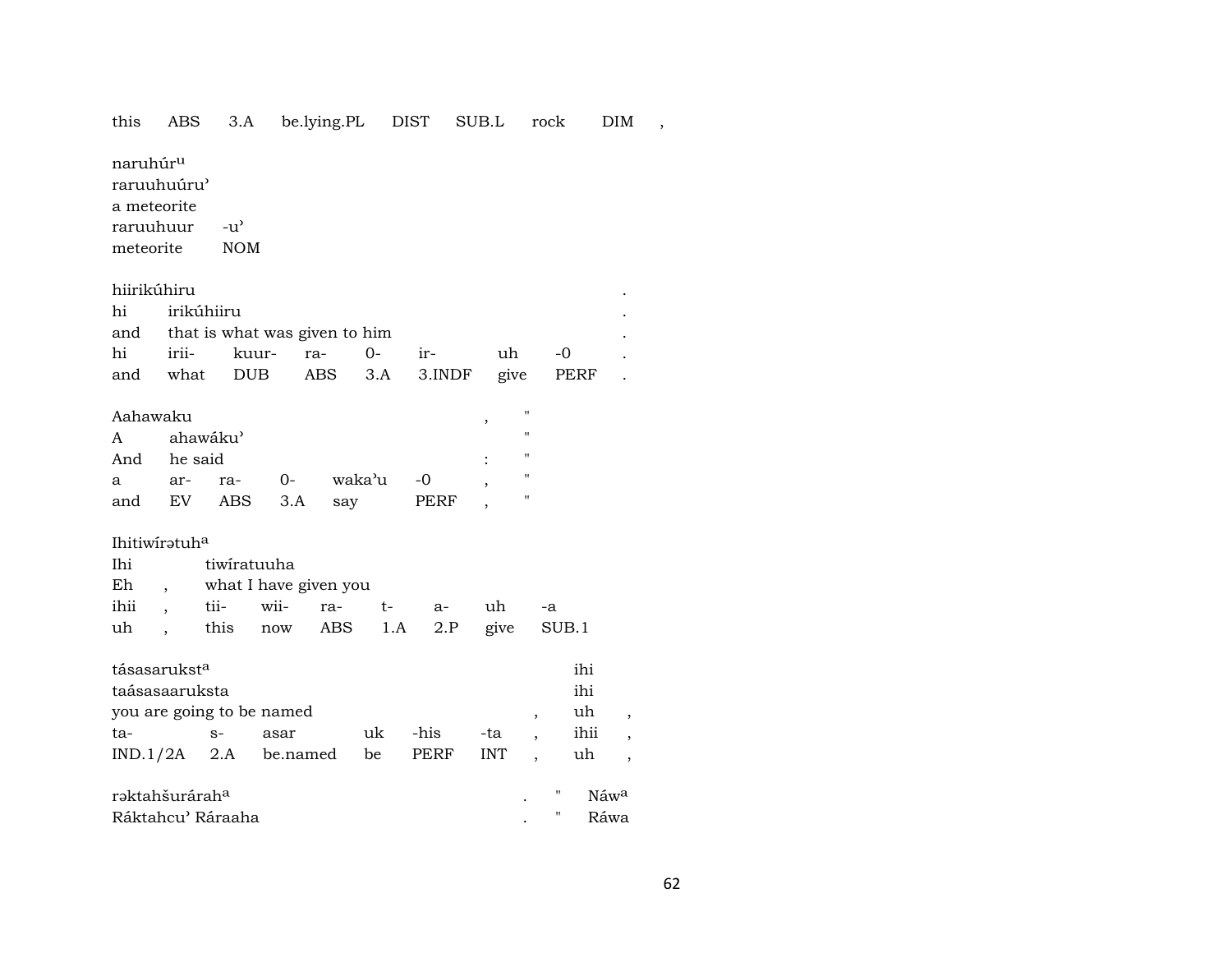|                                                                  |             | Carrying the Shield             |               |                    |                          |          |                          | $\pmb{\mathsf{H}}$ | <b>Now</b>                                              |  |
|------------------------------------------------------------------|-------------|---------------------------------|---------------|--------------------|--------------------------|----------|--------------------------|--------------------|---------------------------------------------------------|--|
| rak.tahc                                                         |             | $-u^{\prime}$                   | ra-           | $0-$               | raah                     | -a       |                          |                    | rawa                                                    |  |
| shield                                                           |             | <b>NOM</b>                      | <b>ABS</b>    | 3.A                | have                     | SUB.1    |                          | 11                 | now                                                     |  |
| irikurúksasa <sup>a</sup><br>irikurúksasa'a<br>irii-<br>that     | ku-<br>INDF | he was named that<br>ra-<br>ABS | $0-$<br>3.A   | uks-<br><b>AOR</b> | asar                     | be.named | $-$ <sup>2</sup><br>EX   |                    | kúrahus<br>kúrahus<br>an old man<br>kurahuus<br>old.man |  |
| kurahúskahikát <sup>i</sup>                                      |             |                                 |               |                    |                          |          |                          |                    |                                                         |  |
|                                                                  |             | Kurahuskaahiiku'                |               | $ti^{\prime}$      |                          |          |                          |                    |                                                         |  |
| A very old man                                                   |             |                                 |               | he was             |                          |          |                          |                    |                                                         |  |
| kurahuus                                                         |             | kaahik                          | $-u^{\prime}$ | ti-                |                          | $O -$    | $\Omega$                 | $-0$               |                                                         |  |
| old.man                                                          |             | aged                            | <b>NOM</b>    |                    | IND.3A                   | 3.A      | be                       | <b>PERF</b>        |                                                         |  |
| natutíritn<br>ratuutiírit<br>when I saw him<br>ra-<br><b>ABS</b> | t-<br>1.A   | ut-<br><b>PREV</b>              | iirik<br>see  | -0<br><b>PERF</b>  |                          |          |                          |                    |                                                         |  |
| Hiríhwak <sup>i</sup>                                            |             |                                 |               |                    |                          |          |                          | н                  |                                                         |  |
| Hi                                                               |             | ríhwaki <sup>3</sup>            |               |                    |                          |          | $\, ,$                   | П                  |                                                         |  |
| And                                                              |             | they said                       |               |                    |                          |          |                          | П                  |                                                         |  |
| hi                                                               | ra-         | $0-$                            | ir-           | waki               |                          | $-0$     | $\overline{\phantom{a}}$ | "                  |                                                         |  |
| and                                                              | ABS         | 3.A                             | PL.3A         | say.PL             |                          | PERF     |                          | "                  |                                                         |  |
| Tuksasá <sup>a</sup><br>Tuksasá'a<br>He was named<br>ti-         |             | 0-                              | uks-          | asar               | $\overline{\phantom{a}}$ |          |                          |                    |                                                         |  |
| IND.3A                                                           |             | 3.A                             | <b>AOR</b>    | be.named           | EX                       |          |                          |                    |                                                         |  |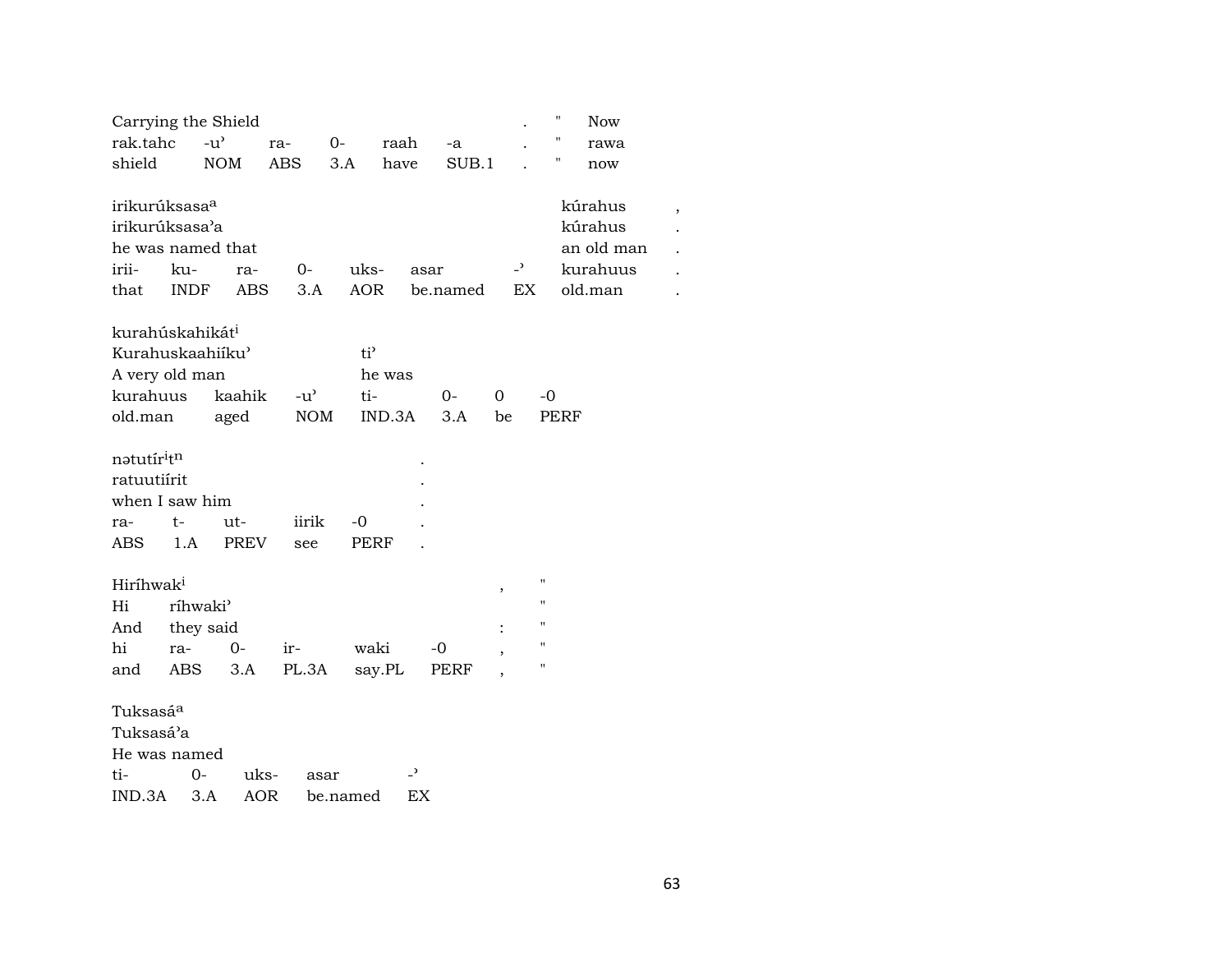| náktahš <sup>u</sup> rárah <sup>a</sup> |               |                    |                                |                 |            |          | $\pmb{\mathsf{H}}$ |                |
|-----------------------------------------|---------------|--------------------|--------------------------------|-----------------|------------|----------|--------------------|----------------|
| Ráktahcu' Ráraaha                       |               |                    |                                |                 |            |          | $^{\prime}$        |                |
| Carrying the Shield                     |               |                    |                                |                 |            |          | $^{\prime\prime}$  |                |
| rak.tahc                                | $-u^{\prime}$ | ra-                | 0-                             | raah            | -a         |          | $\pmb{\mathsf{H}}$ |                |
| shield                                  | <b>NOM</b>    | <b>ABS</b>         | 3.A                            | have            | SUB.1      |          | $^{\prime\prime}$  |                |
|                                         |               |                    |                                |                 |            |          |                    |                |
| Nikuwitihúrasaru                        |               |                    |                                |                 |            |          |                    |                |
| Rikuwitiihúrasaru'                      |               |                    |                                |                 |            |          |                    |                |
|                                         |               |                    | That was the one who named him |                 |            |          |                    |                |
| riku-                                   | wi-           | ti-                | $0-$                           | ir-             | huur.asar  |          | -:hus              |                |
| that.is QUOT IND.3A                     |               |                    | 3.A                            | OBV             | be.named   |          | <b>IMPF</b>        |                |
|                                         |               |                    |                                |                 |            |          |                    |                |
| hirútirahu                              |               |                    |                                |                 |            |          |                    |                |
| hiru                                    | tiíraahu      |                    |                                |                 |            |          |                    |                |
| then                                    |               | this one coming    |                                |                 |            |          |                    |                |
| hiruu                                   | tii-          | ra-                | $O -$<br>$a-$                  |                 | a          | -hus     |                    |                |
| then                                    | this          | ABS                | 3.A                            | PREV.3A         | come       | IMPF.SUB |                    |                |
|                                         |               |                    |                                |                 |            |          |                    |                |
| sakúr <sup>u</sup>                      |               |                    | Ahawáku                        |                 |            |          | $\,$               | 11             |
| Sakuúru'                                |               |                    | Ahawáku'                       |                 |            |          |                    | $\blacksquare$ |
| Sun                                     |               |                    | He said                        |                 |            |          |                    | $^{\dagger}$   |
| sakur                                   | $-u^{\prime}$ | ar-                | ra-                            | $0-$            | waka'u     | -0       |                    | "              |
| sun                                     | NOM           | EV<br>$\mathbf{r}$ | ABS                            | 3.A             | say        | PERF     |                    | 11             |
|                                         |               |                    |                                |                 |            |          |                    |                |
| Kasisá <sup>a</sup>                     |               |                    |                                |                 | nətkətn    |          |                    |                |
| Kasiísá'a                               |               |                    |                                |                 | rátkat     |          |                    |                |
| You will be named                       |               |                    |                                |                 | later      |          |                    |                |
| kaas-                                   | $S-$          | $i-$               | asar                           | $\overline{a}$  | rat-       |          | -kat               |                |
| POT.2A                                  | 2.A           |                    |                                | SEQ be.named EX | afterwards |          | LOC                |                |
|                                         |               |                    |                                |                 |            |          |                    |                |
| Tararīwák <sup>a</sup>                  |               |                    |                                |                 |            |          |                    | $\blacksquare$ |
| Tarariiwaáka'                           |               |                    |                                |                 |            |          |                    | п              |
| He Comes Bringing Thunder               |               |                    |                                |                 |            |          |                    | П              |
| ti-                                     | $0-$          | a-                 | ra-                            | rii.wak         | a          |          | -0                 | Ħ              |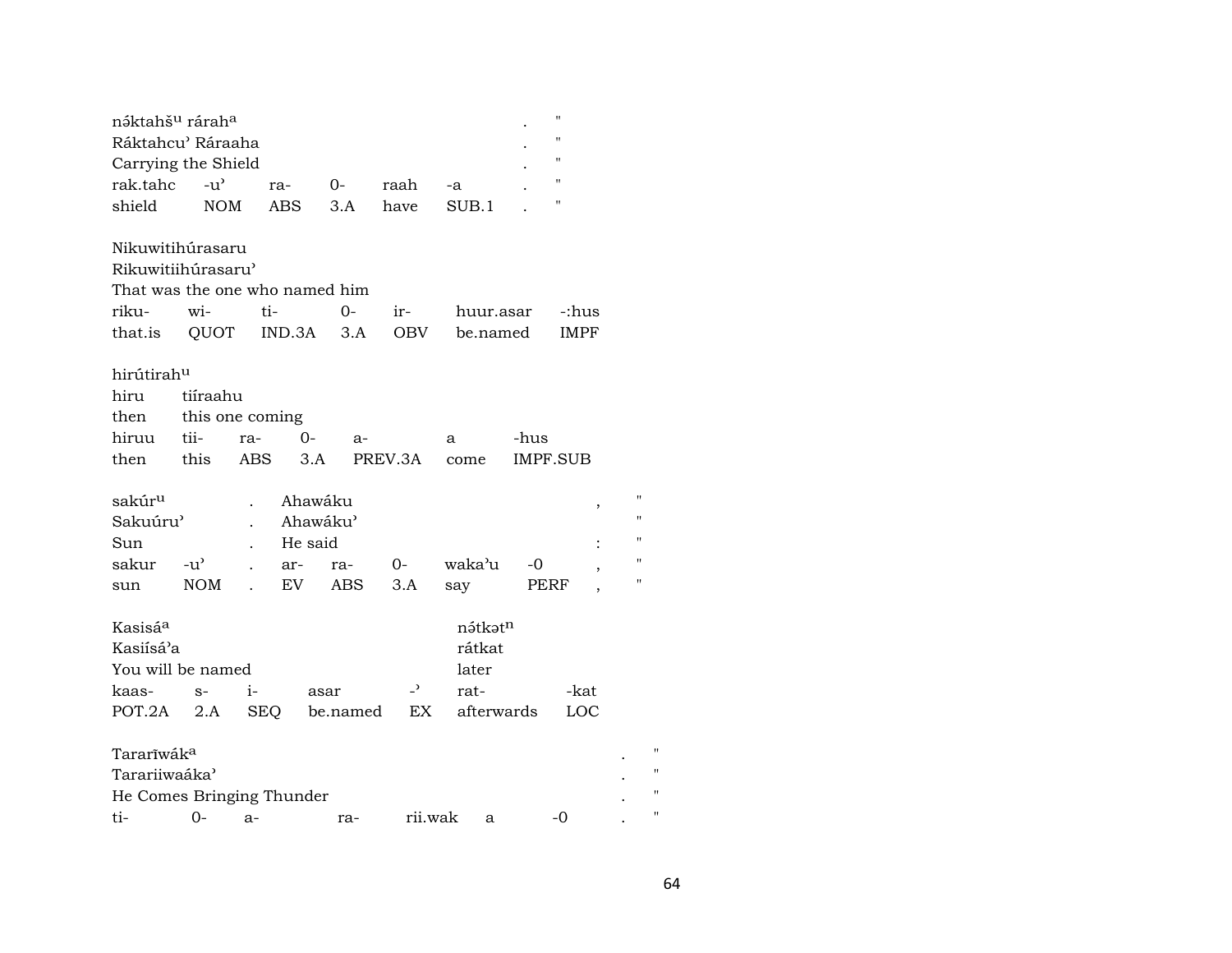| IND.3A<br>3.A                                   |                   | PREV.3A                | PORT  | sound             | come    | PERF        | $\pmb{\mathsf{H}}$ |             |
|-------------------------------------------------|-------------------|------------------------|-------|-------------------|---------|-------------|--------------------|-------------|
| Nikuwituháihk <sup>u</sup><br>Rikuwituuhá'ihku' |                   |                        |       |                   |         |             |                    |             |
| That is the one he meant                        |                   |                        |       |                   |         |             |                    |             |
| riku-<br>wi-                                    | ti-               |                        | $0-$  | ut-               | ra'ihk  | -:hus       |                    |             |
| that.is                                         | QUOT              | IND.3A                 | 3.A   | <b>PREV</b>       | mean    | <b>IMPF</b> |                    |             |
|                                                 |                   |                        |       |                   |         |             |                    |             |
| naruhúr <sup>u</sup>                            |                   | nukstáha               |       |                   |         |             |                    |             |
| raruuhuúru'                                     |                   | rukstaáha              |       |                   |         |             |                    |             |
| a meteorite                                     |                   | his having had it      |       |                   |         |             |                    |             |
| raruuhuur                                       | $-u^{\prime}$     | ra-                    | $0-$  | uks-              | raah    | -a          |                    |             |
| meteorite                                       | <b>NOM</b>        | ABS                    | 3.A   | AOR               | have    | SUB.1       |                    |             |
|                                                 |                   |                        |       |                   |         |             |                    |             |
| Hiwihirurikúrisa                                |                   |                        |       |                   |         |             |                    |             |
| wihiru<br>Hi                                    |                   | rikuriisá <sup>9</sup> |       |                   |         |             |                    |             |
| then<br>And                                     |                   |                        |       | that was his name |         |             |                    |             |
| hi<br>wii-                                      | hiruu             | riku-                  | $O-$  | ri-               |         | $0-$        | asar               | $-0$        |
| and<br>now                                      | then              | that.is                |       | 3.A               | CONT.3A | 3.A         | be.named           | <b>PERF</b> |
|                                                 |                   |                        |       |                   |         |             |                    |             |
| iratutir <sup>itn</sup>                         |                   |                        |       |                   |         |             |                    |             |
| iratuutiírit                                    |                   |                        |       |                   |         |             |                    |             |
| when I saw him                                  |                   |                        |       |                   |         |             |                    |             |
| ii-<br>ra-                                      | $t-$              | ut-                    | iirik | $-0$              |         |             |                    |             |
| when<br><b>ABS</b>                              | 1.A               | PREV                   | see   | SUB.4             |         |             |                    |             |
|                                                 |                   |                        |       |                   |         |             |                    |             |
| kúrahuswit <sup>i</sup>                         |                   |                        |       |                   |         | ,           |                    |             |
| Kúrahus                                         | witi <sup>3</sup> |                        |       |                   |         |             |                    |             |
| An old man                                      | he was            |                        |       |                   |         |             |                    |             |
| kurahuus                                        | wi-               | ti-                    | $0-$  | $\mathbf 0$       | $-0$    |             |                    |             |
| old.man                                         | QUOT              | IND.3A                 |       | 3.A<br>be         | PERF    |             |                    |             |
|                                                 |                   |                        |       |                   |         |             |                    |             |

nikutúksasa

Rikutúksasa<sup></sup>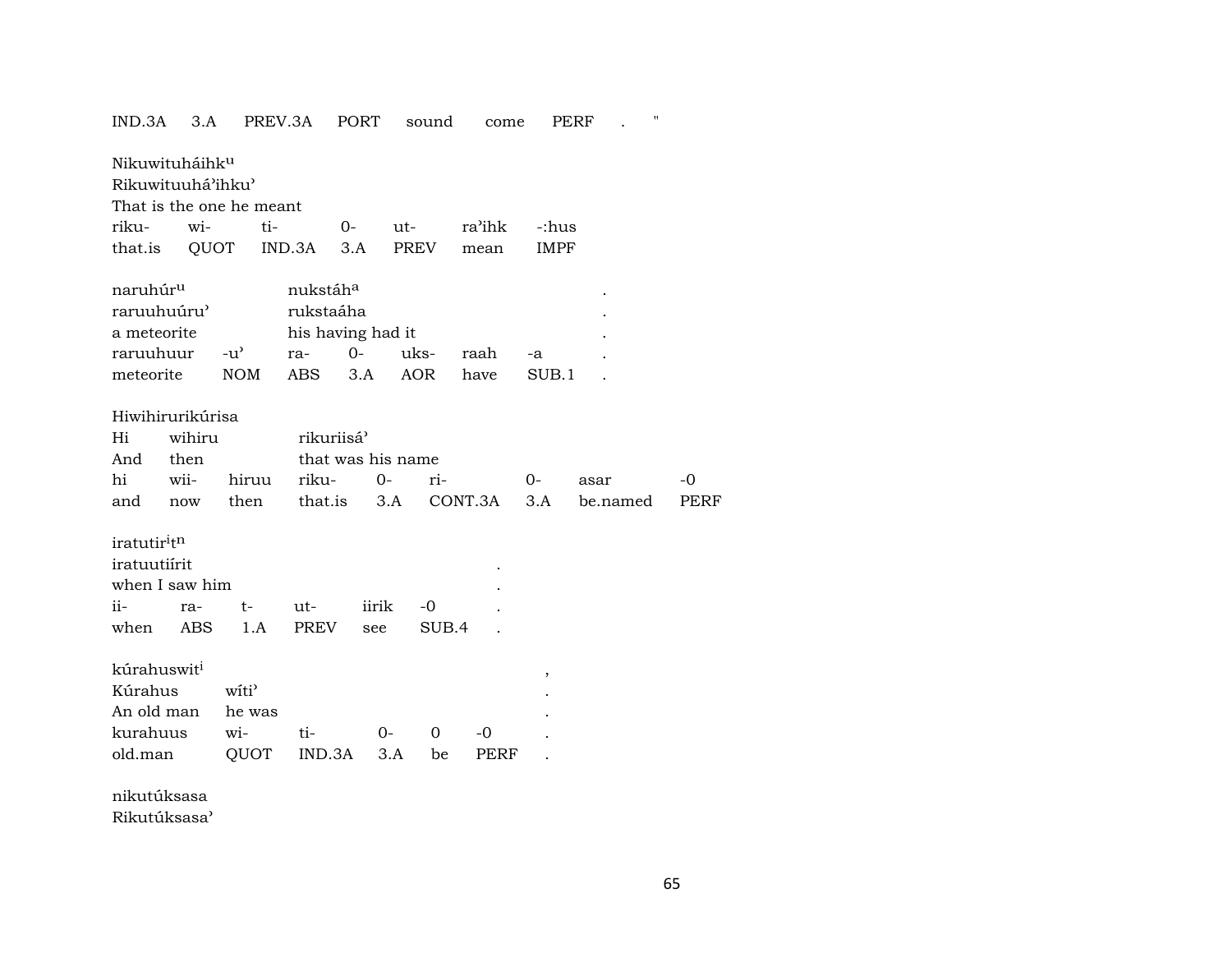| That is what he was named              |               |                          |                           |               |            |         |       |          |               |  |
|----------------------------------------|---------------|--------------------------|---------------------------|---------------|------------|---------|-------|----------|---------------|--|
| riku-                                  | ti-           |                          | 0-<br>uks-                |               | asar       |         | -0    |          |               |  |
| that.is                                | IND.3A        |                          | AOR<br>3.A                |               | be.named   |         | PERF  |          |               |  |
|                                        |               |                          |                           |               |            |         |       |          |               |  |
| Tararíwak <sup>a</sup>                 |               |                          |                           |               |            |         |       |          |               |  |
| Tarariíwaaka'                          |               |                          |                           |               |            |         |       |          |               |  |
| He Comes Bringing Thunder              |               |                          |                           |               |            |         |       |          |               |  |
| ti-                                    | $0-$          | $a-$                     |                           | ra-           |            | rii.wak | a     | -0       |               |  |
| IND.3A                                 | 3.A           |                          | PREV.3A                   | <b>PORT</b>   |            | sound   | come  | PERF     |               |  |
| Háwarikuwititašikskápak <sup>i</sup> s |               |                          |                           |               |            |         |       |          |               |  |
| Haáwa <sup>3</sup>                     |               |                          | rikuwitiitacikskápaakis   |               |            |         |       |          |               |  |
| Also                                   |               |                          | that one was pitied by it |               |            |         |       |          |               |  |
| haawa                                  |               |                          |                           |               |            |         |       |          |               |  |
| also                                   |               |                          |                           |               |            |         |       |          |               |  |
|                                        |               |                          |                           |               |            |         |       |          |               |  |
| tirá <sup>a</sup> sákur <sup>u</sup>   |               |                          |                           |               |            |         |       |          |               |  |
| tiraá'a                                |               |                          |                           |               |            |         |       | Sákuuru' |               |  |
| this one coming                        |               |                          |                           |               |            |         | Sun   |          |               |  |
| tii-                                   | ra-           | $0-$                     | a-                        |               | a          | $-0$    | sakur |          | $-u^{\prime}$ |  |
| this                                   | ABS           | 3.A                      | PREV.3A                   |               | come       | SUB.4   | sun   |          | <b>NOM</b>    |  |
|                                        |               |                          |                           |               |            |         |       |          |               |  |
| Hawáaahirá <sup>u</sup>                |               |                          |                           |               |            |         |       |          |               |  |
| Hawá                                   | ahiraá'u      |                          |                           |               |            |         |       |          |               |  |
| Also                                   |               |                          | he was given the power    |               |            |         |       |          |               |  |
| haawa                                  | ar-           | ra-                      | $0-$                      | ir-           |            | raa-    | uh    | -0       |               |  |
| also                                   | EV            | ABS                      | 3.A                       |               | 3.INDF     | way     | give  | PERF     |               |  |
| kúra <sup>u</sup>                      |               |                          | kúrau                     |               |            |         |       |          |               |  |
| kúraa'u'                               |               |                          | kúraa'u'                  |               |            |         |       |          |               |  |
| a doctor                               |               | $\overline{\phantom{a}}$ | a doctor                  |               |            |         |       |          |               |  |
| kuraa                                  | $-u^{\prime}$ | $\overline{\phantom{a}}$ | kuraa                     | $-u^{\prime}$ |            |         |       |          |               |  |
| doctor                                 | <b>NOM</b>    |                          | doctor                    |               | <b>NOM</b> |         |       |          |               |  |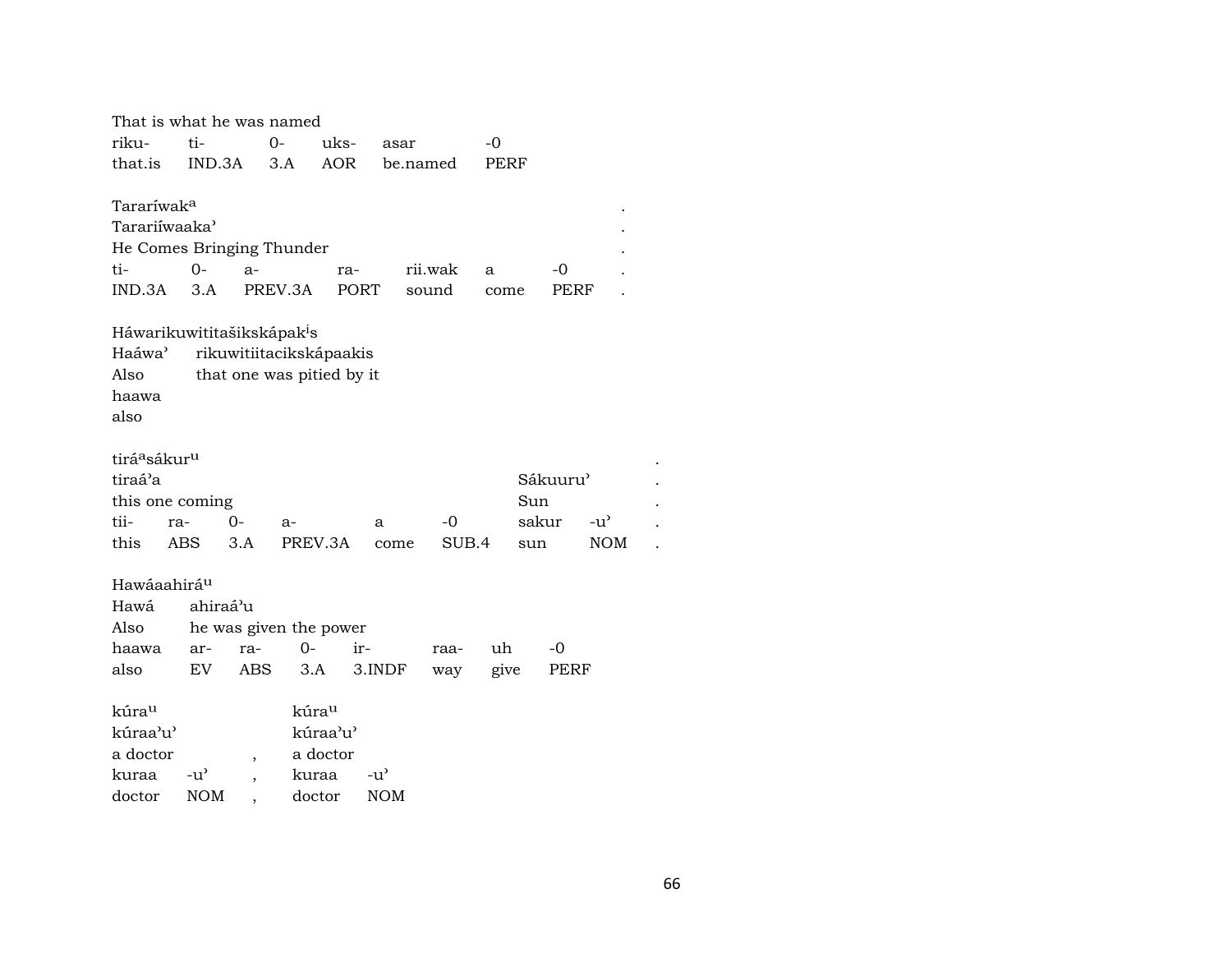|                                                                                                                                                                                                                                                                                                                                                             | iahukišawáwuhusúku<br>i'ahuksicawaáwuhusúku<br>when he used to treat different ones |                                  |                                                                                         |                          |                          |                       |                    |                      |                                           |            |         |  |
|-------------------------------------------------------------------------------------------------------------------------------------------------------------------------------------------------------------------------------------------------------------------------------------------------------------------------------------------------------------|-------------------------------------------------------------------------------------|----------------------------------|-----------------------------------------------------------------------------------------|--------------------------|--------------------------|-----------------------|--------------------|----------------------|-------------------------------------------|------------|---------|--|
| ii-                                                                                                                                                                                                                                                                                                                                                         |                                                                                     | ar-                              | ra-                                                                                     |                          | $0-$                     | uks-                  | ica.wuh            | -waa                 | -hus                                      |            | -uku    |  |
| when                                                                                                                                                                                                                                                                                                                                                        |                                                                                     | EV                               | <b>ABS</b>                                                                              |                          | 3.A                      | <b>AOR</b>            | doctor             | <b>DIST</b>          |                                           | IMPF.SUB   | HAB.SUB |  |
|                                                                                                                                                                                                                                                                                                                                                             | kara-<br><b>NEG</b>                                                                 |                                  | Karawitukskápak <sup>i</sup> s<br>Karawitukskaápaakis<br>He was not poor<br>wi-<br>QUOT |                          | ti-<br>IND.3A            | $O -$<br>3.A          | uks-<br><b>AOR</b> | kaapaakis<br>be.poor |                                           | -0<br>PERF |         |  |
| Ι<br>$\mathbf{I}$<br>And<br>$\mathbf{i}$<br>and                                                                                                                                                                                                                                                                                                             |                                                                                     | iwirau<br>iwira'u<br>ii-<br>when | when he was<br>wii-                                                                     | when                     | ra-<br><b>ABS</b>        | 0-<br>3.A             | uu<br>be           | -0<br>SUB.4          | kúrahus<br>kúrahus<br>kurahuus<br>old.man | an old man |         |  |
| hi<br>and                                                                                                                                                                                                                                                                                                                                                   |                                                                                     | hiihinitutir <sup>itn</sup>      | ihi<br>uh                                                                               |                          | rítuutiirit<br>I saw him |                       |                    |                      |                                           |            |         |  |
| hi                                                                                                                                                                                                                                                                                                                                                          |                                                                                     |                                  | ihii                                                                                    | $\overline{\phantom{a}}$ | rii-                     | t-                    | 0-                 | ut-                  | iirik                                     | -0         |         |  |
| <b>ASSR</b><br>3.P<br><b>PREV</b><br><b>PERF</b><br>1.A<br>and<br>see<br>$\cdot$<br>$\overline{\phantom{a}}$<br>witikápak <sup>i</sup> s<br>kúrahus<br>$\overline{\phantom{a}}$<br>Witikaápaakis<br>kúrahus<br>the old man<br>He was pitiful<br>wi-<br>ti-<br>kaapaakis<br>kurahuus<br>0-<br>$-0$<br>be.pitiful<br>old.man<br>QUOT<br>IND.3A<br>3.A<br>PERF |                                                                                     |                                  |                                                                                         |                          |                          |                       |                    |                      |                                           |            |         |  |
| kurahuus                                                                                                                                                                                                                                                                                                                                                    |                                                                                     | A very old man                   | kurahuskahikúwīt <sup>i</sup><br>Kurahuskaahiiku'<br>kaahik                             |                          | $-u^{\prime}$            | witi<br>he was<br>wi- | ti-                | $0-$                 | $\mathbf 0$                               | -0         |         |  |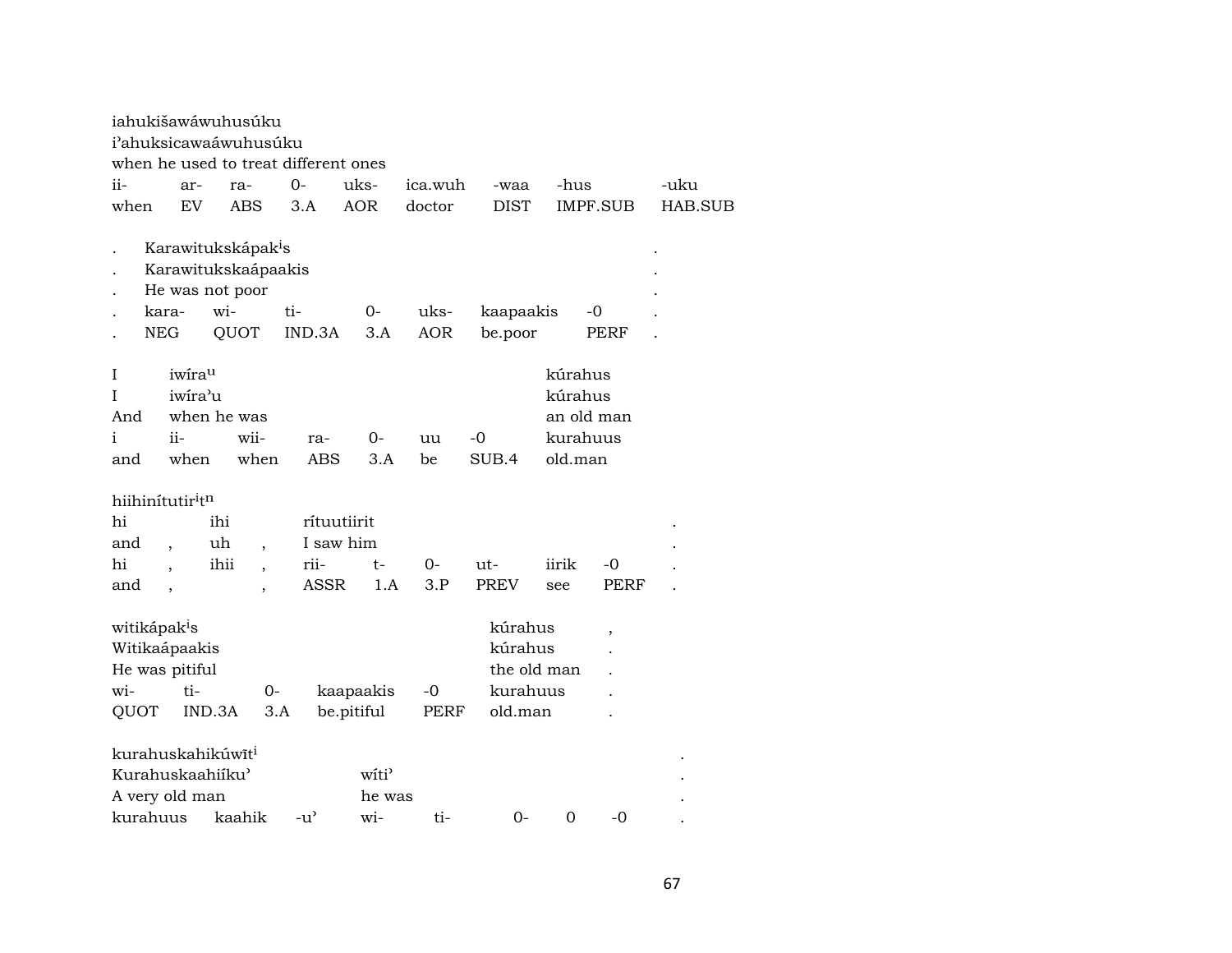| old.man                                                                 | aged                                                                                       |                                                   | NOM  | QUOT   | IND.3A              |        | 3.A    | be                                       | PERF |             |  |  |
|-------------------------------------------------------------------------|--------------------------------------------------------------------------------------------|---------------------------------------------------|------|--------|---------------------|--------|--------|------------------------------------------|------|-------------|--|--|
| Náwa<br>Ráwa<br><b>Now</b><br>rawa<br>now                               | $\, ,$<br>$\overline{\phantom{a}}$<br>$\overline{\phantom{a}}$<br>$\overline{\phantom{a}}$ |                                                   |      |        |                     |        |        |                                          |      |             |  |  |
|                                                                         | hawárikuwitirá <sup>u</sup>                                                                |                                                   |      |        |                     |        |        |                                          |      |             |  |  |
| hawá                                                                    | rikuwitiraá'u                                                                              |                                                   |      |        |                     |        |        |                                          |      |             |  |  |
| also                                                                    |                                                                                            | that one was given the way                        |      |        |                     |        |        |                                          |      |             |  |  |
| haawa                                                                   | riku-                                                                                      | wi-                                               | ti-  |        | $O-$                | ir-    |        | raa-                                     | uh   | $-0$        |  |  |
| also                                                                    | that.is                                                                                    | QUOT                                              |      | IND.3A | 3.A                 | 3.INDF |        | way                                      | give | <b>PERF</b> |  |  |
| kúrau<br>kúraa'u'<br>a doctor<br>kuraa<br>doctor                        | $-u$ <sup><math>\prime</math></sup><br><b>NOM</b>                                          |                                                   |      |        |                     |        |        |                                          |      |             |  |  |
| Witúkspari<br>Witúkspari'                                               |                                                                                            |                                                   |      |        |                     |        |        |                                          |      |             |  |  |
| He had been                                                             |                                                                                            |                                                   |      |        |                     |        |        |                                          |      |             |  |  |
| wi-                                                                     | ti-                                                                                        | $0-$                                              | uks- | warii  |                     |        |        | $-0$                                     |      |             |  |  |
| QUOT                                                                    | IND.3A                                                                                     | 3.A                                               | AOR  |        | be.going.about.IMPF |        |        | PERF                                     |      |             |  |  |
| nawiráhisu<br>raawiiraáhisu'<br>a warrior<br>raawiir.aah.his<br>warrior |                                                                                            | $-u$ <sup><math>\prime</math></sup><br><b>NOM</b> |      |        |                     |        |        |                                          |      |             |  |  |
| Irikúhawaku<br>Irikuuhawáku'                                            |                                                                                            |                                                   |      |        |                     |        | $\, ,$ | $\pmb{\mathsf{H}}$<br>$\pmb{\mathsf{H}}$ |      |             |  |  |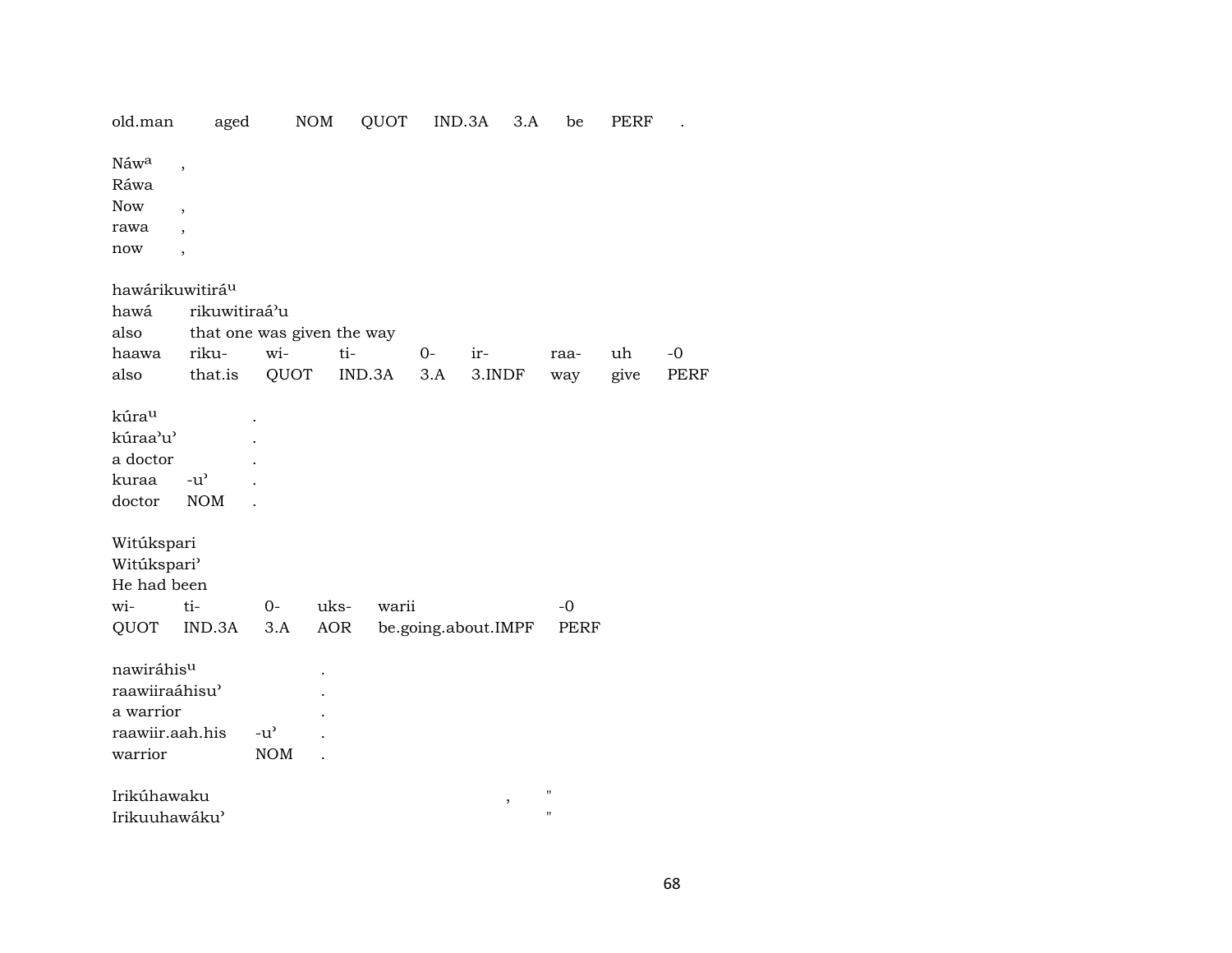|                          | He said that                             |      |                   |                                  |                     |             |                      | $^{\prime}$  |            |                |
|--------------------------|------------------------------------------|------|-------------------|----------------------------------|---------------------|-------------|----------------------|--------------|------------|----------------|
| irii-                    | kuur-                                    | ra-  |                   | $O-$                             | waka'u              |             | $-0$                 | $\mathbf{H}$ |            |                |
| that                     | <b>DUB</b>                               | ABS  |                   | 3.A                              | say                 |             | PERF                 | $^{\prime}$  |            |                |
|                          | Tastuwaríhust <sup>a</sup>               |      |                   |                                  |                     |             |                      |              |            |                |
|                          | Tastuuwariihusta                         |      |                   |                                  |                     |             |                      |              |            |                |
|                          | You are going to carry it around         |      |                   |                                  |                     |             |                      |              |            |                |
| ta-                      |                                          | $S-$ | ruu-              | warii                            |                     |             |                      | -:hus        | -ta        |                |
|                          | IND.1/2A                                 | 2.A  | PORT              |                                  |                     |             | be.going.about.IMPF  | IMPF         | <b>INT</b> |                |
| tirak <sup>u</sup>       |                                          |      |                   |                                  |                     |             | naruhúr <sup>u</sup> |              |            |                |
| tiíraaku                 |                                          |      |                   |                                  |                     |             | raruuhuúru'          |              |            |                |
| this                     |                                          |      |                   |                                  |                     |             | meteorite            |              |            |                |
| tii-                     | ra-                                      | 0-   | kus               |                                  | -0                  |             | raruuhuur            |              | $-u'$      |                |
| this                     | ABS                                      | 3.A  |                   | be.sitting                       |                     | SUB.4       | meteorite            |              | <b>NOM</b> |                |
|                          |                                          |      |                   |                                  |                     |             |                      |              |            | 11             |
|                          | Nawiráhis <sup>u</sup><br>Raawiiraáhisu' |      |                   | tásukst <sup>a</sup><br>tásuksta |                     |             |                      |              |            | $\blacksquare$ |
| A warrior                |                                          |      |                   |                                  |                     |             |                      |              |            | $^{\prime}$    |
|                          | raawiir.aah.his                          |      | $-u^{\prime}$     | ta-                              | you are going to be |             | uk                   | -his         | -ta        | 11             |
| warrior                  |                                          |      | <b>NOM</b>        |                                  | IND.1/2A            | $S-$<br>2.A | be                   | PERF         | <b>INT</b> | 11             |
|                          |                                          |      |                   |                                  |                     |             |                      |              |            |                |
|                          | Irikúahišuks                             |      |                   |                                  |                     |             |                      |              |            |                |
|                          | Iríku'ahicuks                            |      |                   |                                  |                     |             |                      |              |            |                |
|                          | That is what he used to be               |      |                   |                                  |                     |             |                      |              |            |                |
| irii-                    | ku-                                      | ar-  | ra-               |                                  | $0-$                | ir-         | ut-                  | uks-         | 0          | $-0$           |
| that                     | <b>INDF</b>                              | EV   | ABS               |                                  | 3.A                 | OBV         | PREV                 | <b>AOR</b>   | be         | <b>PERF</b>    |
| $\overline{\phantom{a}}$ | širúahukskipirir <sup>u</sup>            |      |                   |                                  |                     |             |                      |              |            |                |
|                          | ciru                                     |      | ahukskípiriiru    |                                  |                     |             |                      |              |            |                |
|                          | yet                                      |      | when he was young |                                  |                     |             |                      |              |            |                |
|                          | ciruu                                    | ar-  | ra-               | $0 -$                            | uks-                |             | kipiriir             | -u           |            |                |
|                          | yet                                      | EV   | ABS               | 3.A                              | <b>AOR</b>          |             | young                | SUB.D        |            |                |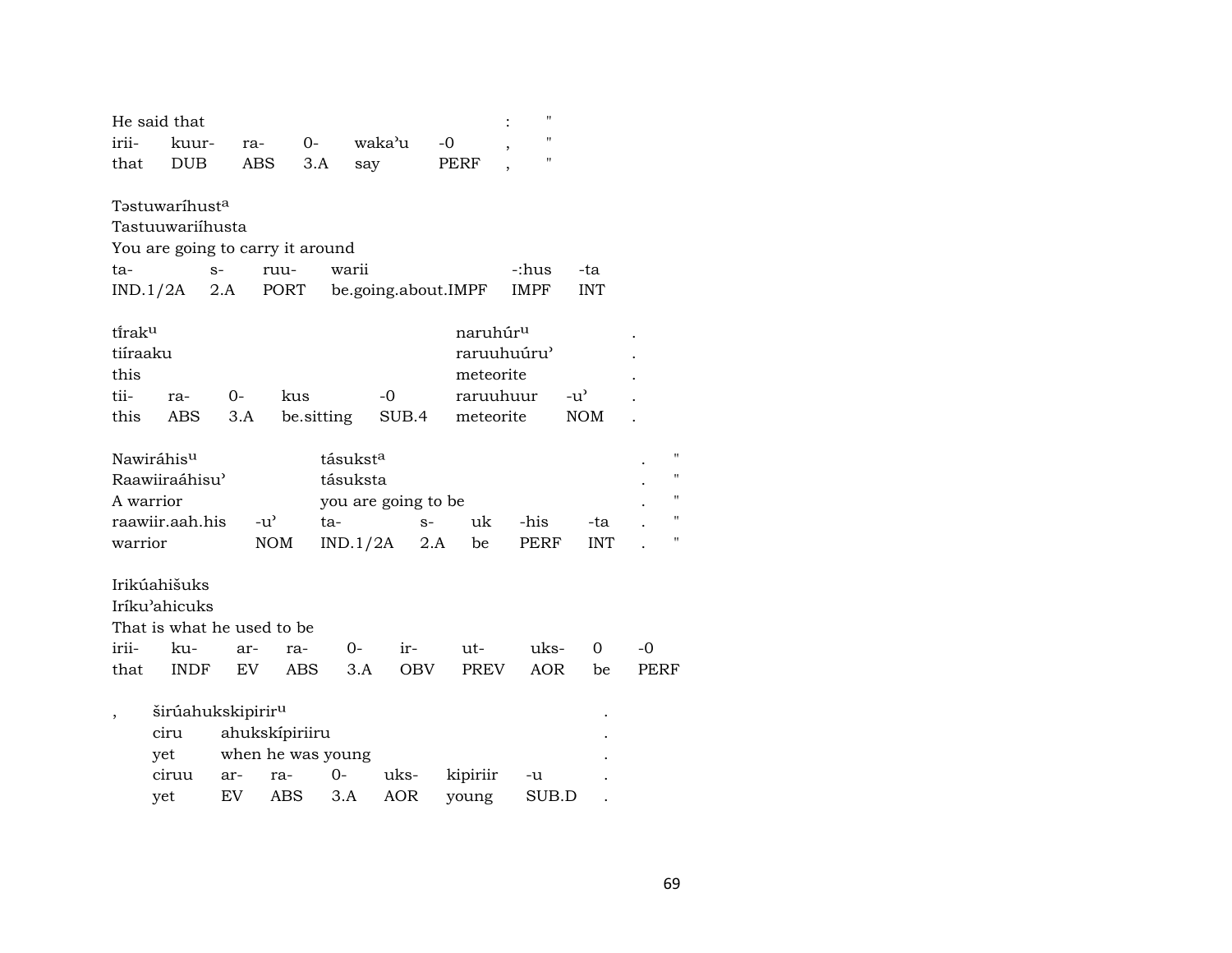|         | Hirarukaráahúkspaahu            |               |                                                     |        |                     |            |       |             |            |             |      |             |
|---------|---------------------------------|---------------|-----------------------------------------------------|--------|---------------------|------------|-------|-------------|------------|-------------|------|-------------|
| Hi      |                                 |               | raaruukará'ahukspa'aahu'                            |        |                     |            |       |             |            |             |      |             |
| And     |                                 |               | he did not ever just come (without it)              |        |                     |            |       |             |            |             |      |             |
| hi      | raa-                            | ruu-          | kara-                                               | ar-    | ra-                 | $0-$       | $a-$  |             | uks-       | wa-         | a    | -:hus       |
| and     | just                            | then          | <b>NEG</b>                                          | EV     | <b>ABS</b>          | 3.A        |       | PREV.3A     | <b>AOR</b> | <b>DIST</b> | come | <b>IMPF</b> |
|         | hirusitírahurit <sup>i</sup> tn |               |                                                     |        |                     |            |       |             |            |             |      |             |
|         | Hiru                            | sitiráhuritit |                                                     |        |                     |            |       |             |            |             |      |             |
|         | Then                            |               | they gave him something good                        |        |                     |            |       |             |            |             |      |             |
|         | hiruu                           | $si-$         | ti-                                                 | $0-$   | ir-                 | rahur.itik |       | $-0$        |            |             |      |             |
|         | then                            | DU            | IND.3A                                              | 3.A    | PL.3A               | gratify    |       | <b>PERF</b> |            |             |      |             |
|         | tiráwahatn                      |               |                                                     |        |                     |            |       |             |            |             |      |             |
|         | Tiráwaahat                      |               |                                                     |        |                     |            |       |             |            |             |      |             |
|         | the Heavens                     |               |                                                     |        |                     |            |       |             |            |             |      |             |
| tii-    | ra-                             | $0-$          | waa-                                                | ahak   |                     | $-0$       |       |             |            |             |      |             |
| this    | <b>ABS</b>                      | 3.A           | <b>DIST</b>                                         |        | extend.in.a.line    |            | SUB.4 |             |            |             |      |             |
|         | Nahkúwariarís <sup>i</sup> tn   |               |                                                     |        |                     |            |       |             |            |             |      |             |
|         | Raahkúwari                      |               |                                                     |        |                     |            |       |             | ariísit    |             |      |             |
|         | When he went around             |               |                                                     |        |                     |            |       |             |            | himself     |      |             |
| ra-     | $0-$                            | ar-           | ku-                                                 | warii  |                     |            | -hus  |             | ariisit    |             |      |             |
| INF.A   | 3.A                             | ${\rm EV}$    | $\ensuremath{\mathsf{INF}}.\ensuremath{\mathsf{B}}$ |        | be.going.about.IMPF |            |       | IMPF.SUB    |            | one's.own   |      |             |
|         | nawirahisu                      |               |                                                     |        |                     |            |       |             |            |             |      |             |
|         | raawiiraáhisu'                  |               |                                                     |        |                     |            |       |             |            |             |      |             |
|         | a warrior                       |               |                                                     |        |                     |            |       |             |            |             |      |             |
|         | raawiir.aah.his                 |               | $-u$ <sup><math>\prime</math></sup>                 |        |                     |            |       |             |            |             |      |             |
| warrior |                                 |               | <b>NOM</b>                                          |        |                     |            |       |             |            |             |      |             |
|         |                                 |               |                                                     |        |                     |            |       |             |            |             |      |             |
|         | Tihwakiahu                      |               |                                                     |        |                     |            |       |             |            |             |      |             |
|         | tihwakí'aahu'                   |               |                                                     |        |                     |            |       |             |            |             |      |             |
|         | they say                        |               |                                                     |        |                     |            |       |             |            |             |      |             |
| ti-     | $0-$                            | ir-           |                                                     | waki.a | -:hus               |            |       |             |            |             |      |             |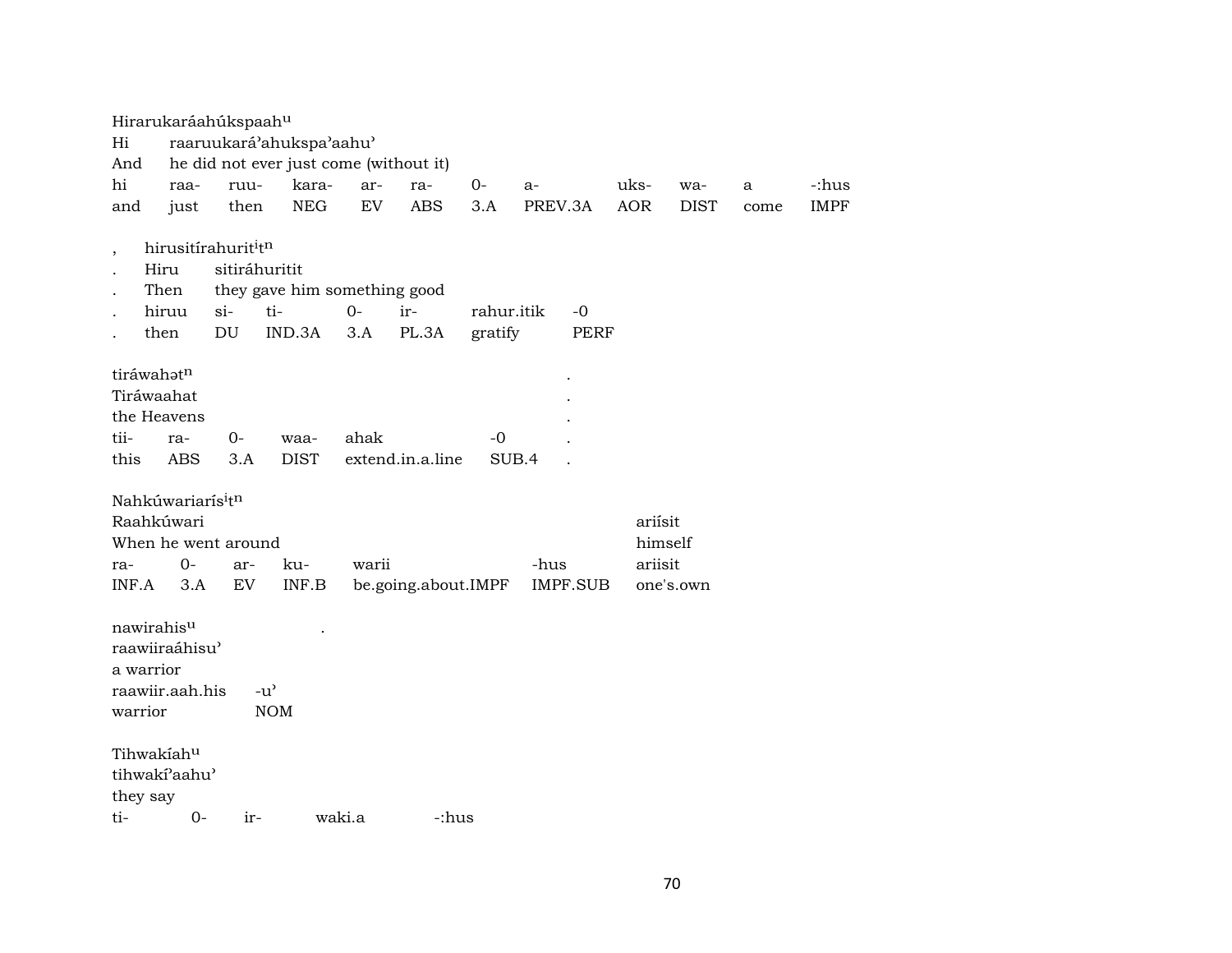### IND.3A 3.A PL.3A say.PL.IMPF  $\ensuremath{\mathsf{IMPF}}$

| túkspari               |           |                           |             |                     |         |             |       |  |  |  |  |
|------------------------|-----------|---------------------------|-------------|---------------------|---------|-------------|-------|--|--|--|--|
| túkspari'              |           |                           |             |                     |         |             |       |  |  |  |  |
| he used to go around   |           |                           |             |                     |         |             |       |  |  |  |  |
| ti-                    | $O -$     | uks-                      | warii       |                     |         | -:hus       |       |  |  |  |  |
| IND.3A                 | 3.A       | AOR                       |             | be.going.about.IMPF |         | <b>IMPF</b> |       |  |  |  |  |
|                        |           |                           |             |                     |         |             |       |  |  |  |  |
| nawiráhis <sup>u</sup> |           |                           |             |                     |         |             |       |  |  |  |  |
| raawiiraáhisu'         |           |                           |             |                     |         |             |       |  |  |  |  |
| (as) a warrior         |           |                           |             |                     |         |             |       |  |  |  |  |
| raawiir.aah.his        |           | $-u^{\prime}$             |             |                     |         |             |       |  |  |  |  |
| warrior                |           | <b>NOM</b>                |             |                     |         |             |       |  |  |  |  |
|                        |           |                           |             |                     |         |             |       |  |  |  |  |
| Nikuhíra <sup>u</sup>  |           |                           |             |                     |         |             |       |  |  |  |  |
| Rikuuhíraa'u           |           |                           |             |                     |         |             |       |  |  |  |  |
|                        |           | That is what he was given |             |                     |         |             |       |  |  |  |  |
| riku-                  | ar-       | ra-                       | $0-$        | ir-                 | raa-    | uh          | $-0$  |  |  |  |  |
| that.is                | <b>EV</b> | ABS                       | 3.A         | 3.INDF              | way     | give        | PERF  |  |  |  |  |
| tiráwa                 |           |                           |             |                     |         |             |       |  |  |  |  |
| Tiráwaahat             |           |                           |             |                     |         |             |       |  |  |  |  |
| the Heavens            |           |                           |             |                     |         |             |       |  |  |  |  |
| tii-                   | ra-       | $0-$                      | waa-        | ahak                |         | $-0$        |       |  |  |  |  |
| this                   | ABS       | 3.A                       | <b>DIST</b> | extend.in.a.line    |         | SUB.4       |       |  |  |  |  |
|                        |           |                           |             |                     |         |             |       |  |  |  |  |
| nakurahíra             |           |                           |             |                     |         |             |       |  |  |  |  |
| rakúraahiira           |           |                           |             |                     |         |             |       |  |  |  |  |
| its being good         |           |                           |             |                     |         |             |       |  |  |  |  |
| ra-                    | $O -$     | ku-                       | uur-        | raa-                | hiir    | -a          |       |  |  |  |  |
|                        |           |                           |             |                     |         |             |       |  |  |  |  |
| INF.A                  | 3.A       | INF.B                     | <b>PREV</b> | way                 | be.good |             | SUB.1 |  |  |  |  |

Tiiriwirətpak<sup>a</sup> Ti'iriwiratpaaka  $\mathbb{Z}^2$  $\mathcal{L}^{\pm}$  $\mathcal{L}^{\pm}$  $\mathcal{L}^{\pm}$  $\mathcal{L}^{\pm}$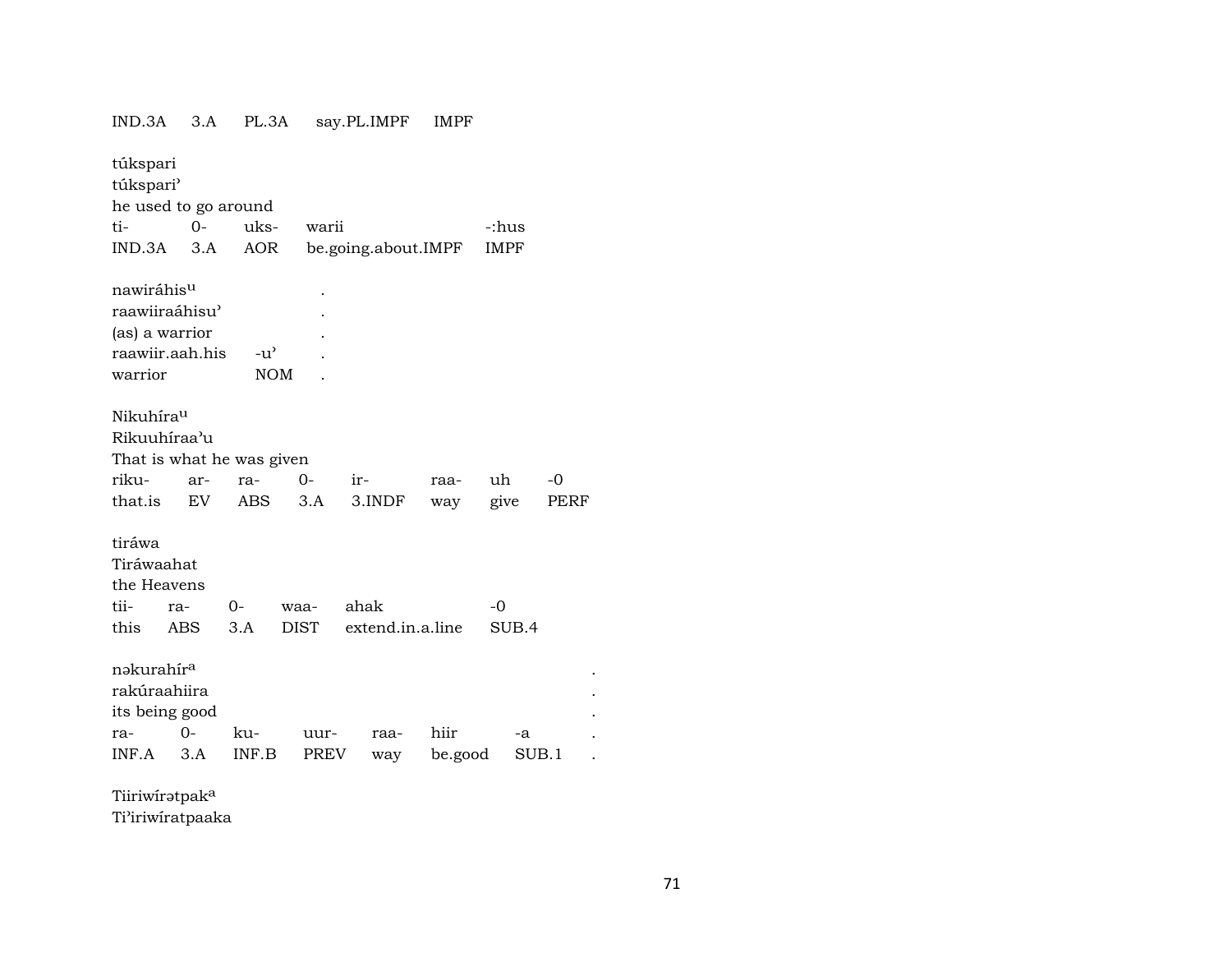| This that I have said     |       |                          |        |                       |               |                             |         |       |                          |      |
|---------------------------|-------|--------------------------|--------|-----------------------|---------------|-----------------------------|---------|-------|--------------------------|------|
| tii-                      | irii- |                          | wii-   | ra-                   | $t-$          | waak                        |         | -a    |                          |      |
| this                      | that  |                          | now    | ABS                   | 1.A           |                             | say.SUB | SUB.1 |                          |      |
|                           |       |                          |        |                       |               |                             |         |       |                          |      |
| tíraa                     |       |                          |        |                       |               |                             |         |       |                          |      |
| tíraa'a                   |       |                          |        |                       |               |                             |         |       |                          |      |
| this one coming           |       |                          |        |                       |               |                             |         |       |                          |      |
| tii-                      | ra-   |                          | $0 -$  | $a-$                  | a             |                             | $-0$    |       |                          |      |
| this                      | ABS   |                          | 3.A    | PREV.3A               |               | come                        | SUB.4   |       |                          |      |
|                           |       |                          |        |                       |               |                             |         |       |                          |      |
| nikuwituhá <sup>a</sup>   |       |                          |        |                       |               |                             |         |       |                          |      |
| rikuwituuhá'a             |       |                          |        |                       |               |                             |         |       |                          |      |
| he was the one who did it |       |                          |        |                       |               |                             |         |       |                          |      |
| riku-                     |       | wi-                      | ti-    |                       | $0-$          | $ut-$                       |         |       | $\overline{\phantom{0}}$ |      |
|                           |       |                          |        |                       |               |                             | raar    |       |                          |      |
| that.is                   |       | QUOT                     |        | IND.3A                | 3.A           | <b>PREV</b>                 | do      |       | EX                       |      |
|                           |       |                          |        |                       |               |                             |         |       |                          |      |
| sákur <sup>u</sup>        |       |                          |        | níhkuruh <sup>a</sup> |               |                             |         |       |                          |      |
| Sákuuru'                  |       |                          |        | ríhkuruuha            |               |                             |         |       |                          |      |
| Sun                       |       |                          |        |                       |               | their being given it by him |         |       |                          |      |
| sakur                     |       | $-u^{\prime}$            |        | ra-                   | $O -$         | ir-                         | ku-     |       | raa-                     | uh   |
| be.a.day                  |       | <b>NOM</b>               |        | INF.A                 | 3.A           | OBV                         | INF.B   |       | way                      | give |
|                           |       |                          |        |                       |               |                             |         |       |                          |      |
|                           | ihi   |                          |        | náktahšu              |               |                             |         |       |                          |      |
|                           | ihi   |                          |        | ráktahcu'             |               |                             |         |       |                          |      |
|                           | uh    | $\overline{\phantom{a}}$ | shield |                       |               |                             |         |       |                          |      |
|                           | ihii  | $\overline{\phantom{a}}$ |        | rak.tahc              | $-u^{\prime}$ |                             |         |       |                          |      |
|                           | uh    | $\ddot{\phantom{0}}$     | shield |                       | <b>NOM</b>    |                             |         |       |                          |      |
|                           |       |                          |        |                       |               |                             |         |       |                          |      |
| tirakári <sup>u</sup>     |       |                          |        |                       |               |                             |         |       |                          |      |
| tirakári <sup>3</sup> u   |       |                          |        |                       |               |                             |         |       |                          |      |
| these many                |       |                          |        |                       |               |                             |         |       |                          |      |
| tii-                      | ra-   |                          | 0-     | kari                  |               | -u                          |         |       |                          |      |
| this ABS                  |       |                          | 3.A    |                       | be numerous   | SUB.D                       |         |       |                          |      |

 $-a$ 

SUB.1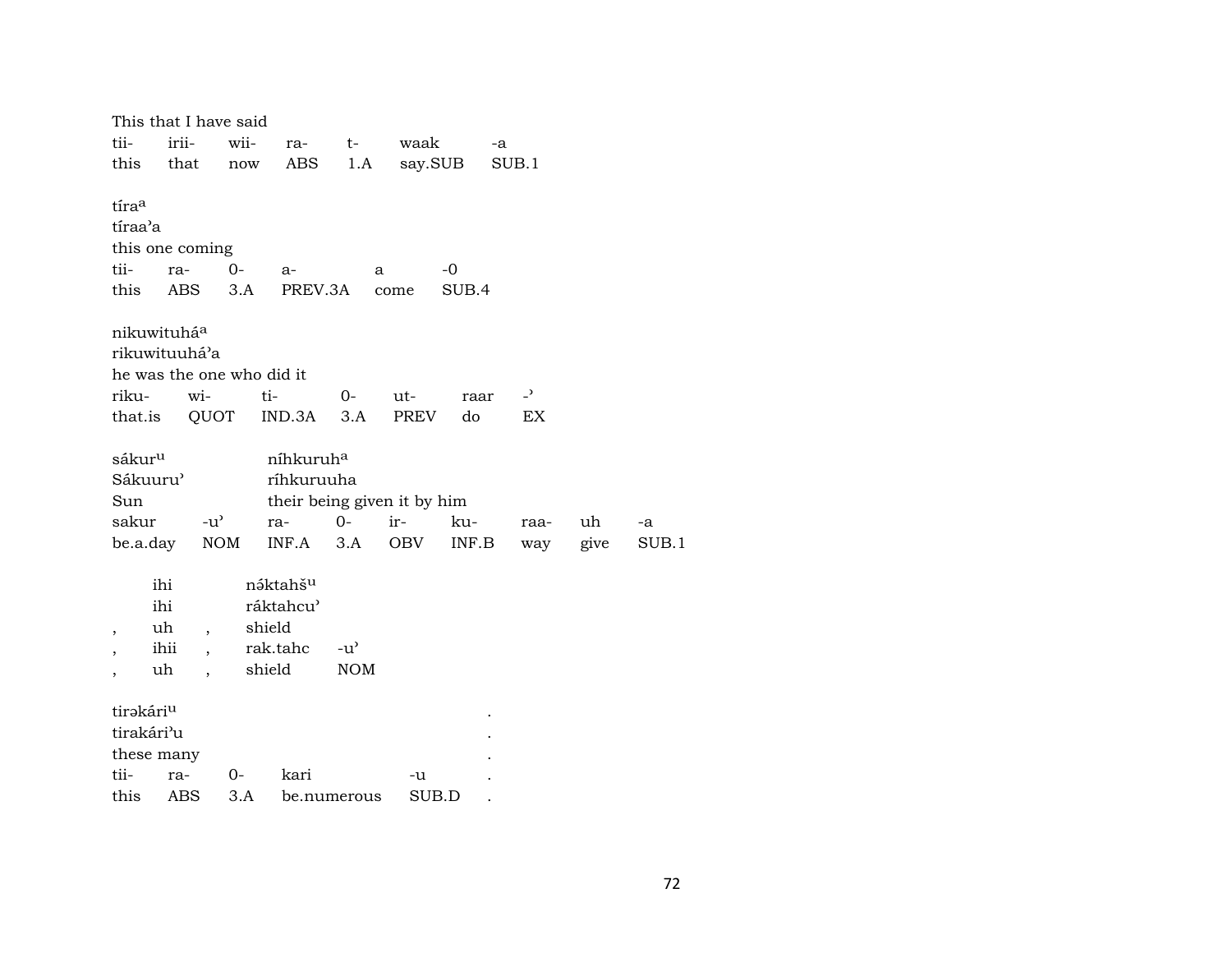|                                                              | Iharituhawirik <sup>u</sup>     |                       |           |             |                   |                                  |       |             |                          |
|--------------------------------------------------------------|---------------------------------|-----------------------|-----------|-------------|-------------------|----------------------------------|-------|-------------|--------------------------|
| Ihaarituuhaawiiriku'<br>I have seen those things             |                                 |                       |           |             |                   |                                  |       |             |                          |
| ii-                                                          | haa-                            | rii-                  | t-        | ut-         | raa-              | wa-                              | iirik | $-0$        |                          |
| that                                                         | here                            | <b>ASSR</b>           | 1.A       | <b>PREV</b> | way               | <b>DIST</b>                      | see   | <b>PERF</b> |                          |
|                                                              |                                 |                       |           |             |                   |                                  |       |             |                          |
| A                                                            | ira <sup>a</sup>                |                       |           |             |                   |                                  |       | ihi         |                          |
| A                                                            | iíraa'a                         |                       |           |             |                   |                                  |       | ihi         |                          |
| And                                                          | uh<br>that one coming<br>$\, ,$ |                       |           |             |                   |                                  |       |             | $\, ,$                   |
| a                                                            | ii-                             | ra-                   | 0-        | a-          | a                 | -0                               |       | ihii        | $\, ,$                   |
| and                                                          | that                            | ABS                   | 3.A       | PREV.3A     | come              | SUB.4                            |       | uh          | $\overline{\phantom{a}}$ |
|                                                              |                                 |                       |           |             |                   |                                  |       |             |                          |
| hupiríkuš <sup>u</sup>                                       |                                 |                       |           |             |                   |                                  |       |             |                          |
| huupiríkucu'                                                 |                                 |                       |           |             |                   |                                  |       |             |                          |
| Morning Star                                                 |                                 |                       |           |             |                   |                                  |       |             |                          |
| huupirik<br>-kucuu                                           |                                 |                       |           |             |                   |                                  |       |             |                          |
| star                                                         | <b>AUG</b>                      |                       |           |             |                   |                                  |       |             |                          |
|                                                              |                                 |                       |           |             |                   |                                  |       |             |                          |
| nikuwituháa                                                  |                                 |                       |           |             |                   |                                  |       |             |                          |
| rikuwituuhá'a                                                |                                 |                       |           |             |                   |                                  |       |             |                          |
|                                                              | that is what it did             |                       |           |             |                   |                                  |       |             |                          |
| riku-                                                        | wi-                             | ti-                   |           | 0-<br>ut-   |                   | $\overline{\phantom{a}}$<br>raar |       |             |                          |
| that.is                                                      | QUOT                            |                       | IND.3A    | 3.A         | <b>PREV</b><br>do | EX                               |       |             |                          |
|                                                              |                                 |                       |           |             |                   |                                  |       |             |                          |
| nihkutašikskapákis <sup>u</sup>                              |                                 |                       |           |             |                   |                                  |       |             |                          |
|                                                              |                                 | rihkuutacikskapaákisu |           |             |                   |                                  |       |             |                          |
|                                                              | when it pitied him              |                       |           |             |                   |                                  |       |             |                          |
| ra-                                                          | $0-$                            | ku-                   | ut-       |             | aciks.kaapaakis   | -u                               |       |             |                          |
| INF.A                                                        | 3.A                             | INF.B                 | PREV      |             | feel.pity.for     |                                  | SUB.D |             |                          |
|                                                              |                                 |                       |           |             |                   |                                  |       |             |                          |
| náktahš <sup>u</sup>                                         |                                 |                       | ráhkuruku |             |                   |                                  |       |             |                          |
| ráktahcu <sup>3</sup><br>raáhkuruku<br>when he was making it |                                 |                       |           |             |                   |                                  |       |             |                          |
| a shield                                                     |                                 |                       |           |             |                   |                                  |       |             |                          |
| rak.tahc                                                     | $-u^{\prime}$                   | ra-                   |           | $0-$<br>ar- | ku-               | ra'uk                            |       | -hus        |                          |